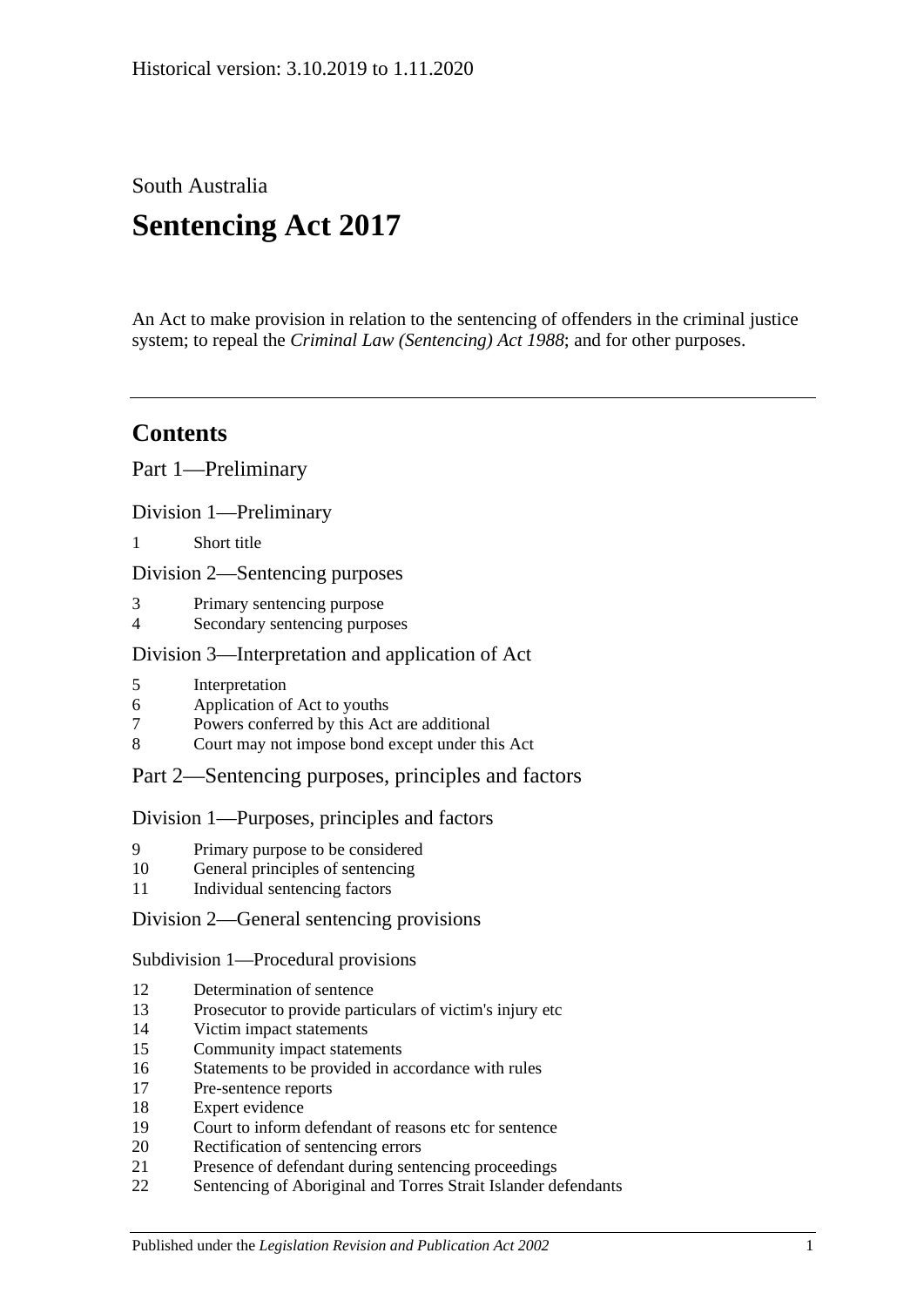#### Subdivision [2—General sentencing powers](#page-18-0)

- [Discharge without penalty](#page-18-1)
- [Imposition of penalty without conviction](#page-18-2)<br>25 Court may reduce add or substitute certain
- [Court may reduce, add or substitute certain penalties](#page-19-0)
- [Sentencing for multiple offences](#page-20-0)
- [Non-association or place restriction orders may be issued on sentence](#page-20-1)
- [Intervention orders may be issued on finding of guilt or sentencing](#page-21-0)
- [Deferral of sentence for rehabilitation and other purposes](#page-22-0)
- [Mental impairment](#page-23-0)

Subdivision [4—Sentencing reductions](#page-24-0)

- [Application of Subdivision](#page-24-1)
- [Reduction of sentences for cooperation etc with law enforcement agency](#page-25-0)
- [Reduction of sentences for cooperation with procedural requirements etc](#page-26-0)
- [Reduction of sentences for guilty plea in Magistrates Court etc](#page-26-1)
- [Reduction of sentences for guilty pleas in other cases](#page-28-0)
- [Application of sentencing reductions](#page-30-0)
- [Re-sentencing for failure to cooperate in accordance with undertaking under section](#page-30-1) 37
- [Re-sentencing for subsequent cooperation with law enforcement agency](#page-31-0)

Part [3—Custodial sentences](#page-32-0)

#### Division [1—Imprisonment](#page-32-1)

- [Commencement of sentences and non-parole periods](#page-32-2)
- [Cumulative sentences](#page-33-0)

#### Division [2—Non-parole periods](#page-33-1)

- [Application of Division to youths](#page-33-2)
- [Duty of court to fix or extend non-parole periods](#page-34-0)
- [Mandatory minimum non-parole periods and proportionality](#page-37-0)

#### Division [3—Serious firearm offenders](#page-37-1)

- [Interpretation](#page-37-2)<br>50 Serious firears
- [Serious firearm offenders](#page-39-0)
- [Sentence of imprisonment not to be suspended](#page-40-0)

#### Division [4—Serious repeat adult offenders and recidivist young offenders](#page-40-1)

- [Interpretation and application](#page-40-2)
- [Serious repeat offenders](#page-42-0)
- [Sentencing of serious repeat offenders](#page-43-0)
- [Declaration that youth is recidivist young offender](#page-43-1)

### Division [5—Offenders incapable of controlling, or unwilling to control, sexual](#page-44-0)  [instincts](#page-44-0)

- [Application of this Division](#page-44-1)
- [Offenders incapable of controlling, or unwilling to control, sexual instincts](#page-44-2)
- Discharge [of detention order under section](#page-47-0) 57
- [Release on licence](#page-48-0)
- [Appropriate board may direct person to surrender firearm etc](#page-51-0)
- [Court may obtain reports](#page-51-1)
- [Inquiries by medical practitioners](#page-51-2)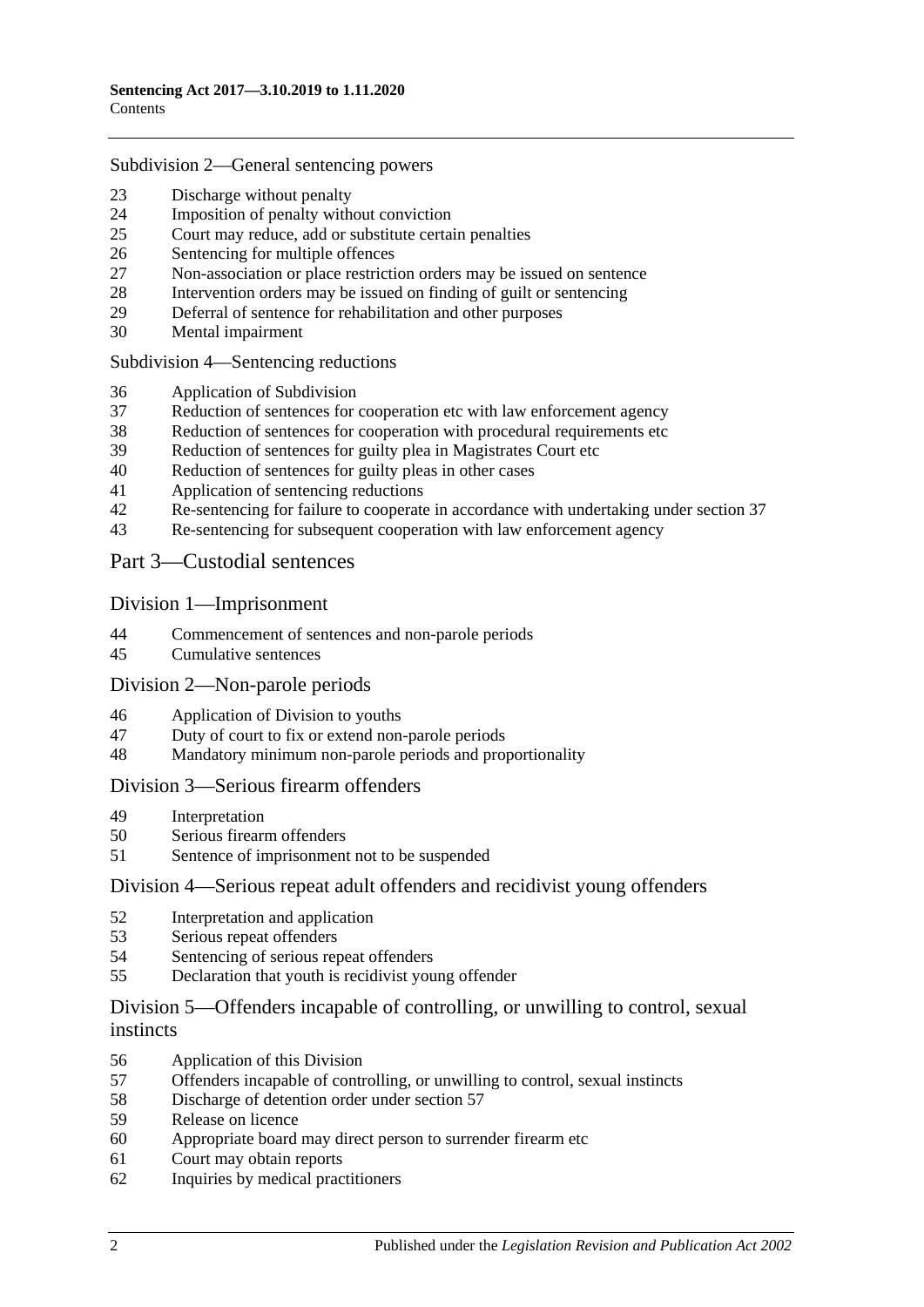- [Parties](#page-52-0)
- [Service on guardian](#page-52-1)
- [Appeals](#page-52-2)
- [Proclamations](#page-53-0)
- [Regulations](#page-53-1)

Division [6—Sentencing standards for offences involving paedophilia](#page-53-2)

[Sentencing standards for offences involving paedophilia](#page-53-3)

Division [7—Community based custodial sentences](#page-53-4)

Subdivision [1—Home detention](#page-53-5)

- [Purpose of home detention](#page-53-6)
- [Home detention not available for certain offences](#page-54-0)
- [Home detention orders](#page-54-1)
- [Conditions of home detention order](#page-59-0)
- [Orders that court may make on breach of condition of home detention order etc](#page-60-0)
- [Court to provide CE with copy of home detention order](#page-62-0)
- [CE must assign home detention officer](#page-62-1)
- [Powers of home detention officers](#page-63-0)
- [Apprehension and detention of person subject to home detention order without warrant](#page-63-1)
- [Offence to contravene or fail to comply with condition of home detention order](#page-63-2)

#### Subdivision [2—Intensive correction](#page-64-0)

- [Purpose of intensive correction order](#page-64-1)
- [Intensive correction not available for certain offences](#page-64-2)
- [Intensive correction orders](#page-64-3)
- [Conditions of intensive correction order](#page-68-0)
- [Orders that court may make on breach of condition of intensive correction order etc](#page-70-0)
- [Court to provide CE with copy of intensive correction order](#page-73-0)
- [CE must assign community corrections officer](#page-73-1)
- [Provisions relating to community service](#page-73-2)
- [Court to be notified if suitable community service placement not available](#page-74-0)
- [Community corrections officer to give reasonable directions](#page-74-1)
- [Power of Minister in relation to default in performance of community service](#page-75-0)
- [Apprehension and detention of person subject to intensive correction order without](#page-75-1)  [warrant](#page-75-1)
- [Offence to contravene or fail to comply with condition of intensive correction order](#page-75-2)

#### [Subdivision](#page-76-0) 3—General

[Court may direct person to surrender firearm etc](#page-76-1)

#### Division [8—Effect of imprisonment for contempt](#page-76-2)

[Effect of imprisonment for contempt](#page-76-3)

#### Part [4—Other community based sentences](#page-76-4)

#### Division [1—Purpose, interpretation and application](#page-76-5)

- [Purpose of Part](#page-76-6)
- [Interpretation and application of Part](#page-76-7)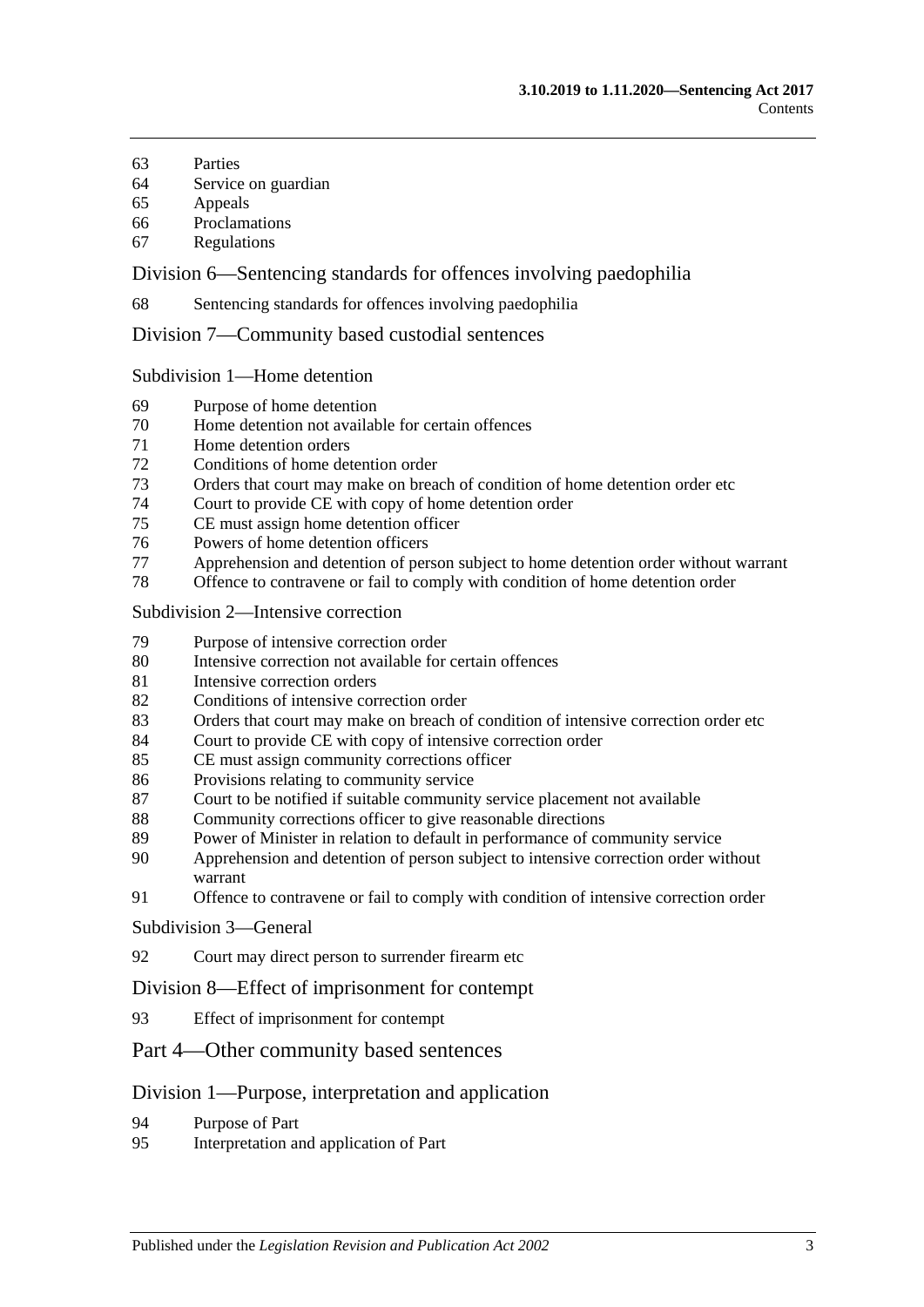Division [2—Bonds, community service and supervision in community](#page-77-0)

- [Suspension of imprisonment on defendant entering into bond](#page-77-1)<br>97 Discharge of other defendants on entering into good behaviour
- [Discharge of other defendants on entering into good behaviour bond](#page-82-0)
- [Conditions of bonds under this Act](#page-82-1)
- [Term of bond](#page-84-0)
- [Guarantors etc](#page-84-1)
- [Court may direct person to surrender firearm etc](#page-85-0)
- [Court to provide CE with copy of court order](#page-85-1)
- [Variation or discharge of bond](#page-85-2)
- [Court to be notified if suitable community service placement not available](#page-86-0)
- [Provisions relating to community service](#page-86-1)
- [Provisions relating to supervision in the community](#page-87-0)
- [CE must assign community corrections officer](#page-87-1)
- [Community corrections officer to give reasonable directions](#page-88-0)
- [Variation of community service order](#page-88-1)
- [Power of Minister to cancel unperformed hours of community service](#page-89-0)
- [Power of Minister in relation to default in performance of community service](#page-89-1)

Division [3—Enforcement of bonds, community service orders and other orders of a](#page-90-0)  [non-pecuniary nature](#page-90-0)

[Subdivision](#page-90-1) 1—Bonds

- [Non-compliance with bond](#page-90-2)
- [Orders that court may make on breach of bond](#page-91-0)

Subdivision [2—Community service orders and other orders of a non-pecuniary nature](#page-92-0)

- [Community service orders may be enforced by imprisonment](#page-92-1)
- [Other non-pecuniary orders may be enforced by imprisonment](#page-94-0)
- Registrar may exercise [jurisdiction under this Division](#page-94-1)
- [Detention in prison](#page-95-0)

### Part [5—Financial penalties](#page-95-1)

- [Maximum fine if no other maximum provided](#page-95-2)
- [Order for payment of pecuniary sum not to be made in certain circumstances](#page-95-3)
- [Preference must be given to compensation for victims](#page-95-4)
- [Court not to fix time for payment of pecuniary sums](#page-96-0)

### Part [6—Restitution and compensation](#page-96-1)

#### Division [1—Restitution and compensation generally](#page-96-2)

- [Restitution of property](#page-96-3)
- [Compensation](#page-96-4)
- [Certificate for victims of identity theft](#page-97-0)

#### Division [2—Enforcement of restitution orders](#page-98-0)

[Non-compliance with order for restitution of property](#page-98-1)

### Part [7—Miscellaneous](#page-99-0)

- [Power of delegation—intervention program manager](#page-99-1)
- [Regulations](#page-99-2)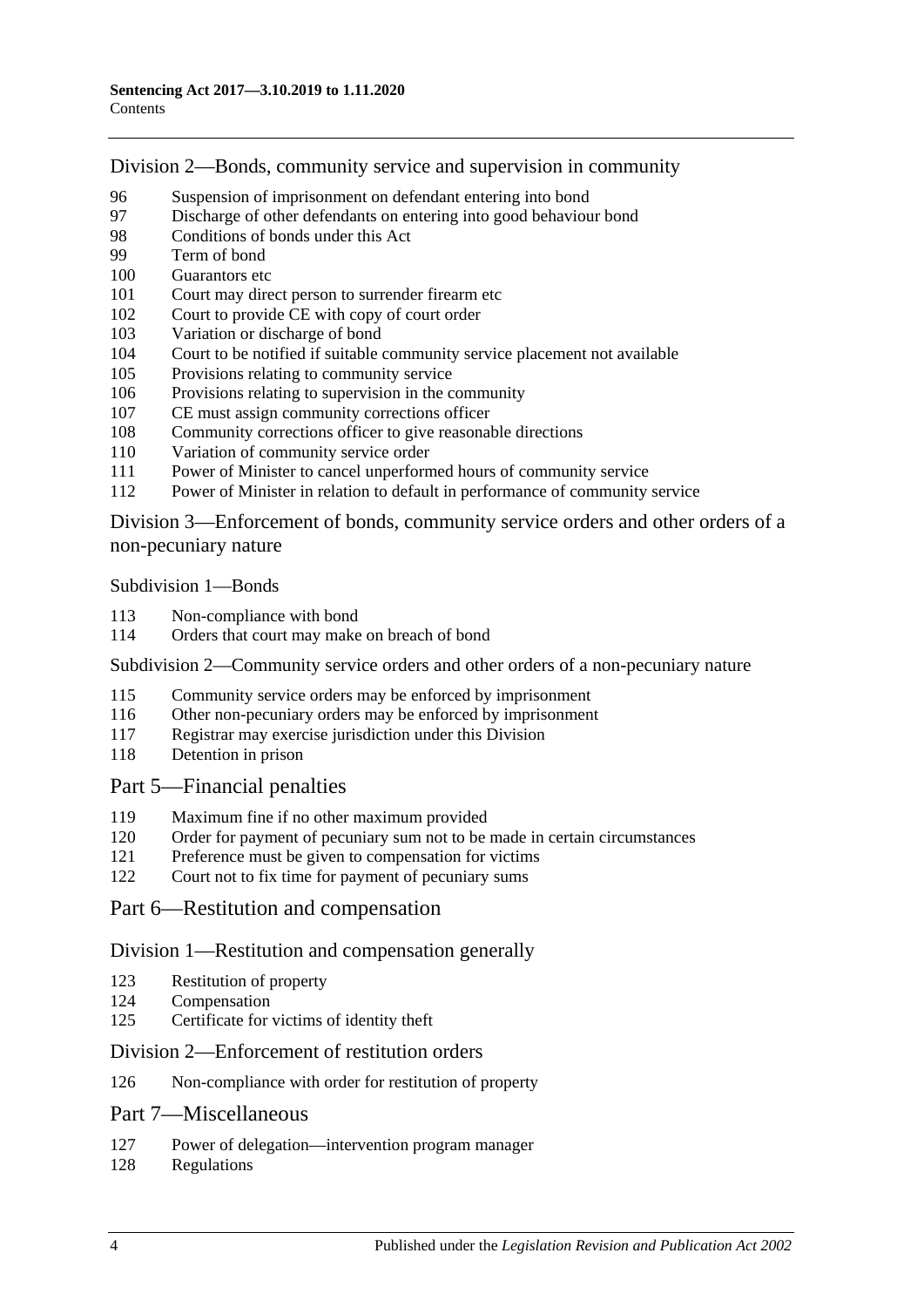Schedule [1—Repeal and transitional provisions](#page-100-0)

Part 1—Repeal of *Criminal Law (Sentencing) Act 1988*

1 [Repeal of Act](#page-100-1)

Part 2—Transitional provisions

2 [Transitional provisions](#page-100-2)

Part 3—Transitional provisions relating to *Sentencing (Release on Licence) Amendment Act 2018*

3 [Transitional provisions](#page-100-3)

[Schedule 2—Re-consideration of authorisations to release on licence under](#page-101-0)  [section 24 of repealed Act or section](#page-101-0) 59 of this Act

1 [Re-consideration of authorisations to release on licence under section 24 of repealed Act](#page-101-1)  or [section](#page-48-0) 59 [of this Act](#page-101-1)

[Legislative history](#page-104-0)

## <span id="page-4-0"></span>**The Parliament of South Australia enacts as follows:**

## **Part 1—Preliminary**

## <span id="page-4-1"></span>**Division 1—Preliminary**

## <span id="page-4-2"></span>**1—Short title**

This Act may be cited as the *Sentencing Act 2017*.

## <span id="page-4-3"></span>**Division 2—Sentencing purposes**

## <span id="page-4-4"></span>**3—Primary sentencing purpose**

The primary purpose for sentencing a defendant for an offence is to protect the safety of the community (whether as individuals or in general).

## <span id="page-4-6"></span><span id="page-4-5"></span>**4—Secondary sentencing purposes**

- (1) The secondary purposes for sentencing a defendant for an offence are as follows:
	- (a) to ensure that the defendant—
		- (i) is punished for the offending behaviour; and
		- (ii) is held accountable to the community for the offending behaviour;
	- (b) to publicly denounce the offending behaviour;
	- (c) to publicly recognise the harm done to the community and to any victim of the offending behaviour;
	- (d) to deter the defendant and others in the community from committing offences;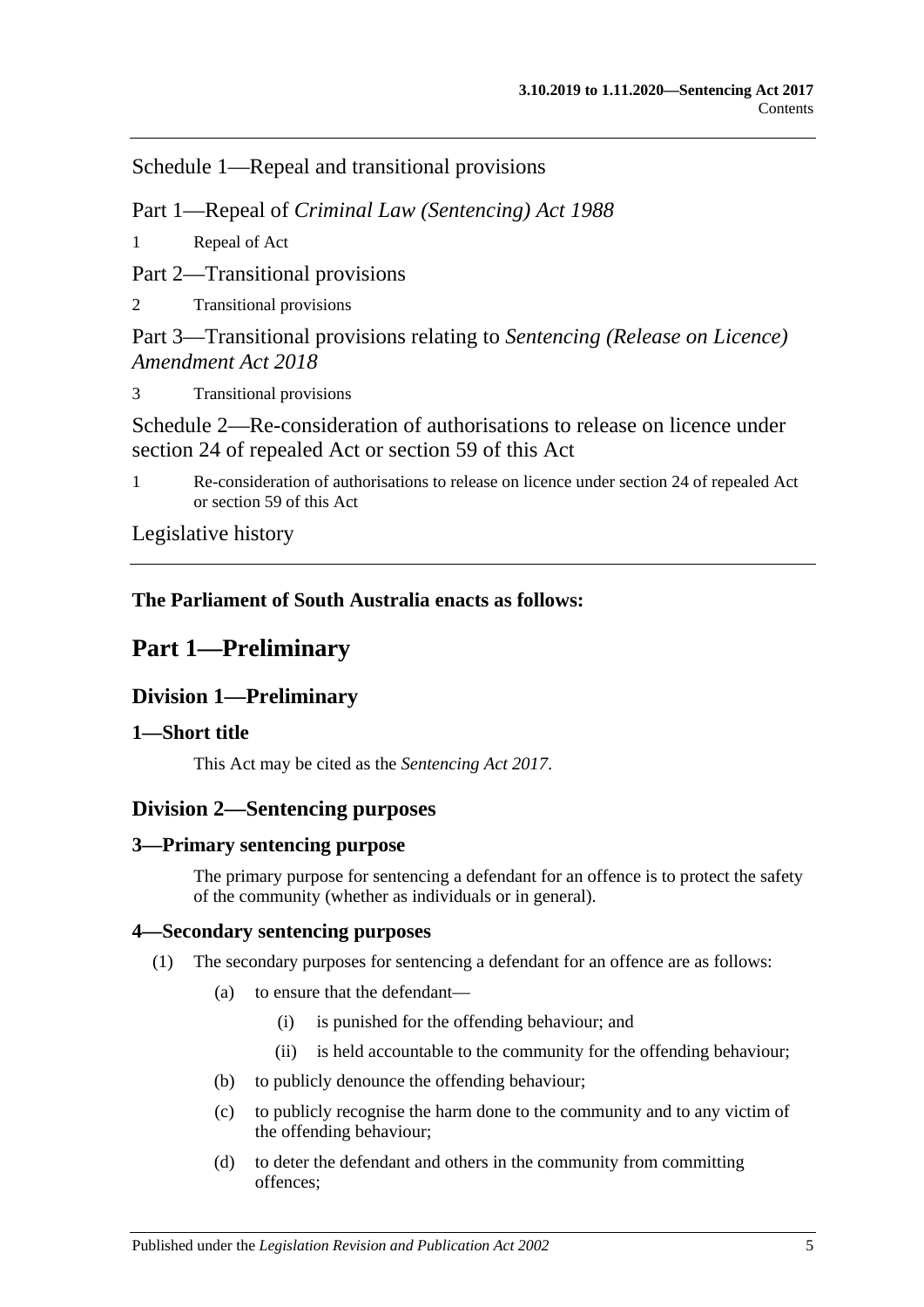- (da) to deter the defendant and others in the community from harming or assaulting prescribed emergency workers (within the meaning of section 20AA of the *[Criminal Law Consolidation Act](http://www.legislation.sa.gov.au/index.aspx?action=legref&type=act&legtitle=Criminal%20Law%20Consolidation%20Act%201935) 1935*) acting in the course of official duties;
- (e) to promote the rehabilitation of the defendant.
- (2) Nothing about the order in which the secondary purposes are listed in [subsection](#page-4-6) (1) implies that any 1 of those secondary purposes is to be given greater weight than any other secondary purpose.

## <span id="page-5-0"></span>**Division 3—Interpretation and application of Act**

#### <span id="page-5-1"></span>**5—Interpretation**

(1) In this Act, unless the contrary intention appears—

*bond* means an agreement (not being a bail agreement) entered into pursuant to the sentence of a court under which the defendant undertakes to the Crown to comply with the conditions of the agreement (see Part [4 Division](#page-77-0) 2):

*CE* means the chief executive of the administrative unit of the Public Service that is responsible for assisting a Minister in the administration of the *[Correctional Services](http://www.legislation.sa.gov.au/index.aspx?action=legref&type=act&legtitle=Correctional%20Services%20Act%201982)  Act [1982](http://www.legislation.sa.gov.au/index.aspx?action=legref&type=act&legtitle=Correctional%20Services%20Act%201982)*;

*close personal relationship* means the relationship between 2 adult persons (whether or not related by family and irrespective of their sex or gender identity) who live together as a couple on a genuine domestic basis, but does not include—

- (a) the relationship between a legally married couple; or
- (b) a relationship where 1 of the persons provides the other with domestic support or personal care (or both) for fee or reward, or on behalf of some other person or an organisation of whatever kind;

#### **Note—**

Two persons may live together as a couple on a genuine domestic basis whether or not a sexual relationship exists, or has ever existed, between them.

#### *cognitive impairment* includes—

- (a) a developmental disability (including, for example, an intellectual disability, Down syndrome, cerebral palsy or an autistic spectrum disorder); and
- (b) an acquired disability as a result of illness or injury (including, for example, dementia, a traumatic brain injury or a neurological disorder); and
- (c) a mental illness;

*community based custodial sentence*—see Part [3 Division](#page-53-4) 7;

*community corrections officer* means an officer or employee of the administrative unit of the Public Service that is responsible for assisting a Minister in the administration of the *[Correctional Services Act](http://www.legislation.sa.gov.au/index.aspx?action=legref&type=act&legtitle=Correctional%20Services%20Act%201982) 1982* whose duties include the supervision of offenders in the community;

*conditional release* means conditional release from a training centre;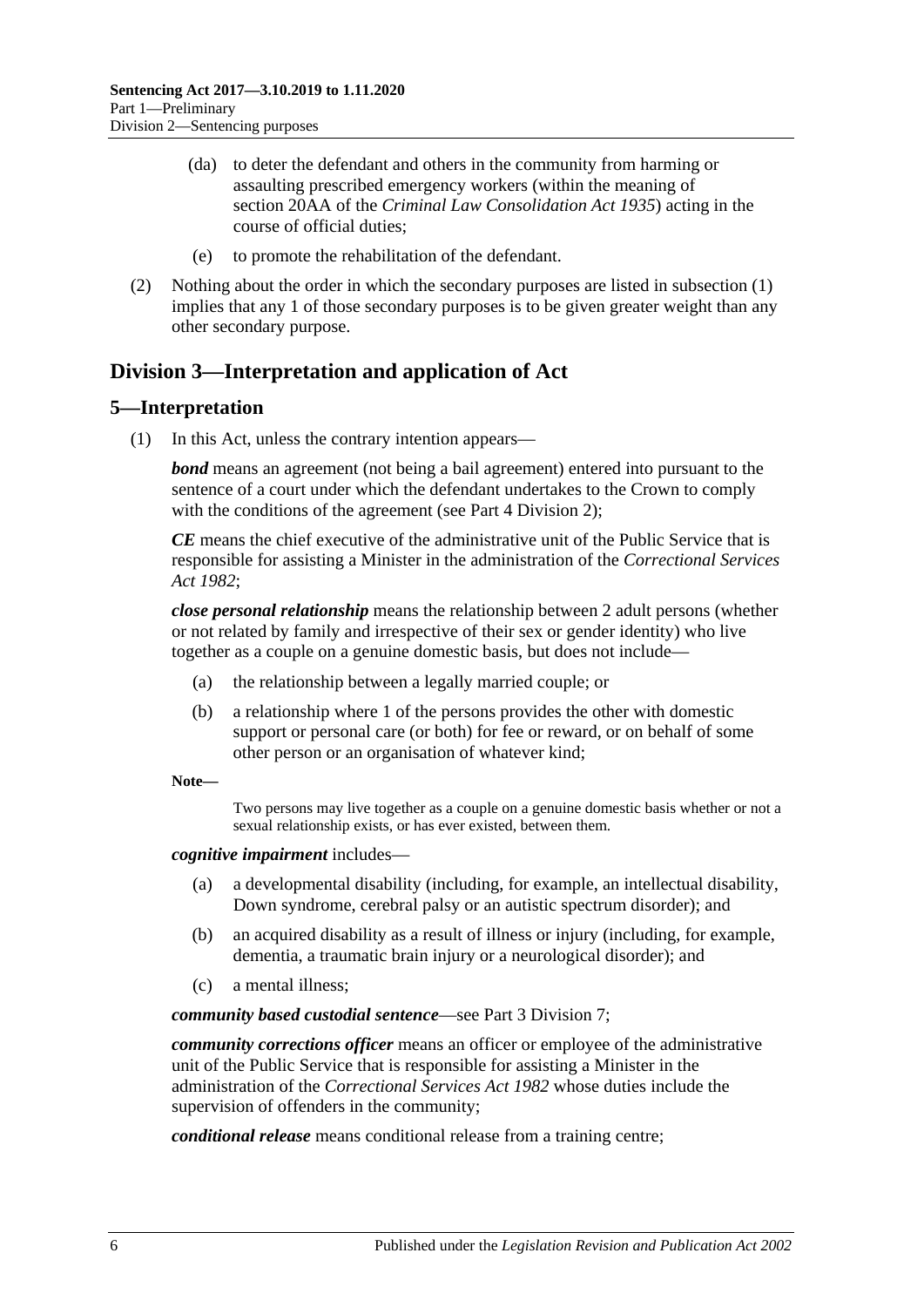*consumption* of a drug includes—

- (a) injection of the drug (either by the person to whom the drug is administered or someone else); and
- (b) inhalation of the drug; and
- (c) any other means of introducing the drug into the body;

#### *court*—

- (a) means a court of criminal jurisdiction; and
- (b) in relation to the exercise of powers under this Act with respect to the variation, revocation or enforcement of an order of a court or other related matters, means the court that made the order or a court of coordinate jurisdiction;

*domestic partner*—a person is the domestic partner of another if the person lives with the other in a close personal relationship;

*DPP* means the Director of Public Prosecutions;

*drug* means alcohol or any other substance that is capable (either alone or in combination with other substances) of influencing mental functioning;

*home detention officer* means a home detention officer appointed by the Minister for Correctional Services under Part 4 Division 6A of the *[Correctional Services Act](http://www.legislation.sa.gov.au/index.aspx?action=legref&type=act&legtitle=Correctional%20Services%20Act%201982) 1982*;

*home detention condition*—see [section](#page-59-0) 72;

*home detention order*—see [section](#page-54-1) 71;

*injury*, in relation to an offence, includes pregnancy, mental injury, shock, fear, grief, distress or embarrassment resulting from the offence;

*intensive correction condition*—see [section](#page-68-0) 82;

*intensive correction order*—see [section](#page-64-3) 81;

*intervention program* means a program that provides—

- (a) supervised treatment; or
- (b) supervised rehabilitation; or
- (c) supervised behaviour management; or
- (d) supervised access to support services; or
- (e) a combination of any 1 or more of the above,

designed to address behavioural problems (including problem gambling), substance abuse or cognitive impairment;

#### *intervention program manager* means—

(a) for the purposes of [sections](#page-22-0) 29 and [30—](#page-23-0)a person employed by the South Australian Courts Administration Authority (including a delegate of such a person) to have general oversight of intervention programs referred to in those sections and to coordinate the implementation of relevant court orders under those sections; or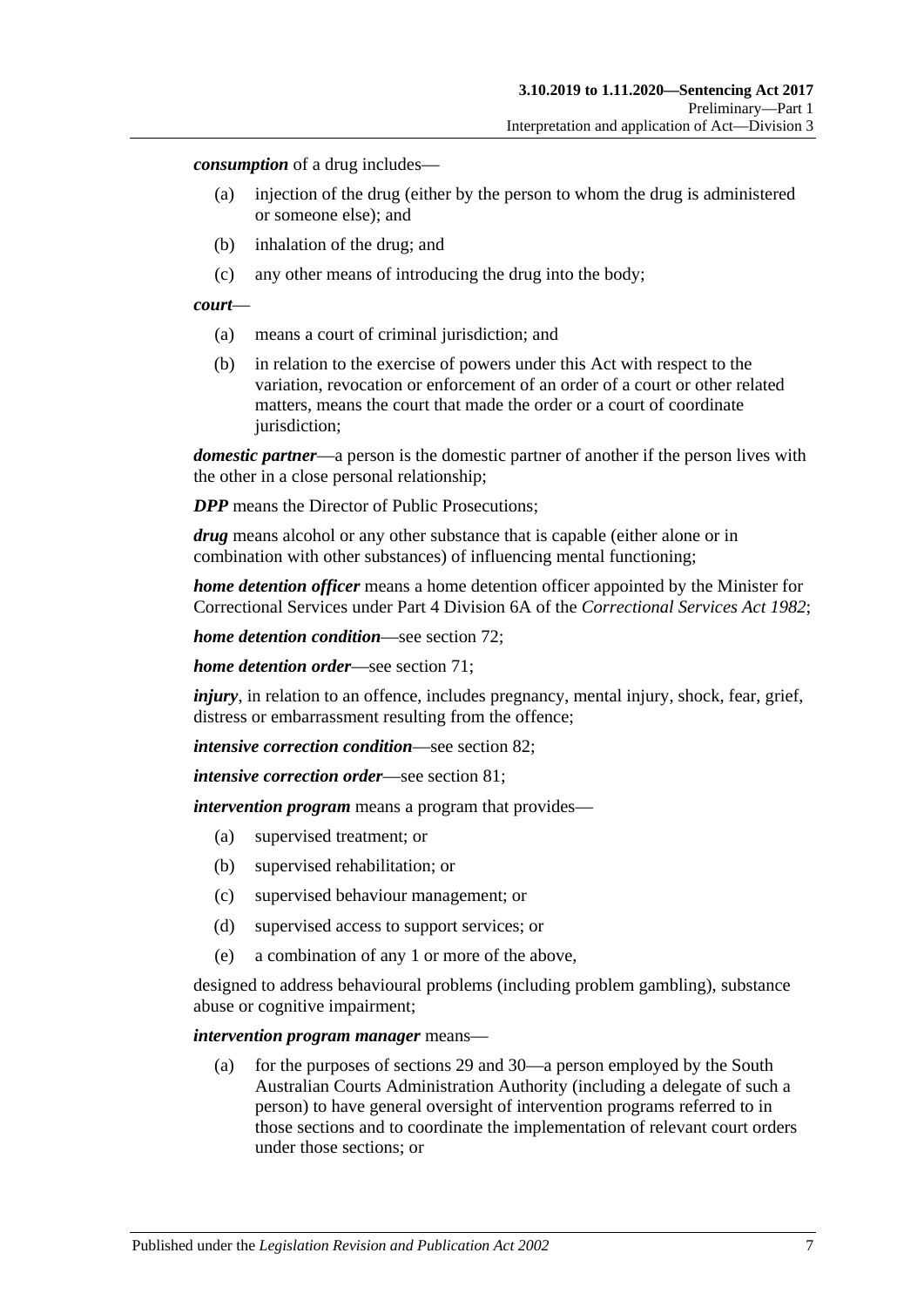(b) for the purposes of this Act (other than [sections](#page-22-0) 29 and [30\)](#page-23-0)—a person employed in the administrative unit of the Public Service that is responsible for assisting a Minister in the administration of the *[Correctional Services](http://www.legislation.sa.gov.au/index.aspx?action=legref&type=act&legtitle=Correctional%20Services%20Act%201982)  Act [1982](http://www.legislation.sa.gov.au/index.aspx?action=legref&type=act&legtitle=Correctional%20Services%20Act%201982)* (including a delegate of such a person) to have general oversight of intervention programs and coordinate the implementation of relevant court orders;

*Minister for Correctional Services* means the Minister responsible for the administration of the *[Correctional Services Act](http://www.legislation.sa.gov.au/index.aspx?action=legref&type=act&legtitle=Correctional%20Services%20Act%201982) 1982*;

*Minister for Youth Justice* means the Minister responsible for the administration of the *[Youth Justice Administration Act](http://www.legislation.sa.gov.au/index.aspx?action=legref&type=act&legtitle=Youth%20Justice%20Administration%20Act%202016) 2016*;

*Parole Board* means the Parole Board of South Australia established under the *[Correctional Services Act](http://www.legislation.sa.gov.au/index.aspx?action=legref&type=act&legtitle=Correctional%20Services%20Act%201982) 1982*;

*pecuniary sum* means—

- (a) a fine; or
- (b) compensation; or
- (c) costs; or
- (d) a sum payable under a bond or to a guarantee ancillary to a bond; or
- (e) any other amount payable under an order or direction of a court,

and includes a VIC levy;

*primary purpose*—the primary purpose for sentencing a defendant for an offence is as set out in [section](#page-4-4) 3;

*prisoner*—a reference to a *prisoner* includes, where the context so requires, a reference to a person serving a sentence—

- (a) on home detention subject to a home detention order; or
- (b) in the community subject to an intensive correction order;

*probationer* means a defendant who has entered into a bond under [Part](#page-76-4) 4;

*probative court* means—

- (a) in the case of a bond entered into pursuant to an order of an appellate court on an appeal against sentence—the court that imposed that sentence; or
- (b) in any other case—the court that made the order pursuant to which the defendant entered into the bond;

*recreational use* of a drug—consumption of a drug is to be regarded as recreational use of the drug unless—

- (a) the drug is administered against the will, or without the knowledge, of the person who consumes it; or
- (b) the consumption occurs accidentally; or
- (c) the person who consumes the drug does so under duress, or as a result of fraud or reasonable mistake; or
- (d) the consumption is therapeutic;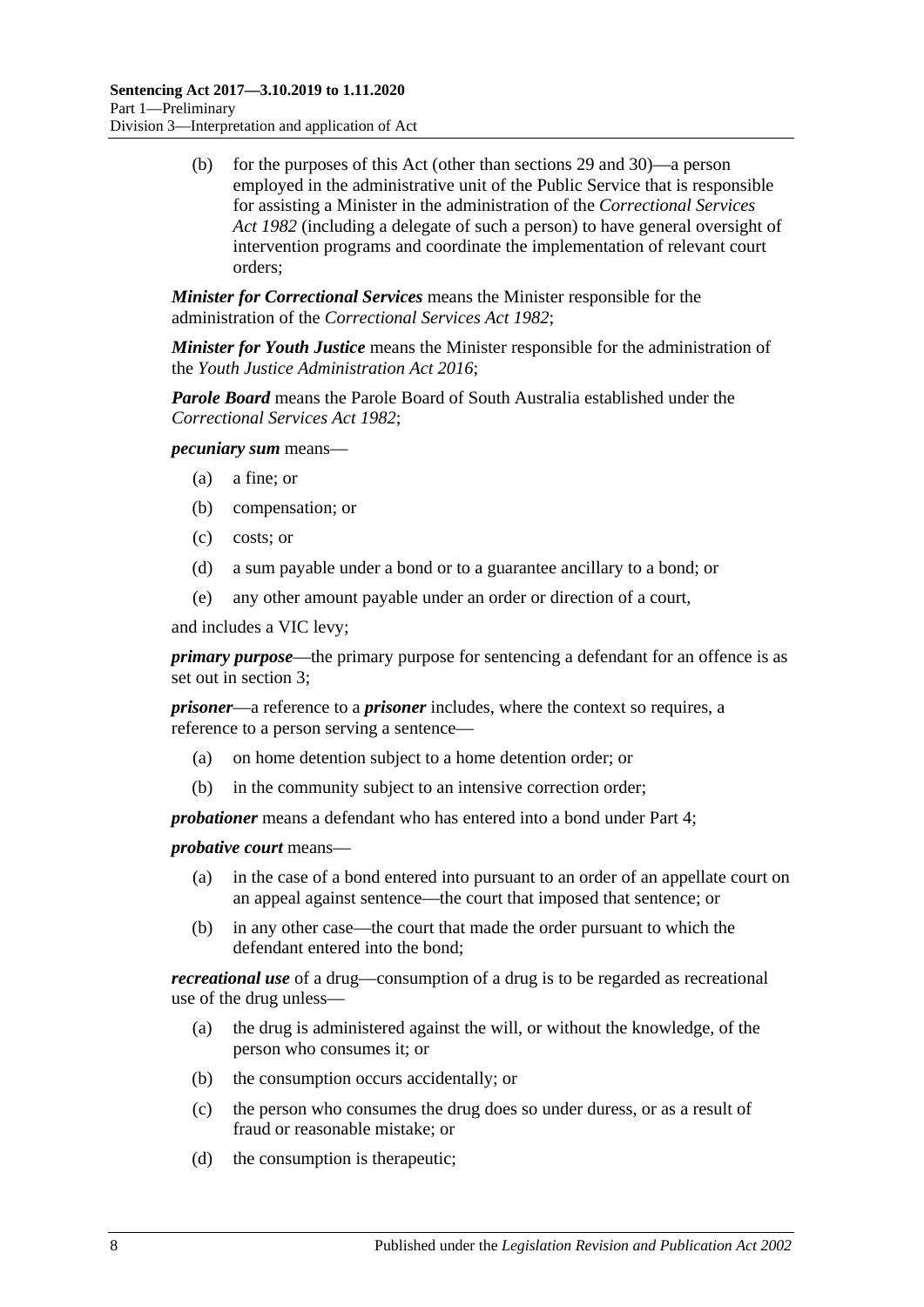*residence* includes, if the defendant is an Aboriginal or Torres Strait Islander person, any place specified by the court as the person's residence;

*secondary purposes*—the secondary purposes for sentencing a defendant for an offence are as set out in [section](#page-4-5) 4;

*self-induced*—see [subsections \(2\)](#page-8-0) and [\(3\);](#page-8-1)

*sentence* means—

- (a) the imposition of a penalty; or
- (b) the decision of a court to offer a defendant an opportunity to enter into a bond; or
- (c) the fixing, extending or negating of a non-parole period; or
- (d) the making of any other order or direction affecting penalty, including the decision of a court to discharge a defendant—
	- (i) without imposing a penalty; or
	- (ii) without recording a conviction;

*sentence of indeterminate duration* means detention in custody until further order (and see Part [3 Division](#page-44-0) 5);

*spouse*—a person is the spouse of another if they are legally married;

*therapeutic*—the consumption of a drug is to be regarded as therapeutic if—

- (a) the drug is prescribed by, and consumed in accordance with the directions of, a medical practitioner; or
- (b) the drug—
	- (i) is a drug of a kind available, without prescription, from registered pharmacists; and
	- (ii) is consumed for a purpose recommended by the manufacturer and in accordance with the manufacturer's instructions;

*VIC levy* means a levy imposed under the *[Victims of Crime Act](http://www.legislation.sa.gov.au/index.aspx?action=legref&type=act&legtitle=Victims%20of%20Crime%20Act%202001) 2001* or a corresponding previous law;

*working day* means any day other than a Saturday, Sunday or public holiday;

*youth* has the same meaning as in the *[Young Offenders Act](http://www.legislation.sa.gov.au/index.aspx?action=legref&type=act&legtitle=Young%20Offenders%20Act%201993) 1993*;

*Youth Court* means the *Youth Court of South Australia*.

- <span id="page-8-0"></span>(2) Intoxication resulting from the recreational use of a drug is to be regarded as self-induced.
- <span id="page-8-1"></span>(3) If a person becomes intoxicated as a result of the combined effect of the therapeutic consumption of a drug and the recreational use of the same or another drug, the intoxication is to be regarded as self-induced even though in part attributable to therapeutic consumption.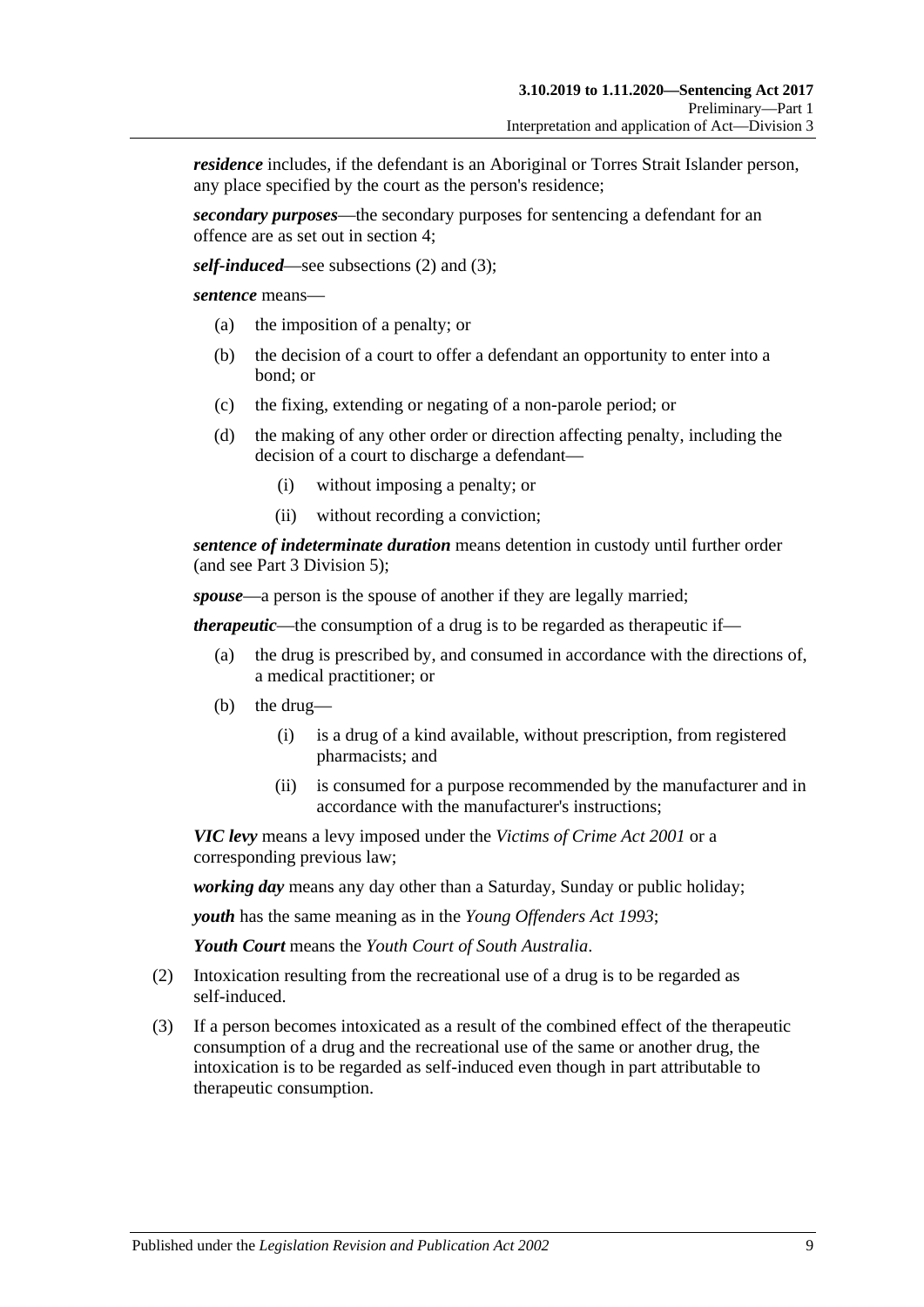- (4) For the purposes of this Act—
	- (a) a VIC levy imposed on a person will be taken to have been imposed by order of the court that found the person guilty of the offence that gave rise to the levy; and
	- (b) a person who pleads guilty to a charge of an offence will be taken to have been found guilty of the offence unless—
		- (i) the plea is subsequently withdrawn; or
		- (ii) the person is adjudged incompetent to have made the plea.

#### <span id="page-9-0"></span>**6—Application of Act to youths**

- (1) Subject to a provision of this Act to the contrary, this Act applies in relation to the sentencing of a youth and the enforcement of a sentence against a youth.
- (2) However, in the event of conflict between a provision of this Act and a provision of the *[Young Offenders Act](http://www.legislation.sa.gov.au/index.aspx?action=legref&type=act&legtitle=Young%20Offenders%20Act%201993) 1993* or the *[Youth Court Act](http://www.legislation.sa.gov.au/index.aspx?action=legref&type=act&legtitle=Youth%20Court%20Act%201993) 1993*, the latter provision prevails to the extent of that conflict.
- (3) In applying a provision of this Act to a youth who is being or has been dealt with as a youth (and not as an adult)—
	- (a) a reference to imprisonment is to be read as a reference to detention; and
	- (b) a reference to a warrant of commitment is to be read as an order for detention; and
	- (c) a reference to a prison is to be read as a reference to a training centre; and
	- (d) a reference to the CE is to be read as a reference to the chief executive of the administrative unit of the Public Service that is responsible for assisting a Minister in the administration of the *[Youth Justice Administration Act](http://www.legislation.sa.gov.au/index.aspx?action=legref&type=act&legtitle=Youth%20Justice%20Administration%20Act%202016) 2016*; and
	- (e) a reference to a community corrections officer is to be read as a reference to a community youth justice officer under the *[Youth Justice Administration](http://www.legislation.sa.gov.au/index.aspx?action=legref&type=act&legtitle=Youth%20Justice%20Administration%20Act%202016)  Act [2016](http://www.legislation.sa.gov.au/index.aspx?action=legref&type=act&legtitle=Youth%20Justice%20Administration%20Act%202016)*; and
	- (f) a reference to a bond, or to entering into a bond, is to be read as a reference to an order under section 26 of the *[Young Offenders Act](http://www.legislation.sa.gov.au/index.aspx?action=legref&type=act&legtitle=Young%20Offenders%20Act%201993) 1993*, or to becoming subject to such an order; and
	- (g) a reference to a probationer is to be read as a reference to a youth the subject of such an order; and
	- (h) a reference to the Minister for Correctional Services is to be read as a reference to the Minister for Youth Justice.

#### <span id="page-9-1"></span>**7—Powers conferred by this Act are additional**

- (1) Subject to this Act, the powers conferred on a court by this Act are in addition to, and do not derogate from, the powers conferred by another Act or law to impose a penalty on, or make an order or give a direction in relation to, a person found guilty of an offence.
- (2) Nothing in this Act affects the powers of a court to punish a person for contempt of that court.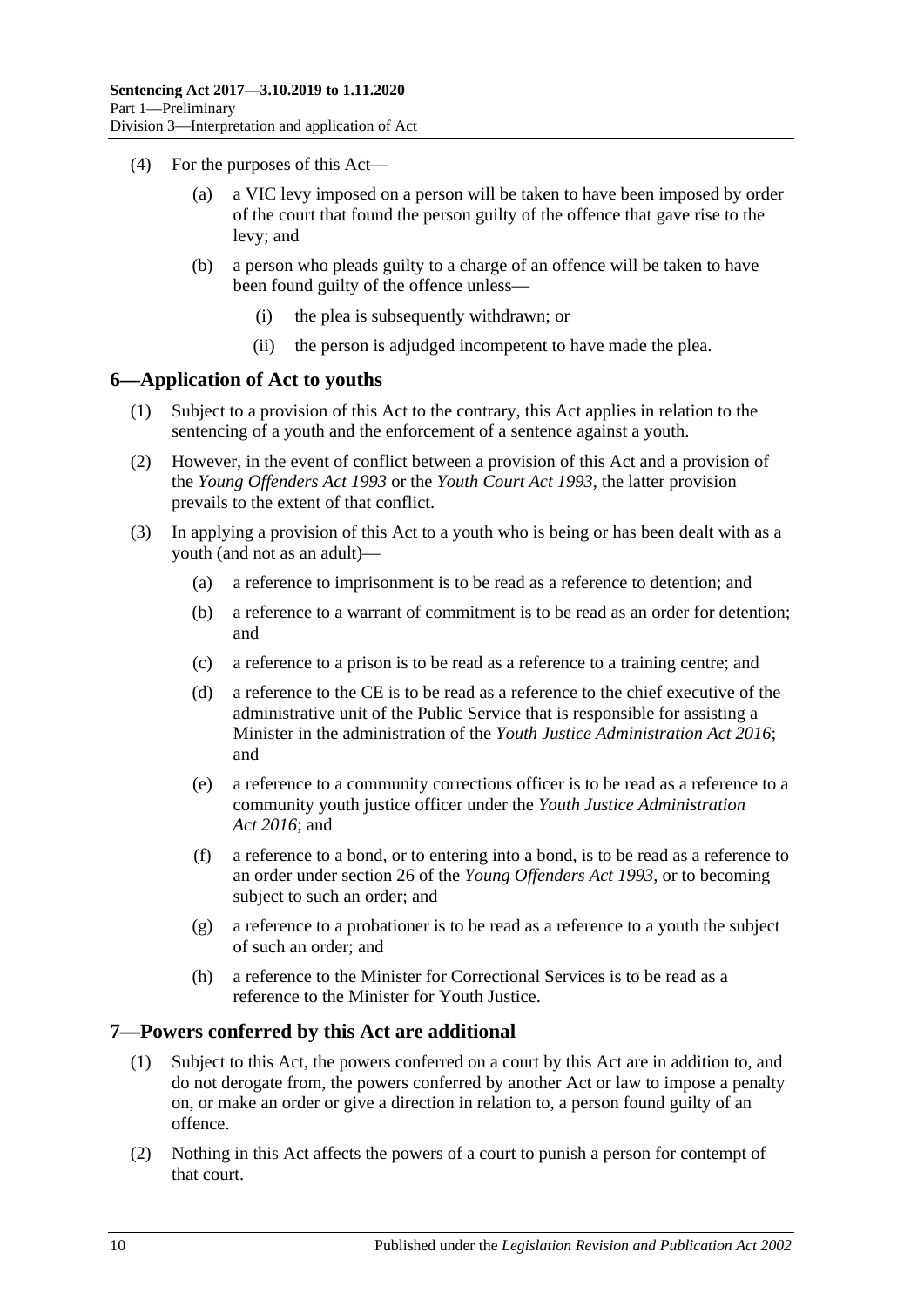### <span id="page-10-0"></span>**8—Court may not impose bond except under this Act**

Despite any other Act or law to the contrary, a defendant may not enter into a bond except under this Act.

## <span id="page-10-1"></span>**Part 2—Sentencing purposes, principles and factors**

## <span id="page-10-2"></span>**Division 1—Purposes, principles and factors**

#### <span id="page-10-3"></span>**9—Primary purpose to be considered**

For the avoidance of doubt, the primary purpose for sentencing a defendant for an offence must be the paramount consideration when a court is determining and imposing the sentence.

### <span id="page-10-4"></span>**10—General principles of sentencing**

- (1) Subject to this Act or any other Act, in determining a sentence for an offence, a court must apply (although not to the exclusion of any other relevant principle) the common law concepts reflected in the following principles:
	- (a) proportionality;
	- (b) parity;
	- (c) totality;
	- (d) the rule that a defendant may not be sentenced on the basis of having committed an offence in respect of which the defendant was not convicted.
- (2) Subject to this Act or any other Act, a court must not impose a sentence of imprisonment on a defendant unless the court decides that—
	- (a) the seriousness of the offence is such that the only penalty that can be justified is imprisonment; or
	- (b) it is required for the purpose of protecting the safety of the community (whether as individuals or in general).

### <span id="page-10-6"></span><span id="page-10-5"></span>**11—Individual sentencing factors**

- <span id="page-10-7"></span>(1) In determining a sentence for an offence, a court must take into account such of the factors as are known to the court that relate to the following matters as may be relevant:
	- (a) the nature, circumstances and seriousness of the offence;
	- (b) the personal circumstances and vulnerability of any victim of the offence whether because of the victim's age, occupation, relationship to the defendant, disability or otherwise;
	- (c) the extent of any injury, emotional harm, loss or damage resulting from the offence or any significant risk or danger created by the offence, including any risk to national security;
	- (d) the defendant's character, general background and offending history;
	- (e) the likelihood of the defendant re-offending;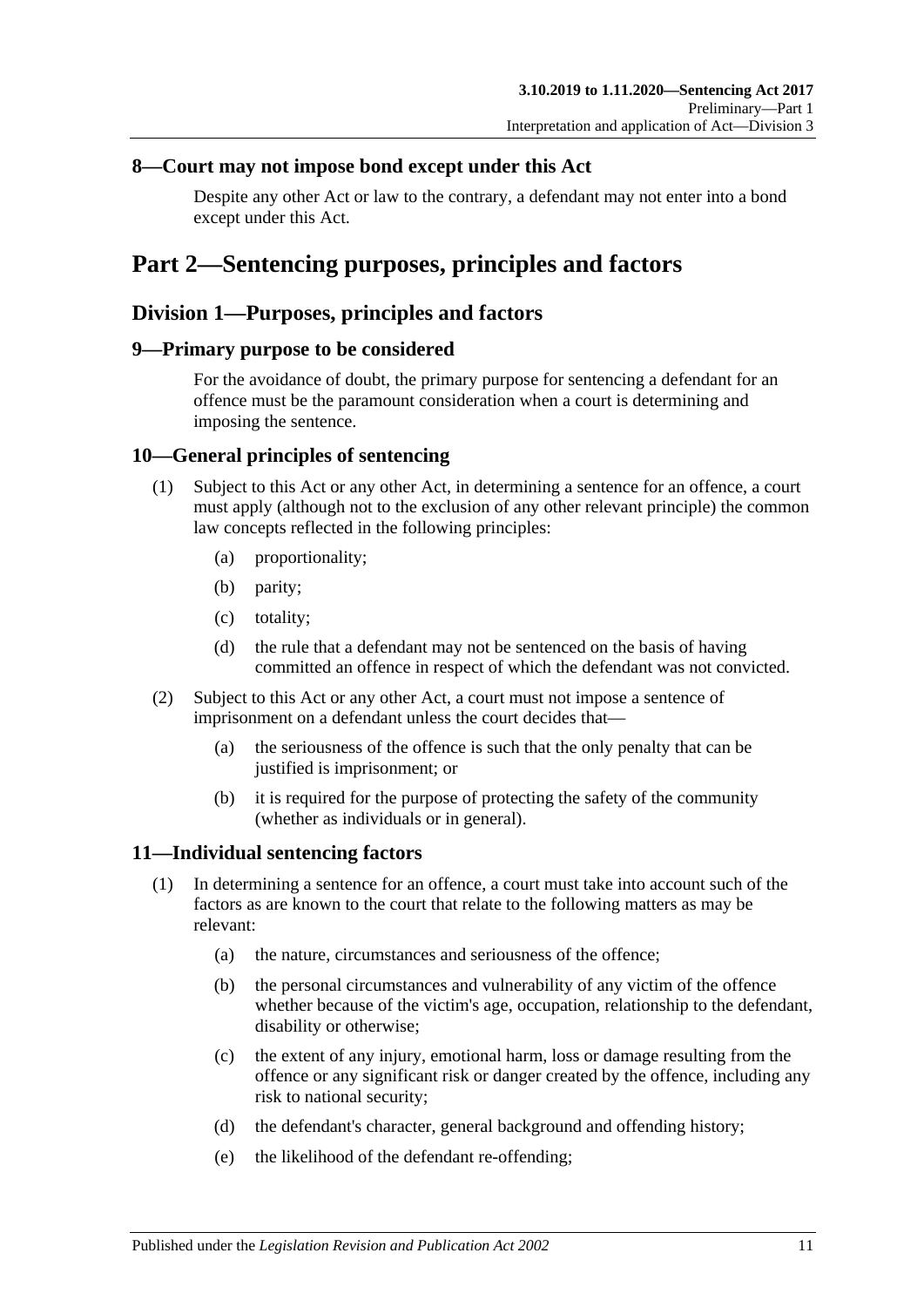- (f) the defendant's age, and physical and mental condition (including any cognitive impairment);
- (g) the extent of the defendant's remorse for the offence, having regard in particular as to whether—
	- (i) the defendant has provided evidence that the defendant has accepted responsibility for the defendant's actions; and
	- (ii) the defendant has acknowledged any injury, loss or damage caused by the defendant's actions, or voluntarily made reparation for any such injury, loss or damage, or both;
- (h) the defendant's prospects of rehabilitation.
- (2) The matters referred to in [subsection](#page-10-6) (1) are in addition to any other matter the court is required or permitted to take into account under this Act or any other Act or law.
- (3) The court must not have regard to any of the factors in sentencing if it would be contrary to an Act or law to do so (and the fact that any such factor is relevant and known to the court does not require the court to increase or reduce the sentence for the offence).
- (4) A court must determine the sentence for an offence without regard to—
	- (a) the fact that this Act or another Act prescribes a mandatory minimum non-parole period in respect of the offence; or
	- (b) any consequences that may arise under the *[Child Sex Offenders Registration](http://www.legislation.sa.gov.au/index.aspx?action=legref&type=act&legtitle=Child%20Sex%20Offenders%20Registration%20Act%202006)  Act [2006](http://www.legislation.sa.gov.au/index.aspx?action=legref&type=act&legtitle=Child%20Sex%20Offenders%20Registration%20Act%202006)*; or
	- (c) the good character or lack of previous convictions of the defendant if—
		- (i) the offence is a class 1 or class 2 offence within the meaning of the *[Child Sex Offenders Registration Act](http://www.legislation.sa.gov.au/index.aspx?action=legref&type=act&legtitle=Child%20Sex%20Offenders%20Registration%20Act%202006) 2006*; and
		- (ii) the court is satisfied that the defendant's alleged good character or lack of previous convictions was of assistance to the defendant in the commission of the offence.
- (5) For the purposes of [subsection](#page-10-7)  $(1)(a)$ , the court must only have regard to the matters personal to the defendant that the court is satisfied are causally connected with, or have materially contributed to, the commission of the offence, including (for example) the defendant's motivation in committing the offence and the degree to which the defendant participated in its commission.
- (6) If a defendant has participated in an intervention program, a court may treat the defendant's participation in the program, and the defendant's achievements in the program, as relevant to sentence.
- (7) However, the fact that a defendant—
	- (a) has not participated in, or has not had the opportunity to participate in, an intervention program; or
	- (b) has performed badly in, or has failed to make satisfactory progress in, such a program,

is not relevant to sentence.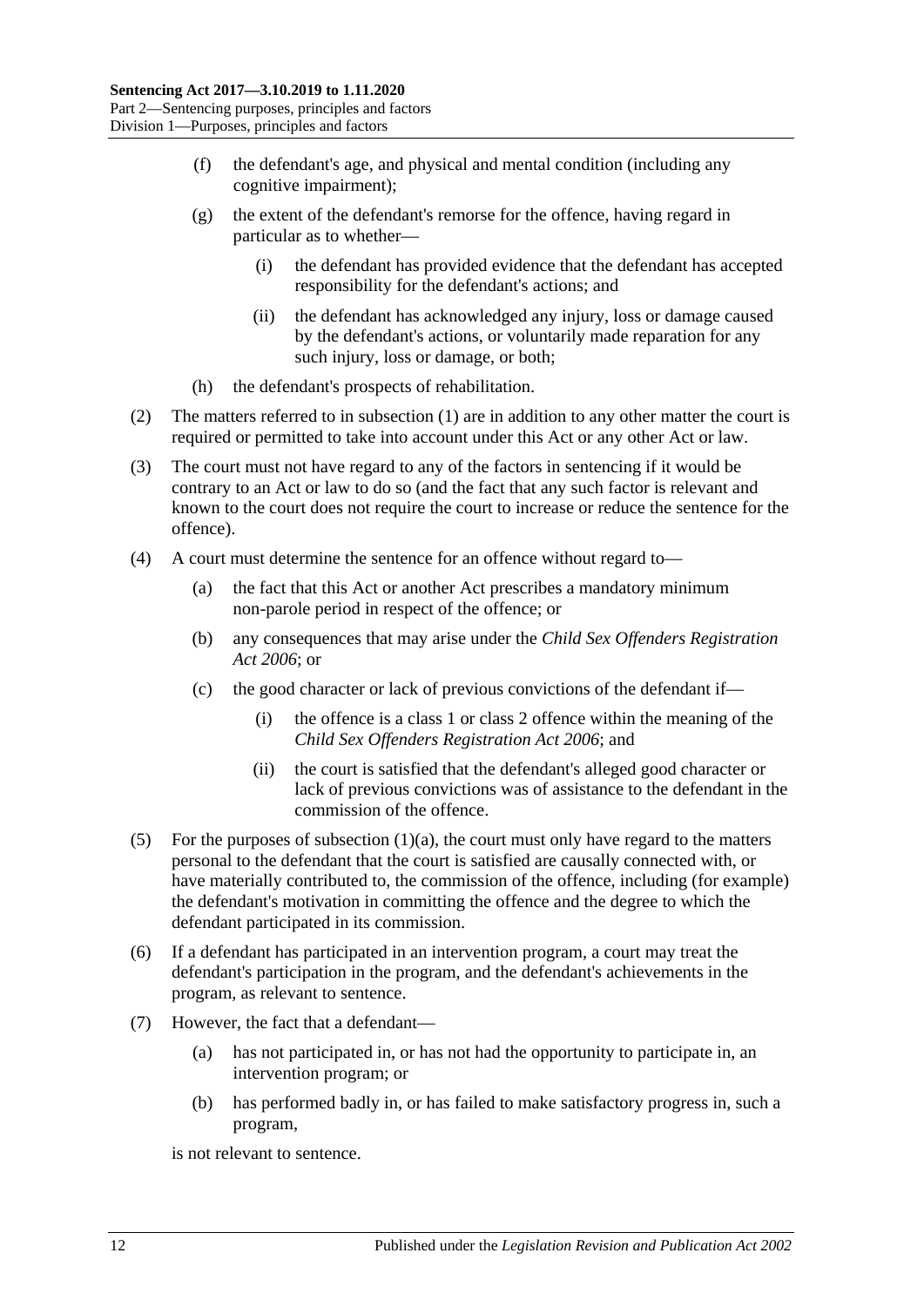## <span id="page-12-1"></span><span id="page-12-0"></span>**Division 2—General sentencing provisions**

### **Subdivision 1—Procedural provisions**

### <span id="page-12-2"></span>**12—Determination of sentence**

For the purpose of determining sentence, a court—

- (a) is not bound by the rules of evidence; and
- (b) may inform itself on matters relevant to the determination as it thinks fit; and
- (c) must act according to equity, good conscience and the substantial merits of the case without regard to technicalities and legal forms.

#### <span id="page-12-3"></span>**13—Prosecutor to provide particulars of victim's injury etc**

- (1) Subject to [subsection](#page-12-5) (2), the prosecutor must, for the purpose of assisting a court to determine sentence for an offence, provide the court with particulars (that are reasonably ascertainable and not already before the court in evidence or a pre-sentence report) of—
	- (a) injury, loss or damage resulting from the offence; and
	- (b) injury, loss or damage resulting from—
		- (i) any other offence that is to be taken into account specifically in the determination of sentence; or
		- (ii) a course of conduct consisting of a series of criminal acts of the same or a similar character of which the offence for which sentence is to be imposed forms part.
- <span id="page-12-5"></span>(2) The prosecutor may refrain from providing the court with particulars of injury, loss or damage suffered by a person if the person has expressed a wish to that effect to the prosecutor.
- (3) If the offence is not an offence in relation to which a victim impact statement may be provided in accordance with [section](#page-12-4) 14, the court must still allow particulars provided under this section to include a victim impact statement unless the court determines that it would not be appropriate in the circumstances of the case (and the other provisions of this Division relating to victim impact statements apply to such a statement as if it were provided under [section](#page-12-4) 14).
- (4) The validity of a sentence is not affected by non-compliance or insufficient compliance with this section.

### <span id="page-12-4"></span>**14—Victim impact statements**

- (1) A person who has suffered injury, loss or damage resulting from an indictable offence or a prescribed summary offence committed by another may provide the sentencing court with a written personal statement (a *victim impact statement*) about the impact of that injury, loss or damage on the person and the person's family.
- (2) Before determining sentence for the offence, the court may, if the person so requested when providing the statement—
	- (a) allow the person an opportunity to read the statement aloud to the court; or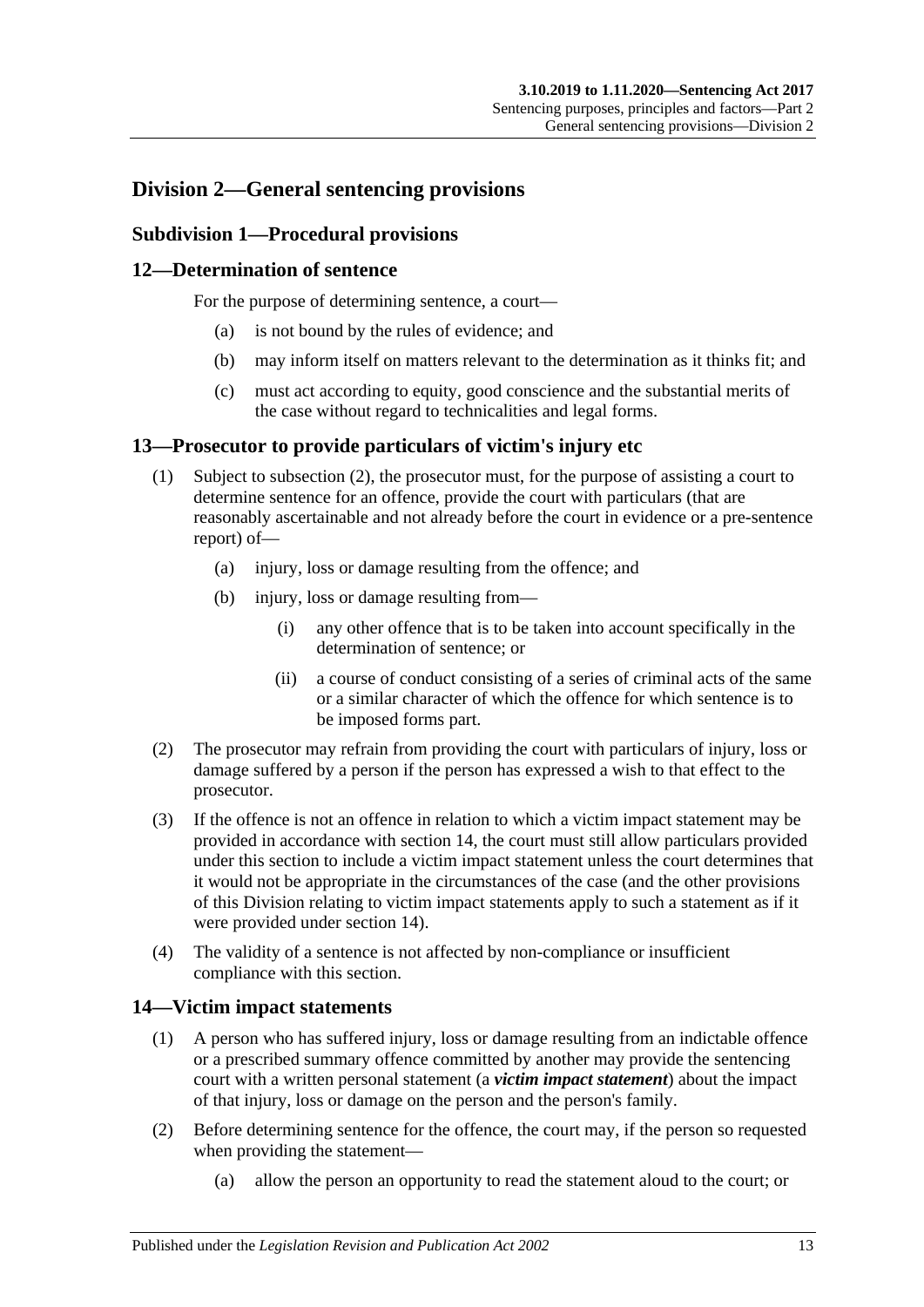- (b) cause the statement to be read aloud to the court; or
- (c) give consideration to the statement without the statement being read aloud to the court.
- (3) If the court considers there is good reason to do so, it may, in order to assist a person who wishes to read aloud a victim impact statement to the court—
	- (a) allow an audio visual record or audio record of the person reading the statement to be played to the court; or
	- (b) exercise any other powers that it has with regard to a vulnerable witness.
- <span id="page-13-1"></span>(4) Subject to [subsection](#page-13-0) (5) (but despite any other provision of this Act), the court must, if the person so requested when providing the statement, ensure that—
	- (a) the defendant; or
	- (b) if the defendant is a body corporate, a director or some other representative of the body corporate satisfactory to the court,

is present when the statement is read aloud to the court.

- <span id="page-13-0"></span>(5) [Subsection](#page-13-1) (4) does not apply if the court is satisfied that special reasons exist which make it inappropriate for the defendant or other person to be present, or that the presence of the defendant or other person may cause a disturbance or a threat to public order and safety (however, in such a case, the court must ensure that the defendant or other person is present by means of an audio visual link or audio link, if such facilities are reasonably available to the court, or that arrangements are otherwise made for an audio visual record of the statement to be made and played to the defendant or other person).
- (6) The validity of a sentence is not affected by non-compliance or insufficient compliance with this section.
- (7) In this section—

#### *prescribed summary offence* means—

- (a) a summary offence that results in the death of a victim or a victim suffering total incapacity; or
- (b) a summary offence (other than a summary offence of assault) that results in a victim suffering serious harm;

#### *serious harm* means—

- (a) harm that endangers a person's life; or
- (b) harm that consists of loss of, or serious and protracted impairment of, a part of the body or a physical or mental function; or
- (c) harm that consists of serious disfigurement;

*total incapacity*—a victim suffers total incapacity if the victim is permanently physically or mentally incapable of independent function.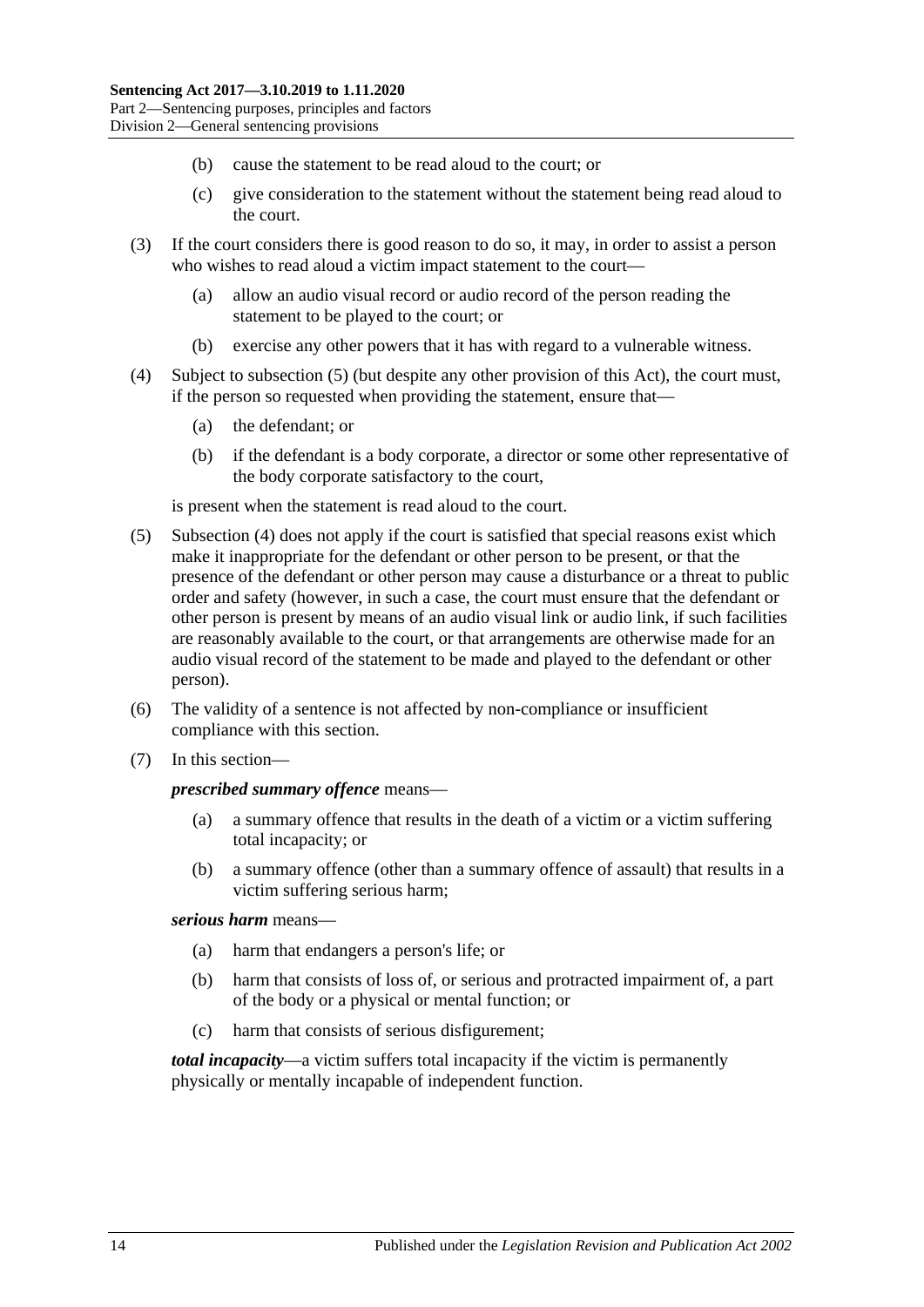#### <span id="page-14-0"></span>**15—Community impact statements**

- (1) Any person may make a submission to the Commissioner for Victims' Rights for the purpose of assisting the Commissioner to compile information which may be included in a statement under this section.
- (2) In proceedings to determine sentence for an offence, the prosecutor or the Commissioner for Victims' Rights may, if they think fit, provide the sentencing court with—
	- (a) a written statement about the effect of the offence, or of offences of the same kind, on people living or working in the location in which the offence was committed (a *neighbourhood impact statement*); or
	- (b) a written statement about the effect of the offence, or of offences of the same kind, on the community generally or on any particular sections of the community (a *social impact statement*).
- (3) Before determining sentence for the offence, the court will cause the statement to be read aloud to the court by the prosecutor, or such other person as the court thinks fit, unless the court determines that it is inappropriate or would be unduly time consuming for the statement to be so read.
- (4) The validity of a sentence is not affected by non-compliance or insufficient compliance with this section.

#### <span id="page-14-1"></span>**16—Statements to be provided in accordance with rules**

- (1) A statement to be provided to a court under [section](#page-12-4) 14 or [15](#page-14-0) must comply with and be provided in accordance with rules of court.
- (2) Nothing prevents a statement to be provided to a court under [section](#page-12-4) 14 or [15](#page-14-0) from containing recommendations relating to the sentence to be determined by the court.
- (3) A copy of a statement to be provided to a court under [section](#page-12-4) 14 or [15](#page-14-0) must be made available for inspection by the defendant or the defendant's counsel in accordance with rules of court and the defendant is entitled to make submissions to the court in relation to the statement.

#### <span id="page-14-2"></span>**17—Pre-sentence reports**

- (1) A court may, if of the opinion that it would assist in determining sentence, order the preparation of a pre-sentence report on any or all of the following matters:
	- (a) the physical or mental condition of the defendant;
	- (b) the personal circumstances and history of the defendant;
	- (c) any other matter that would assist the court in determining sentence.
- (2) However, the court should not order the preparation of a pre-sentence report—
	- (a) if the information sought by the court cannot be provided within a reasonable time; or
	- (b) if the penalty to be imposed is a mandatory penalty for which no other penalty can be substituted and a non-parole period is not in question.
- (3) A pre-sentence report may be given orally or in writing.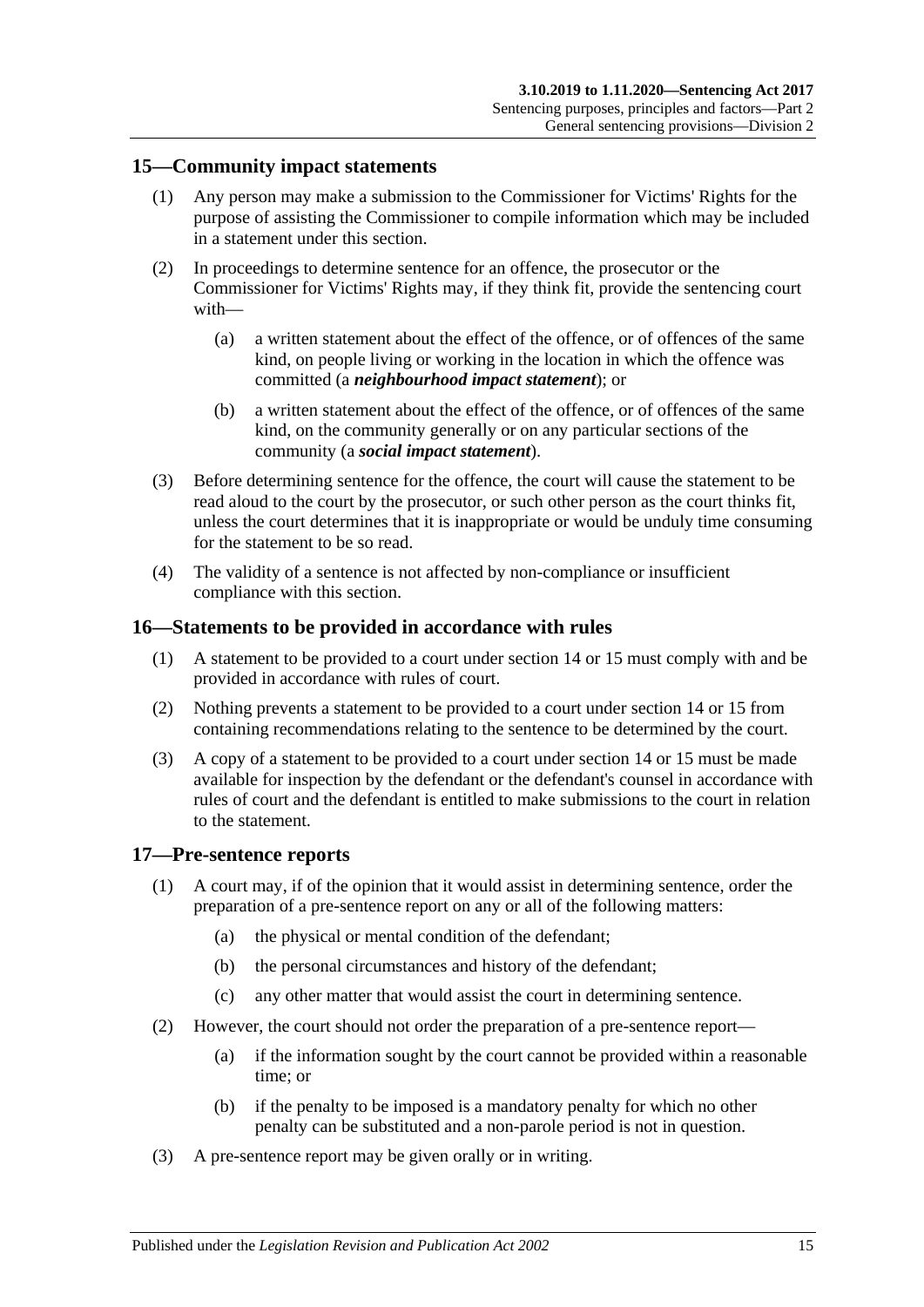- (4) A copy of every written pre-sentence report received by a court must be provided to the prosecutor and to the defendant or the defendant's counsel.
- (5) The person by whom a pre-sentence report is given is liable to be examined or cross-examined on any of the matters contained in the report and, in the case of a written report, must appear before the court for that purpose if requested to do so.
- (6) If a statement of fact or opinion in a pre-sentence report is challenged by the prosecutor or the defendant, the court must disregard the fact or opinion unless it is substantiated on oath.

#### <span id="page-15-0"></span>**18—Expert evidence**

- (1) If a defendant is to be sentenced for an indictable offence and expert evidence is to be presented to the court by the defendant or the defendant's counsel, written notice of intention to introduce the evidence must be given to the DPP—
	- (a) at least 28 days before the date appointed for submissions on sentence; or
	- (b) if the evidence does not become available to the defence until later—as soon as practicable after it becomes available to the defence.
- (2) The notice must—
	- (a) set out the name and qualifications of the expert; and
	- (b) describe the general nature of the evidence and what it tends to establish.
- (3) The court may, on application by a defendant, exempt the defendant from the obligation imposed by this section.
- <span id="page-15-1"></span>(4) If the defence proposes to introduce expert psychiatric evidence or other expert medical evidence relevant to the defendant's mental state or medical condition at the time of an alleged offence, the court may, on application by the prosecutor, require the defendant to submit, at the prosecutor's expense, to an examination by an independent expert approved by the court.
- (5) If a defendant fails to comply with a requirement of or under this section, the evidence will not be admitted without the court's permission (but the court cannot allow the admission of evidence if the defendant fails to submit to an examination by an independent expert under [subsection](#page-15-1) (4)).
- <span id="page-15-2"></span>(6) If the DPP receives notice under this section of an intention to introduce expert evidence less than 28 days before the day appointed for submissions on sentence, the court may, on application by the prosecutor, adjourn the sentencing to allow the prosecution a reasonable opportunity to obtain expert advice on the proposed evidence.
- (7) The court should grant an application for an adjournment under [subsection](#page-15-2) (6) unless there are good reasons to the contrary.
- (8) The court may, on application by the prosecution, require the defendant to provide to the prosecution a copy of any report obtained by the defendant from a person proposed to be called to give expert evidence at the sentencing.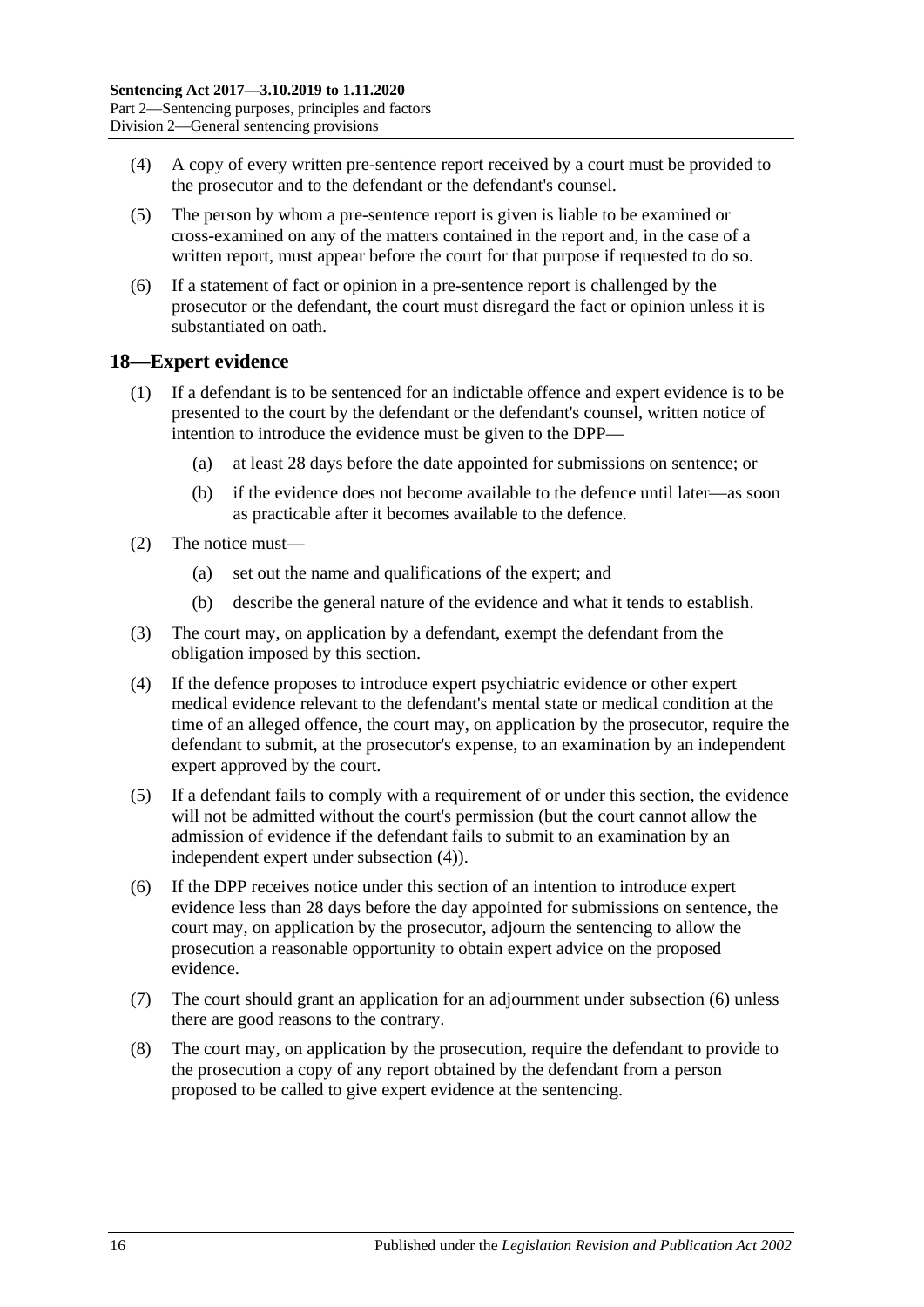#### <span id="page-16-3"></span><span id="page-16-0"></span>**19—Court to inform defendant of reasons etc for sentence**

- (1) A court must, on sentencing a defendant who is present in court (whether in person or by audio visual link or audio link) for an offence or offences, state the sentence that it is imposing for the offence or offences and its reasons for imposing that sentence, including (for example) any reason why a sentence that would otherwise have been imposed for the offence or offences has been reduced.
- (2) Nothing in [subsection](#page-16-3) (1) requires a court to state any information that relates to a person's cooperation, or undertaking to cooperate, with a law enforcement agency.
- (3) The validity of a sentence is not affected by non-compliance or insufficient compliance with this section.

#### <span id="page-16-1"></span>**20—Rectification of sentencing errors**

- (1) A court that imposes, or purports to impose, a sentence on a defendant, or a court of coordinate jurisdiction, may, on its own initiative or on application by the DPP or the defendant, make such orders as the court is satisfied are required to rectify an error of a technical nature made by the sentencing court in imposing, or purporting to impose, the sentence, or to supply a deficiency or remove an ambiguity in the sentencing order.
- (2) The DPP and the defendant are both parties to proceedings under this section.

#### <span id="page-16-2"></span>**21—Presence of defendant during sentencing proceedings**

- (1) Subject to the exceptions set out in [subsection](#page-16-4) (2), a defendant who is to be sentenced for an indictable offence must be present when the sentence is imposed and throughout all proceedings relevant to the determination of sentence.
- <span id="page-16-4"></span>(2) The following exceptions apply:
	- (a) the defendant may, with the court's consent, be absent during the whole or part of the proceedings;
	- (b) if a defendant is in custody prior to sentence and facilities exist for dealing with proceedings by means of an audio visual link or audio link, the court may, if of the opinion that it is appropriate in the circumstances to do so, deal with the proceedings by audio visual link or audio link without requiring the personal attendance of the defendant;
	- (c) the court may exclude the defendant from the courtroom if satisfied that the exclusion is necessary in the interests of safety or for the orderly conduct of the proceedings (however, if such an exclusion is made, the court should (if practicable) make arrangements to enable the defendant to see and hear the proceedings by audio visual link).
- (3) If the defendant is a body corporate, the requirement is satisfied by the presence of a director or some other representative of the body corporate satisfactory to the court (but, in that case, either the prosecutor or the court may waive the requirement).
- (4) A court may make any order necessary to secure compliance with this section and, if necessary, issue a warrant to have the defendant (or, if the defendant is a body corporate, a director or other representative of the defendant) arrested and brought before the court.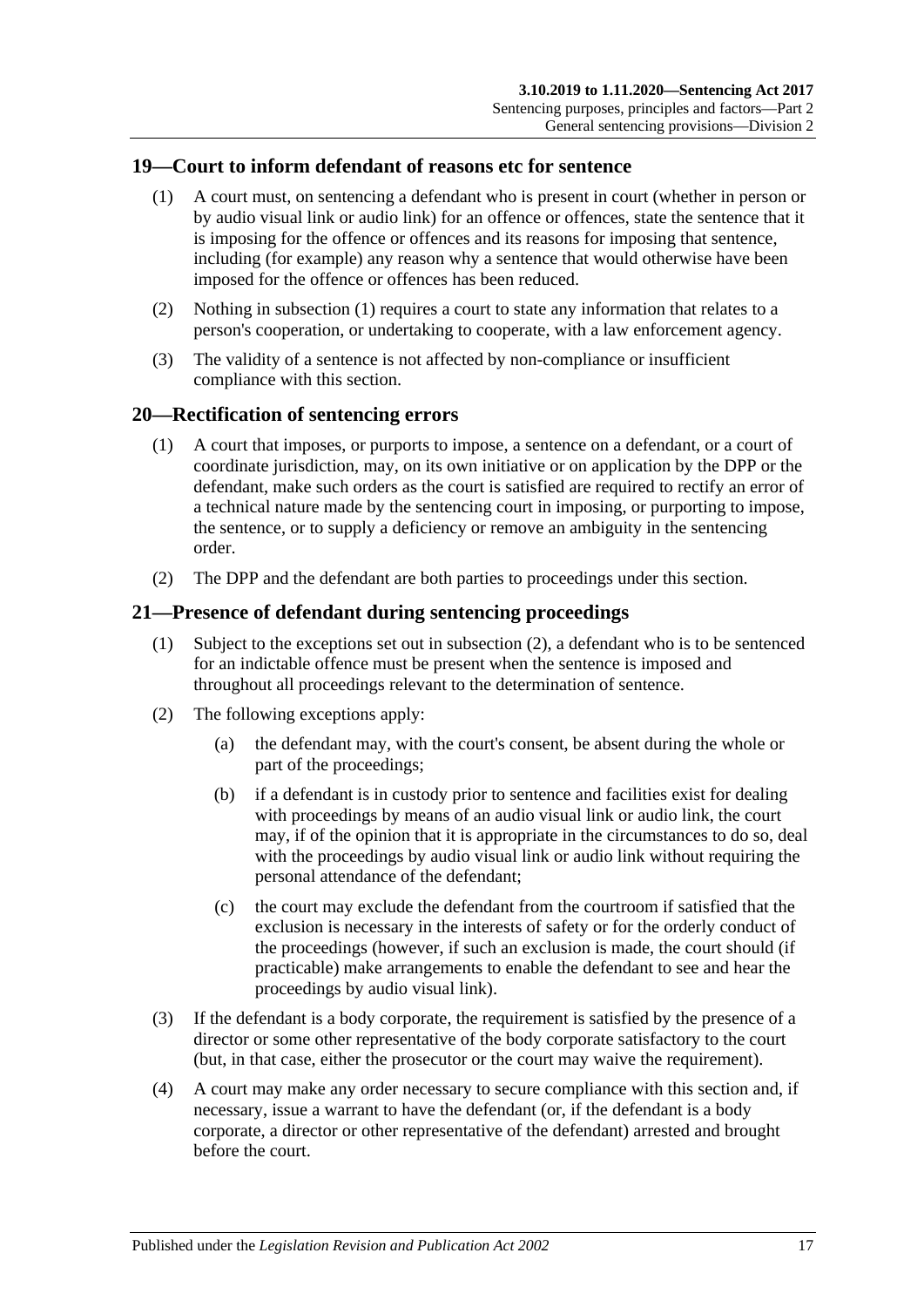- (5) This section—
	- (a) does not prevent the passing of sentence in the absence of the defendant in a case where the defendant cannot be found; and
	- (b) does not invalidate a sentence passed in the absence of the defendant.

### <span id="page-17-1"></span><span id="page-17-0"></span>**22—Sentencing of Aboriginal and Torres Strait Islander defendants**

- (1) Before sentencing an Aboriginal or Torres Strait Islander defendant, the court may, with the defendant's consent, and with the assistance of an Aboriginal and Torres Strait Islander Justice Officer—
	- (a) convene a sentencing conference; and
	- (b) take into consideration views expressed at the conference.
- (2) Nothing in [subsection](#page-17-1) (1) is to be taken to require the court to convene a sentencing conference if the court, after taking into account all relevant sentencing purposes, principles and factors, determines not to convene a sentencing conference.
- (3) A sentencing conference must comprise—
	- (a) the defendant and, if the defendant is a child, the defendant's parent or guardian; and
	- (b) the defendant's legal representative (if any); and
	- (c) the prosecutor; and
	- (d) if the victim chooses to be present at the conference—the victim and, if the victim so desires, a person of the victim's choice to provide assistance and support; and
	- (e) if the victim is a child—the victim's parent or guardian.
- (4) A sentencing conference may also include (if the court thinks the person may contribute usefully to the sentencing process) 1 or more of the following:
	- (a) a person regarded by the defendant, and accepted within the defendant's Aboriginal or Torres Strait Islander community, as an Aboriginal or Torres Strait Islander elder;
	- (b) a person accepted by the defendant's Aboriginal or Torres Strait Islander community as a person qualified to provide cultural advice relevant to sentencing of the defendant;
	- (c) a member of the defendant's family;
	- (d) a person who has provided support or counselling to the defendant;
	- (e) any other person.
- (5) A person will be taken to be an Aboriginal or Torres Strait Islander person for the purposes of this section if—
	- (a) the person is descended from an Aboriginal or Torres Strait Islander; and
	- (b) the person regards themself as an Aboriginal or Torres Strait Islander or, if the person is a young child, at least 1 of the parents regards the child as an Aboriginal or Torres Strait Islander; and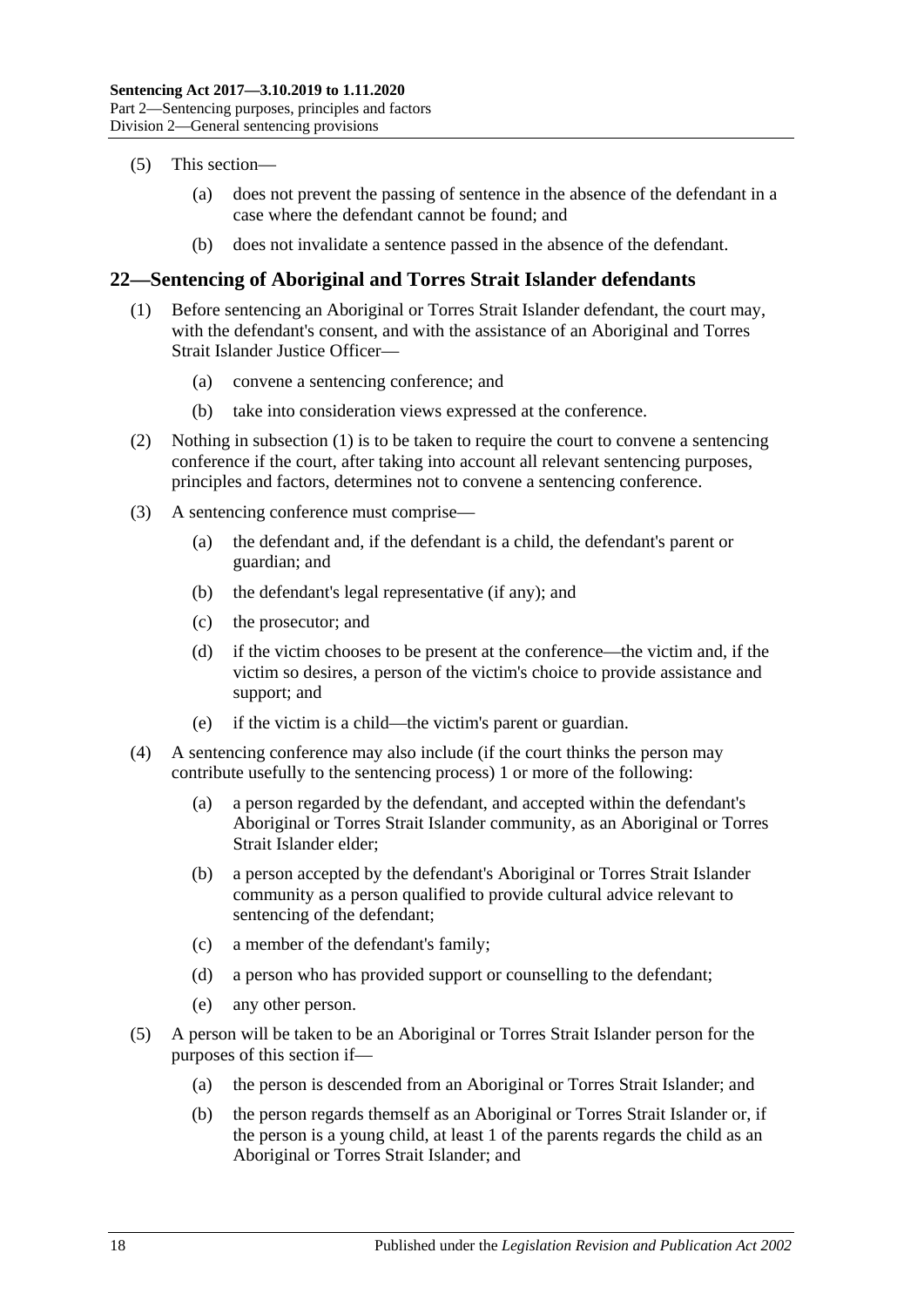- (c) the person is accepted as an Aboriginal or Torres Strait Islander by an Aboriginal or Torres Strait Islander community.
- (6) In this section—

*Aboriginal and Torres Strait Islander Justice Officer* means a person employed by the South Australian Courts Administration Authority whose duties include—

- (a) assisting the court in sentencing Aboriginal or Torres Strait Islander persons by providing advice on Aboriginal or Torres Strait Islander society and culture; and
- (b) assisting the court to convene sentencing conferences under this section; and
- (c) assisting Aboriginal or Torres Strait Islander persons to understand court procedures and sentencing options and to comply with court orders;

#### *family* includes—

- (a) the defendant's spouse or domestic partner; and
- (b) any person to whom the defendant is related by blood; and
- (c) any person who is, or has been, a member of the defendant's household; and
- (d) any person held to be related to the defendant according to Aboriginal or Torres Strait Islander kinship rules and observances.

#### <span id="page-18-0"></span>**Subdivision 2—General sentencing powers**

#### <span id="page-18-1"></span>**23—Discharge without penalty**

- (1) If a court finds a person guilty of an offence but finds the offence so trifling that it is inappropriate to impose a penalty, the court may—
	- (a) without recording a conviction—dismiss the charge; or
	- (b) on recording a conviction—discharge the defendant without penalty.
- (2) If a court finds a person guilty of an offence and—
	- (a) the defendant has spent time in custody in respect of the offence; and
	- (b) the court is satisfied there is good reason not to impose any further penalty on the defendant,

the court may—

- (c) without recording a conviction—dismiss the charge; or
- (d) on recording a conviction—discharge the defendant without further penalty.
- (3) A court may exercise the powers conferred by this section despite any minimum penalty fixed by an Act or statutory instrument.

#### <span id="page-18-2"></span>**24—Imposition of penalty without conviction**

If a court finds a person guilty of an offence for which it proposes to impose a fine, a sentence of community service, or both, and the court is of the opinion—

- (a) that the defendant is unlikely to commit such an offence again; and
- (b) that, having regard to—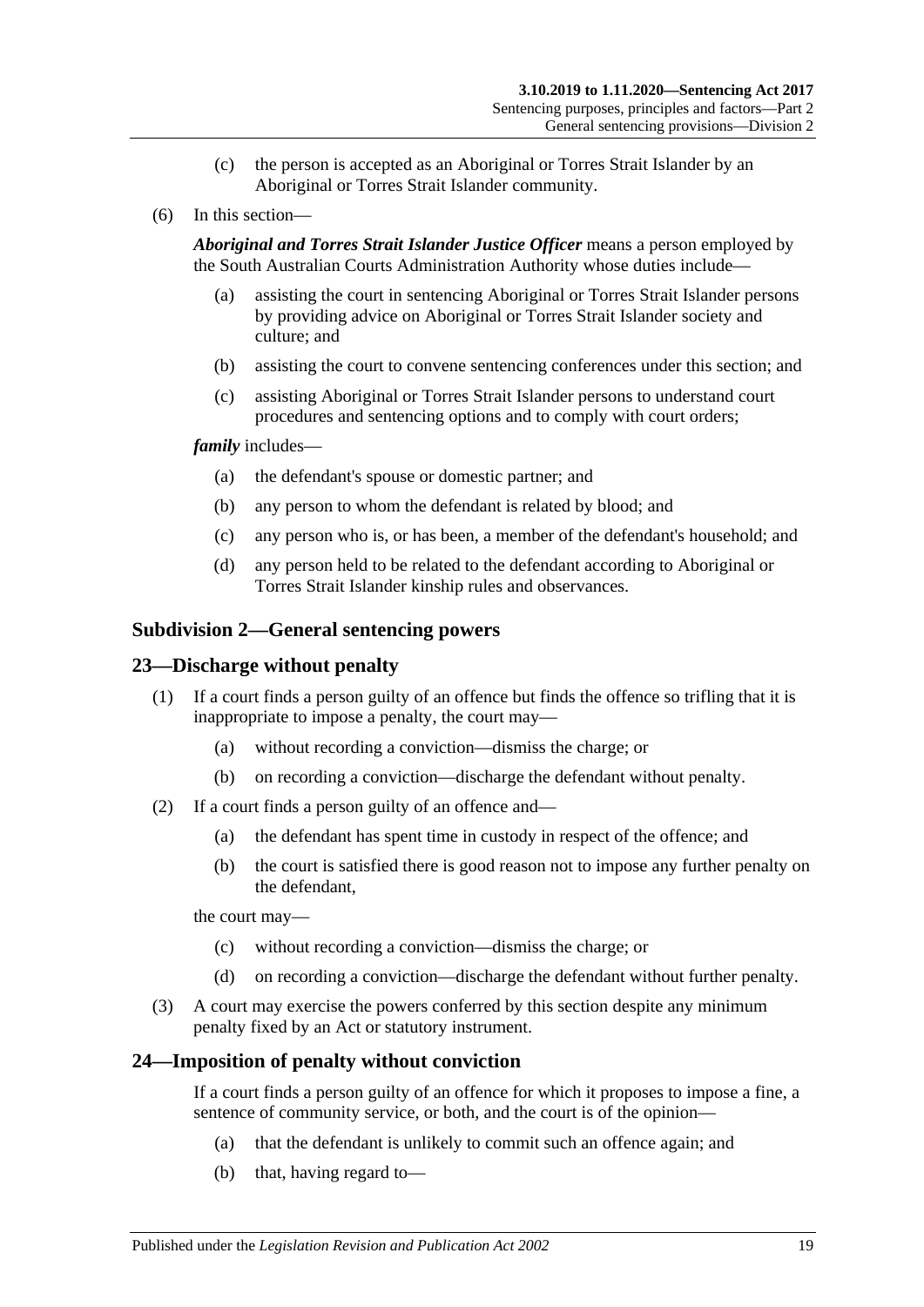- (i) the character, antecedents, age, or physical or mental condition, of the defendant; or
- (ii) the fact that the offence was trifling; or
- (iii) any other extenuating circumstances,

good reason exists for not recording a conviction,

the court may impose the penalty without recording a conviction.

#### <span id="page-19-0"></span>**25—Court may reduce, add or substitute certain penalties**

- (1) Subject to this Act or any other Act that prohibits the substitution or mitigation of a penalty prescribed under the Act, if, on convicting a defendant or finding a defendant guilty of an offence and after having regard to—
	- (a) the character, antecedents, age, or physical or mental condition, of the defendant; or
	- (b) the fact that the offence was trifling; or
	- (c) any other extenuating circumstances,

the court thinks that good reason exists for reducing the penalty below the minimum, the court may so reduce the penalty.

- <span id="page-19-1"></span>(2) Subject to this Act or any other Act that prohibits the substitution or mitigation of a penalty prescribed under the Act, if, on convicting a defendant or finding a defendant guilty of an offence, the court thinks that good reason exists for departing from the penalty provided for the offence under the Act, the court may—
	- (a) impose another type of sentence for the sentence prescribed under the Act for the offence; or
	- (b) impose more than 1 type of sentence as the court thinks appropriate in the circumstances.
- (3) For the purposes of [subsection](#page-19-1) (2)—
	- (a) if the Act prescribes a sentence of imprisonment only for the offence, the court may instead impose—
		- (i) a sentence of imprisonment (including a community based custodial sentence or a suspended sentence); or
		- (ii) a fine; or
		- (iii) a sentence of community service; or
		- (iv) both a fine and a sentence of community service; or
	- (b) if the Act prescribes a sentence of both imprisonment and a fine for the offence, the court may instead impose—
		- (i) a sentence of imprisonment (including a community based custodial sentence or a suspended sentence) only; or
		- (ii) a fine only; or
		- (iii) a sentence of community service; or
		- (iv) both a fine and a sentence of community service; or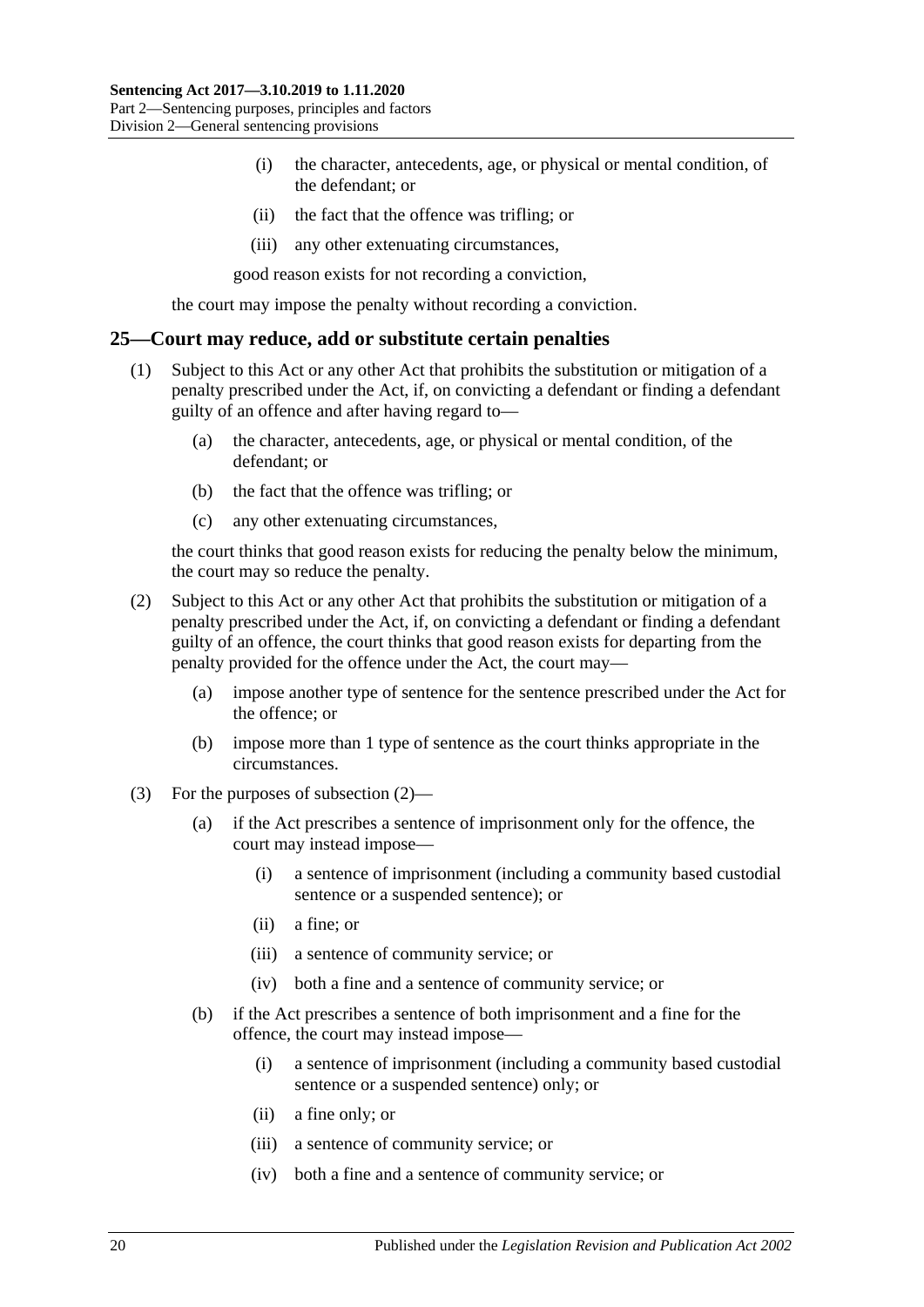- (c) if the Act prescribes a sentence of imprisonment or a fine in the alternative for the offence, the court may instead impose—
	- (i) a sentence of community service; or
	- (ii) both a fine and a sentence of community service; or
- (d) if the Act prescribes a fine only for the offence, the court may instead impose a sentence of community service.
- (4) In this section—

*Act* includes a statutory instrument;

*community based custodial sentence* means—

- (a) a sentence on home detention under a home detention order; or
- (b) a sentence to be served in the community while subject to intensive correction under an intensive correction order;

*suspended sentence* means a sentence of imprisonment that is suspended on condition that the defendant enter into a bond under Part [4 Division](#page-77-0) 2.

### <span id="page-20-2"></span><span id="page-20-0"></span>**26—Sentencing for multiple offences**

- (1) If a person is to be sentenced by a court for a number of offences, the court may sentence the person to the 1 penalty for all or some of those offences, but the sentence cannot exceed the total of the maximum penalties that could be imposed in respect of each of the offences to which the sentence relates.
- (2) However, if any of the offences for which the person is being sentenced is a prescribed designated offence, [subsection](#page-20-2) (1) does not apply to the sentencing of the person for that offence (but nothing in this subsection affects the operation of [subsection](#page-20-2) (1) in respect of the other offences).
- (3) In this section—

*prescribed designated offence* has the same meaning as in [section](#page-77-1) 96.

### <span id="page-20-1"></span>**27—Non-association or place restriction orders may be issued on sentence**

- (1) A court may, on sentencing a person for a prescribed offence, exercise the powers of the Magistrates Court to issue against the defendant a non-association order or a place restriction order under the *[Criminal Procedure Act](http://www.legislation.sa.gov.au/index.aspx?action=legref&type=act&legtitle=Criminal%20Procedure%20Act%201921) 1921* as if a complaint had been made under that Act against the defendant in relation to that conviction (and if the person is already subject to such an order, the court may vary or revoke that order as if an application for variation or revocation of the order had been made under that Act, regardless of whether the order was made by it or by some other court).
- (2) A non-association order or a place restriction order issued or varied under this section on sentencing a person for a prescribed offence—
	- (a) has effect as such an order under the *[Criminal Procedure Act](http://www.legislation.sa.gov.au/index.aspx?action=legref&type=act&legtitle=Criminal%20Procedure%20Act%201921) 1921*; and
	- (b) is not a sentence for the purposes of this Act but may be taken into account in determining the sentence for the prescribed offence.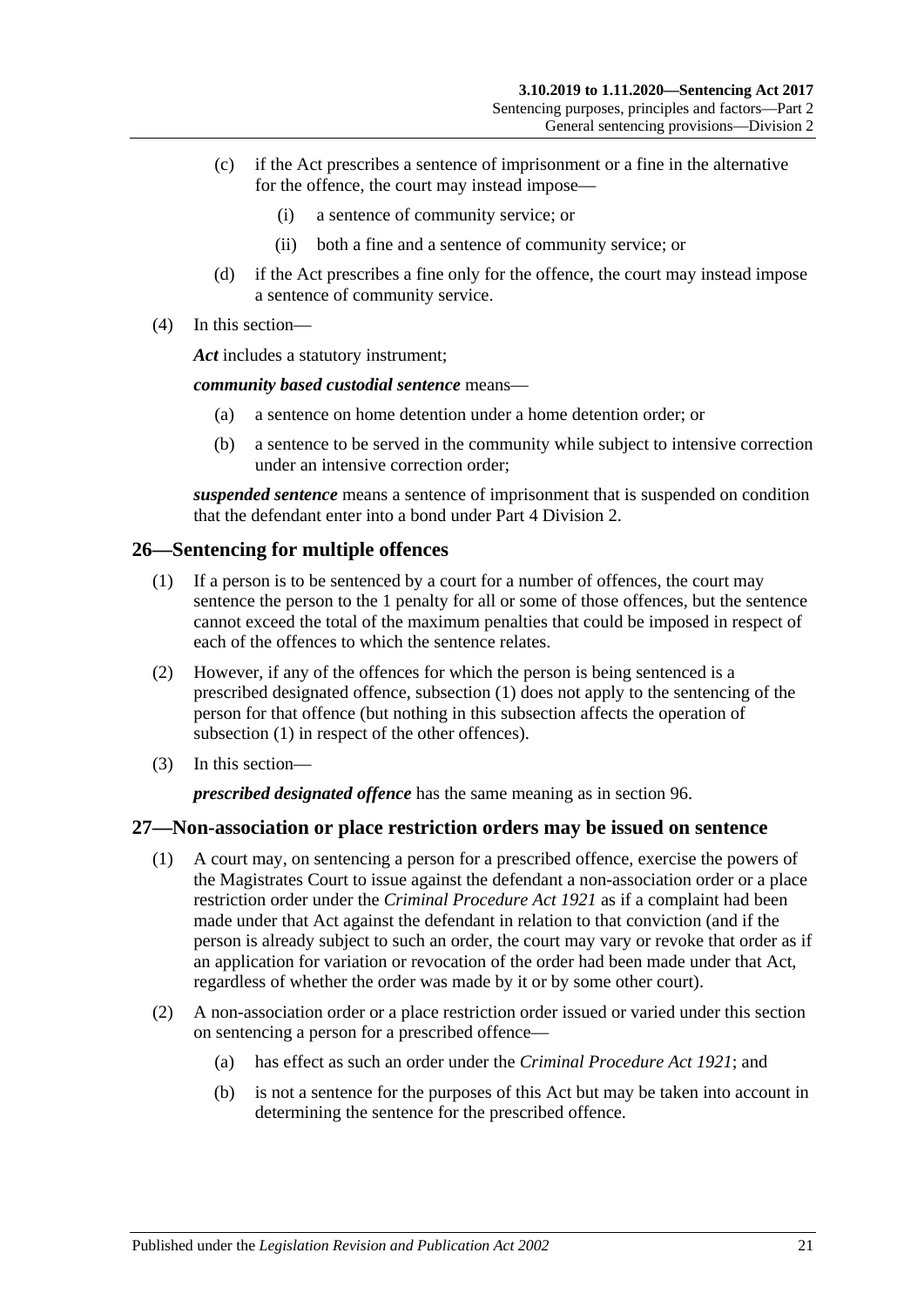(3) In this section—

*prescribed offence* has the same meaning as in Part 4 Division 5 of the *[Criminal](http://www.legislation.sa.gov.au/index.aspx?action=legref&type=act&legtitle=Criminal%20Procedure%20Act%201921)  [Procedure Act](http://www.legislation.sa.gov.au/index.aspx?action=legref&type=act&legtitle=Criminal%20Procedure%20Act%201921) 1921*.

#### <span id="page-21-0"></span>**28—Intervention orders may be issued on finding of guilt or sentencing**

- (1) A court may, on finding a person guilty of an offence or on sentencing a person for an offence, exercise the powers of the Magistrates Court to issue against the defendant a restraining order under the *[Criminal Procedure Act](http://www.legislation.sa.gov.au/index.aspx?action=legref&type=act&legtitle=Criminal%20Procedure%20Act%201921) 1921* or an intervention order under the *[Intervention Orders \(Prevention of Abuse\) Act](http://www.legislation.sa.gov.au/index.aspx?action=legref&type=act&legtitle=Intervention%20Orders%20(Prevention%20of%20Abuse)%20Act%202009) 2009* as if an application had been made under the relevant Act against the defendant in relation to the matters alleged in the proceedings for the offence.
- (2) Before issuing an order under this section, the court must consider whether, if the whereabouts of the person for whose benefit the order would be issued are not known to the defendant, the issuing of the order would be counterproductive.
- (3) If a court, in accordance with this section, determines to exercise the powers of the Magistrates Court to issue a restraining order under section 99AAC of the *[Criminal](http://www.legislation.sa.gov.au/index.aspx?action=legref&type=act&legtitle=Criminal%20Procedure%20Act%201921)  [Procedure Act](http://www.legislation.sa.gov.au/index.aspx?action=legref&type=act&legtitle=Criminal%20Procedure%20Act%201921) 1921*, section 99KA of that Act applies to proceedings relating to the restraining order as if—
	- (a) the court were the Magistrates Court; and
	- (b) the proceedings were child protection restraining order proceedings within the meaning of that section.
- (4) An order issued under this section—
	- (a) has effect—
		- (i) as a restraining order under the *[Criminal Procedure Act](http://www.legislation.sa.gov.au/index.aspx?action=legref&type=act&legtitle=Criminal%20Procedure%20Act%201921) 1921*; or
		- (ii) as a final intervention order issued by the court under the *[Intervention Orders \(Prevention of Abuse\) Act](http://www.legislation.sa.gov.au/index.aspx?action=legref&type=act&legtitle=Intervention%20Orders%20(Prevention%20of%20Abuse)%20Act%202009) 2009*,

as the case may require; and

- (b) is not a sentence for the purposes of this Act.
- (5) A court must, on finding a person guilty of a sexual offence or on sentencing a person for a sexual offence—
	- (a) consider whether or not an order should be issued under this section; and
	- (b) if the court determines that an order should not be issued under this section—give reasons for that determination (and the determination is subject to appeal as if it were an order of the court made on sentence).
- (6) In this section—

*sexual offence* means—

- (a) rape; or
- (b) compelled sexual manipulation; or
- (c) indecent assault; or
- (d) any offence involving unlawful sexual intercourse or an act of gross indecency; or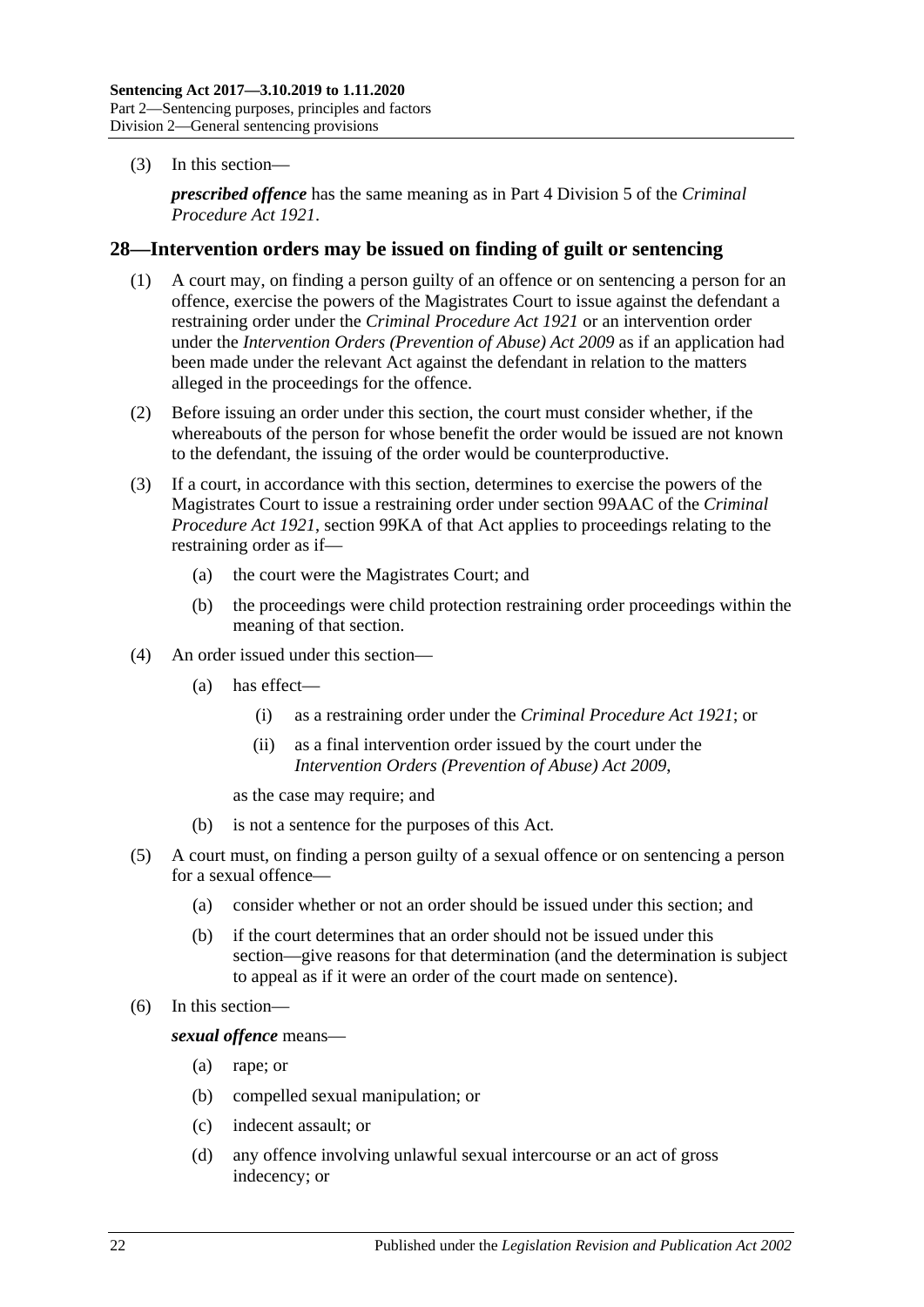- (e) incest; or
- (f) any offence involving sexual exploitation or abuse of a child, or exploitation of a child as an object of prurient interest; or
- (g) an offence of sexual exploitation of a person with a cognitive impairment under section 51 of the *[Criminal Law Consolidation Act](http://www.legislation.sa.gov.au/index.aspx?action=legref&type=act&legtitle=Criminal%20Law%20Consolidation%20Act%201935) 1935*; or
- (h) an attempt to commit, or assault with intent to commit, any of the offences referred to in a preceding paragraph.

#### <span id="page-22-0"></span>**29—Deferral of sentence for rehabilitation and other purposes**

- (1) A court may, on finding a person guilty of an offence (whether or not it proceeds to conviction), make an order adjourning proceedings to a specified date, and granting bail to the defendant in accordance with the *[Bail Act](http://www.legislation.sa.gov.au/index.aspx?action=legref&type=act&legtitle=Bail%20Act%201985) 1985*—
	- (a) for the purpose of assessing the defendant's capacity and prospects for rehabilitation; or
	- (b) for the purpose of allowing the defendant to demonstrate that rehabilitation has taken place; or
	- (c) for the purpose of assessing the defendant's eligibility for participation in an intervention program; or
	- (d) for the purpose of allowing the defendant to participate in an intervention program; or
	- (e) for any other purpose the court considers appropriate in the circumstances.
- (2) As a general rule, proceedings may not be adjourned under this section (whether by a single adjournment or a series of adjournments) for more than 12 months from the date of the finding of guilt (the *usual maximum*).
- (3) A court may adjourn proceedings for a period exceeding the usual maximum if the defendant is, or will be, participating in an intervention program and the court is satisfied that—
	- (a) the defendant has, by participating in, or agreeing to participate in, the intervention program, demonstrated a commitment to addressing the problems out of which the defendant's offending arose; and
	- (b) if the proceedings were not adjourned for such a period—
		- (i) the defendant would be prevented from completing, or participating in, the intervention program; and
		- (ii) the defendant's rehabilitation would be prejudiced.
- (4) In considering whether to adjourn proceedings for a period exceeding the usual maximum, a court is not bound by the rules of evidence and may (in particular) inform itself on the basis of a written or oral report from a person who may be in a position to provide relevant information.
- (5) A person who provides information to the court by way of a written or oral report is liable to be cross-examined on any of the matters contained in the report.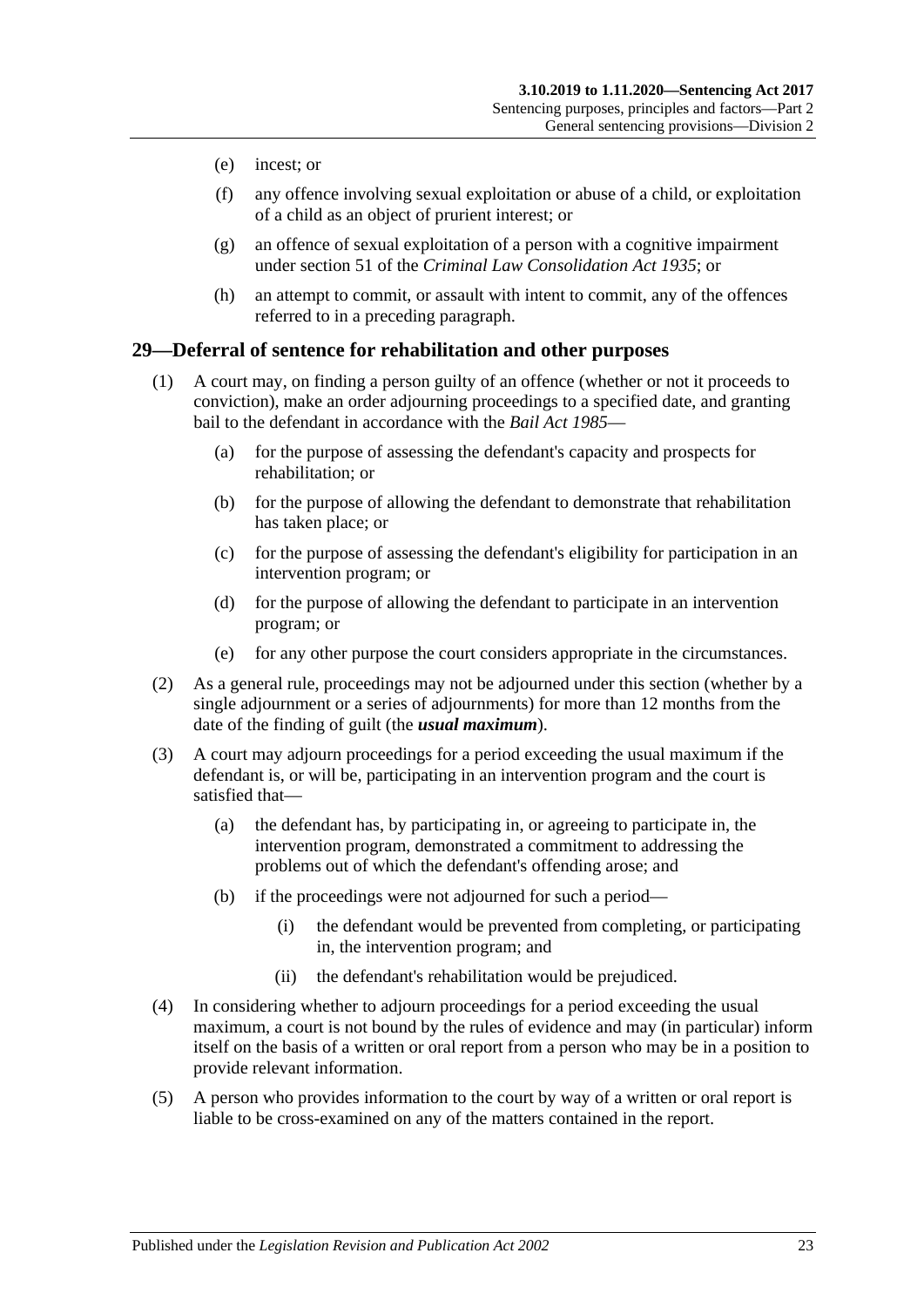- (6) If a statement of fact or opinion in a report is challenged by the prosecutor or the defendant, the court must disregard the fact or opinion unless it is substantiated on oath.
- (7) This section does not limit any power that a court has, apart from this section, to adjourn proceedings or to grant bail in relation to any period of adjournment.

#### <span id="page-23-0"></span>**30—Mental impairment**

- (1) A court that finds a defendant guilty of a summary or minor indictable offence may release the defendant without conviction or penalty if satisfied—
	- (a) that the defendant—
		- (i) suffers from a mental impairment that explains and extenuates, at least to some extent, the conduct that forms the subject matter of the offence; and
		- (ii) has completed, or is participating to a satisfactory extent in, a suitable intervention program; and
		- (iii) recognises that the defendant suffers from the mental impairment and is making a conscientious attempt to overcome behavioural problems associated with it; and
	- (b) that the release of the defendant under this subsection would not involve an unacceptable risk to the safety of a particular person or the community.
- <span id="page-23-1"></span>(2) A court may, at any time before a charge of a summary or minor indictable offence has been finally determined, dismiss the charge if satisfied—
	- (a) that the defendant—
		- (i) suffers from a mental impairment that explains and extenuates, at least to some extent, the conduct that forms the subject matter of the offence; and
		- (ii) has completed, or participated to a satisfactory extent in, a suitable intervention program; and
		- (iii) recognises that the defendant suffers from the mental impairment and is making a conscientious attempt to overcome behavioural problems associated with it; and
	- (b) that dismissal of the charge under this subsection would not involve an unacceptable risk to the safety of a particular person or the community; and
	- (c) that the court would not, if a finding of guilt were made, make an order requiring the defendant to pay compensation for injury, loss or damage resulting from the offence.
- <span id="page-23-2"></span>(3) If the defendant is participating in, but has not completed, an intervention program, the court may, instead of dismissing the charge under [subsection](#page-23-1) (2), release the defendant on an undertaking—
	- (a) to complete the intervention program; and
	- (b) to appear before the court for determination of the charge—
		- (i) after the defendant has completed the intervention program; or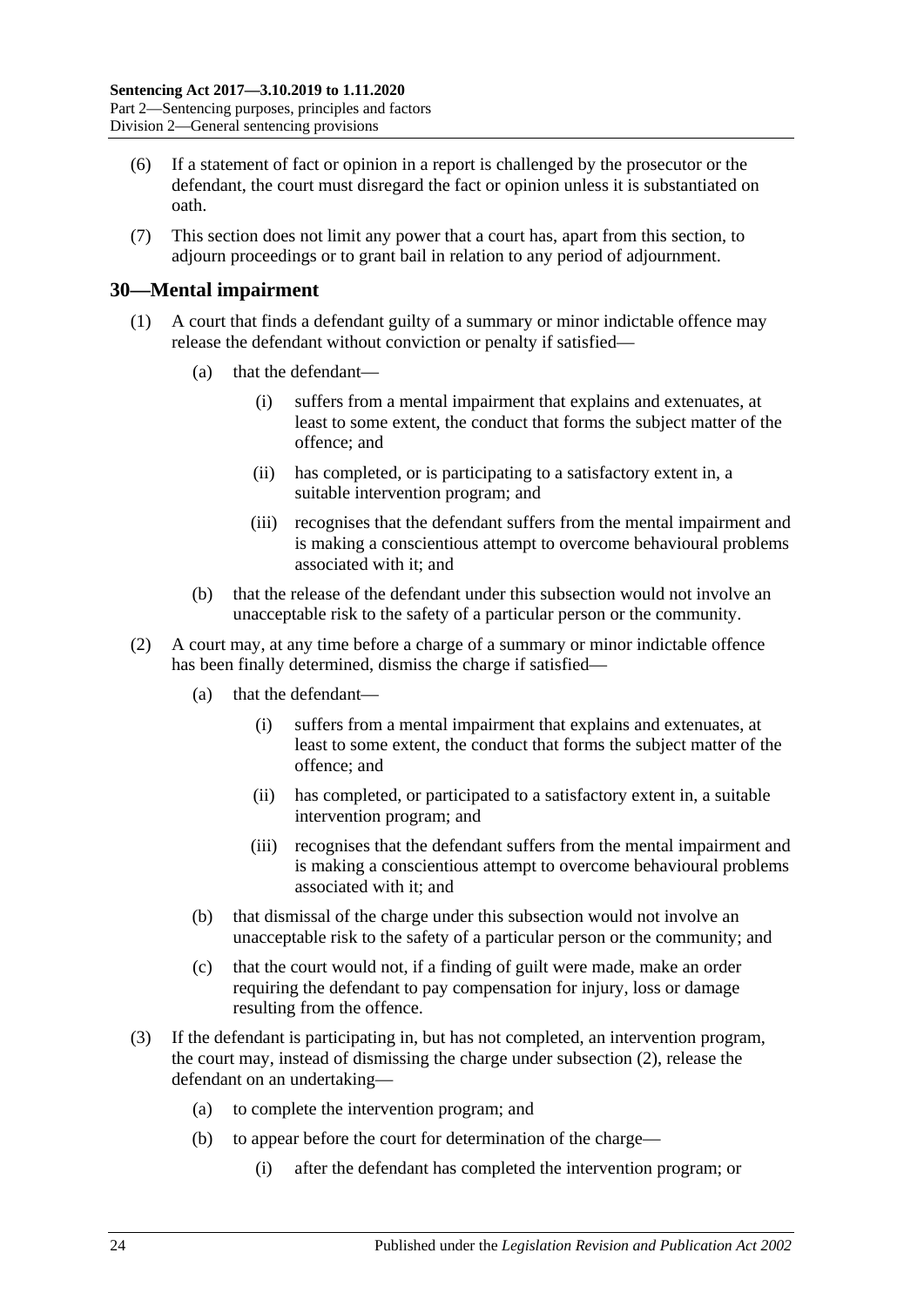- (ii) if the defendant fails to complete the intervention program.
- (4) In deciding whether to exercise its powers under this section, the court—
	- (a) may act on the basis of information that it considers reliable without regard to the rules of evidence; and
	- (b) should, if proposing to dismiss a charge under [subsection](#page-23-1) (2) or release a defendant on an undertaking under [subsection](#page-23-2) (3), consider any information about the interests of possible victims that is before it (but is not obliged to inform itself on the matter).
- (5) In this section—

*court* means—

- (a) the Magistrates Court; or
- (b) the Youth Court; or
- (c) any other court authorised by regulation to exercise the powers conferred by this section;

*mental impairment* means an impaired intellectual or mental function resulting from a mental illness, an intellectual disability, a personality disorder, or a brain injury or neurological disorder (including dementia);

*suitable intervention program*, in respect of a defendant, means an intervention program that, in the opinion of the court, provides—

- (a) supervised treatment; or
- (b) supervised rehabilitation; or
- (c) supervised behaviour management; or
- (d) supervised access to support services; or
- (e) a combination of any 1 or more of the above,

that is suited to address the particular behavioural problems of the defendant relating to the defendant's mental impairment.

#### <span id="page-24-0"></span>**Subdivision 4—Sentencing reductions**

#### <span id="page-24-1"></span>**36—Application of Subdivision**

Except where the contrary intention expressly appears, this Subdivision is in addition to, and does not derogate from, a provision of this Act or any other Act—

- (a) that expressly prohibits the reduction, mitigation or substitution of penalties or sentences; or
- (b) that limits or otherwise makes special provision in relation to the way a penalty or sentence for a particular offence under that Act may be imposed.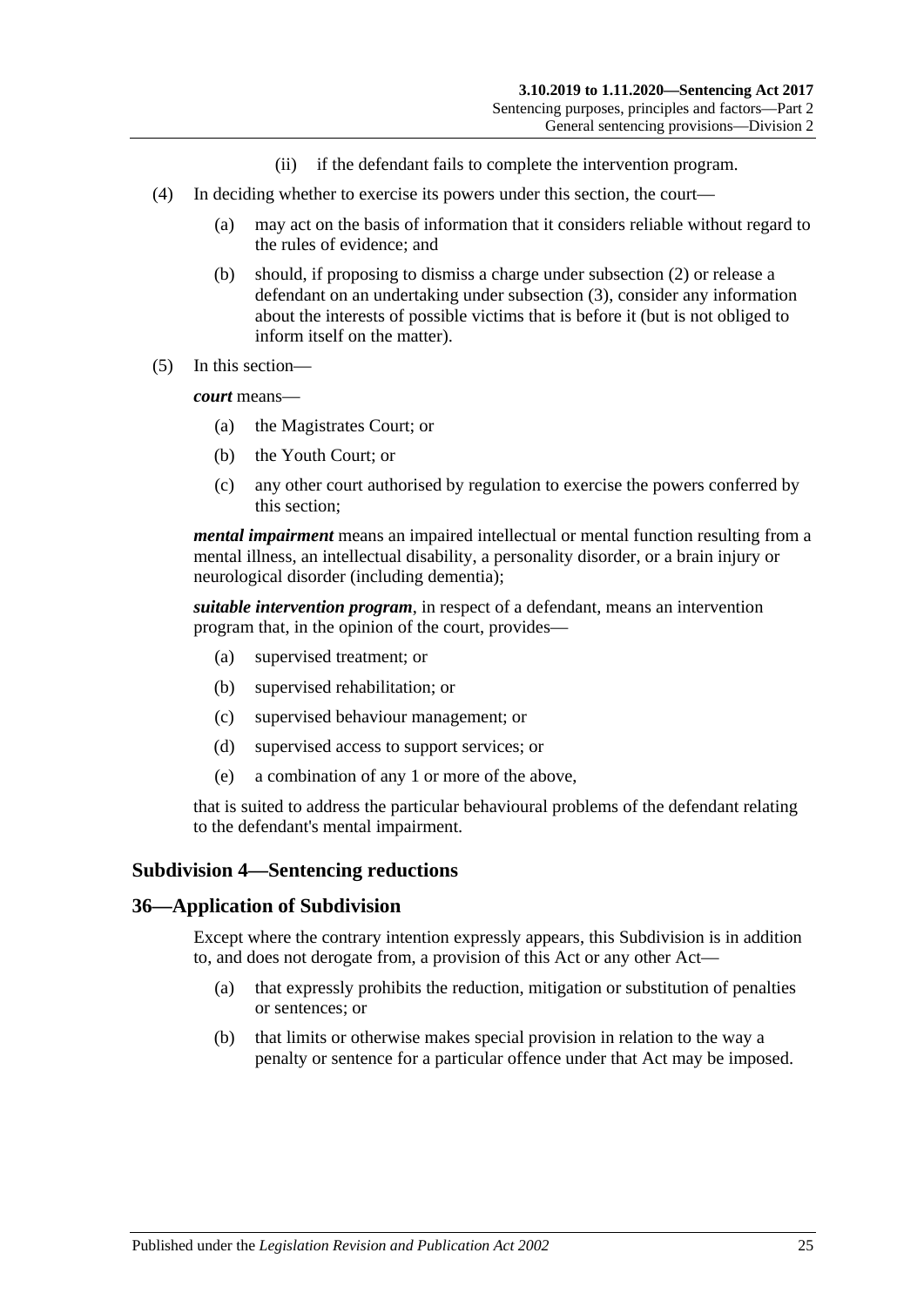#### <span id="page-25-1"></span><span id="page-25-0"></span>**37—Reduction of sentences for cooperation etc with law enforcement agency**

- (1) A court may declare a defendant to be a defendant to whom this section applies if the court is satisfied that the defendant has cooperated or undertaken to cooperate with a law enforcement agency and the cooperation—
	- (a) relates directly to combating serious and organised criminal activity; and
	- (b) is provided in exceptional circumstances; and
	- (c) contributes significantly to the public interest.
- (2) In determining sentence for an offence or offences to which a defendant has pleaded guilty or in respect of which a defendant has been found guilty, the court may, if the defendant is the subject of a declaration under [subsection](#page-25-1) (1), reduce the sentence that it would otherwise have imposed by such percentage as the court thinks appropriate in the circumstances.
- (3) In determining the percentage by which a sentence is to be reduced under this section, the court must have regard to such of the following as may be relevant:
	- (a) if the defendant has pleaded guilty to the offence or offences—that fact and the circumstances of the plea;
	- (b) the nature and extent of the defendant's cooperation or undertaking;
	- (c) the timeliness of the cooperation or undertaking;
	- (d) the truthfulness, completeness and reliability of any information or evidence provided by the defendant;
	- (e) the evaluation (if any) by the authorities of the significance and usefulness of the defendant's cooperation or undertaking;
	- (f) any benefit that the defendant has gained or is likely to gain by reason of the cooperation or undertaking;
	- (g) the degree to which the safety of the defendant (or some other person) has been put at risk of violent retribution as a result of the defendant's cooperation or undertaking;
	- (h) whether the cooperation or undertaking concerns an offence for which the defendant is being sentenced or some other offence, whether related or unrelated (and, if related, whether the offence forms part of a criminal enterprise);
	- (i) whether, as a consequence of the defendant's cooperation or undertaking, the defendant would be likely to suffer violent retribution while serving any term of imprisonment, or be compelled to serve any such term in particularly severe conditions;
	- (j) the nature of any steps that would be likely to be necessary to protect the defendant on release from prison;
	- (k) the likelihood that the defendant will commit further offences,

and may have regard to any other factor or principle the court thinks relevant.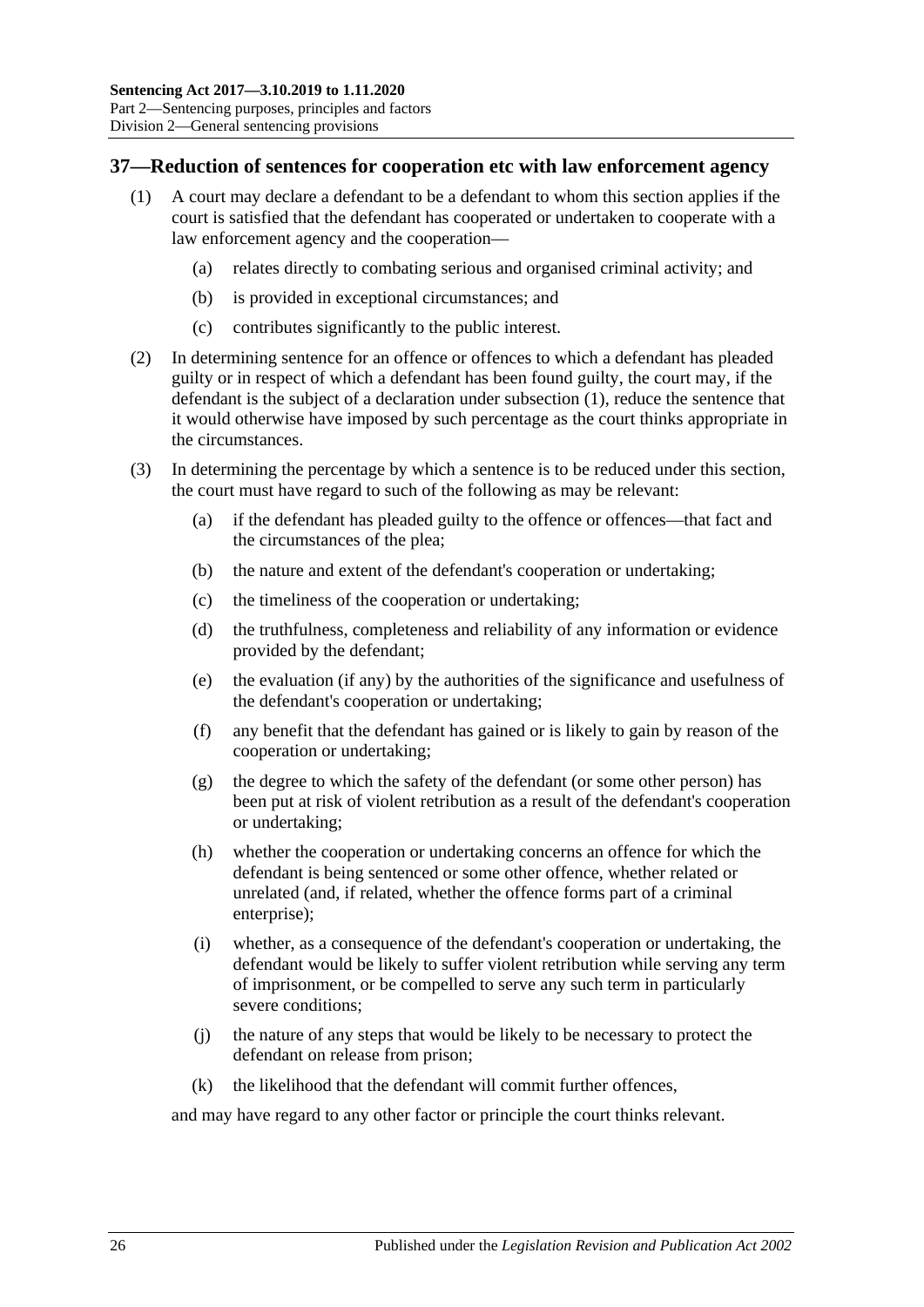(4) In this section—

*serious and organised criminal activity* includes any activity that may constitute a serious and organised crime offence within the meaning of the *[Criminal Law](http://www.legislation.sa.gov.au/index.aspx?action=legref&type=act&legtitle=Criminal%20Law%20Consolidation%20Act%201935)  [Consolidation Act](http://www.legislation.sa.gov.au/index.aspx?action=legref&type=act&legtitle=Criminal%20Law%20Consolidation%20Act%201935) 1935*.

#### <span id="page-26-0"></span>**38—Reduction of sentences for cooperation with procedural requirements etc**

- (1) If a defendant has not pleaded guilty to an indictable offence but the sentencing court is satisfied that the defendant complied with all statutory or court ordered requirements relating to pre-trial disclosure and procedures and has otherwise conducted the case in a cooperative and expeditious manner, the sentencing court may reduce the sentence that it would otherwise have imposed by up to 10%.
- (2) In determining the percentage by which a sentence for an offence is to be reduced in accordance with this section, the court must have regard to—
	- (a) the impact of the proceedings on any victim of the offence; and
	- (b) the utilitarian benefit to the community of the defendant's conduct in relation to the proceedings,

and may have regard to any factor or principle the court thinks relevant.

#### <span id="page-26-3"></span><span id="page-26-1"></span>**39—Reduction of sentences for guilty plea in Magistrates Court etc**

- (1) This section applies—
	- (a) if the offence is a summary offence; or
	- (b) if the sentencing court is sentencing in relation to a minor indictable offence that has been tried in the same way as a summary offence; or
	- (c) in any other circumstances prescribed by the regulations.
- <span id="page-26-2"></span>(2) Subject to this section, if a defendant has pleaded guilty to an offence or offences—
	- (a) not more than 4 weeks after the defendant's first court appearance in relation to the relevant offence or offences—the sentencing court may reduce the sentence that it would otherwise have imposed by up to 40%;
	- (b) more than 4 weeks after the defendant's first court appearance in relation to the relevant offence or offences but—
		- (i) if a date has been set for a trial for the offence or offences—not less than 4 weeks before that day; or
		- (ii) in any other case—before the commencement of the trial for the offence or offences,

the sentencing court may reduce the sentence that it would otherwise have imposed by up to 30%;

(c) less than 4 weeks before the day set for trial for the offence or offences, and if the defendant satisfies the sentencing court that the defendant could not reasonably have pleaded guilty at an earlier stage in the proceedings because of circumstances outside of the defendant's control—the sentencing court may reduce the sentence that it would otherwise have imposed by up to 30%;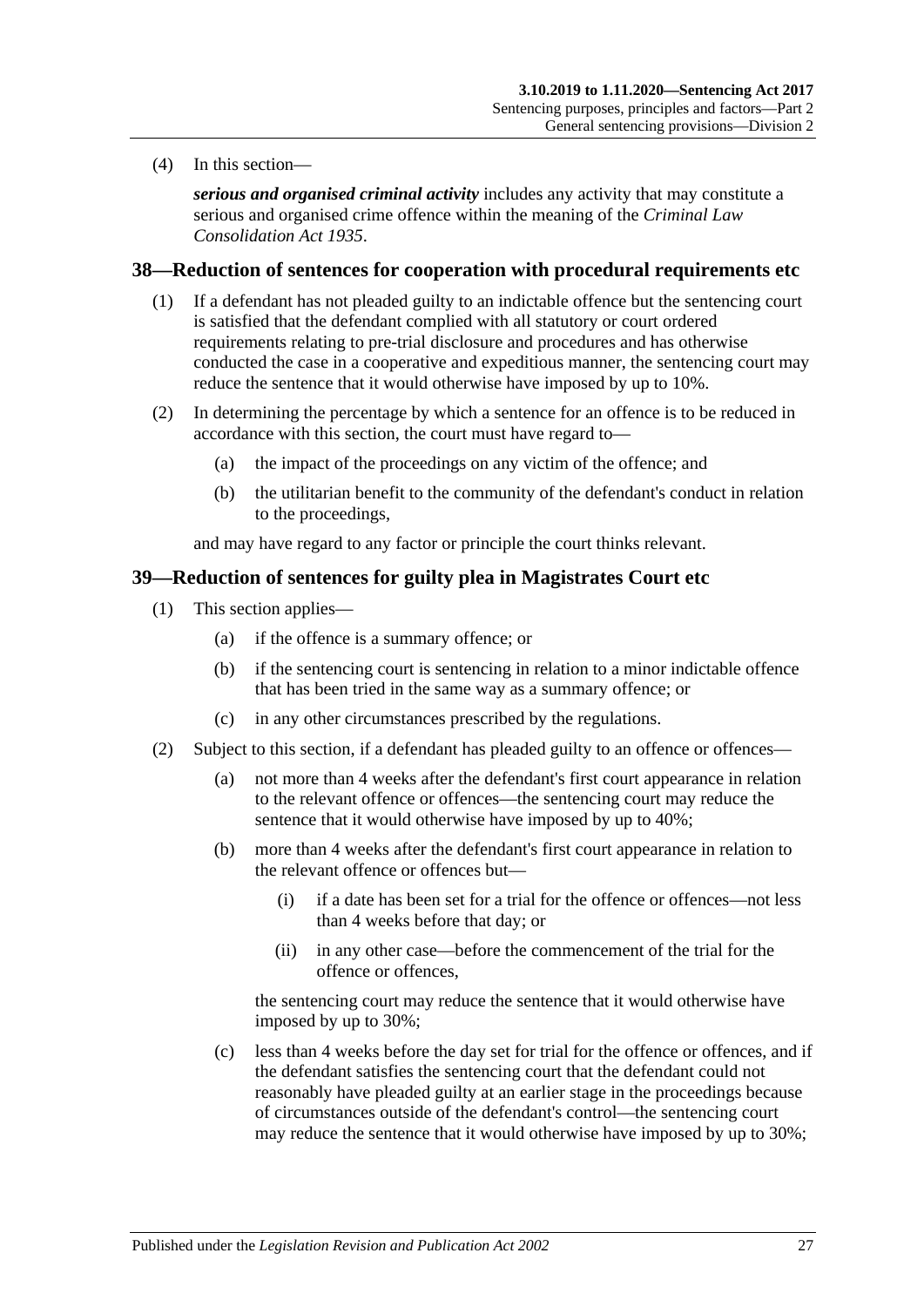- (d) in circumstances other than those referred to in a preceding paragraph—the sentencing court may, if satisfied that there is good reason to do so, reduce the sentence that it would otherwise have imposed by up to 10%.
- $(3)$  If—
	- (a) a maximum reduction available under [subsection](#page-26-2) (2) does not apply in relation to a defendant's plea of guilty because the defendant did not plead guilty within the relevant period; and
	- (b) the court is satisfied that the only reason that the defendant did not plead guilty within the relevant period was because—
		- (i) the court did not sit during that period; or
		- (ii) the court did not sit during that period at a place where the defendant could reasonably have been expected to attend; or
		- (iii) the court did not list the defendant's matter for hearing during that period; or
		- (iv) the court was, for any other reason outside of the control of the defendant, unable to hear the defendant's matter during that period; or
		- (v) the prosecution was, for any reason outside of the control of the defendant, unable to finalise negotiations with the defendant in relation to the plea during that period,

the court may nevertheless reduce the sentence that it would otherwise have imposed as if the defendant had pleaded guilty during the relevant period.

- (4) In determining the percentage by which a sentence for an offence is to be reduced in respect of a guilty plea made within a particular period, a court must have regard to such of the following as may be relevant:
	- (a) whether the reduction of the defendant's sentence by the percentage contemplated would be so disproportionate to the seriousness of the offence, or so inappropriate in the case of that particular defendant, that it would, or may, affect public confidence in the administration of justice;
	- (b) the stage in the proceedings for the offence at which the defendant first indicated the defendant's intention to plead guilty (including whether it would, in the opinion of the court, have been reasonable to expect the defendant to have done so at an earlier stage in the proceedings);
	- (c) whether the defendant was initially charged with a different offence in respect of the same conduct and whether (and at what stage in the proceedings) negotiations occurred with the prosecution in relation to the offence charged;
	- (d) in the case where the defendant has been charged with more than 1 offence—whether the defendant pleaded guilty to all of the offences;
	- (e) whether or not the defendant was made aware of any relevant matter that would have enabled the defendant to plead guilty at an earlier stage in the proceedings,

and may have regard to any other factor or principle the court thinks relevant.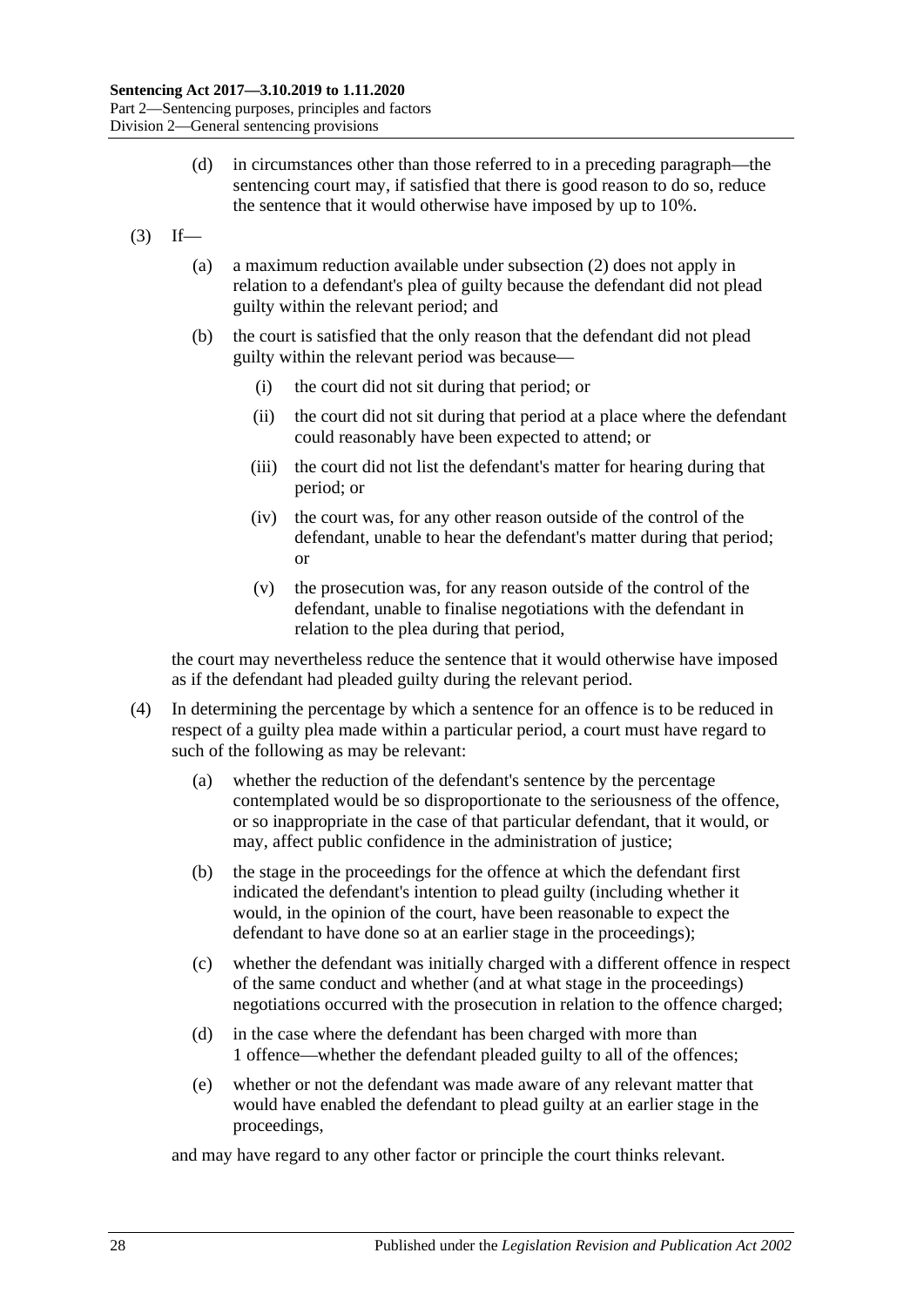(5) For the purposes of this section, a reference to a defendant appearing in a court will be taken to include a reference to a person appearing in a court on behalf of the defendant.

### <span id="page-28-0"></span>**40—Reduction of sentences for guilty pleas in other cases**

- (1) This section applies to a court sentencing a defendant for an offence other than an offence described in [section](#page-26-3) 39(1).
- $(2)$  If—
	- (a) a defendant in any proceedings is pleading guilty to more than 1 offence; and
	- (b) this section applies to at least 1 of the offences,

this section will be taken to apply to all of the offences (despite [section](#page-26-3) 39(1)).

- <span id="page-28-1"></span>(3) If a defendant has pleaded guilty to an offence or offences—
	- (a) not more than 4 weeks after the defendant's first court appearance in relation to the relevant offence or offences—the sentencing court may reduce the sentence that it would otherwise have imposed by up to 40%;
	- (b) more than 4 weeks after the defendant's first court appearance in relation to the relevant offence or offences but on the day of, or before, the defendant's committal appearance in relation to the relevant offence or offences—the sentencing court may reduce the sentence that it would otherwise have imposed by up to 30%;
	- (c) during the period commencing on the day after the defendant's committal appearance in relation to the relevant offence or offences and ending immediately before the defendant is committed for trial for the offence or offences—the sentencing court may reduce the sentence that it would otherwise have imposed by up to 20%;

#### **Note—**

See also section 110(3) of the *[Criminal Procedure Act](http://www.legislation.sa.gov.au/index.aspx?action=legref&type=act&legtitle=Criminal%20Procedure%20Act%201921) 1921*.

- (d) during the period commencing immediately after the defendant is committed for trial for the relevant offence or offences and ending immediately after the first date fixed for the arraignment of the defendant in a superior court—the sentencing court may reduce the sentence that it would otherwise have imposed by up to 15%;
- (e) during the period commencing immediately after the first date fixed for the arraignment of the defendant in a superior court in relation to the relevant offence or offences and ending at the commencement of the defendant's trial for the relevant offence or offences—the sentencing court may, if satisfied that there is good reason to do so, reduce the sentence that it would otherwise have imposed by up to 10%.
- $(4)$  If—
	- (a) a maximum reduction available under [subsection](#page-28-1) (3) does not apply in relation to a defendant's plea of guilty because the defendant did not plead guilty within the relevant period; and
	- (b) the court is satisfied that the only reason that the defendant did not plead guilty within the relevant period was because—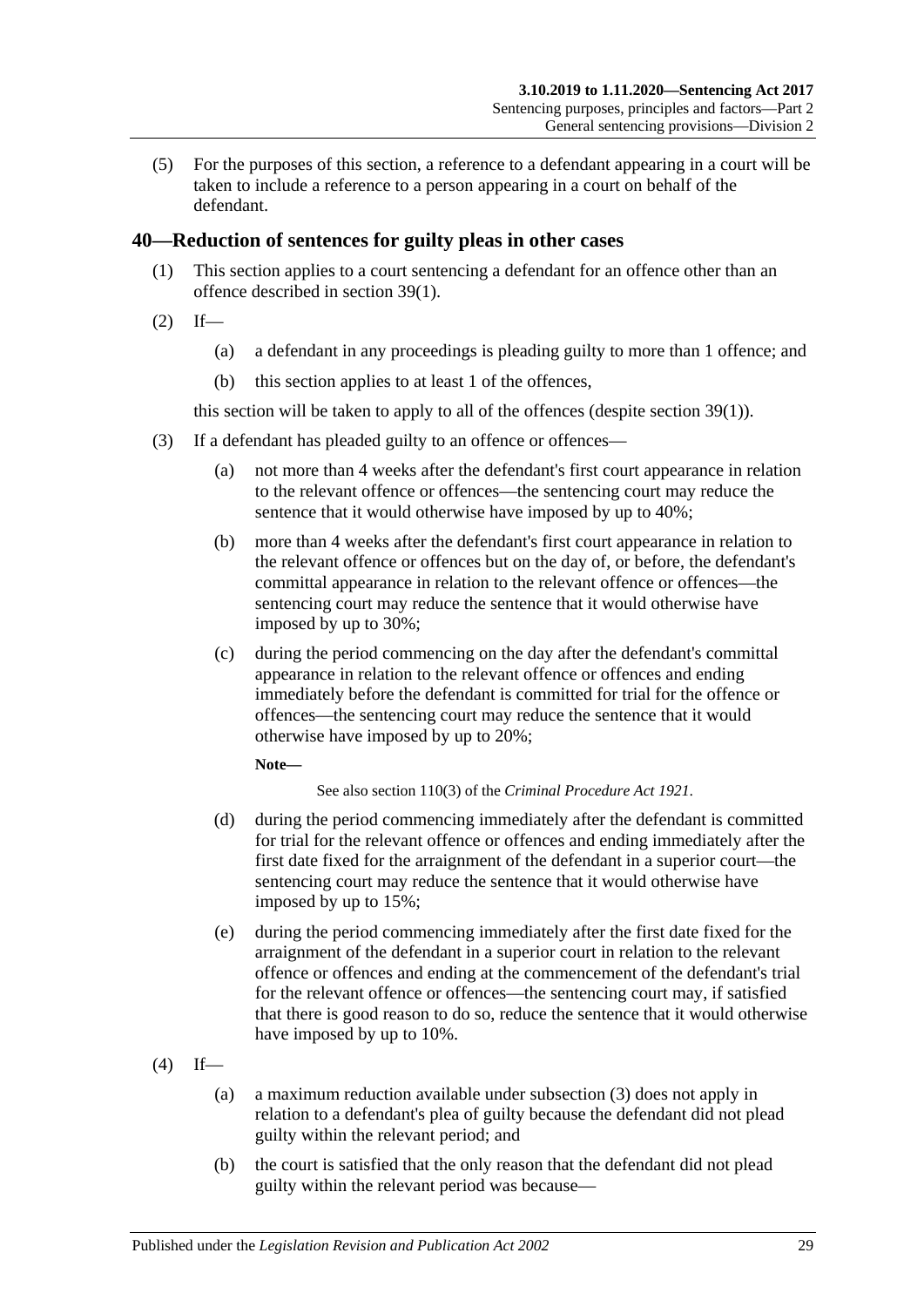- (i) the court did not sit during that period; or
- (ii) the court did not sit during that period at a place where the defendant could reasonably have been expected to attend; or
- (iii) the court did not list the defendant's matter for hearing during that period; or
- (iv) the court was, for any other reason outside of the control of the defendant, unable to hear the defendant's matter during that period; or
- (v) after the making of the charge determination (within the meaning of section 106 of the *[Criminal Procedure Act](http://www.legislation.sa.gov.au/index.aspx?action=legref&type=act&legtitle=Criminal%20Procedure%20Act%201921) 1921*)—the prosecution was, for any reason outside of the control of the defendant, unable to finalise negotiations with the defendant in relation to the plea during that period,

the court may nevertheless reduce the sentence that it would otherwise have imposed as if the defendant had pleaded guilty during the relevant period.

- (5) In determining the percentage by which a sentence for an offence is to be reduced in respect of a guilty plea made within a particular period, a court must have regard to such of the following as may be relevant:
	- (a) whether the reduction of the defendant's sentence by the percentage contemplated would be so disproportionate to the seriousness of the offence, or so inappropriate in the case of that particular defendant, that it would, or may, affect public confidence in the administration of justice;
	- (b) the stage in the proceedings for the offence at which the defendant indicated an intention to plead guilty (including whether it would, in the opinion of the court, have been reasonable to expect the defendant to have done so at an earlier stage in the proceedings);
	- (c) whether the defendant was initially charged with a different offence in respect of the same conduct and whether (and at what stage in the proceedings) negotiations occurred with the prosecution in relation to the offence charged;
	- (d) in the case where the defendant has been charged with more than 1 offence—whether the defendant pleaded guilty to all of the offences;
	- (e) if the defendant satisfies the court that the defendant could not reasonably have been expected to plead guilty at an earlier stage in the proceedings because of circumstances outside of the defendant's control—that fact;
	- (f) whether or not the defendant was made aware of any relevant matter that would have enabled the defendant to plead guilty at an earlier stage in the proceedings,

and may have regard to any other factor or principle the court thinks relevant.

(6) For the purposes of this section, a reference to a defendant appearing in a court will be taken to include a reference to a person appearing in a court on behalf of the defendant.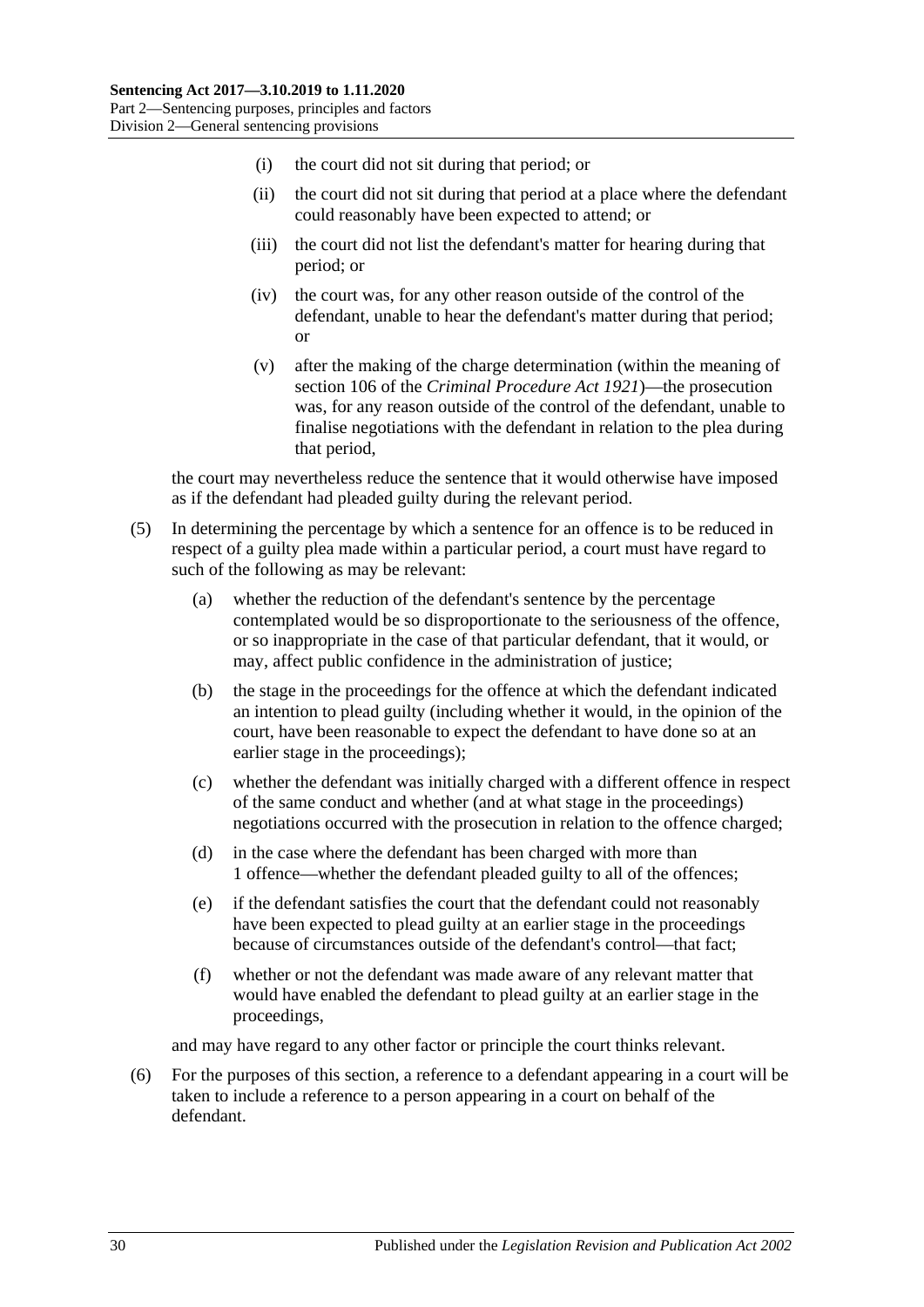- (7) Where proceedings have been instituted in a superior court by the DPP laying an information ex officio in accordance with section 103 of the *[Criminal Procedure](http://www.legislation.sa.gov.au/index.aspx?action=legref&type=act&legtitle=Criminal%20Procedure%20Act%201921)  Act [1921](http://www.legislation.sa.gov.au/index.aspx?action=legref&type=act&legtitle=Criminal%20Procedure%20Act%201921)*, this section applies in relation to those proceedings with the modifications prescribed by the regulations.
- (8) In this section—

*committal appearance* has the same meaning as in section 109 of the *[Criminal](http://www.legislation.sa.gov.au/index.aspx?action=legref&type=act&legtitle=Criminal%20Procedure%20Act%201921)  [Procedure Act](http://www.legislation.sa.gov.au/index.aspx?action=legref&type=act&legtitle=Criminal%20Procedure%20Act%201921) 1921*.

### <span id="page-30-5"></span><span id="page-30-0"></span>**41—Application of sentencing reductions**

- <span id="page-30-4"></span><span id="page-30-2"></span>(1) For the purpose of applying [section](#page-25-0) 37, [38,](#page-26-0) [39](#page-26-1) or [40](#page-28-0) in sentencing a defendant for a particular offence, the sentencing court must—
	- (a) first determine the sentence that the court would apply but for the existence of those provisions; and
	- (b) then determine the maximum percentage reduction that is applicable to the sentencing in accordance with those provisions; and
	- (c) then determine the percentage reduction that is, in the opinion of the court, appropriate in the particular case (being not more than the maximum percentage determined in accordance with [paragraph](#page-30-2) (b)); and
	- (d) finally, apply the percentage reduction determined in accordance with [paragraph](#page-30-3) (c) to the sentence determined in accordance with [paragraph](#page-30-4) (a).
- <span id="page-30-3"></span>(2) A sentencing court that wants to apply [section](#page-20-0) 26 to sentence a defendant to a single penalty for more than 1 offence must, if the court would otherwise be required to apply [section](#page-25-0) 37, [38,](#page-26-0) [39](#page-26-1) or [40](#page-28-0) in sentencing the defendant for any 1 or more of those offences (the *discounted offences*), determine, in accordance with [subsection](#page-30-5) (1), the appropriate sentence for each discounted offence before applying [section](#page-20-0) 26 to determine the total sentence (and for the purposes of [section](#page-20-0) 26, a reference to the maximum penalty that could be imposed in respect of an offence will, in the case of each discounted offence, be a reference to the sentence determined, in accordance with [subsection](#page-30-5) (1), for that discounted offence).
- (3) Nothing in this Subdivision affects the operation of [section 23,](#page-18-1) [24](#page-18-2) or [25.](#page-19-0)

### <span id="page-30-1"></span>**42—Re-sentencing for failure to cooperate in accordance with undertaking under [section](#page-25-0) 37**

- (1) This section applies if—
	- (a) a person is currently serving a sentence of imprisonment for an offence or offences that was reduced by the sentencing court under [section](#page-25-0) 37 (the *relevant sentence*); and
	- (b) the person has failed to cooperate with a law enforcement agency in accordance with the terms of an undertaking given by the person under that section.
- (2) The DPP may, with the permission of the court that imposed the relevant sentence on the person, apply to the court to have the sentence quashed and a new sentence imposed, taking into account the person's failure to cooperate with the law enforcement agency in accordance with the terms of an undertaking given by the person under [section](#page-25-0) 37.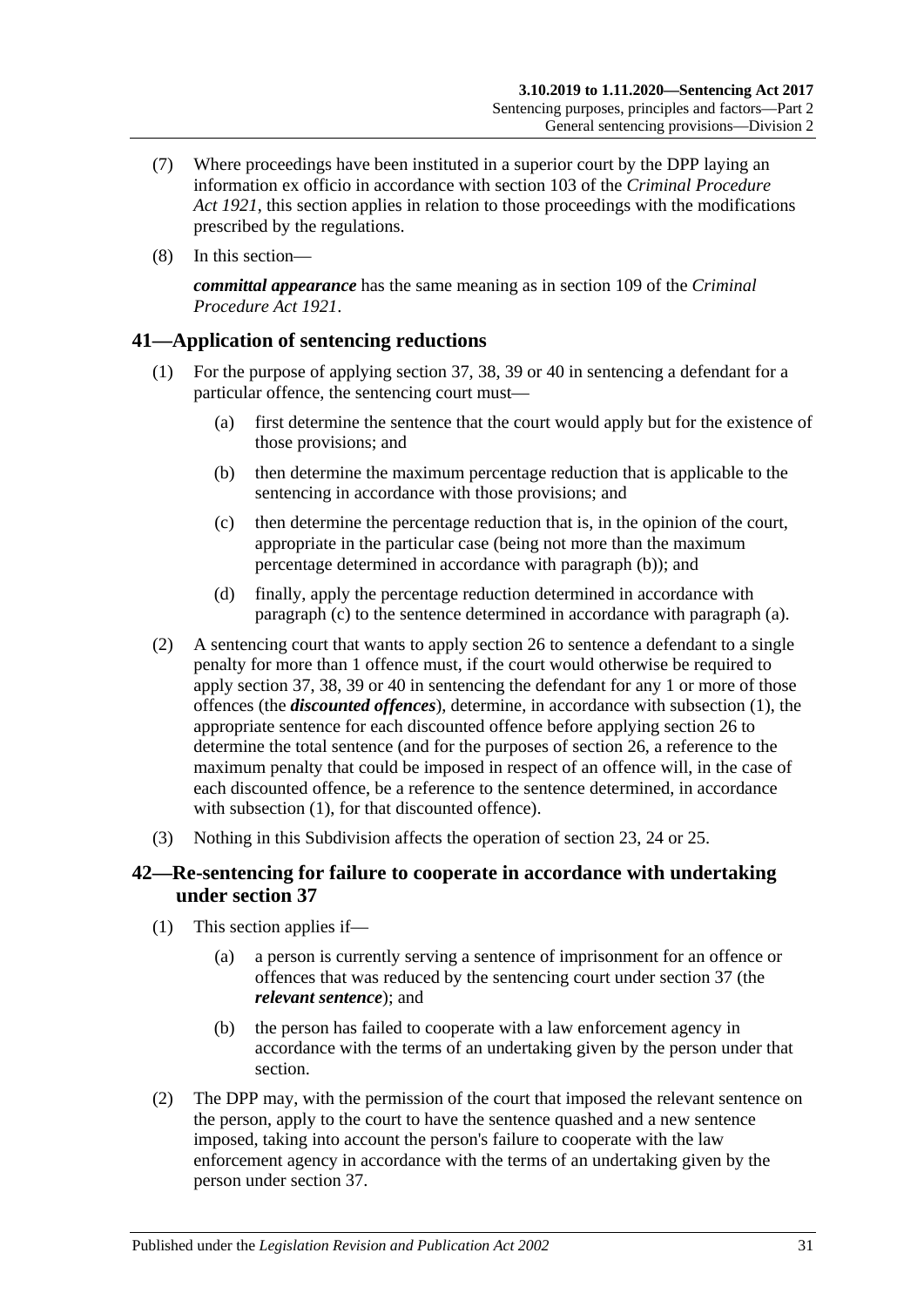- (3) The DPP, the chief officer of the law enforcement agency and the person are parties to the proceedings on the application.
- (4) Nothing in this section authorises a court to impose a new sentence that would exceed the sentence that would, but for the reduction given under [section](#page-25-0) 37, have been imposed by the sentencing court under that section.

#### <span id="page-31-0"></span>**43—Re-sentencing for subsequent cooperation with law enforcement agency**

- (1) This section applies to a person if—
	- (a) the person is currently serving a period of imprisonment for an offence or offences (the *relevant sentence*); and
	- (b) the person has cooperated with a law enforcement agency.
- (2) A person to whom this section applies may, with the permission of the court that imposed the relevant sentence, apply to the court to have the sentence quashed and a new sentence imposed, taking into account the person's cooperation with the law enforcement agency in accordance with this section.
- (3) The court may only grant permission to make an application under this section if the court is satisfied that the cooperation relates directly to an offence that is, in the opinion of the court, a serious offence that has been committed or may be committed in the future (whether in this or any other jurisdiction).
- (4) The chief officer of the law enforcement agency, the DPP and the applicant are parties to the proceedings on the application.
- (5) In determining a new sentence on an application under this section, the court must have regard to such of the following as may be relevant:
	- (a) the nature and extent of the person's cooperation;
	- (b) the timeliness of the cooperation;
	- (c) the truthfulness, completeness and reliability of any information or evidence provided by the person;
	- (d) the evaluation (if any) by the authorities of the significance and usefulness of the person's cooperation;
	- (e) any benefit that the person has gained or is likely to gain by reason of the cooperation;
	- (f) the degree to which the safety of the person (or some other person) has been put at risk of violent retribution as a result of the person's cooperation;
	- (g) whether the cooperation concerns the offence for which the person is being sentenced or some other offence, whether related or unrelated;
	- (h) whether, as a consequence of the person's cooperation, the person would be likely to suffer violent retribution while serving any term of imprisonment, or be compelled to serve any such term in particularly severe conditions;
	- (i) the nature of any steps that would be likely to be necessary to protect the person on release from prison;
	- (j) the likelihood that the person will commit further offences,

and may have regard to any other factor or principle the court thinks relevant.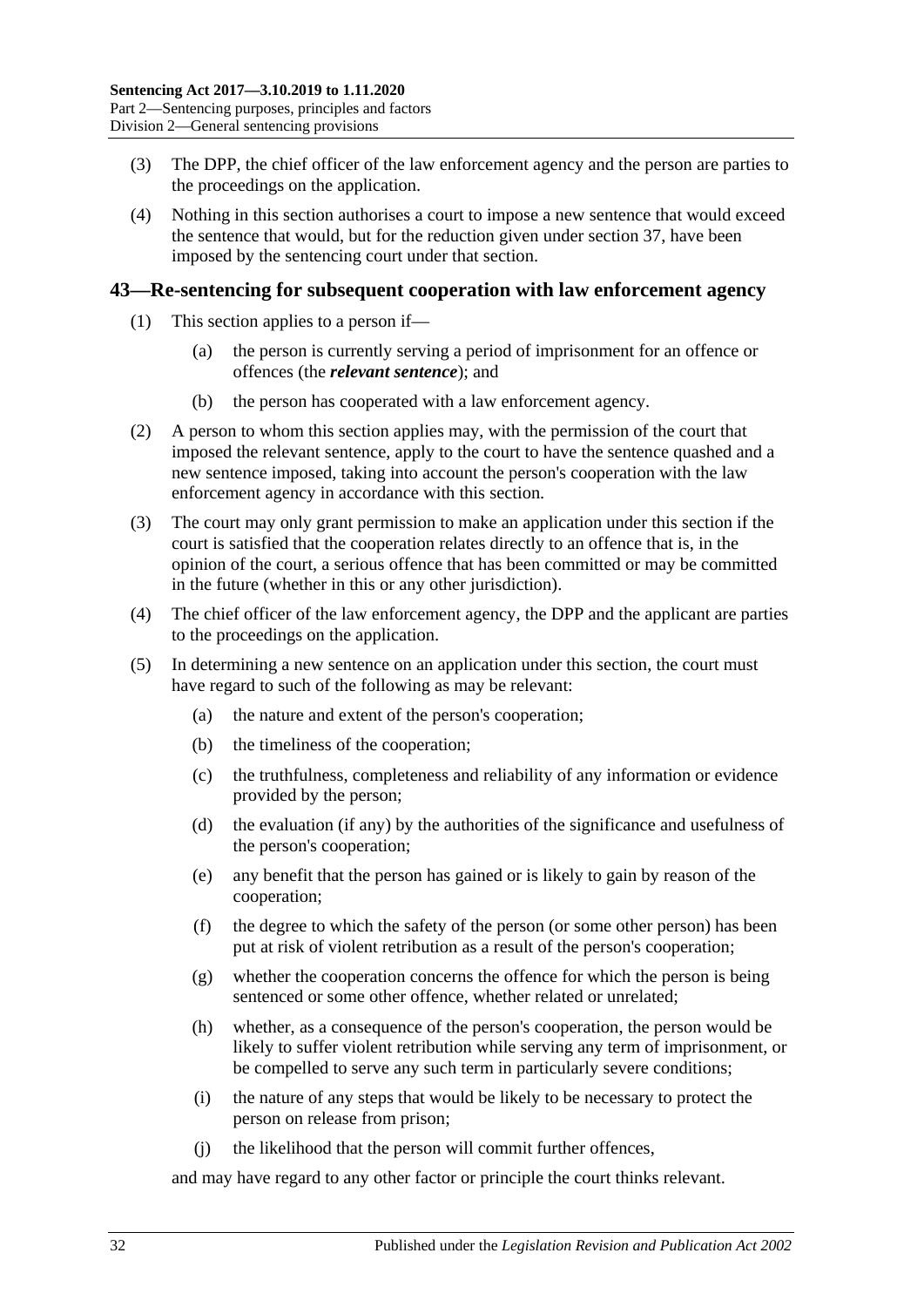- (6) Except as provided in this section, in determining a new sentence on an application under this section, the court must apply the law that was applicable in relation to the relevant sentence at the time that sentence was imposed (and this subsection applies to an application under this section, whether made or determined before or after the commencement of this subsection).
- (7) On an application by a person under this section, the court must not impose a sentence that is more severe than the relevant sentence, but the court may extend the non-parole period where the court passes a shorter sentence.
- (8) In this section—

*chief officer* of a law enforcement agency means—

- (a) in the case of SA Police—the Commissioner of Police;
- (b) in the case of the Independent Commissioner Against Corruption—the Independent Commissioner Against Corruption;
- (c) in any other case—the person for the time being occupying a position within the agency prescribed by the regulations.

## <span id="page-32-0"></span>**Part 3—Custodial sentences**

### <span id="page-32-1"></span>**Division 1—Imprisonment**

#### <span id="page-32-2"></span>**44—Commencement of sentences and non-parole periods**

- (1) If a court imposes a sentence of imprisonment and does not suspend the sentence under Part [4 Division](#page-77-0) 2, the court must specify the date on which, or the time at which, the sentence is to commence or is to be taken to have commenced.
- (2) If a defendant has spent time in custody in respect of an offence for which the defendant is subsequently sentenced to imprisonment, the court may, when sentencing the defendant, take into account the time already spent in custody and—
	- (a) make an appropriate reduction in the term of the sentence; or
	- (b) direct that the sentence will be taken to have commenced—
		- (i) on the day on which the defendant was taken into custody; or
		- (ii) on a date specified by the court that occurs after the day on which the defendant was taken into custody but before the day on which the defendant is sentenced.
- (3) If a court imposes a sentence of imprisonment on a defendant who is not present in court, the court must direct that the sentence is to commence—
	- (a) on the day on which the defendant is taken into custody under the warrant of commitment issued in respect of the sentence; or
	- (b) if the defendant is subject to some other sentence of imprisonment—on the completion of that other sentence of imprisonment or at some earlier time fixed by the court.
- (4) If a court fixes a non-parole period, the court must specify the date on which the non-parole period is to commence or is to be taken to have commenced.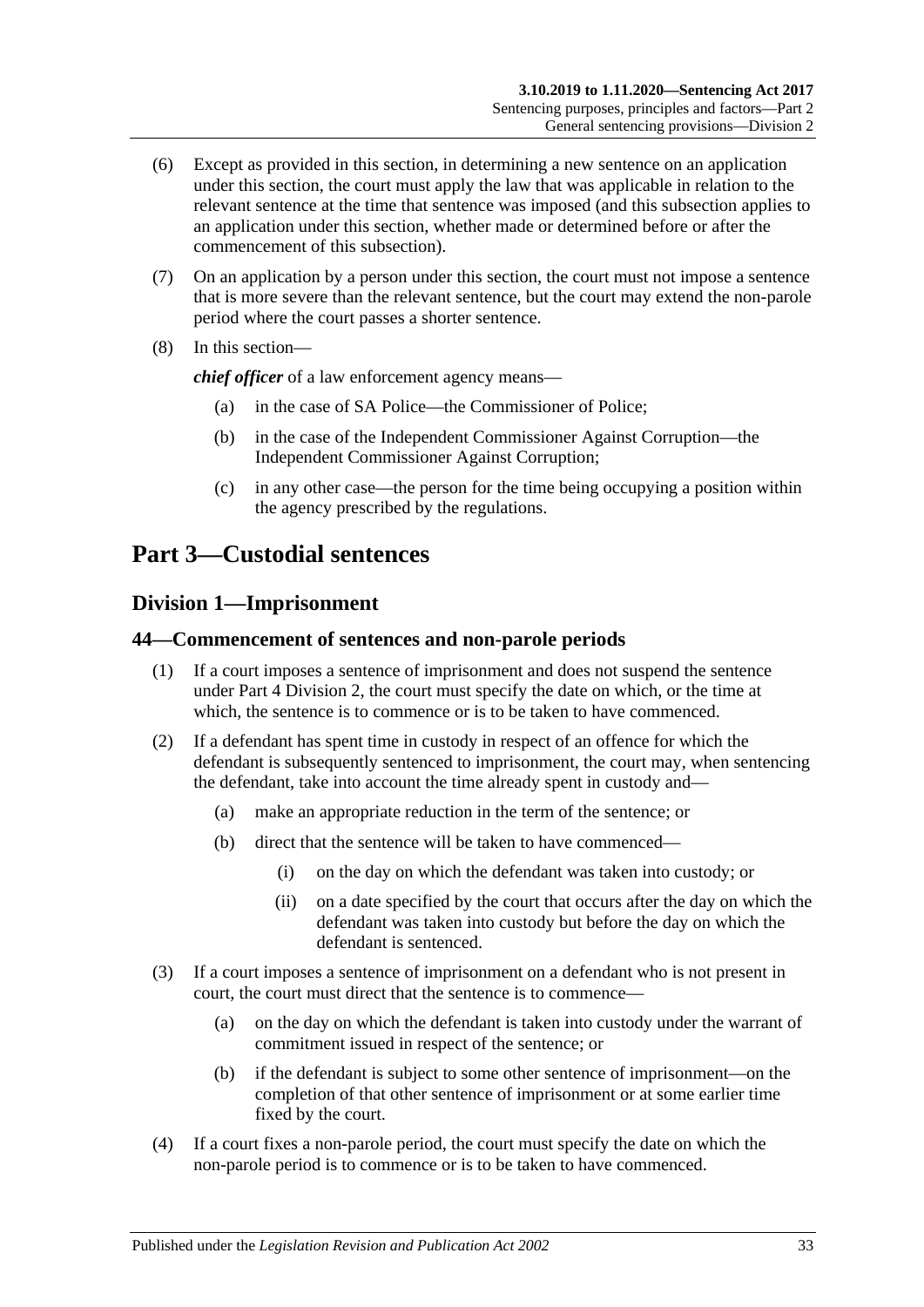- (5) If a court directs that a sentence of imprisonment is to be taken to have commenced on the day on which the defendant was taken into custody, any non-parole period fixed by the court in respect of that sentence will be taken to have commenced on that day.
- (6) If, on imposing a sentence of imprisonment, the court fails to specify the date on which or the time at which the sentence is to commence or is to be taken to have commenced, the sentence will—
	- (a) in the case of a defendant not then in custody—commence on the day on which the defendant is subsequently taken into custody for the offence; or
	- (b) in the case of a defendant already in custody for the offence—be taken to have commenced on the day on which the defendant was last so taken into custody; or
	- (c) in the case of a defendant in custody for some other offence—commence on the day on which the sentence is imposed, unless the sentence is to be served cumulatively under this Act or any other Act.

### <span id="page-33-4"></span><span id="page-33-0"></span>**45—Cumulative sentences**

- (1) Subject to [subsection](#page-33-3) (2), the court by which a sentence of imprisonment is imposed may direct that the sentence be cumulative on any other sentence, or sentences, of imprisonment or detention in a training centre then being served, or to be served, by the defendant.
- <span id="page-33-3"></span>(2) If a sentence of imprisonment is imposed for an offence committed by the defendant—
	- (a) during a period of release on parole or conditional release; or
	- (b) while serving a period of imprisonment under an order of the Parole Board for breach of parole conditions,

the sentence will (except where 1 of the sentences to which the defendant is subject is life imprisonment) be cumulative on the sentence, or sentences, in respect of which the defendant was on parole.

- (3) A direction may be given under [subsection](#page-33-4) (1) irrespective of the number of cumulative sentences that the defendant is already serving or will, in consequence of the direction, be liable to serve.
- (4) This section does not apply in relation to a youth unless the youth is sentenced as an adult.

## <span id="page-33-1"></span>**Division 2—Non-parole periods**

### <span id="page-33-2"></span>**46—Application of Division to youths**

- (1) The following provisions of this Division do not apply in relation to a youth unless the youth is sentenced as an adult:
	- (a) section  $47(5)(b)$ ;
	- (b) section  $47(5)(d)$ ;
	- (c) [section](#page-35-1)  $47(6)$ ;
	- (d) [section](#page-37-0) 48.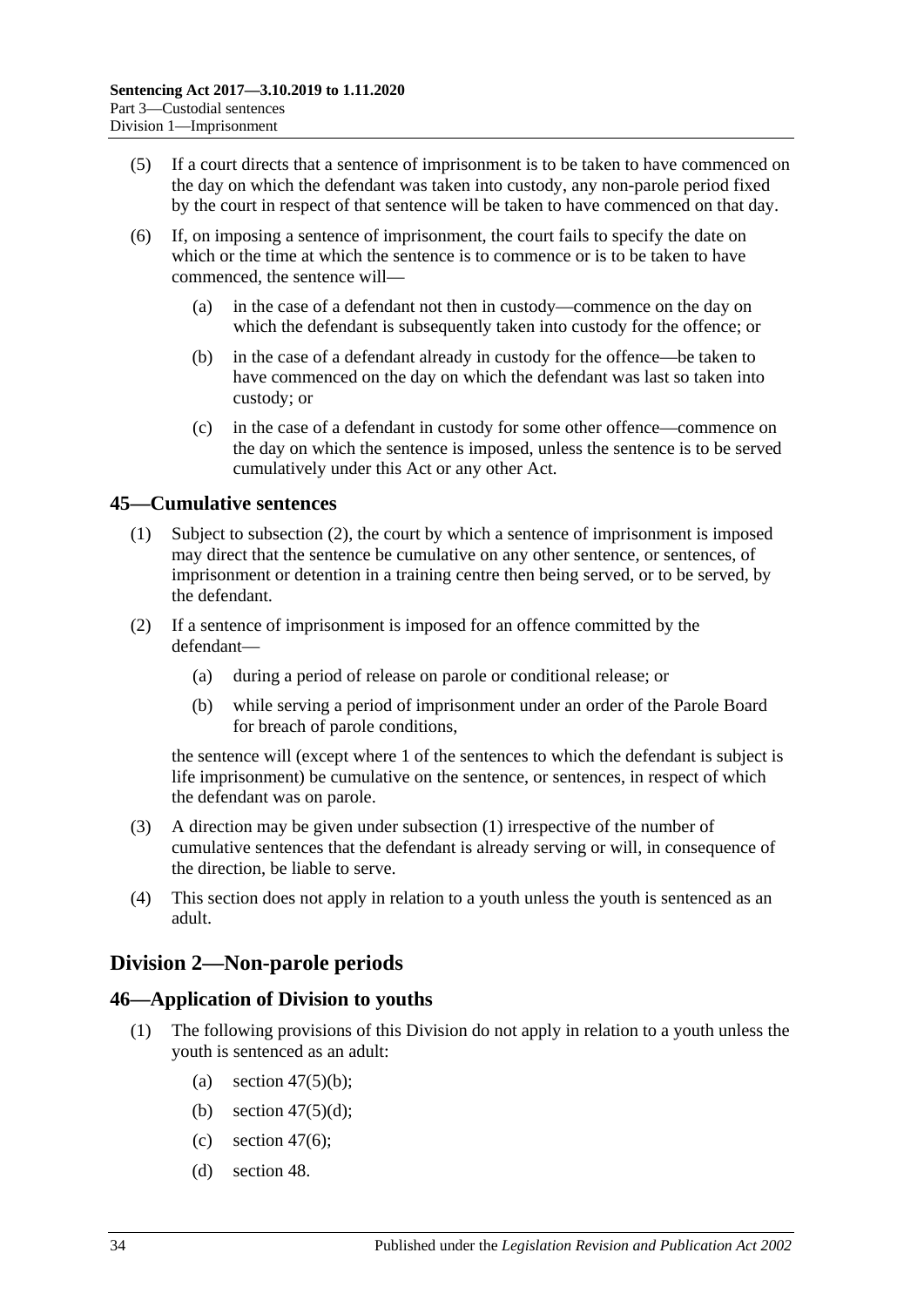- (2) The remaining provisions of this Division do not apply in relation to a youth unless the youth is sentenced as an adult, or is sentenced to detention to be served in a prison, or is otherwise transferred to or ordered to serve a period of detention in a prison.
- (3) [Section](#page-34-0) 47 applies in relation to a person who is serving concurrent sentences of imprisonment and detention in a prison as if the person were serving concurrent sentences of imprisonment.

## <span id="page-34-0"></span>**47—Duty of court to fix or extend non-parole periods**

- <span id="page-34-2"></span>(1) Subject to this section, when a court, on convicting a person of an offence, sentences the person to imprisonment, the court must—
	- (a) if the person is not subject to an existing non-parole period—fix a non-parole period; or
	- (b) if the person is subject to an existing non-parole period—review the non-parole period and extend it by such period as the court thinks fit (but not so that the period of extension exceeds the period of imprisonment that the person becomes liable to serve by virtue of the sentence, or sentences, imposed by the court); or
	- (c) if the person is serving a minimum term imposed in respect of an offence under a law of the Commonwealth or is liable to serve such a term on the expiry of an existing non-parole period—fix a non-parole period in respect of the sentence, or sentences, to be served on the expiry of that minimum term.
- (2) If the sentence of imprisonment is imposed for an offence committed during a period of release on parole or conditional release from a previous sentence of imprisonment or detention, the court, in fixing a non-parole period under [subsection](#page-34-2)  $(1)(a)$ , must have regard to the total period of imprisonment (or detention and imprisonment) that the person is, by virtue of the new sentence and the balance of the previous sentence, liable to serve.
- <span id="page-34-4"></span>(3) If a prisoner is serving a sentence of imprisonment but is not subject to an existing non-parole period, the sentencing court may, subject to [subsection](#page-34-3) (5), fix a non-parole period, on application by the prisoner or the presiding member of the Parole Board.
- (4) The fact that the prisoner has completed a non-parole period previously fixed in respect of the same sentence of imprisonment, or that a court has previously declined to fix a non-parole period in respect of that sentence, does not preclude an application under [subsection](#page-34-4) (3).
- <span id="page-34-3"></span><span id="page-34-1"></span>(5) The above provisions are subject to the following qualifications:
	- (a) a non-parole period may not be fixed—
		- (i) in respect of a person who is liable to serve a total period of imprisonment (or detention and imprisonment) of less than 12 months; or
		- (ii) in respect of a person who is liable to serve a sentence in the community while subject to an intensive correction order;
	- (b) if fixing a non-parole period in respect of a person sentenced to life imprisonment for an offence of murder, the mandatory minimum non-parole period prescribed in respect of the offence is 20 years;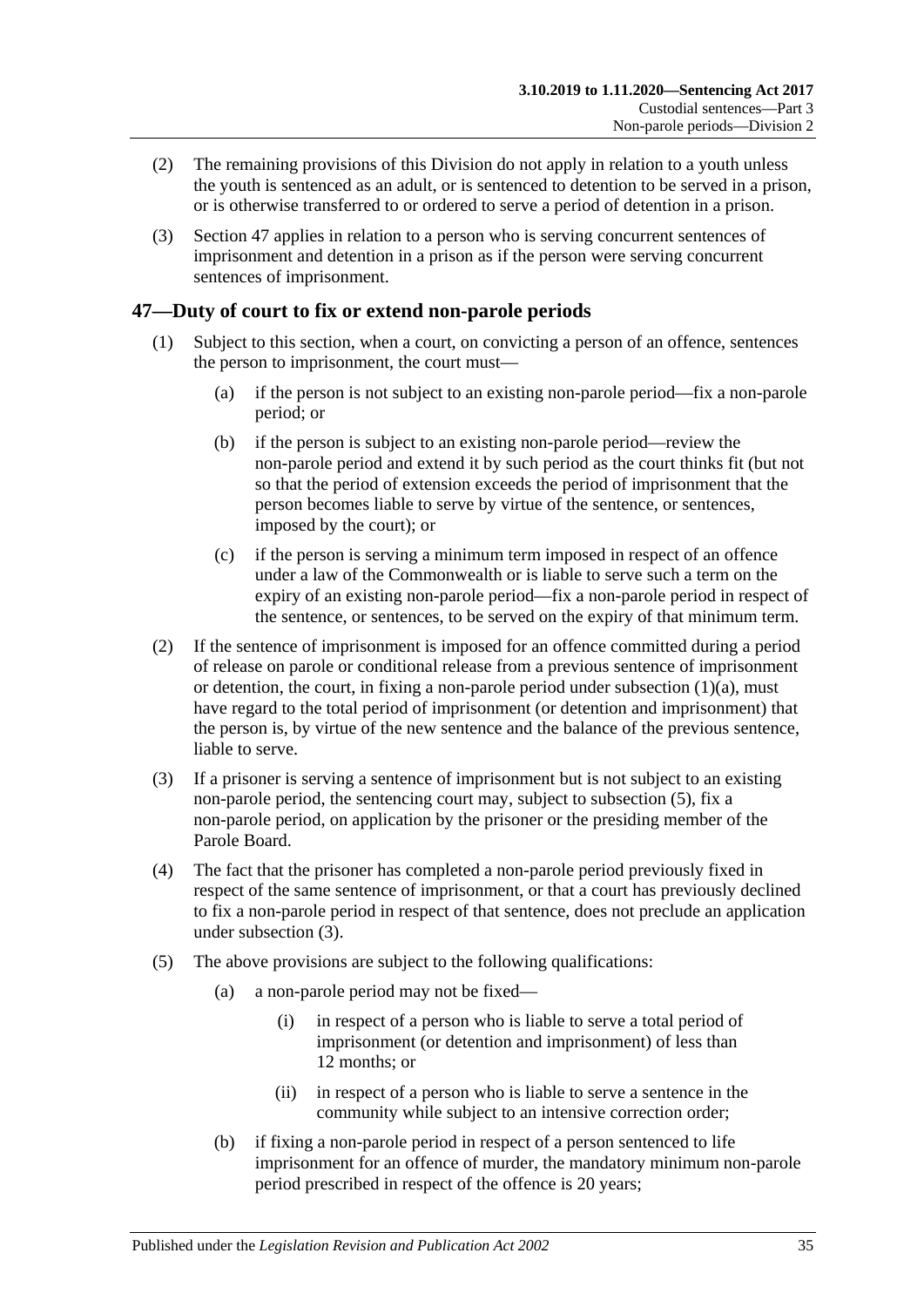- (c) if a person who is subject to a sentence of life imprisonment is further sentenced to imprisonment by the Magistrates Court or the Youth Court, the question of whether a non-parole period should be fixed or extended must be referred to the court by which the sentence of life imprisonment was imposed;
- <span id="page-35-0"></span>(d) if fixing a non-parole period in respect of a person sentenced to imprisonment for a serious offence against the person, the mandatory minimum non-parole period prescribed in respect of the offence is four-fifths the length of the sentence;
- (e) a court may, by order, decline to fix a non-parole period in respect of a person sentenced to imprisonment if the court is of the opinion that it would be inappropriate to fix such a period because of—
	- (i) the gravity of the offence or the circumstances surrounding the offence; or
	- (ii) the criminal record of the person; or
	- (iii) the behaviour of the person during any previous period of release on parole or conditional release; or
	- (iv) any other circumstance.
- <span id="page-35-1"></span> $(6)$  If—
	- (a) a court sentences a person under [section](#page-20-0) 26 to the 1 penalty for a number of offences; and
	- (b) a mandatory minimum non-parole period is prescribed (*mandatory period*) in respect of any of those offences,

any non-parole period to be fixed by the court under that section—

- (c) must be a period not less than the mandatory period prescribed in respect of the relevant offence; and
- (d) if there is more than 1 such offence in respect of which a mandatory period is prescribed—must be a period not less than the greater of any such mandatory period; and
- (e) must be commenced or be taken to have commenced on the date specified by the court (which may be the day on which the person was first taken into custody or a later date specified by the court that occurs after the day on which the defendant was taken into custody but before the day on which the person is sentenced).

**Note—**

See PNJ v The Queen [2009] HCA 6.

- (7) The DPP or the presiding member of the Parole Board or the Training Centre Review Board (as the case may require) may apply to the sentencing court for an order extending a non-parole period fixed in respect of the sentence, or sentences, of a prisoner, whether the non-parole period was fixed before or after the commencement of this Act.
- (8) The DPP must be notified of an application made by the presiding member of the Parole Board or Training Centre Review Board under this section.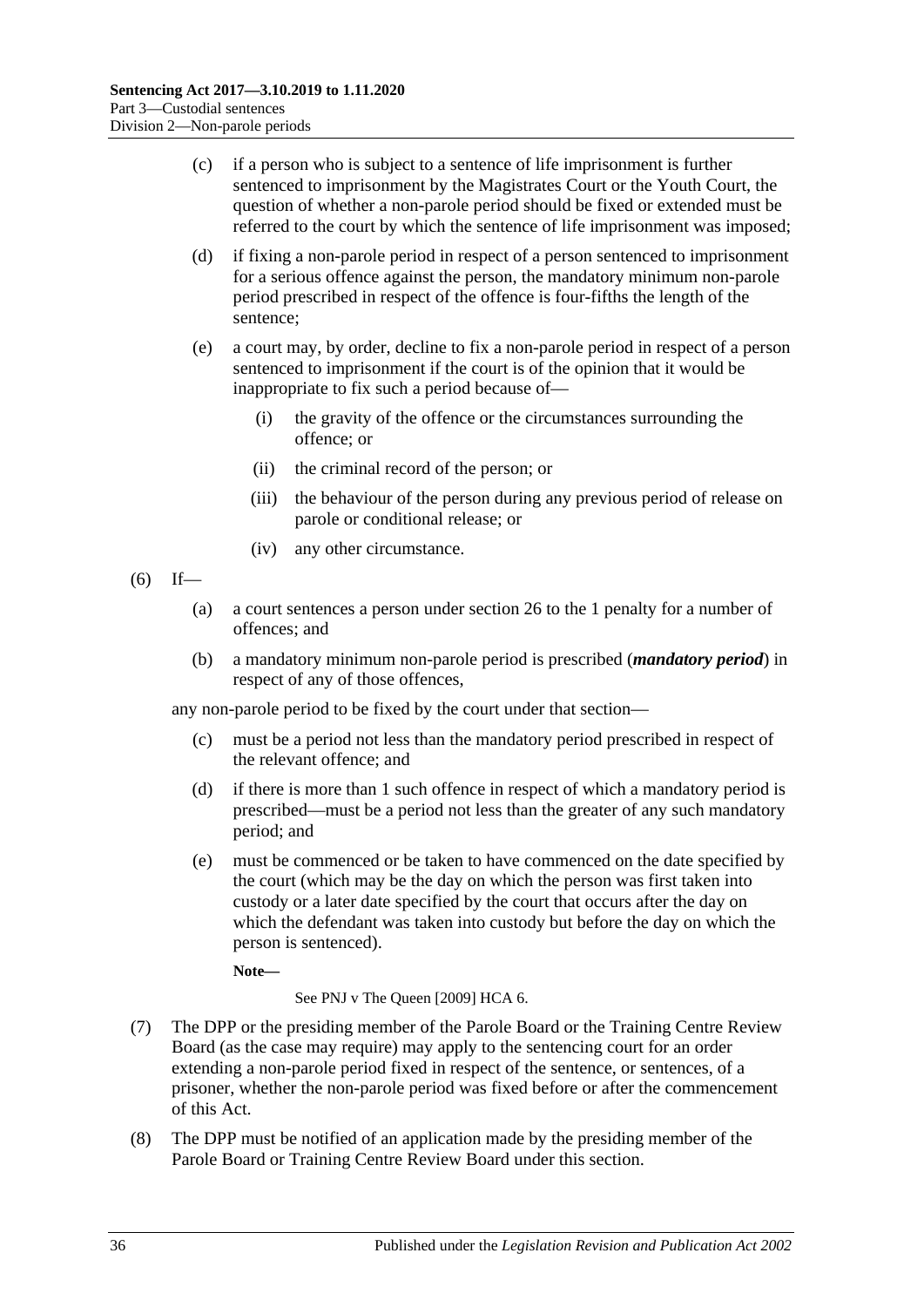- (9) In fixing or extending a non-parole period, the court—
	- (a) must, if the person in respect of whom the non-parole period is to be fixed or extended is in prison or a training centre serving a sentence of imprisonment or detention, take into account the period already served; and
	- (b) in the case of an application by the DPP or the presiding member of the Parole Board or Training Centre Review Board under [subsection](#page-35-0) (7), must have regard to—
		- (i) the likely behaviour of the person the subject of the application should the person be released from custody; and
		- (ii) the necessity (if any) to protect some other person or persons generally should the person be released from custody; and
		- (iii) the behaviour of the person while in custody (but only insofar as it may assist the court to determine how the person is likely to behave should the person be released); and
		- (iv) such other matters as the court thinks relevant.
- (10) This section does not apply in relation to a person who is serving, or is liable to serve, a sentence of indeterminate duration.
- (11) The Parole Board or the Training Centre Review Board (as the case may require) must, at the request of a sentencing court, make a report to the court on any person in respect of whom the court proposes to fix or extend a non-parole period.
- (12) For the purposes of this section—
	- (a) a court that orders a suspended sentence of imprisonment to be carried into effect will be taken to have sentenced the person to whom the order relates to imprisonment; and
	- (b) the person the subject of an application by the DPP or the presiding member of the Parole Board or Training Centre Review Board under this section is a party to the application and the DPP is a party to an application under [subsection](#page-34-0) (3); and
	- (c) a reference to an *offence of murder* includes—
		- (i) an offence of conspiracy to murder; and
		- (ii) an offence of aiding, abetting, counselling or procuring the commission of murder; and
	- (d) the *sentencing court* means—
		- (i) if the prisoner is subject to a single sentence of imprisonment, or a number of sentences imposed by the 1 court or by a number of courts of coordinate jurisdiction—that court, or a court of coordinate jurisdiction; or
		- (ii) if the prisoner is subject to a number of sentences of imprisonment imposed by courts of different jurisdiction—the court of the highest jurisdiction or a court whose jurisdiction is coordinate with the jurisdiction of that court; and
	- (e) a *serious offence against the person* means—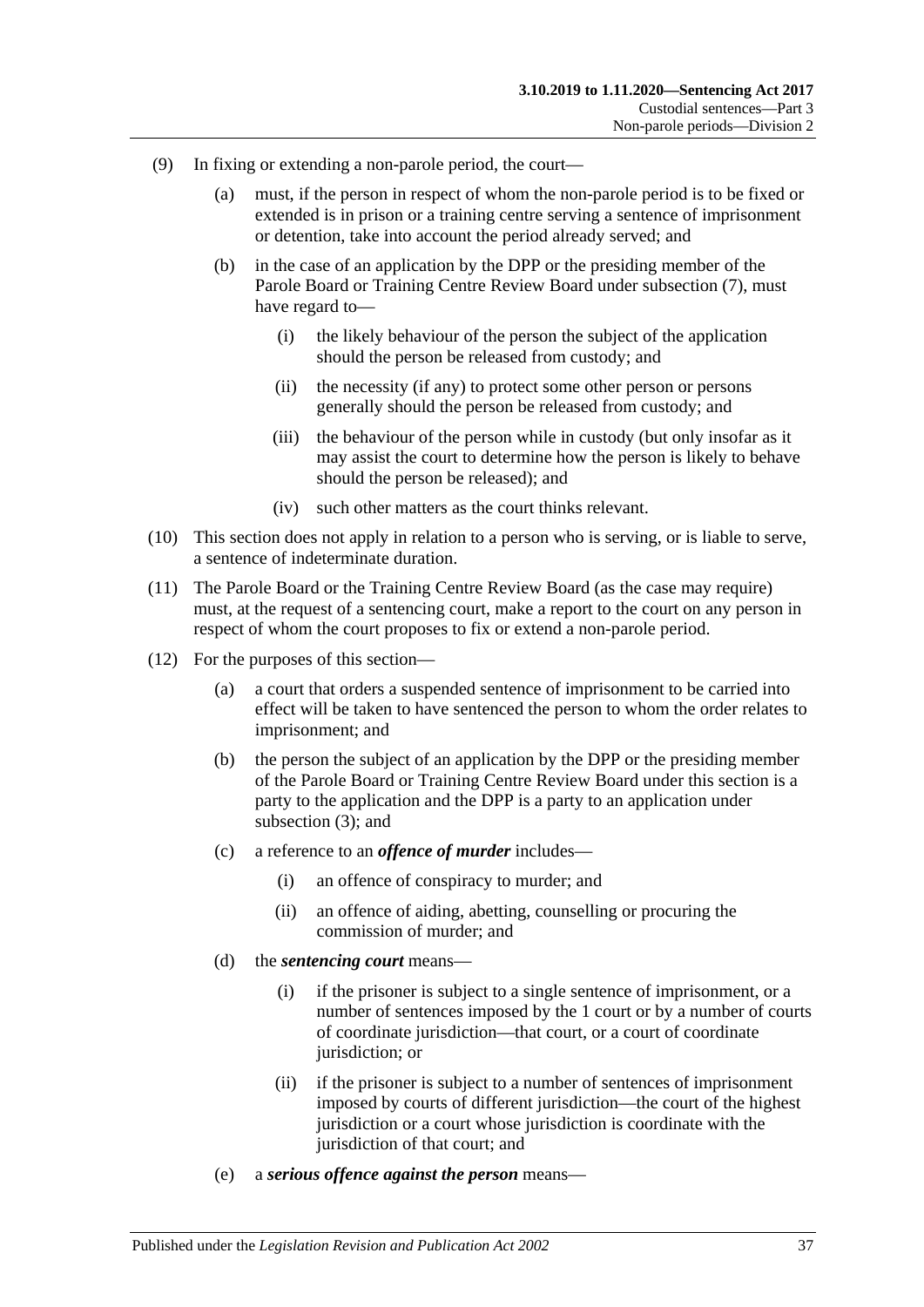- <span id="page-37-0"></span>(i) a major indictable offence (other than an offence of murder) that results in the death of the victim or the victim suffering total incapacity; or
- (ii) a conspiracy to commit an offence referred to in [subparagraph](#page-37-0) (i); or
- (iii) aiding, abetting, counselling or procuring the commission of an offence referred to in [subparagraph](#page-37-0) (i); and
- (f) a victim suffers *total incapacity* if the victim is permanently physically or mentally incapable of independent function.

# **48—Mandatory minimum non-parole periods and proportionality**

- (1) If a mandatory minimum non-parole period is prescribed in respect of an offence, the period prescribed represents the non-parole period for an offence at the lower end of the range of objective seriousness for offences to which the mandatory minimum non-parole period applies.
- (2) In fixing a non-parole period in respect of an offence for which a mandatory minimum non-parole period is prescribed, the court may—
	- (a) if satisfied that a non-parole period that is longer than the prescribed period is warranted because of any objective or subjective factors affecting the relative seriousness of the offence, fix such longer non-parole period as it thinks fit; or
	- (b) if satisfied that special reasons exist for fixing a non-parole period that is shorter than the prescribed period, fix such shorter non-parole period as it thinks fit.
- <span id="page-37-1"></span>(3) In deciding whether special reasons exist for the purposes of [subsection](#page-37-1)  $(2)(b)$ , the court must have regard to the following matters and only those matters:
	- (a) the offence was committed in circumstances in which the victim's conduct or condition substantially mitigated the offender's conduct;
	- (b) if the offender pleaded guilty to the charge of the offence—that fact and the circumstances surrounding the plea;
	- (c) the degree to which the offender has cooperated in the investigation or prosecution of that or any other offence and the circumstances surrounding, and likely consequences of, any such cooperation.
- (4) This section applies whether a mandatory minimum non-parole period is prescribed under this Act or some other Act.

# <span id="page-37-2"></span>**Division 3—Serious firearm offenders**

# **49—Interpretation**

(1) In this Division—

*serious drug offence* means an offence under section 32, 33, 33A, 33B, 33C, 33F, 33G, 33H, 33I, 33J, 33K, 33LA or 33LB of the *[Controlled Substances Act](http://www.legislation.sa.gov.au/index.aspx?action=legref&type=act&legtitle=Controlled%20Substances%20Act%201984) 1984*;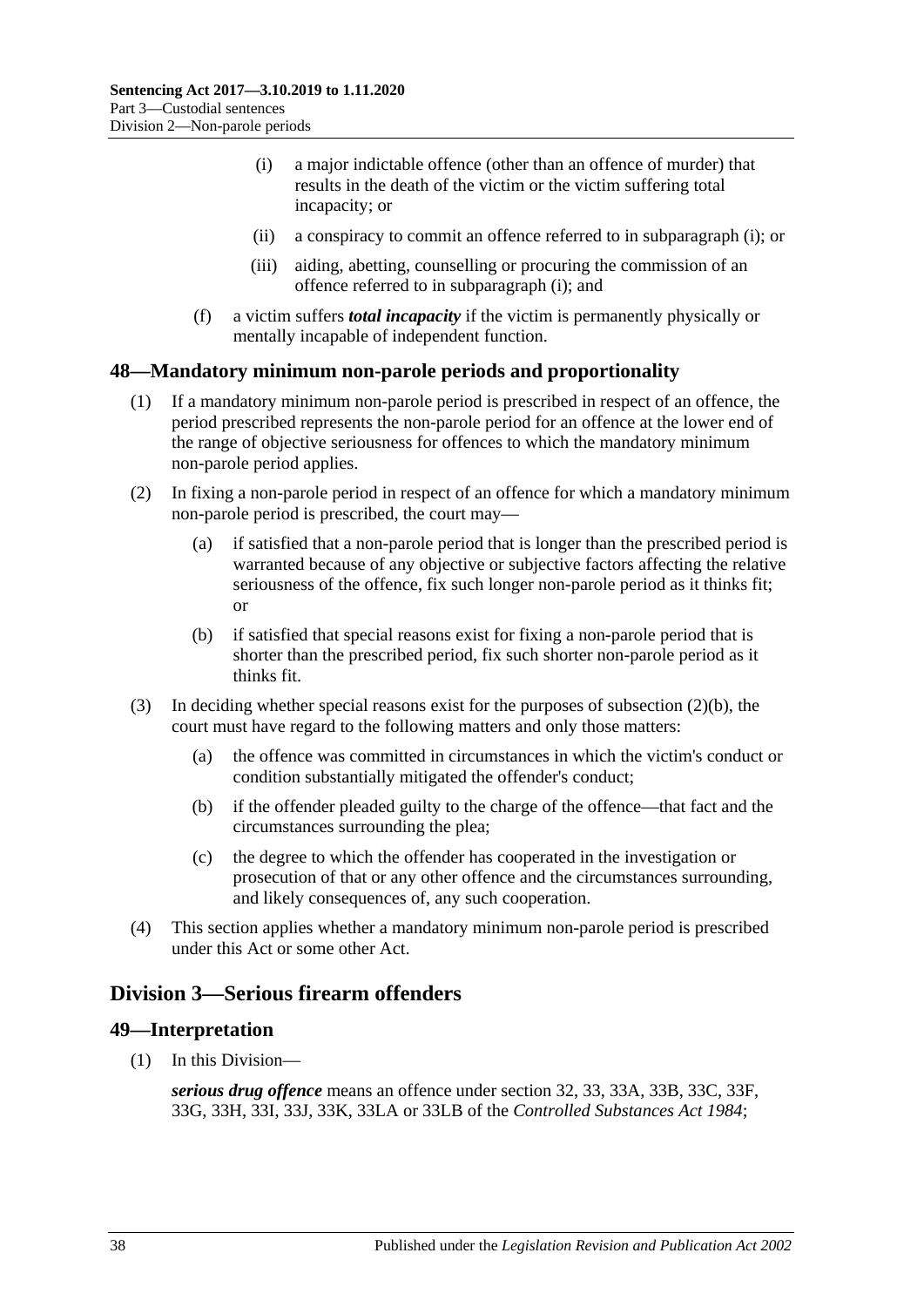### *serious firearm offence* means—

- (a) an offence under the *[Criminal Law Consolidation Act](http://www.legislation.sa.gov.au/index.aspx?action=legref&type=act&legtitle=Criminal%20Law%20Consolidation%20Act%201935) 1935* or the *[Firearms](http://www.legislation.sa.gov.au/index.aspx?action=legref&type=act&legtitle=Firearms%20Act%202015)  Act [2015](http://www.legislation.sa.gov.au/index.aspx?action=legref&type=act&legtitle=Firearms%20Act%202015)* involving the use or carriage of—
	- (i) a category H firearm—
		- (A) that is unregistered at the time of the offence or is registered in the name of a person other than the defendant; and
		- (B) for which the defendant does not, at the time of the offence, hold a firearms licence authorising possession of the firearm; or
	- (ii) a category C firearm or category D firearm that is an automatic firearm; or
	- (iii) a prescribed firearm (other than a firearm declared by the regulations to be excluded from the ambit of this subparagraph); or
	- (iv) any other firearm declared by the regulations to be included in the ambit of this paragraph; or
- (b) an offence under the *[Criminal Law Consolidation Act](http://www.legislation.sa.gov.au/index.aspx?action=legref&type=act&legtitle=Criminal%20Law%20Consolidation%20Act%201935) 1935* or the *[Firearms](http://www.legislation.sa.gov.au/index.aspx?action=legref&type=act&legtitle=Firearms%20Act%202015)  Act [2015](http://www.legislation.sa.gov.au/index.aspx?action=legref&type=act&legtitle=Firearms%20Act%202015)* involving the use or possession of a firearm and committed—
	- (i) while the defendant is the subject of a control order under the *[Serious](http://www.legislation.sa.gov.au/index.aspx?action=legref&type=act&legtitle=Serious%20and%20Organised%20Crime%20(Control)%20Act%202008)  [and Organised Crime \(Control\) Act](http://www.legislation.sa.gov.au/index.aspx?action=legref&type=act&legtitle=Serious%20and%20Organised%20Crime%20(Control)%20Act%202008) 2008*; or
	- (ii) in the circumstances contemplated by section  $5AA(1)(ga)$  of the *[Criminal Law Consolidation Act](http://www.legislation.sa.gov.au/index.aspx?action=legref&type=act&legtitle=Criminal%20Law%20Consolidation%20Act%201935) 1935*; or
	- (iii) while the defendant is the subject of a firearms prohibition order; or
- (c) an offence under section 29A of the *[Criminal Law Consolidation Act](http://www.legislation.sa.gov.au/index.aspx?action=legref&type=act&legtitle=Criminal%20Law%20Consolidation%20Act%201935) 1935*; or
- (d) an offence under the *[Firearms Act](http://www.legislation.sa.gov.au/index.aspx?action=legref&type=act&legtitle=Firearms%20Act%202015) 2015* involving the use or possession of a firearm if the use or possession of the firearm occurred in the course of, or was for a purpose related to, the commission of a serious drug offence; or
- (e) an offence under the *[Firearms Act](http://www.legislation.sa.gov.au/index.aspx?action=legref&type=act&legtitle=Firearms%20Act%202015) 2015* committed while the defendant—
	- (i) is on bail (being bail that was, at the relevant time, subject to the condition imposed by section 11(1)(a) of the *[Bail Act](http://www.legislation.sa.gov.au/index.aspx?action=legref&type=act&legtitle=Bail%20Act%201985) 1985*); or
	- (ii) is the subject of a bond under this or any other Act (being a bond that was, at the relevant time, subject to the condition imposed by section [96\(2\)\(a\),](#page-77-0) or a condition of a similar kind); or
	- (iii) is serving a sentence on home detention under a home detention order subject to the condition imposed by section [72\(1\)\(e\);](#page-59-0) or
	- (iv) is on release from prison on home detention (being a release subject to the condition imposed by section 37A(3)(ca) of the *[Correctional](http://www.legislation.sa.gov.au/index.aspx?action=legref&type=act&legtitle=Correctional%20Services%20Act%201982)  [Services Act](http://www.legislation.sa.gov.au/index.aspx?action=legref&type=act&legtitle=Correctional%20Services%20Act%201982) 1982*); or
	- (v) is on parole (being parole that was, at the relevant time, subject to the condition imposed by section 68(1)(a)(ia) of the *[Correctional](http://www.legislation.sa.gov.au/index.aspx?action=legref&type=act&legtitle=Correctional%20Services%20Act%201982)  [Services Act](http://www.legislation.sa.gov.au/index.aspx?action=legref&type=act&legtitle=Correctional%20Services%20Act%201982) 1982*); or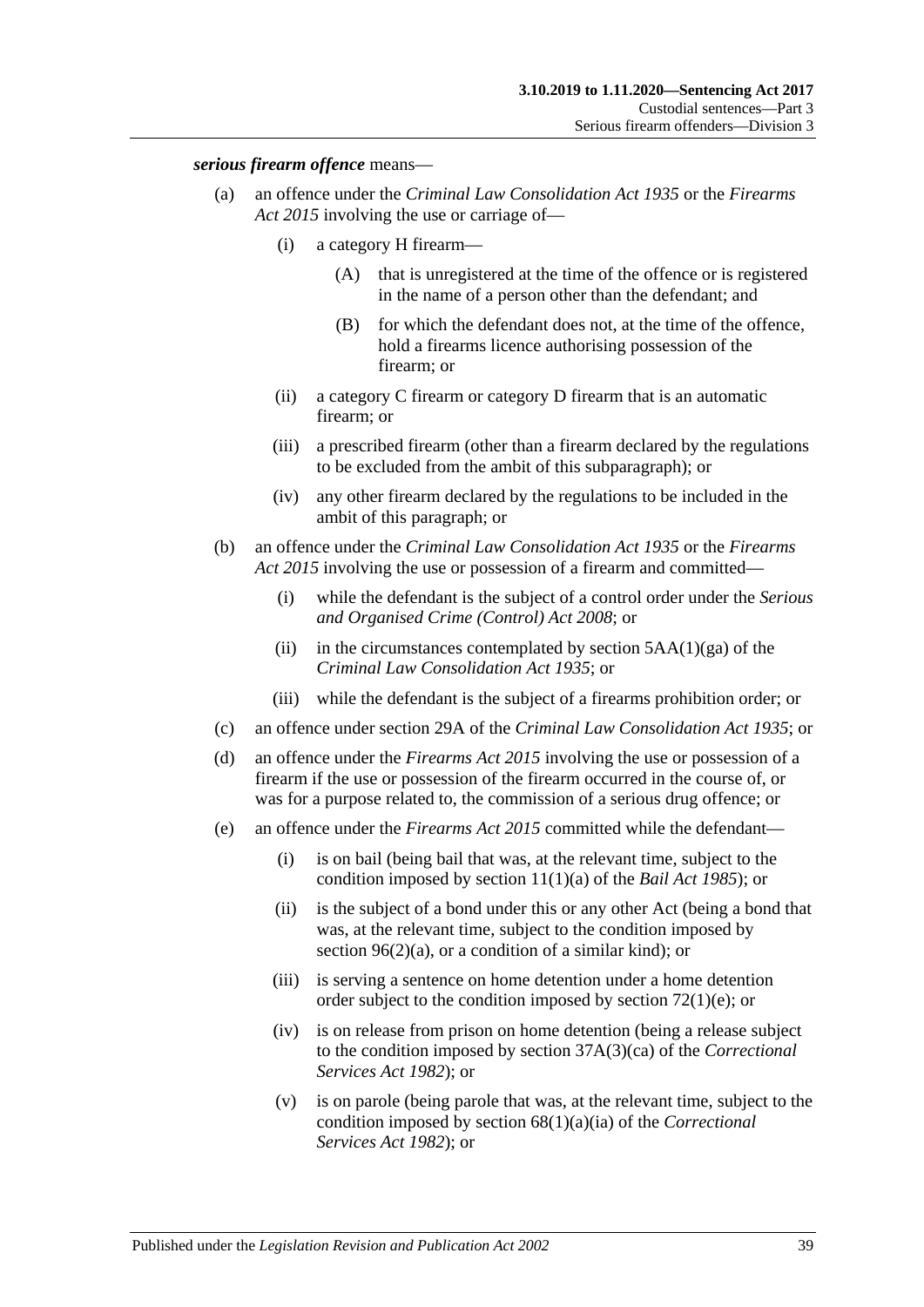- (vi) is on release on licence from custody under this or any other Act (being a licence that was, at the relevant time, subject to a condition prohibiting the defendant from possessing a firearm, part of a firearm or ammunition); or
- (f) an offence under section 45(9) of the *[Firearms Act](http://www.legislation.sa.gov.au/index.aspx?action=legref&type=act&legtitle=Firearms%20Act%202015) 2015*; or
- (g) an offence under section 22(2)(a) of the *[Firearms Act](http://www.legislation.sa.gov.au/index.aspx?action=legref&type=act&legtitle=Firearms%20Act%202015) 2015*; or
- (h) an offence that was a *serious firearms offence* within the meaning of section 20AA of the *[Criminal Law \(Sentencing\) Act](http://www.legislation.sa.gov.au/index.aspx?action=legref&type=act&legtitle=Criminal%20Law%20(Sentencing)%20Act%201988) 1988* at the time of the commission of the offence;

*serious firearm offender* means a person who is, by virtue of the operation of [section](#page-39-0) 50, a serious firearm offender.

- (2) In this Division, the following terms have the same meaning as in the *[Firearms](http://www.legislation.sa.gov.au/index.aspx?action=legref&type=act&legtitle=Firearms%20Act%202015)  Act [2015](http://www.legislation.sa.gov.au/index.aspx?action=legref&type=act&legtitle=Firearms%20Act%202015)*:
	- (a) automatic firearm;
	- (b) category C firearm;
	- (c) category D firearm;
	- (d) category H firearm;
	- (e) firearm;
	- (f) firearms prohibition order;
	- (g) prescribed firearm.
- (3) For the purposes of this Division, a reference to imprisonment includes, in the case of a youth, a reference to detention in a training centre or home detention (within the meaning of the *[Young Offenders Act](http://www.legislation.sa.gov.au/index.aspx?action=legref&type=act&legtitle=Young%20Offenders%20Act%201993) 1993*).

### <span id="page-39-1"></span><span id="page-39-0"></span>**50—Serious firearm offenders**

- (1) A person will, by force of this section, be taken to be a *serious firearm offender* if the person is convicted of a serious firearm offence (whether the offence was committed as an adult or as a youth).
- (2) [Subsection](#page-39-1) (1) does not apply in relation to a conviction of a serious firearm offence if—
	- (a) the defendant was prosecuted and punished as a principal offender in respect of the offence under section 267 of the *[Criminal Law Consolidation](http://www.legislation.sa.gov.au/index.aspx?action=legref&type=act&legtitle=Criminal%20Law%20Consolidation%20Act%201935)  Act [1935](http://www.legislation.sa.gov.au/index.aspx?action=legref&type=act&legtitle=Criminal%20Law%20Consolidation%20Act%201935)*; or
	- (b) the defendant's liability in respect of the offence derives solely from the defendant's involvement in a joint criminal enterprise (however described).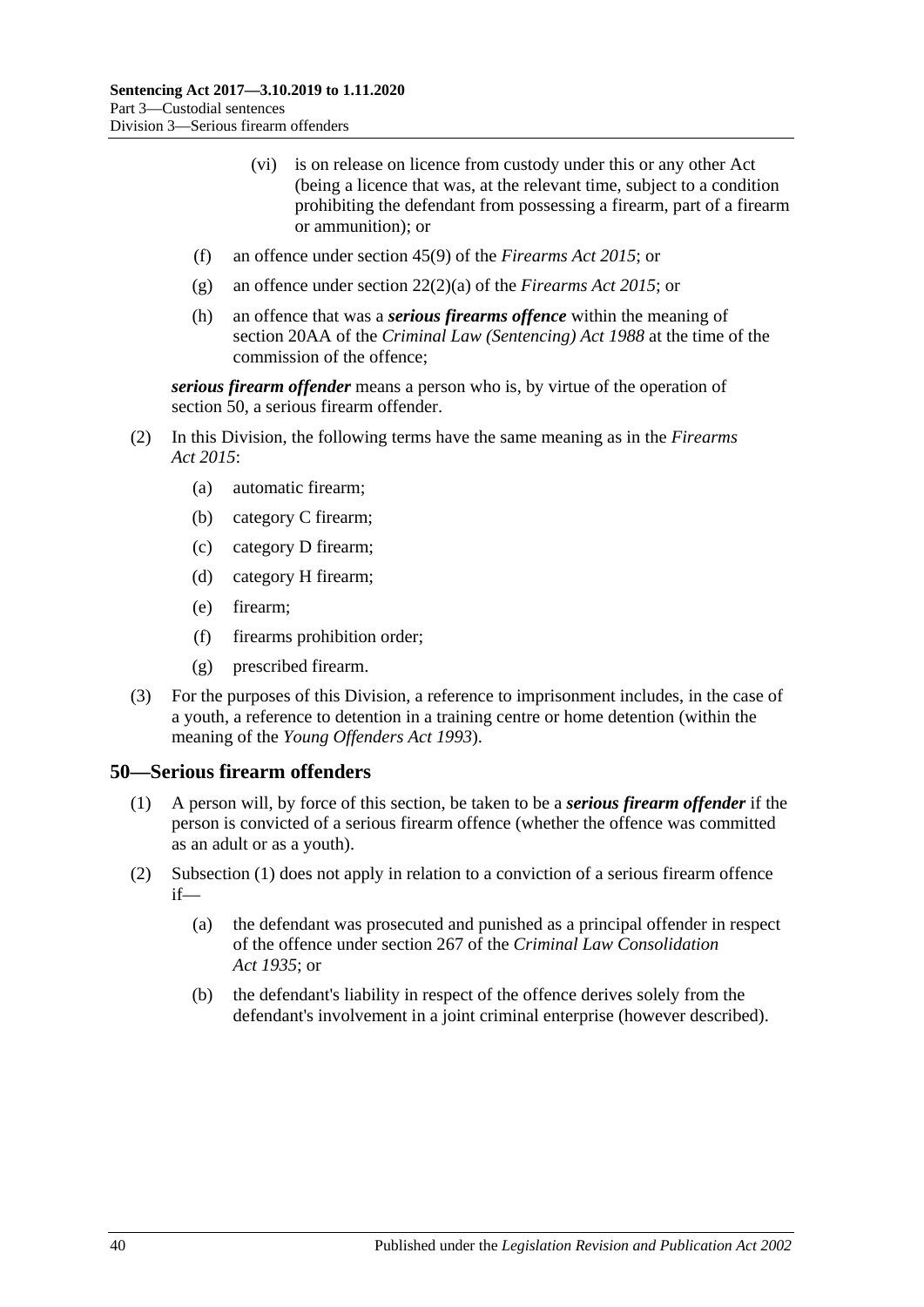### **51—Sentence of imprisonment not to be suspended**

- (1) Subject to [subsection](#page-40-0) (2), but despite any other provision of this Act or any other Act or law, the following provisions apply in relation to the sentencing of a person who is a serious firearm offender for a serious firearm offence (including where the offence is the serious firearm offence that resulted in the person being a serious firearm offender):
	- (a) if the maximum penalty for the serious firearm offence includes a period of imprisonment—a sentence of imprisonment must be imposed on the person;
	- (b) the sentence of imprisonment cannot be suspended;
	- (c) [section](#page-19-0) 25 does not apply in respect of the sentencing of the person.
- <span id="page-40-1"></span><span id="page-40-0"></span>(2) A court sentencing a person who is a serious firearm offender for a serious firearm offence may declare that [subsection](#page-40-1) (1)(b) does not apply to the person if the person satisfies the court, by evidence given on oath, that—
	- (a) the person's personal circumstances are so exceptional as to outweigh the paramount consideration of protecting the safety of the community (whether as individuals or in general) and personal and general deterrence; and
	- (b) it is, in all the circumstances, appropriate to suspend the sentence.

# **Division 4—Serious repeat adult offenders and recidivist young offenders**

# **52—Interpretation and application**

(1) In this Division—

*category A serious offence* means any of the following serious offences:

- (a) home invasion;
- (b) a serious and organised crime offence;
- (c) a serious firearm offence;

*home invasion* means a criminal trespass committed in a place of residence while a person is lawfully present in the place and the trespasser knows of the person's presence or is reckless about whether anyone is in the place;

*serious and organised crime offence* has the same meaning as in the *[Criminal Law](http://www.legislation.sa.gov.au/index.aspx?action=legref&type=act&legtitle=Criminal%20Law%20Consolidation%20Act%201935)  [Consolidation Act](http://www.legislation.sa.gov.au/index.aspx?action=legref&type=act&legtitle=Criminal%20Law%20Consolidation%20Act%201935) 1935*;

*serious drug offence* means—

- (a) an offence under Part 5 Division 2 or 3 of the *[Controlled Substances Act](http://www.legislation.sa.gov.au/index.aspx?action=legref&type=act&legtitle=Controlled%20Substances%20Act%201984) 1984* or a substantially similar offence under a corresponding previous enactment; or
- (b) a conspiracy to commit, or an attempt to commit, such an offence;

*serious firearm offence* means a serious firearm offence within the meaning of [Division](#page-37-2) 3;

*serious offence* means—

(a) a serious drug offence; or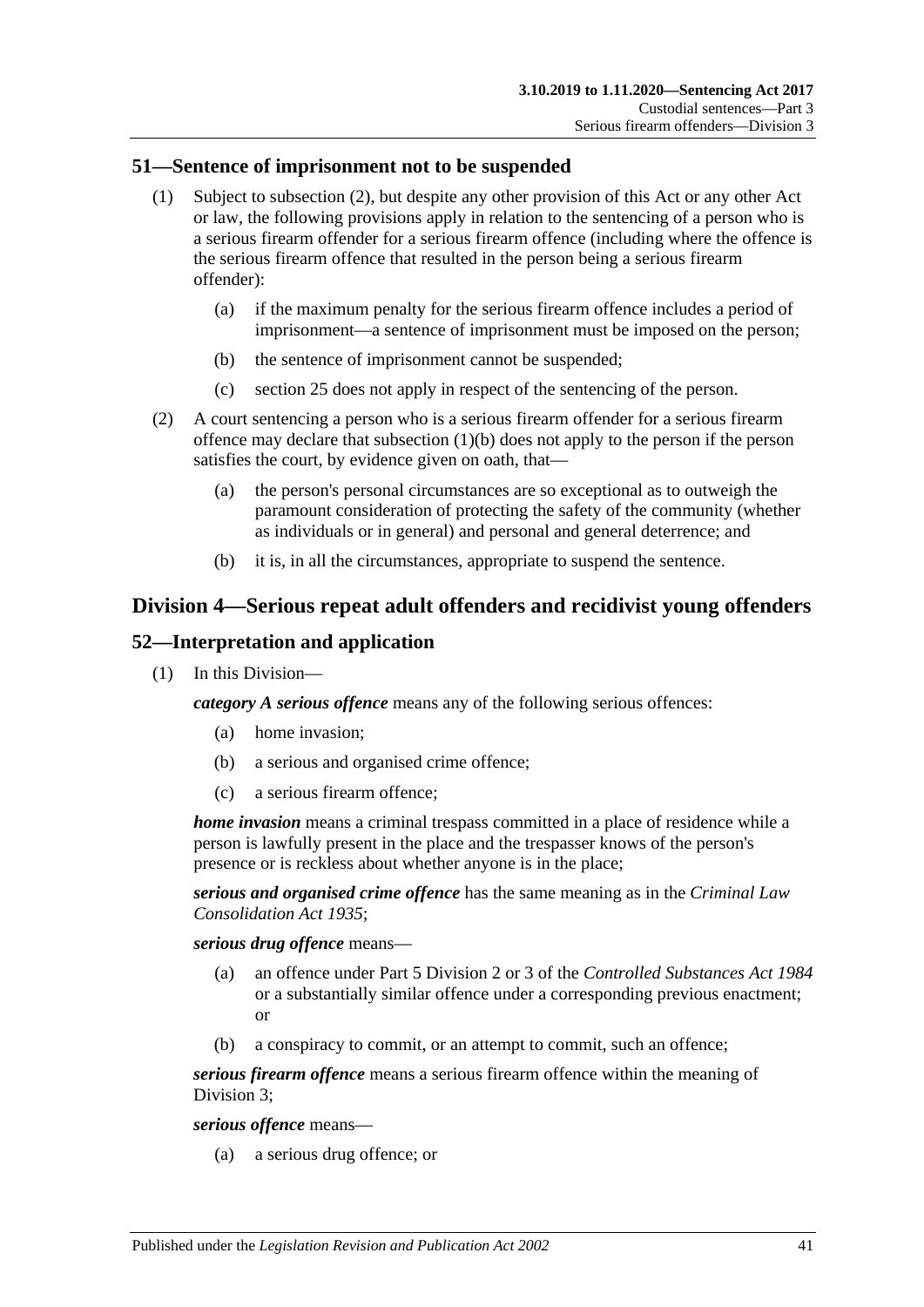- (b) an offence under a law of the Commonwealth dealing with the unlawful importation of drugs into Australia; or
- (c) an offence involving a terrorist act (within the meaning of Part 5.3 of the *Criminal Code* of the Commonwealth); or
- <span id="page-41-0"></span>(d) one of the following offences:
	- (i) an offence under Part 3 of the *[Criminal Law Consolidation Act](http://www.legislation.sa.gov.au/index.aspx?action=legref&type=act&legtitle=Criminal%20Law%20Consolidation%20Act%201935) 1935*;
	- (ii) an offence of robbery or aggravated robbery;
	- (iii) home invasion;
	- (iv) an offence of damage to property by fire or explosives;
	- (v) an offence of causing a bushfire;
	- (vi) an offence under a corresponding previous enactment substantially similar to an offence referred to in any of the preceding subparagraphs;
	- (vii) a conspiracy to commit, or an attempt to commit, an offence referred to in any of the preceding subparagraphs; or
	- **Note—**

A person who acts as an accessary to the commission of an offence described in [paragraph](#page-41-0) (d) is, by virtue of section 267 of the *[Criminal Law Consolidation](http://www.legislation.sa.gov.au/index.aspx?action=legref&type=act&legtitle=Criminal%20Law%20Consolidation%20Act%201935)  Act [1935](http://www.legislation.sa.gov.au/index.aspx?action=legref&type=act&legtitle=Criminal%20Law%20Consolidation%20Act%201935)*, guilty of the principal offence and has, therefore, committed a serious offence.

- (e) an offence that is committed in circumstances in which the offender uses violence or a threat of violence for the purpose of committing the offence, in the course of committing the offence, or for the purpose of escaping from the scene of the offence; or
- (f) a serious firearm offence; or
- (g) a serious and organised crime offence; or
- (h) an offence under the law of another State or a Territory that would, if committed in this State, be a serious offence;

### *serious repeat offender* means—

- (a) a person who is a serious repeat offender under [section](#page-42-0) 53(1); or
- (b) a person declared to be a serious repeat offender under section 20B of the *[Criminal Law \(Sentencing\) Act](http://www.legislation.sa.gov.au/index.aspx?action=legref&type=act&legtitle=Criminal%20Law%20(Sentencing)%20Act%201988) 1988* as in force immediately before the commencement of section 17 of the *[Statutes Amendment \(Serious Firearm](http://www.legislation.sa.gov.au/index.aspx?action=legref&type=act&legtitle=Statutes%20Amendment%20(Serious%20Firearm%20Offences)%20Act%202012)  [Offences\) Act](http://www.legislation.sa.gov.au/index.aspx?action=legref&type=act&legtitle=Statutes%20Amendment%20(Serious%20Firearm%20Offences)%20Act%202012) 2012*; or
- (c) a person declared to be a serious repeat offender under section 20B of the *[Criminal Law \(Sentencing\) Act](http://www.legislation.sa.gov.au/index.aspx?action=legref&type=act&legtitle=Criminal%20Law%20(Sentencing)%20Act%201988) 1988* as in force immediately before the repeal of that Act;

### <span id="page-41-2"></span><span id="page-41-1"></span>*serious sexual offence* means—

- (a) any of the following serious offences:
	- (i) an offence under section 48, 48A, 49, 50, 56, 58, 59, 60, 63, 63B, 66, 67, 68 or 72 of the *[Criminal Law Consolidation Act](http://www.legislation.sa.gov.au/index.aspx?action=legref&type=act&legtitle=Criminal%20Law%20Consolidation%20Act%201935) 1935*;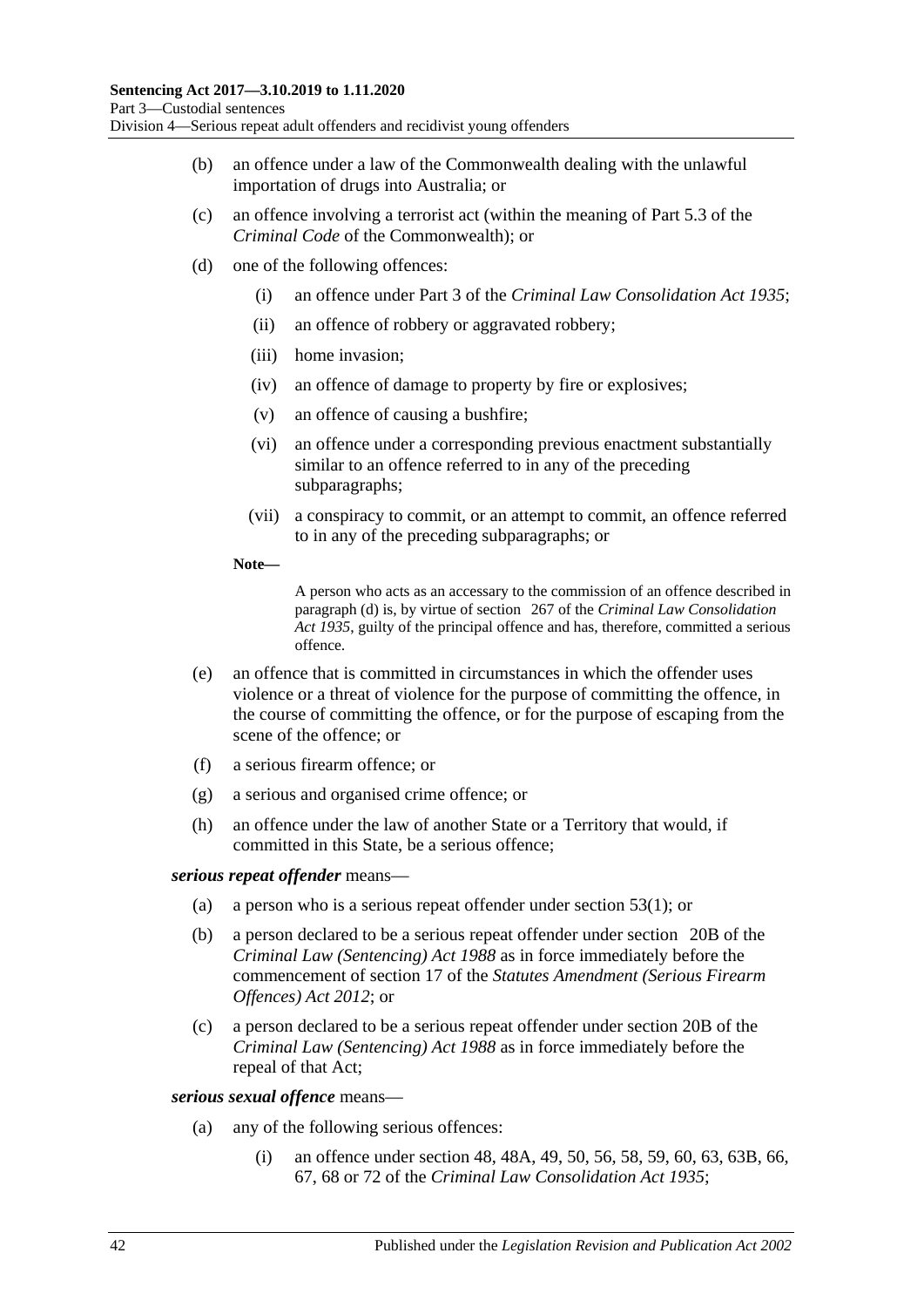- (ii) an offence under a corresponding previous enactment substantially similar to an offence referred to in [subparagraph](#page-41-1) (i);
- (iii) an attempt to commit or an assault with intent to commit any of those offences; or
- (b) an offence under the law of another State or a Territory corresponding to an offence referred to in [paragraph](#page-41-2) (a).
- (2) For the purposes of this Division, an offence (other than a serious firearm offence) will not be regarded as a serious offence unless the maximum penalty prescribed for the offence is, or includes, imprisonment for at least 5 years.
- (3) An offence is one to which this Division applies if the offence is a serious offence and—
	- (a) a sentence of imprisonment (other than a suspended sentence) has been imposed for the offence; or
	- (b) if a penalty is yet to be imposed—a sentence of imprisonment (other than a suspended sentence) is, in the circumstances, the appropriate penalty.

# <span id="page-42-0"></span>**53—Serious repeat offenders**

- (1) A person will, by force of this subsection, be taken to be a *serious repeat offender* if—
	- (a) the person (whether as an adult or as a youth)—
		- (i) has committed on at least 3 separate occasions a category A serious offence to which this Division applies (whether or not the same offence on each occasion); and
		- (ii) has been convicted of those offences; or
	- (b) the person (whether as an adult or as a youth)—
		- (i) has committed on at least 3 separate occasions an offence to which this Division applies (whether or not the same offence on each occasion); and
		- (ii) has been convicted of those offences; or
	- (c) the person (whether as an adult or as a youth)—
		- (i) has committed on at least 2 separate occasions a serious sexual offence against a person or persons under the age of 14 years (whether or not the same offence on each occasion); and
		- (ii) has been convicted of those offences; or
	- (d) the person (whether as an adult or as a youth)—
		- (i) has committed on at least 2 separate occasions a category A serious offence (whether or not the same offence on each occasion); and
		- (ii) has been convicted of those offences.
- (2) For the purposes of this section, when determining the number of occasions on which a person has committed a particular kind of offence, the offence for which the person is being sentenced is to be included if it is of the relevant kind.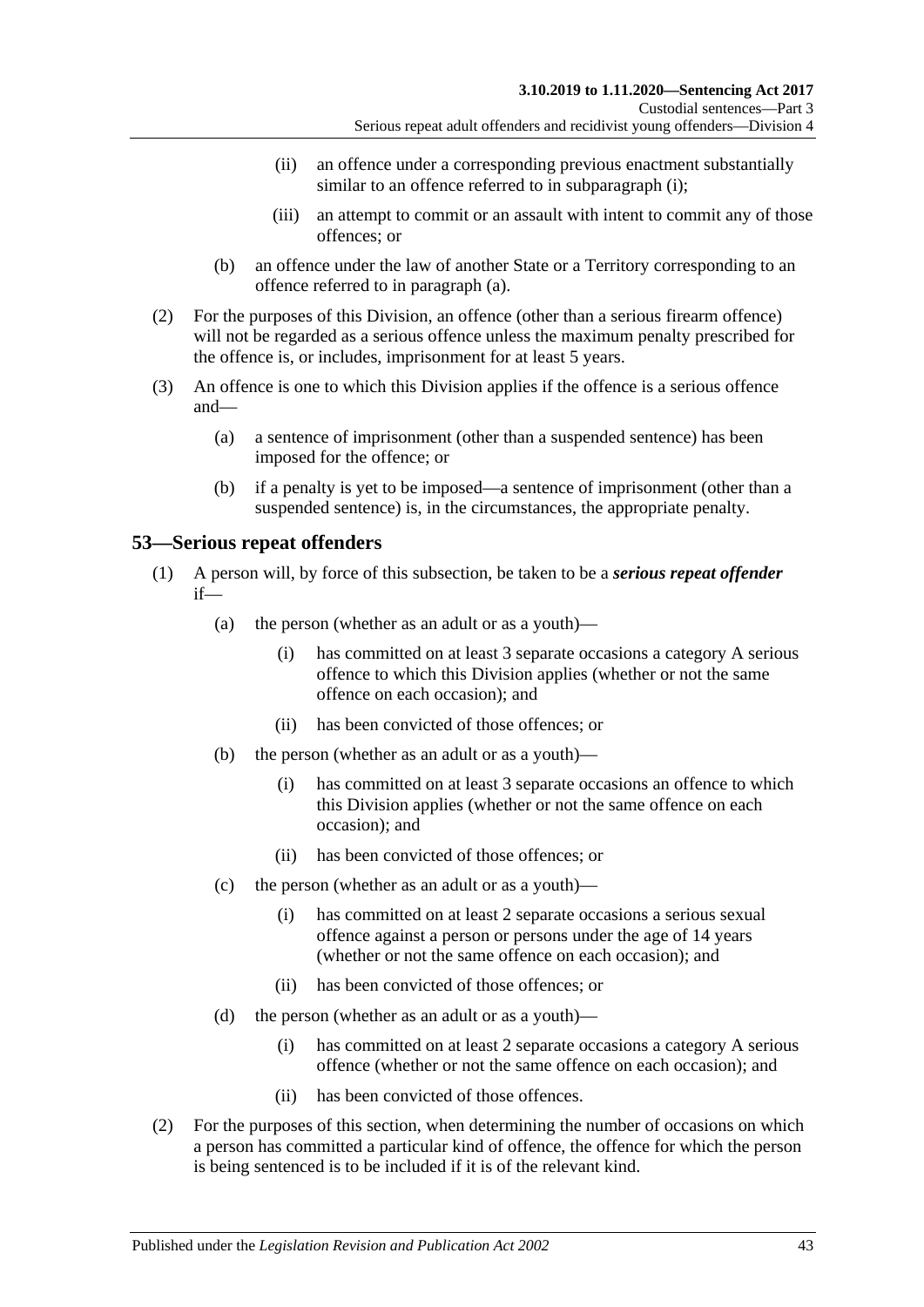# <span id="page-43-0"></span>**54—Sentencing of serious repeat offenders**

- (1) The following provisions apply in relation to the sentencing of a person who is a serious repeat offender for an offence (including an offence that resulted in the person being a serious repeat offender):
	- (a) the court sentencing the person is not bound to ensure that the sentence it imposes for the offence is proportional to the offence;
	- (b) any non-parole period fixed in relation to the sentence must be at least four-fifths the length of the sentence.
- (2) However, a court that is sentencing a person who is a serious repeat offender for an offence may declare that [subsection](#page-43-0) (1) does not apply if the person satisfies the court, by evidence given on oath, that—
	- (a) the person's personal circumstances are so exceptional as to outweigh the paramount consideration of protecting the safety of the community (whether as individuals or in general) and personal and general deterrence; and
	- (b) it is, in all the circumstances, not appropriate that the person be sentenced as a serious repeat offender.

# **55—Declaration that youth is recidivist young offender**

- (1) A youth is liable to be declared a recidivist young offender if—
	- (a) the youth—
		- (i) has committed on at least 3 separate occasions an offence to which this Division applies (whether or not the same offence on each occasion); and
		- (ii) has been convicted of those offences; or
	- (b) the youth—
		- (i) has committed on at least 2 separate occasions a serious sexual offence against a person or persons under the age of 14 years (whether or not the same offence on each occasion); and
		- (ii) has been convicted of those offences.
- (2) If a court convicts a youth of a serious offence, and the youth is liable, or becomes liable as a result of the conviction, to a declaration that the youth is a recidivist young offender, the court—
	- (a) must consider whether to make such a declaration; and
	- (b) if of the opinion that the youth's history of offending warrants a particularly severe sentence in order to protect the community—should make such a declaration.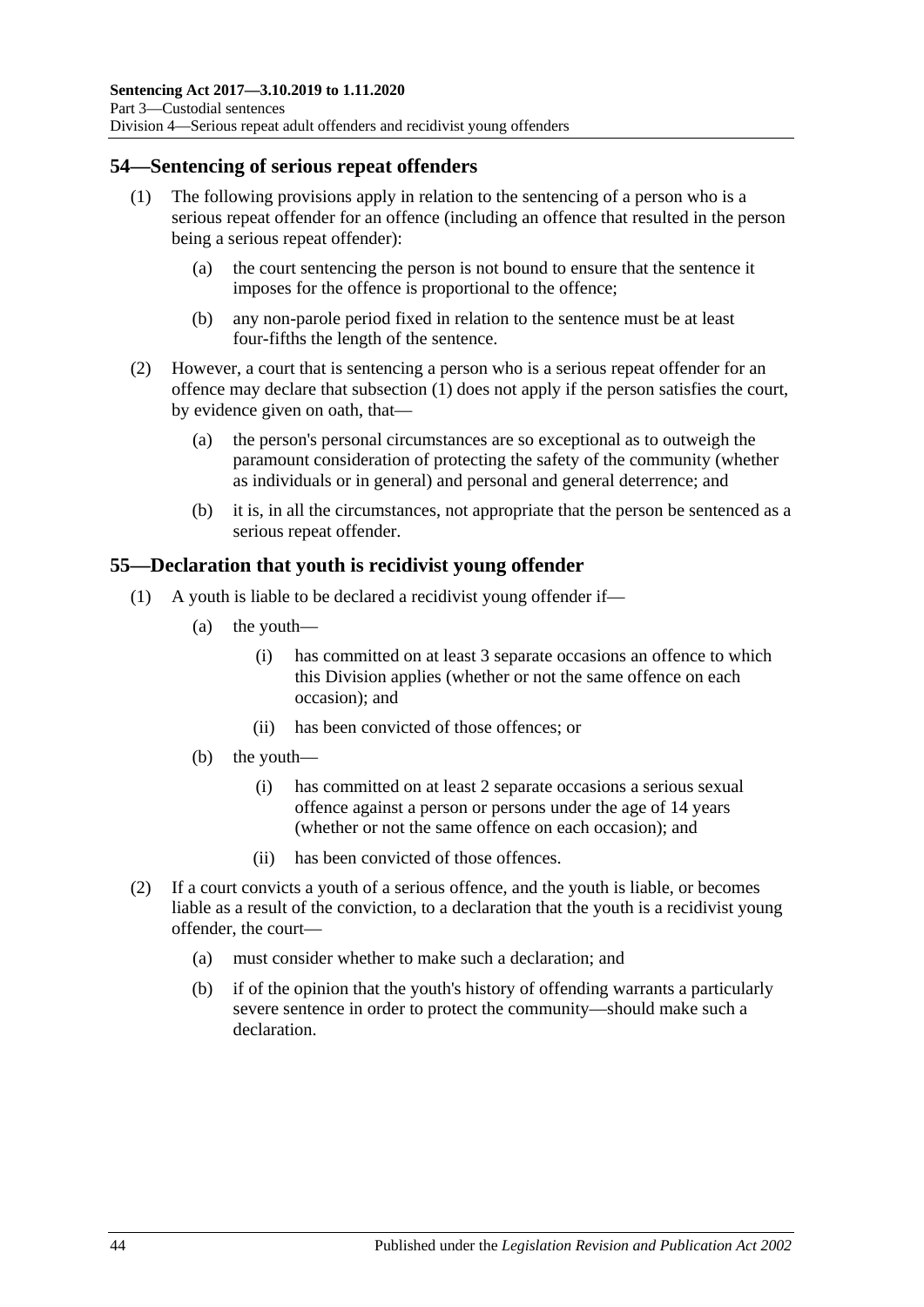- (3) If a court convicts a youth of a serious offence, and the youth is declared (or has previously been declared) to be a recidivist young offender—
	- (a) the court is not bound to ensure that the sentence it imposes for the offence is proportional to the offence (but, in the case of the Youth Court, the limitations relating to a sentence of detention under section 23 of the *[Young](http://www.legislation.sa.gov.au/index.aspx?action=legref&type=act&legtitle=Young%20Offenders%20Act%201993)  [Offenders Act](http://www.legislation.sa.gov.au/index.aspx?action=legref&type=act&legtitle=Young%20Offenders%20Act%201993) 1993* apply to the sentence that may be imposed by the Youth Court on the recidivist young offender); and
	- (b) any non-parole period fixed in relation to the sentence must be at least four-fifths the length of the sentence.

# **Division 5—Offenders incapable of controlling, or unwilling to control, sexual instincts**

# **56—Application of this Division**

- (1) Subject to [subsection](#page-44-0) (2), this Division does not apply in relation to a youth.
- <span id="page-44-0"></span>(2) The Supreme Court may exercise its powers under [section](#page-44-1) 57 in relation to a youth who is sentenced as an adult under the *[Young Offenders Act](http://www.legislation.sa.gov.au/index.aspx?action=legref&type=act&legtitle=Young%20Offenders%20Act%201993) 1993*.

# <span id="page-44-1"></span>**57—Offenders incapable of controlling, or unwilling to control, sexual instincts**

(1) In this section—

### *institution* means—

- (a) a prison; and
- (b) a place declared by the Governor by proclamation to be a place in which persons may be detained under this section; and
- (c) in relation to a youth, includes a training centre;

### *person to whom this section applies* means—

- (a) a person convicted by the Supreme Court of a relevant offence; or
- (b) a person remanded by the District Court or the Magistrates Court under [subsection](#page-45-0) (2) to be dealt with by the Supreme Court under this section; or
- (c) a person who is the subject of an application by the Attorney-General under [subsection](#page-45-1) (3);

*relevant offence* means—

- (a) an offence under section 48, 48A, 49, 50, 56, 58, 59, 63, 63A, 63B, 69 or 72 of the *[Criminal Law Consolidation Act](http://www.legislation.sa.gov.au/index.aspx?action=legref&type=act&legtitle=Criminal%20Law%20Consolidation%20Act%201935) 1935*; or
- (b) an offence under section 23 of the *[Summary Offences Act](http://www.legislation.sa.gov.au/index.aspx?action=legref&type=act&legtitle=Summary%20Offences%20Act%201953) 1953*; or
- (c) an offence under a corresponding previous enactment substantially similar to an offence referred to in either of the preceding paragraphs; or
- (d) any other offence where the evidence indicates that the defendant may be incapable of controlling, or unwilling to control, the defendant's sexual instincts; or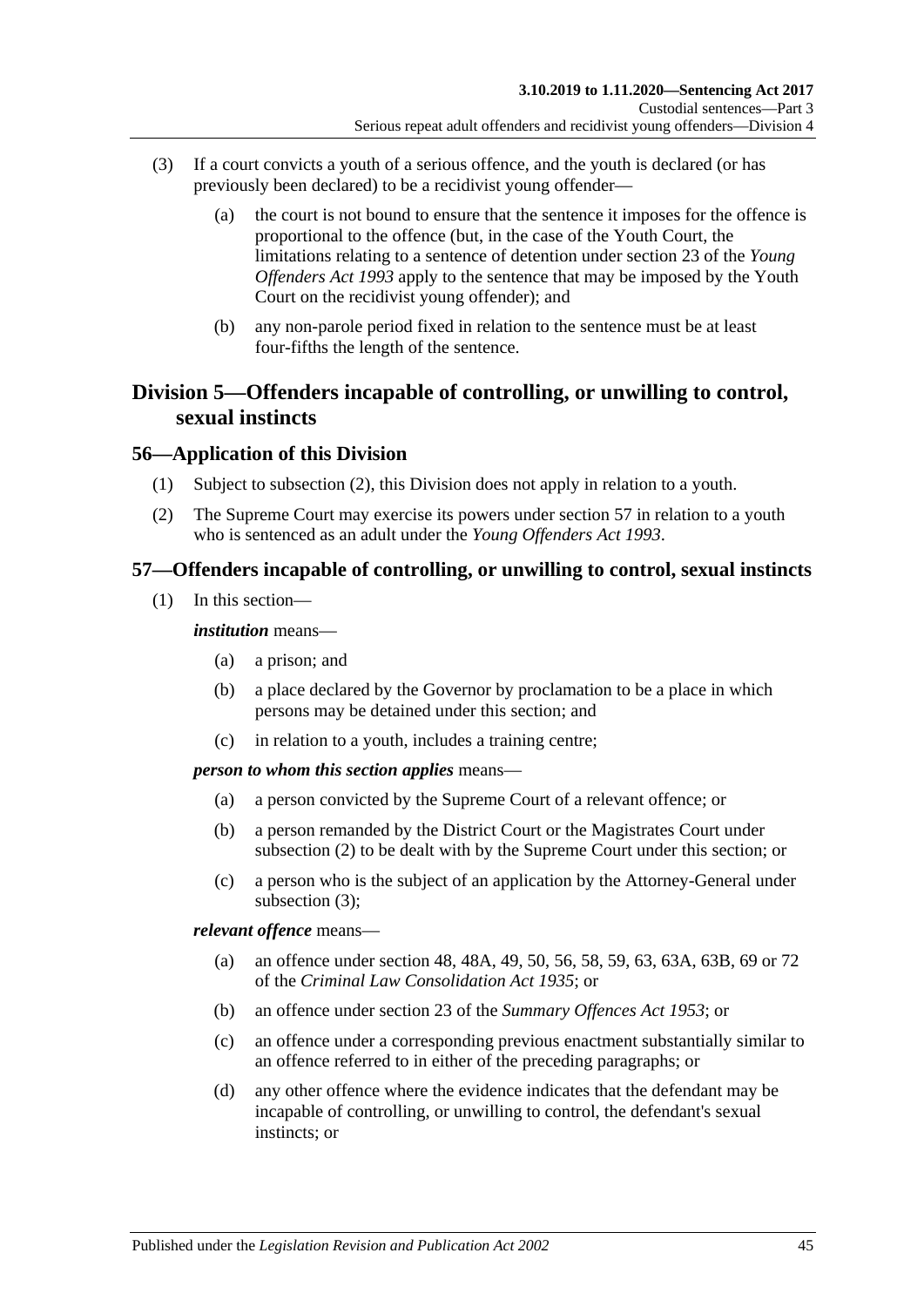(e) an offence of failing to comply with a reporting obligation relating to reportable contact with a child without a reasonable excuse where the defendant is a registrable offender within the meaning of the *[Child Sex](http://www.legislation.sa.gov.au/index.aspx?action=legref&type=act&legtitle=Child%20Sex%20Offenders%20Registration%20Act%202006)  [Offenders Registration Act](http://www.legislation.sa.gov.au/index.aspx?action=legref&type=act&legtitle=Child%20Sex%20Offenders%20Registration%20Act%202006) 2006*;

*unwilling*—a person to whom this section applies will be regarded as unwilling to control sexual instincts if there is a significant risk that the person would, given an opportunity to commit a relevant offence, fail to exercise appropriate control of the person's sexual instincts.

- <span id="page-45-0"></span>(2) If, in proceedings before the District Court or Magistrates Court, a person is convicted of a relevant offence and—
	- (a) the court is of the opinion that the defendant should be dealt with under this section; or
	- (b) the prosecutor applies to have the defendant dealt with under this section,

the court will, instead of sentencing the defendant itself, remand the convicted person, in custody or on bail, to appear before the Supreme Court to be dealt with under this section.

- <span id="page-45-1"></span>(3) If a person has been convicted of a relevant offence, the Attorney-General may, while the person remains in prison serving a sentence of imprisonment, apply to the Supreme Court to have the person dealt with under this section.
- (4) The Attorney-General may make an application under [subsection](#page-45-1) (3) in respect of a person serving a sentence of imprisonment whether or not an application to the Supreme Court to have the person dealt with under this section has previously been made (but, if a previous application has been made, a further application cannot be made more than 12 months before the person is eligible to apply for release on parole).
- (5) The Supreme Court may, if the Attorney-General has made an application under [subsection](#page-45-1) (3) in respect of a person who is in prison serving a sentence of imprisonment, make an interim order that the person is to remain in custody pending determination by the Supreme Court as to whether to make an order under this section that the person be detained in custody until further order.
- <span id="page-45-2"></span>(6) The Supreme Court must, before determining whether to make an order that a person to whom this section applies be detained in custody until further order, direct that at least 2 legally qualified medical practitioners (to be nominated by a prescribed authority for the purpose) inquire into the mental condition of a person to whom this section applies and report to the Court on whether the person is incapable of controlling, or unwilling to control, the person's sexual instincts.
- (7) The Supreme Court may order that a person to whom this section applies be detained in custody until further order if satisfied that the order is appropriate.
- (8) The paramount consideration of the Supreme Court in determining whether to make an order that a person to whom this section applies be detained in custody until further order must be to protect the safety of the community (whether as individuals or in general).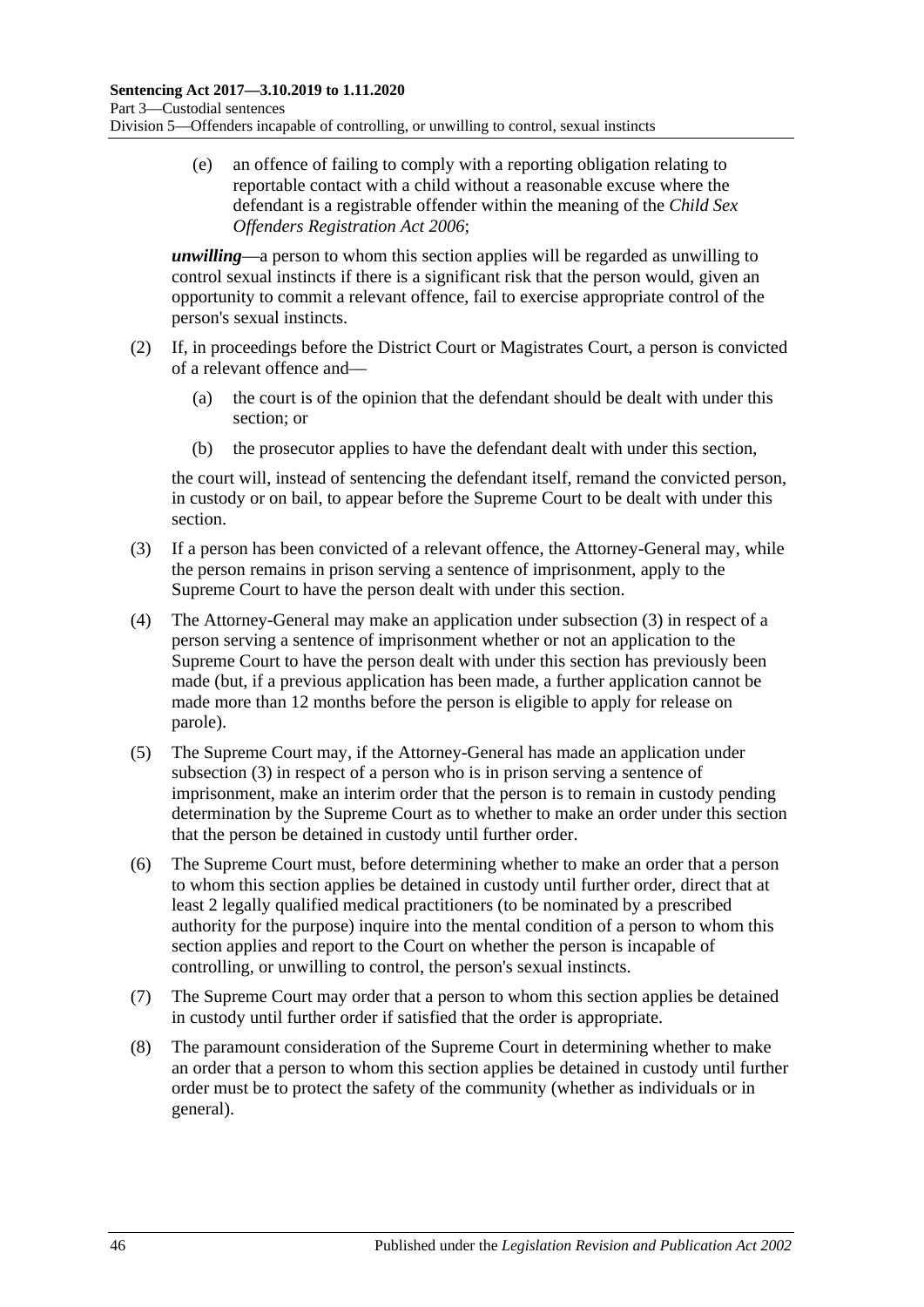- <span id="page-46-0"></span>(9) The Supreme Court must also take the following matters into consideration in determining whether to make an order that a person to whom this section applies be detained in custody until further order:
	- (a) the reports of the medical practitioners (as directed and nominated under [subsection](#page-45-2) (6)) provided to the Court;
	- (b) any relevant evidence or representations that the person may desire to put to the Court;
	- (c) any report required by the Court under [section](#page-51-0) 61;
	- (d) any other matter that the Court thinks relevant.
- (10) A copy of a report provided to the Supreme Court under [subsection](#page-46-0) (9) must be given to each party to the proceedings or to counsel for those parties.
- (11) If a person to whom this section applies refuses to cooperate with an inquiry or examination for the purposes of this section, the Supreme Court may, if satisfied that the order is appropriate, order that the person be detained in custody until further order having given—
	- (a) paramount consideration to protecting the safety of the community (whether as individuals or in general); and
	- (b) consideration to any relevant evidence and representations that the person may desire to put to the Court.
- (12) If a person to whom this section applies has not been sentenced for a relevant offence, the Supreme Court will deal with the question of sentence at the same time as it deals with the question whether an order is to be made under this section and, if the Court decides to make such an order, the order may be made in addition to, or instead of, a sentence of imprisonment.
- (13) If the detention is in addition to a sentence of imprisonment, the detention will commence on the expiration of the term of imprisonment, or of all terms of imprisonment, that the person is liable to serve.
- (14) A person detained in custody under this section will be detained—
	- (a) if the defendant is under 18 years of age—in such institution (not being a prison) as the Minister for Youth Justice from time to time directs;
	- (b) in any other case—in such institution as the Minister for Correctional Services from time to time directs.
- <span id="page-46-1"></span>(15) The progress and circumstances of a person subject to an order under this section must be reviewed at least once in each period of 12 months—
	- (a) if the person is detained in, or released on licence from, a training centre—by the Training Centre Review Board; or
	- (b) in any other case—by the Parole Board,

for the purpose of making a recommendation about whether the person is—

- (c) if the person is in custody—suitable for release on licence under [section](#page-48-0) 59; or
- (d) if the person has been authorised to be released, or has been released, on licence under [section](#page-48-0) 59—suitable to be so released.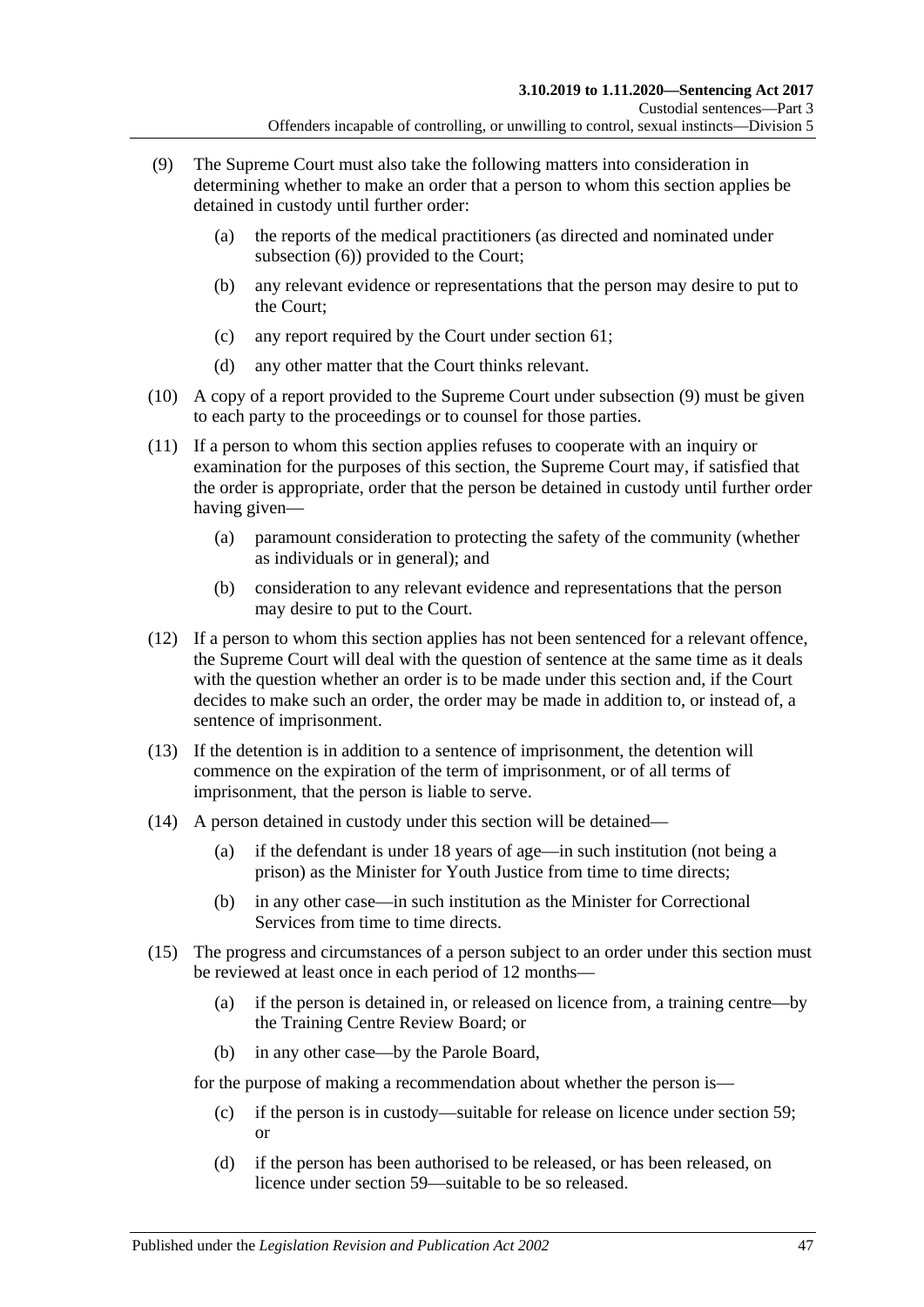- (16) The results of a review under [subsection](#page-46-1) (15), including the recommendation of the relevant Board, must be embodied in a written report, a copy of which must be provided to the person the subject of the report, the Attorney-General and—
	- (a) in the case of a report of the Training Centre Review Board—the Minister for Youth Justice;
	- (b) in the case of a report of the Parole Board—the Minister for Correctional **Services**

# **58—Discharge of detention order under [section](#page-44-1) 57**

- (1) Subject to this Act, a person subject to an order for detention under [section](#page-44-1) 57 will not be released from detention under that section until the Supreme Court, on application by the DPP or the person, discharges the order for detention.
- (1a) An order for detention under [section](#page-44-1) 57 cannot be discharged unless the person subject to the order satisfies the Supreme Court that—
	- (a) the person is both capable of controlling and willing to control the person's sexual instincts; or
	- (b) the person no longer presents an appreciable risk to the safety of the community (whether as individuals or in general) due to the person's advanced age or permanent infirmity.
- <span id="page-47-0"></span>(2) The Supreme Court must, before determining an application under this section for the discharge of an order for detention under [section](#page-44-1) 57, direct that at least 2 legally qualified medical practitioners (to be nominated by a prescribed authority for the purpose) inquire into the mental condition of the person subject to the order and report to the Court on whether the person is incapable of controlling, or unwilling to control, the person's sexual instincts.
- (3) The paramount consideration of the Supreme Court when determining an application for the discharge of an order for detention under [section](#page-44-1) 57 must be to protect the safety of the community (whether as individuals or in general).
- <span id="page-47-1"></span>(4) The Supreme Court must also take the following matters into consideration when determining an application for the discharge of an order for detention under [section](#page-44-1) 57:
	- (a) the reports of the medical practitioners (as directed and nominated under [subsection](#page-47-0) (2)) provided to the Court;
	- (b) any relevant evidence or representations that the person may desire to put to the Court;
	- (c) a report provided to the Court by the Training Centre Review Board or Parole Board (as the case may be) in accordance with the direction of the Court for the purposes of assisting the Court to determine the application, including—
		- (i) any opinion that the relevant Board may have about the effect the discharge of the order may have on the safety of the community; and
		- (ii) a report as to the probable circumstances of the person if the order is discharged; and
		- (iii) the recommendation of the relevant Board about whether the order should be discharged;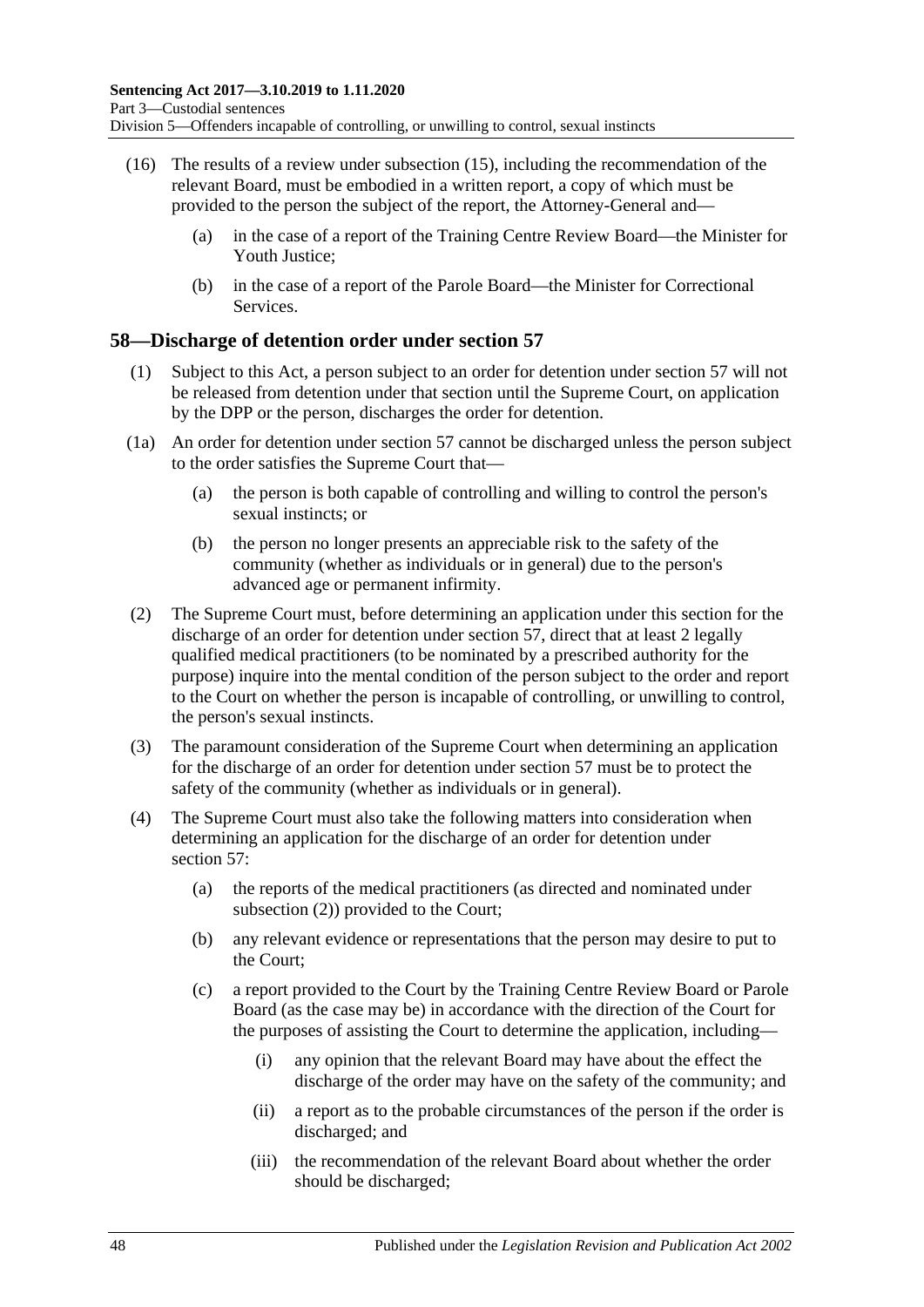- (d) the reports resulting from the periodic reviews under [section](#page-46-1)  $57(15)$  on the progress and circumstances of the person tendered to the Court;
- (e) any other report required by the Court under [section](#page-51-0) 61;
- (f) any other matter that the Court thinks relevant.
- (4a) The Supreme Court, when determining an application under this section, must not have regard to the length of time that the person subject to the order may spend in custody if the order is not discharged.
- (5) A copy of a report provided to the Supreme Court under [subsection](#page-47-1) (4) must be given to each party to the proceedings or to counsel for those parties.
- (6) If the discharge of an order for detention would result in the immediate release of a person subject to the order from custody, the Supreme Court may order that the discharge is not to take effect for such time as it considers necessary for the purpose of enabling the person to undergo a suitable pre-release program.

# <span id="page-48-3"></span><span id="page-48-0"></span>**59—Release on licence**

- (1) The Supreme Court may, on application by the DPP or the person, authorise the release on licence of a person detained in custody under this Division.
- (1a) A person detained in custody under this Division cannot be released on licence unless the person satisfies the Supreme Court that—
	- (a) the person is both capable of controlling and willing to control the person's sexual instincts; or
	- (b) the person no longer presents an appreciable risk to the safety of the community (whether as individuals or in general) due to the person's advanced age or permanent infirmity.
- <span id="page-48-4"></span><span id="page-48-1"></span>(2) The Supreme Court must, before determining an application under this section for the release on licence of a person detained in custody under this Division, direct that at least 2 legally qualified medical practitioners (to be nominated by a prescribed authority for the purpose) inquire into the mental condition of the person and report to the Court on whether the person is incapable of controlling, or unwilling to control, the person's sexual instincts.
- (3) The paramount consideration of the Supreme Court when determining an application under this section for the release on licence of a person detained in custody under this Division must be to protect the safety of the community (whether as individuals or in general).
- <span id="page-48-2"></span>(4) The Supreme Court must also take the following matters into consideration when determining an application under this section for the release on licence of a person detained in custody under this Division:
	- (a) the reports of the medical practitioners (as directed and nominated under [subsection](#page-48-1) (2)) provided to the Court;
	- (b) any relevant evidence or representations that the person may desire to put to the Court;
	- (c) a report provided to the Court by the appropriate board in accordance with the direction of the Court for the purposes of assisting the Court to determine the application, including—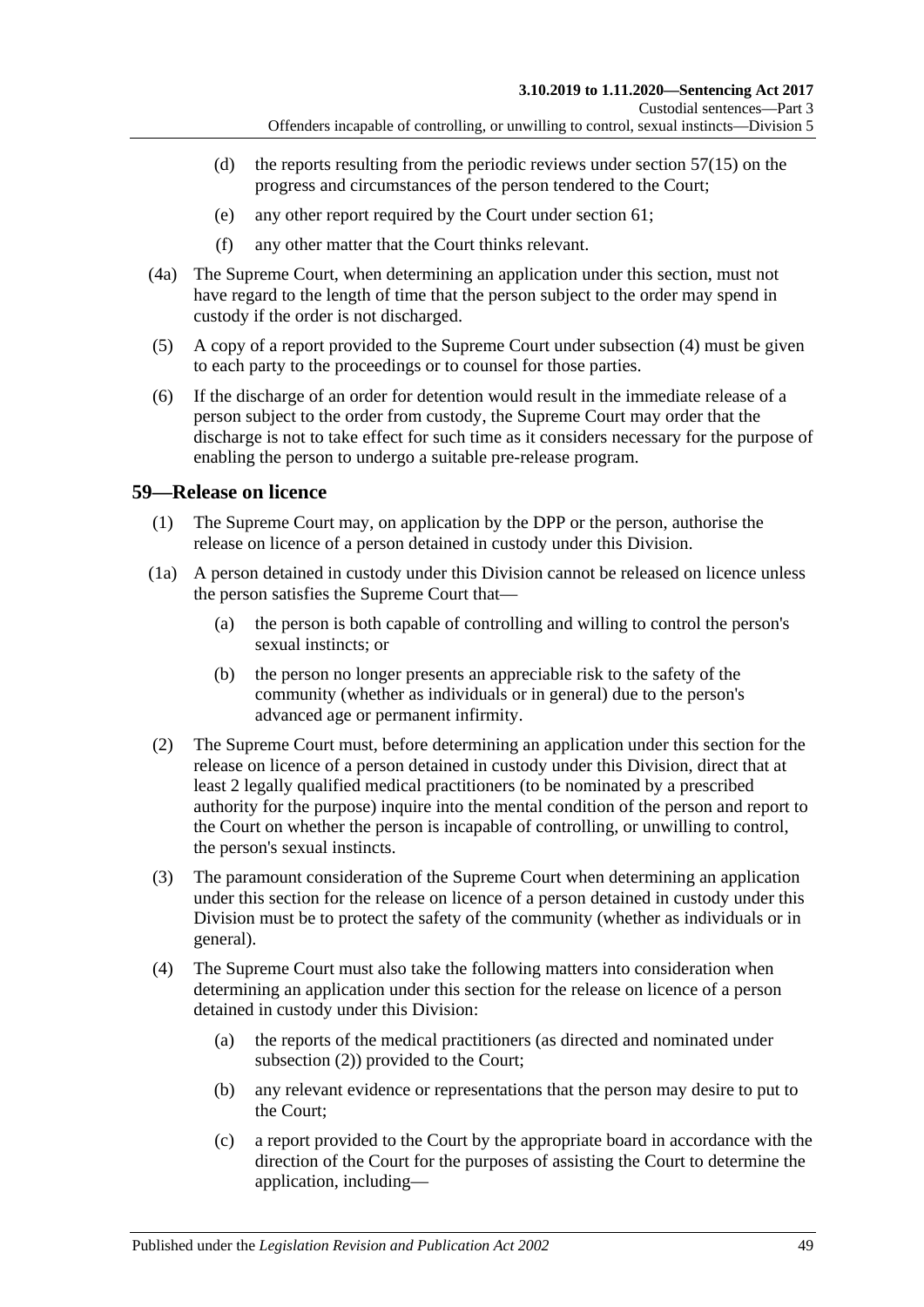- (i) any opinion of the appropriate board on the effect that the release on licence of the person would have on the safety of the community; and
- (ii) a report as to the probable circumstances of the person if the person is released on licence; and
- (iii) the recommendation of the appropriate board as to whether the person should be released on licence;
- (d) evidence tendered to the Court of the estimated costs directly related to the release of the person on licence;
- (e) the reports resulting from the periodic reviews under [section](#page-46-1) 57(15) on the progress and circumstances of the person tendered to the Court;
- (f) any other report required by the Court under [section](#page-51-0) 61;
- (g) any other matter that the Court thinks relevant.
- (4a) The Supreme Court, when determining an application under this section, must not have regard to the length of time that the person has spent in custody or may spend in custody if the person is not released on licence.
- (5) A copy of any report provided to the Supreme Court under [subsection](#page-48-2) (4) must be given to each party to the proceedings or to counsel for those parties.
- (6) On the Supreme Court authorising the release of a person under [subsection](#page-48-3) (1), the appropriate board must order the release of the person on licence on the day specified by the Court.
- <span id="page-49-2"></span><span id="page-49-0"></span>(7) Subject to this Act, every release of a person on licence under this section is subject to the following conditions:
	- (a) a condition prohibiting the person from possessing a firearm or ammunition or any part of a firearm;
	- (b) a condition requiring the person to submit to such tests (including testing without notice) for gunshot residue as may be reasonably required by a person or class of persons or body specified by the appropriate board.
- (8) Without limiting [subsection](#page-49-0) (7), the release of a person on licence under this section will be subject to such conditions as the appropriate board thinks fit and specifies in the licence (including a condition that the person be monitored by use of an electronic device approved under section 4 of the *[Correctional Services Act](http://www.legislation.sa.gov.au/index.aspx?action=legref&type=act&legtitle=Correctional%20Services%20Act%201982) 1982*).
- (9) If the Supreme Court has refused a person's application for release on licence, the person may not further apply for release for a period of 6 months, or such lesser or greater period as the Court may have directed on refusing the application.
- <span id="page-49-1"></span>(10) The appropriate board may—
	- (a) on application by the DPP or the person, or on its own initiative, vary or revoke a condition of a licence or impose further conditions; or
	- (b) on application by the DPP, or on its own initiative, cancel the release of a person on licence, if satisfied that—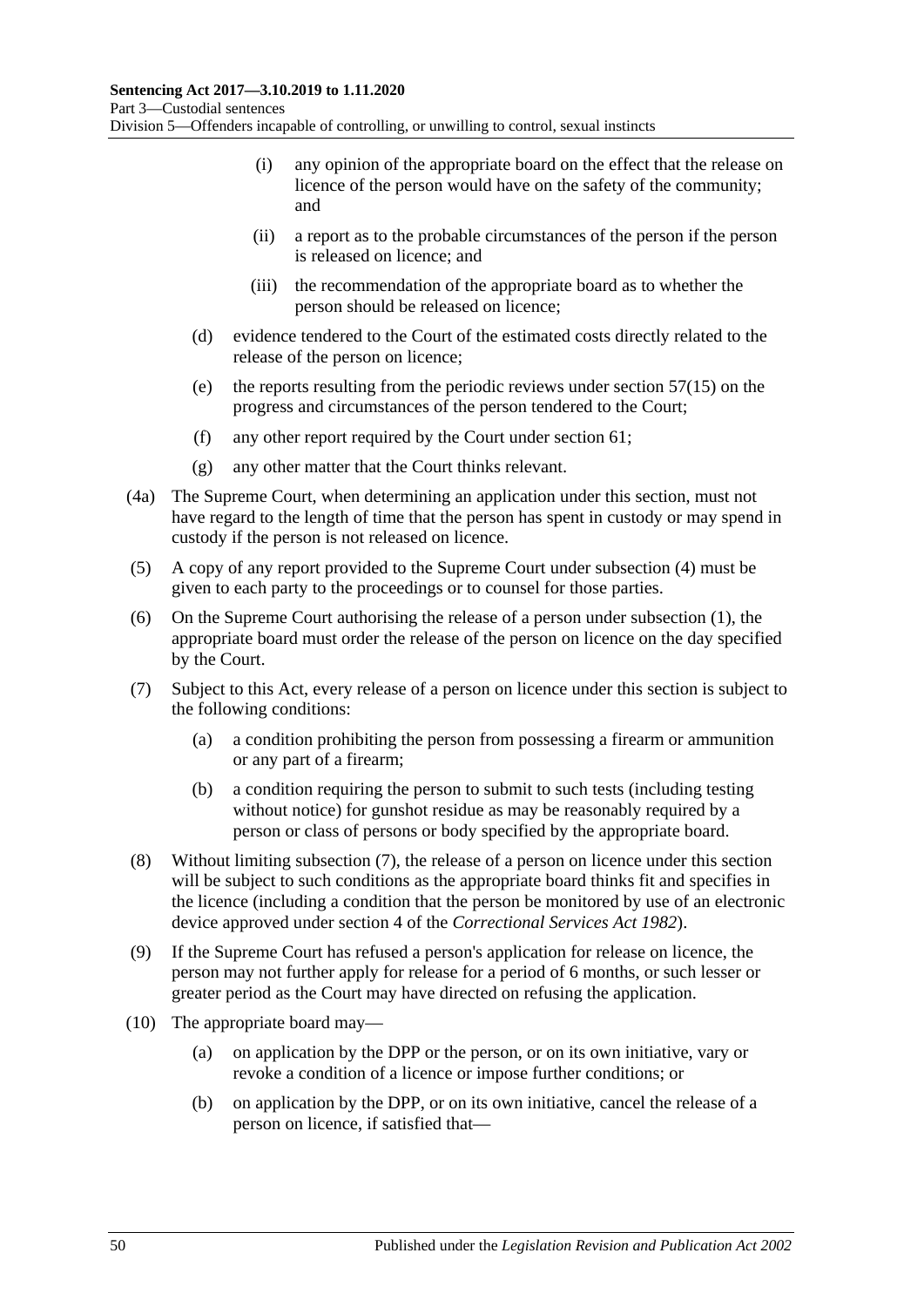- (i) in the case of a person released on licence on the ground referred to in [subsection](#page-48-4)  $(1a)(b)$ —there is evidence suggesting that the person may now present an appreciable risk to the safety of the community (whether as individuals or in general); or
- (ii) in any case—the person has contravened, or is likely to contravene, a condition of the licence.
- (11) A board cannot exercise its powers under [subsection](#page-49-1) (10) on its own initiative in relation to a person released on licence unless the person and the Crown have been afforded a reasonable opportunity to make submissions to the board on the matter, and the board has considered any submissions so made.
- (12) The appropriate board may only vary or revoke the conditions imposed by [subsection](#page-49-0) (7) on the release of a person on licence if the board is satisfied that—
	- (a) there are cogent reasons to do so; and
	- (b) the possession of a firearm, ammunition or part of a firearm by the person does not represent an undue risk to the safety of the public.
- (13) For the purposes of proceedings under [subsection](#page-49-1) (10), a member of the appropriate board may—
	- (a) summon the person the subject of the proceedings to appear before the board; or
	- (b) in the case of proceedings for cancellation of release—
		- (i) with the concurrence of a second member of the board—issue a warrant for the apprehension and detention of the person pending determination of the proceedings; or
		- (ii) apply to a magistrate for a warrant for the apprehension and detention of the person pending determination of the proceedings.
- (14) If a person who has been summoned to appear before the appropriate board fails to attend in compliance with the summons, the board may—
	- (a) determine the proceedings in the person's absence; or
	- (b) direct a member of the board to—
		- (i) issue a warrant; or
		- (ii) apply to a magistrate for a warrant,

for the apprehension and detention of the person for the purpose of bringing the person before the board.

- (15) A member of the appropriate board may apply to a magistrate for a warrant for the apprehension and return to custody of a person whose release on licence has been cancelled by the board.
- (16) A magistrate must, on application under this section, issue a warrant for the apprehension and detention of a person or for the apprehension and return to custody of a person, as the case may require, unless it is apparent, on the face of the application, that no reasonable grounds exist for the issue of the warrant.
- (17) The appropriate board may, if it thinks good reason exists for doing so, cancel a warrant issued under this section at any time before its execution.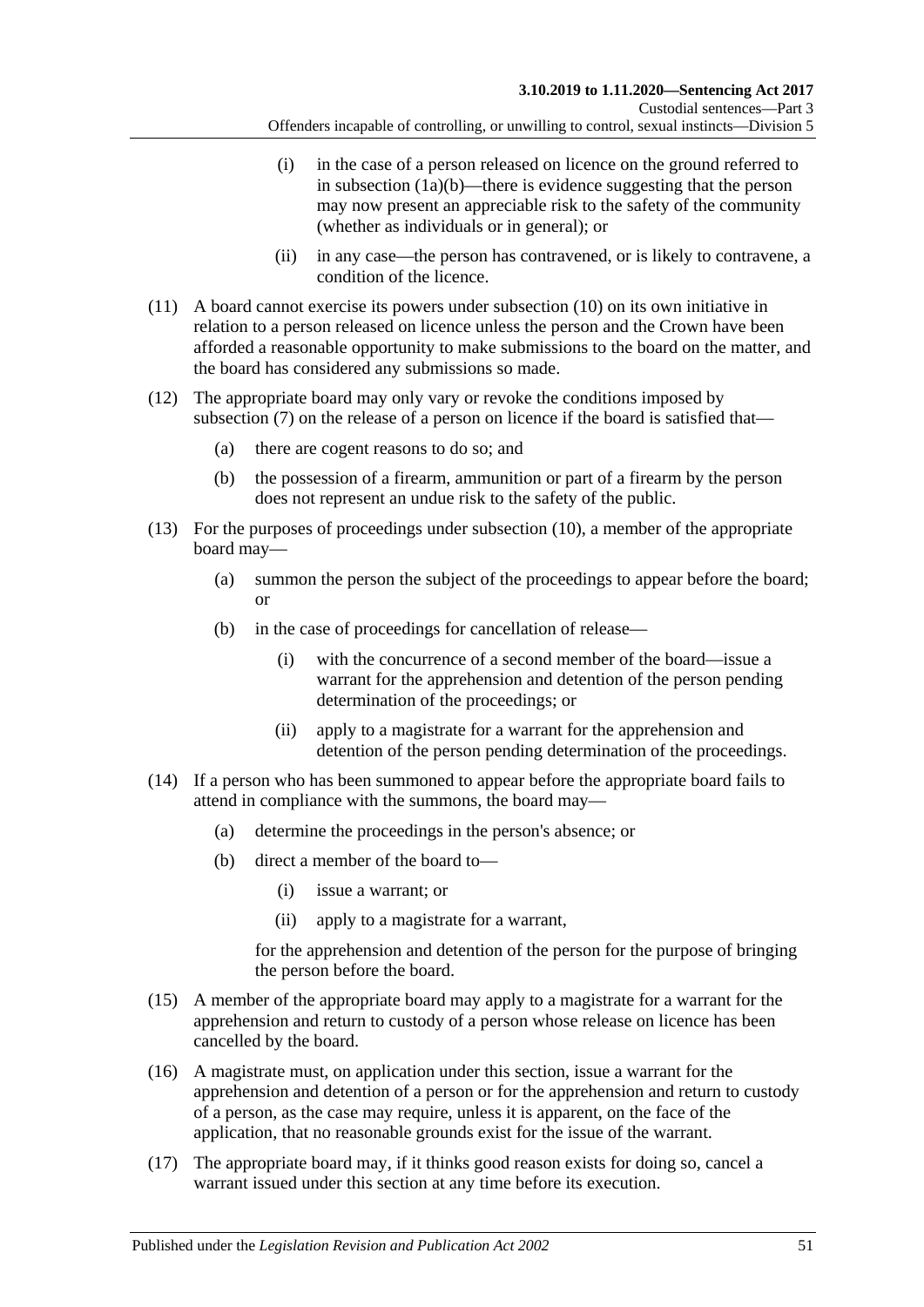- (18) If a person who has been released on licence commits an offence while subject to that licence and is sentenced to imprisonment for the offence, the release on licence is, by virtue of this subsection, cancelled.
- (20) For the purposes of this section, the *appropriate board*, in relation to proceedings under this section, means—
	- (a) if the person the subject of the proceedings is being detained in a training centre, or has been released on licence from a training centre—the Training Centre Review Board;
	- (b) in any other case—the Parole Board.

### <span id="page-51-1"></span>**60—Appropriate board may direct person to surrender firearm etc**

- (1) The appropriate board may, in relation to the release of a person on licence under [section](#page-48-0) 59 that is subject to the condition imposed by section [59\(7\)\(a\),](#page-49-2) direct the person to immediately surrender at a police station specified by the appropriate board any firearm, ammunition or part of a firearm owned or possessed by the person.
- (2) A person who refuses or fails to comply with a direction under [subsection](#page-51-1) (1) is guilty of an offence.

Maximum penalty: \$10 000 or imprisonment for 2 years.

- (3) No criminal liability attaches to a person to the extent that the person is complying with a direction under this section.
- (4) The Commissioner of Police must deal with any surrendered firearm, ammunition or part of a firearm in accordance with the scheme set out in the regulations.
- (5) No compensation is payable by the Crown or any other person in respect of the exercise of a function or power under this section.
- (6) The regulations may provide for the payment, recovery or waiver of fees in respect of this section.
- (7) In this section—

*appropriate board* has the same meaning as in [section](#page-48-0) 59.

### <span id="page-51-2"></span><span id="page-51-0"></span>**61—Court may obtain reports**

- (1) A court may, for the purpose of obtaining assistance in making a determination under this Division or [Schedule 2,](#page-101-0) require the Parole Board, the Training Centre Review Board or any other body or person to provide the court with a report on any matter.
- (2) A copy of a report provided to a court under [subsection](#page-51-2) (1) must be given to each party to the proceedings or to counsel for those parties.

# **62—Inquiries by medical practitioners**

If, for the purposes of this Division or [Schedule 2,](#page-101-0) the Supreme Court directs that at least 2 legally qualified medical practitioners (to be nominated by a prescribed authority) inquire into the mental condition of a person and report to the Court on whether the person is incapable of controlling, or unwilling to control, the person's sexual instincts, each medical practitioner so nominated—

(a) must carry out an independent personal examination of the person; and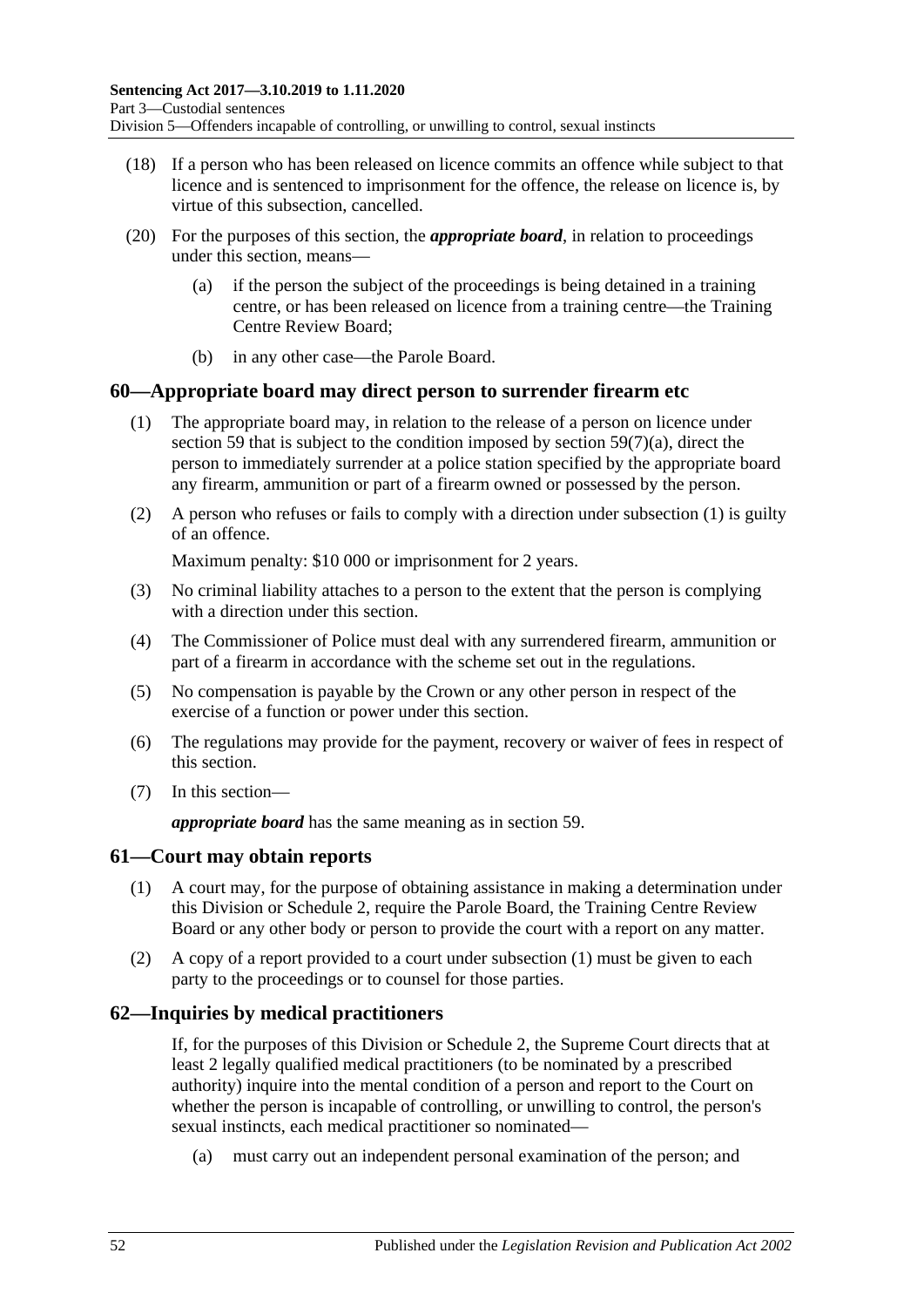- (b) may have access to any evidence before the court by which the person was convicted; and
- (c) may obtain the assistance of a psychologist, social worker, community corrections officer or any other person.

# **63—Parties**

Both the DPP and the person to whom an application under this Division or [Schedule](#page-101-0) 2 relates are parties to the application.

# **64—Service on guardian**

If the person to whom an application under this Division or [Schedule 2](#page-101-0) relates is under 18 years of age, a copy of the application must be served on a guardian of the child, unless—

- (a) it is not practicable to do so; or
- (b) the whereabouts of all of the guardians of the child cannot, after reasonable inquiries, be ascertained.

# **65—Appeals**

(1) An appeal lies to the Full Court against—

- (a) a decision of the Supreme Court on an application to discharge an order for detention under this Division;
- (b) a decision of the Supreme Court on an application to release a person on licence under this Division.
- (2) An appeal under this section may be instituted by the DPP or by the person to whom the particular decision relates.
- (3) Subject to a contrary order of the Full Court, an appeal cannot be commenced after 10 days from the date of the decision against which the appeal lies.
- (4) On an appeal, the Full Court may—
	- (a) confirm, reverse or annul the decision subject to appeal;
	- (b) make any order that it considers should have been made in the first instance;
	- (c) make any consequential or ancillary orders.
- <span id="page-52-1"></span>(5) Subject to [subsection](#page-52-0) (6), if—
	- (a) the Supreme Court decides—
		- (i) to discharge an order for detention under this Division; or
		- (ii) to release a person on licence under this Division; and
	- (b) counsel appearing on behalf of the DPP gives immediate notice that an appeal against the decision will be instituted,

the decision has no force or effect pending the outcome of the appeal.

<span id="page-52-0"></span>(6) If the DPP gives notice under [subsection](#page-52-1) (5) of an appeal against a decision of the Supreme Court but then a person acting on behalf of the DPP subsequently files with the Supreme Court a notice that the DPP does not desire to proceed with the appeal, the decision will take effect.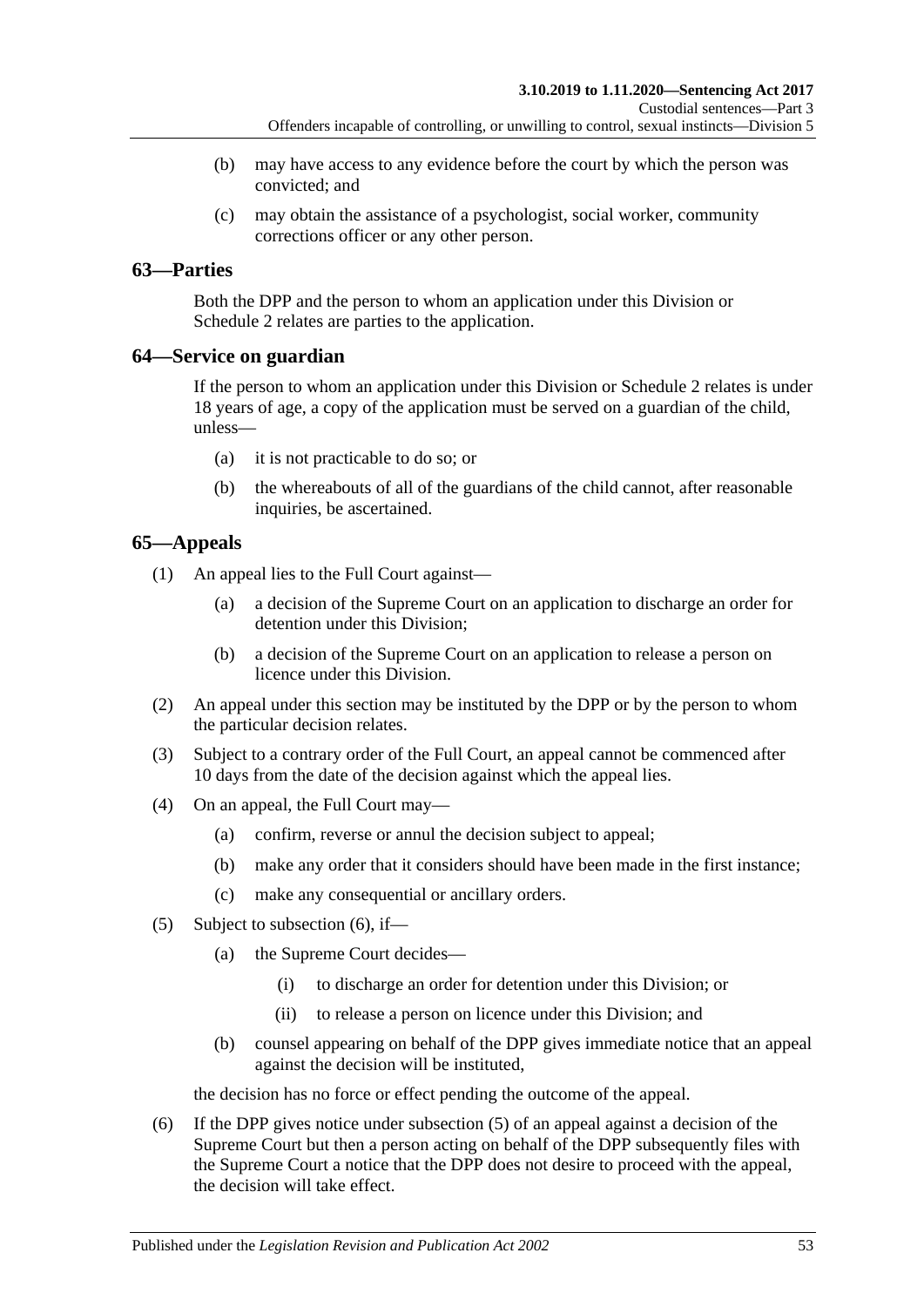### **66—Proclamations**

The Governor may, by proclamation, vary or revoke a proclamation under this Division.

### **67—Regulations**

The Governor may make regulations—

- (a) providing for the care, treatment, rights and duties of a person detained in custody under this Division in consequence of being found to be incapable of controlling the person's sexual instincts;
- (b) providing for the granting of periods of leave for a person so detained;
- (c) providing for any other related matter.

# **Division 6—Sentencing standards for offences involving paedophilia**

# **68—Sentencing standards for offences involving paedophilia**

- (1) The Parliament declares that—
	- (a) the 1997 amendment of sentencing standards reflected an emerging recognition by the judiciary and the community generally of the inherent seriousness of offences involving paedophilia; and
	- (b) the reformed standards should be applied to offences involving paedophilia committed before or after the enunciation of the 1997 amendment of sentencing standards (or committed in part before, and in part after, the enunciation of the 1997 amendment of sentencing standards).
- (2) In this section—

*1997 amendment of sentencing standards* means the change to sentencing standards enunciated in *R v D* (1997) 69 SASR 413;

*offences involving paedophilia* means all offences to which the 1997 amendment of sentencing standards is applicable, whether individual sentences for the offences have been, or are to be, imposed or a global sentence covering a series of offences (see [section](#page-20-0) 26) or a course of conduct involving a number of criminal incidents (see section 74 of the *[Criminal Law Consolidation Act](http://www.legislation.sa.gov.au/index.aspx?action=legref&type=act&legtitle=Criminal%20Law%20Consolidation%20Act%201935) 1935*);

*reformed standards* means sentencing standards as changed by the 1997 amendment of sentencing standards.

# **Division 7—Community based custodial sentences**

# **Subdivision 1—Home detention**

# **69—Purpose of home detention**

- (1) The purpose of a home detention order is to allow a court to impose a custodial sentence but direct that the sentence be served on home detention.
- (2) The paramount consideration of the court when determining whether to make a home detention order must be to protect the safety of the community (whether as individuals or in general).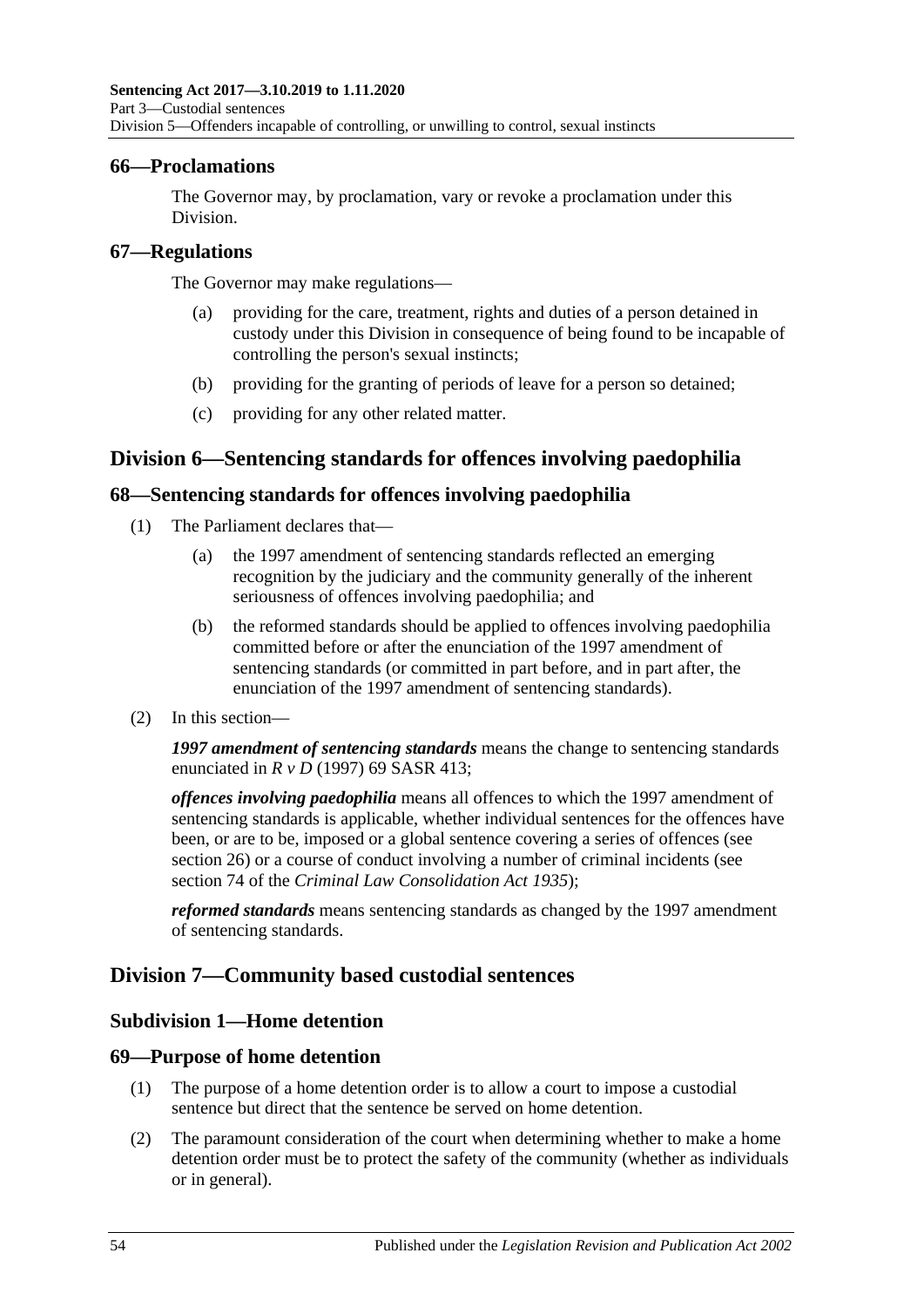# **70—Home detention not available for certain offences**

- (1) The powers vested in a court by this Subdivision—
	- (a) are exercisable despite the fact that an Act prescribes a minimum penalty; but
	- (b) are not exercisable in relation to—
		- (i) a defendant who is serving or is liable to serve a sentence of indeterminate duration and who has not had a non-parole period fixed; or
		- (ii) a defendant who is being sentenced for—
			- (A) an offence of murder; or
			- (B) treason; or
			- (C) an offence involving a terrorist act; or
			- (D) any other offence in respect of which an Act expressly prohibits the reduction, mitigation or substitution of penalties or sentences.
- (2) In this section—

*Act* includes a statutory instrument;

*terrorist act* has the same meaning as in Part 5.3 of the *Criminal Code* of the Commonwealth.

- (3) For the purposes of this Division, a reference to an *offence of murder* includes—
	- (a) an offence of conspiracy to murder; and
	- (b) an offence of aiding, abetting, counselling or procuring the commission of murder.

# **71—Home detention orders**

- (1) Subject to this section, if—
	- (a) a court has imposed a sentence of imprisonment on a defendant; and
	- (b) the court considers that the sentence should not be suspended under [Part](#page-77-1) 4 [Division](#page-77-1) 2; and
	- (c) the court considers that the defendant is a suitable person to serve the sentence on home detention,

the court may order that the defendant serve the sentence on home detention (a *home detention order*).

- (2) The following provisions apply to a home detention order:
	- (a) a home detention order must not be made if the court considers that the making of such an order would, or may, affect public confidence in the administration of justice;
	- (b) a home detention order must not be made if the defendant is being sentenced—
		- (i) as an adult to a period of imprisonment with a non-parole period of 2 years or more for a prescribed designated offence; or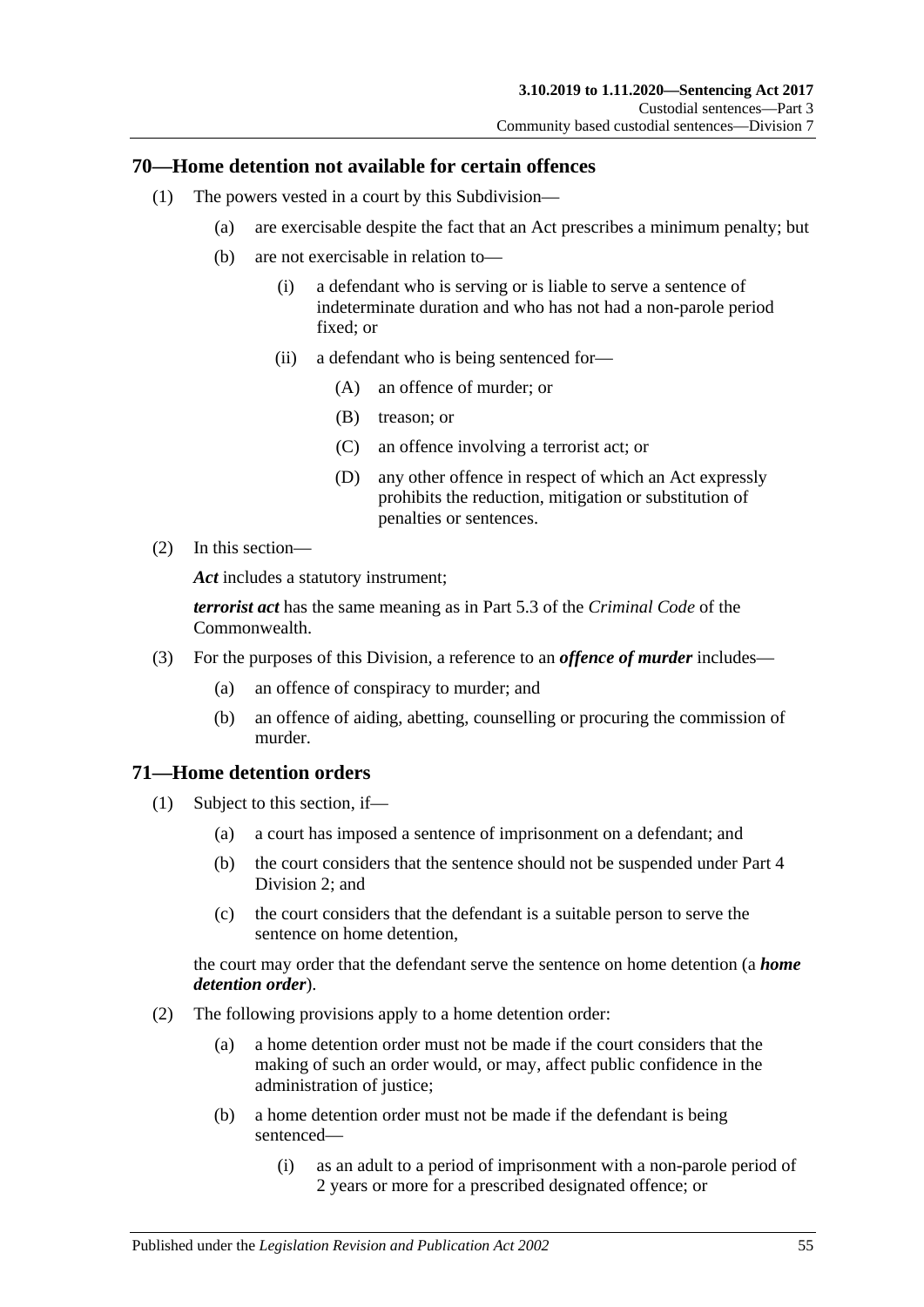- <span id="page-55-1"></span><span id="page-55-0"></span>(ii) as an adult for a serious sexual offence unless—
	- (A) the offence is a prescribed serious sexual offence that occurred in prescribed circumstances; or
	- (B) if [subsubparagraph](#page-55-0) (A) does not apply, the court is satisfied that special reasons exist for the making of a home detention order; or
- (iii) as an adult for a serious and organised crime offence or specified offence against police; or
- (iv) as an adult for a designated offence and, during the 5 year period immediately preceding the date on which the relevant offence was committed, a court has sentenced the defendant to imprisonment (other than where the sentence is suspended), home detention or an intensive correction order for a designated offence;
- (c) a home detention order must not be made unless the court is satisfied that the residence the court proposes to specify in its order is suitable and available for the detention of the defendant and that the defendant will be properly maintained and cared for while detained in that place;
- (d) a home detention order must not be made if the home detention is to be served cumulatively on another term of imprisonment (other than a term of imprisonment to be served subject to a home detention order), or concurrently with another term of imprisonment then being served, or about to be served, by the defendant;
- (e) a home detention order should not be made unless the court is satisfied that adequate resources exist for the proper monitoring of the defendant while on home detention by a home detention officer.
- (3) The court must take the following matters into consideration when determining whether to make a home detention order:
	- (a) the impact that the home detention order is likely to have on—
		- (i) any victim of the offence for which the defendant is being sentenced; and
		- (ii) any spouse or domestic partner of the defendant; and
		- (iii) any person residing at the residence at which the prisoner would, if released, be required to reside;
	- (b) the pre-sentence report (if any) ordered by the court;
	- (c) any other matter the court thinks relevant.
- (4) The following provisions apply for the purposes of subsection  $(2)(b)(ii)(B)$ :
	- (a) the court cannot be satisfied that special reasons exist for the purposes of subsection  $(2)(b)(ii)(B)$  unless the court is satisfied that—
		- (i) the defendant's advanced age or permanent infirmity means that the defendant no longer presents an appreciable risk to the safety of the community (whether as individuals or in general); and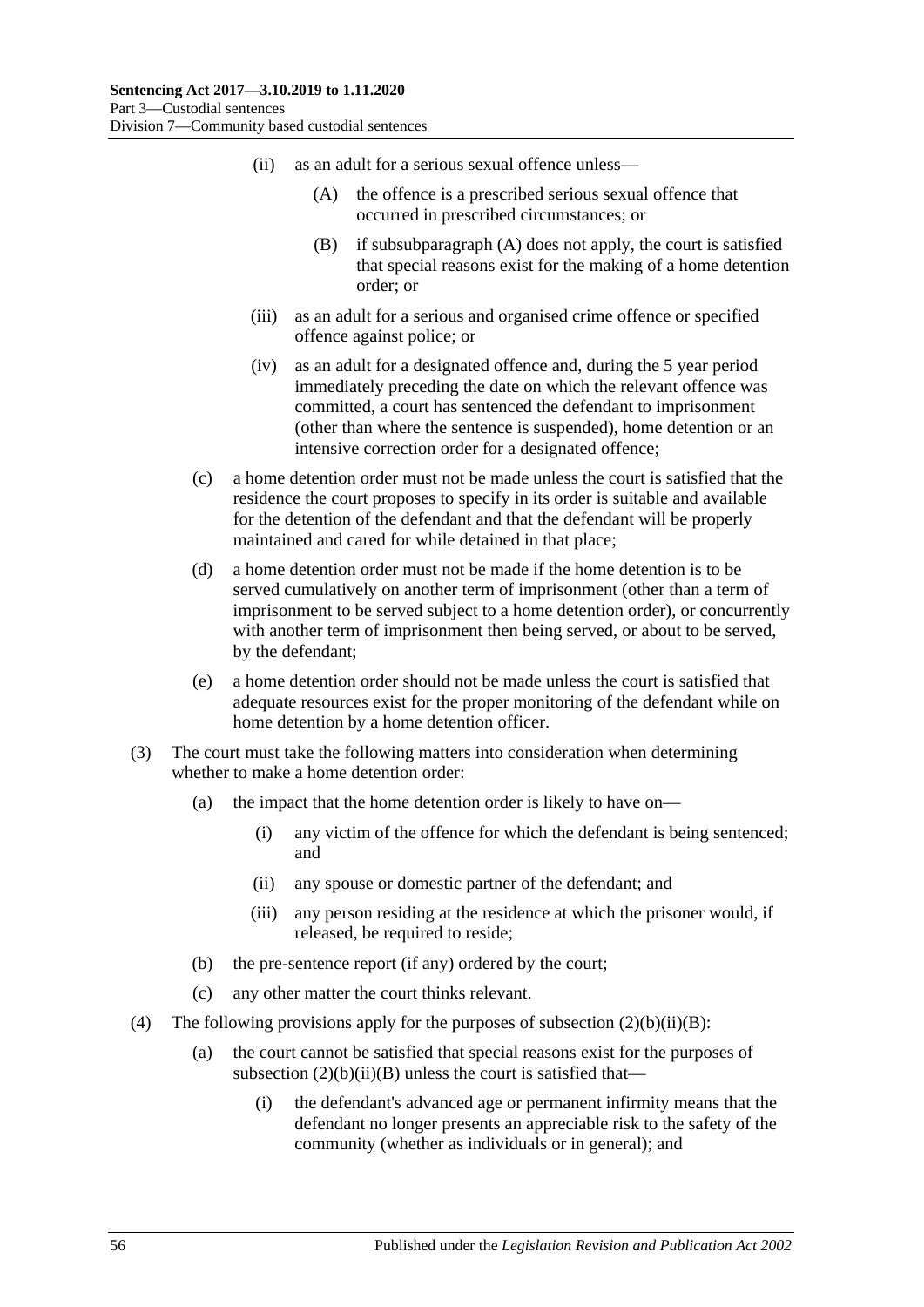- (ii) the interest of the community as a whole would be better served by the defendant serving the sentence on home detention rather than in custody;
- (b) the court must not have regard to any other matter in determining whether it is satisfied that special reasons exist for the purposes of subsection  $(2)(b)(ii)(B)$ .
- (5) In this section—

*designated offence* means any of the following offences under the *[Criminal Law](http://www.legislation.sa.gov.au/index.aspx?action=legref&type=act&legtitle=Criminal%20Law%20Consolidation%20Act%201935)  [Consolidation Act](http://www.legislation.sa.gov.au/index.aspx?action=legref&type=act&legtitle=Criminal%20Law%20Consolidation%20Act%201935) 1935*:

- (a) an offence under section 13 or 13A;
- (b) an offence under section 19;
- (c) an offence under section 19AA;
- (d) an offence under section 19AC;
- (e) an offence under section 19A;
- (f) an offence under section 23 or 24;
- (g) an offence under section 29A;
- (h) an offence under section 39;
- (i) an offence under section 137;
- (j) an offence under section 170;
- (k) an offence under section 270B if the offence against the person to which that section applies is a relevant offence referred to in a preceding paragraph;

*foster parent*, of a child, includes—

- (a) an approved carer of the child; and
- (b) a person in whose care the child is placed under section 77 of the *[Children](http://www.legislation.sa.gov.au/index.aspx?action=legref&type=act&legtitle=Children%20and%20Young%20People%20(Safety)%20Act%202017)  [and Young People \(Safety\) Act](http://www.legislation.sa.gov.au/index.aspx?action=legref&type=act&legtitle=Children%20and%20Young%20People%20(Safety)%20Act%202017) 2017*;

*prescribed designated offence* means an offence under section 13 or 23 of the *[Criminal Law Consolidation Act](http://www.legislation.sa.gov.au/index.aspx?action=legref&type=act&legtitle=Criminal%20Law%20Consolidation%20Act%201935) 1935*;

### *prescribed serious sexual offence* means—

- (a) any of the following offences under the *[Criminal Law Consolidation](http://www.legislation.sa.gov.au/index.aspx?action=legref&type=act&legtitle=Criminal%20Law%20Consolidation%20Act%201935)  Act [1935](http://www.legislation.sa.gov.au/index.aspx?action=legref&type=act&legtitle=Criminal%20Law%20Consolidation%20Act%201935)* where the maximum penalty prescribed for the offence is, or includes, imprisonment for at least 5 years:
	- (i) an offence under section 49 (unlawful sexual intercourse);
	- (ii) an offence under section 56 (indecent assault);
	- (iii) an offence under section 58 (gross indecency);
	- (iv) an offence under section 63 (production or dissemination of child exploitation material);
	- (v) an offence under section 63B (procuring child to commit an indecent act etc); or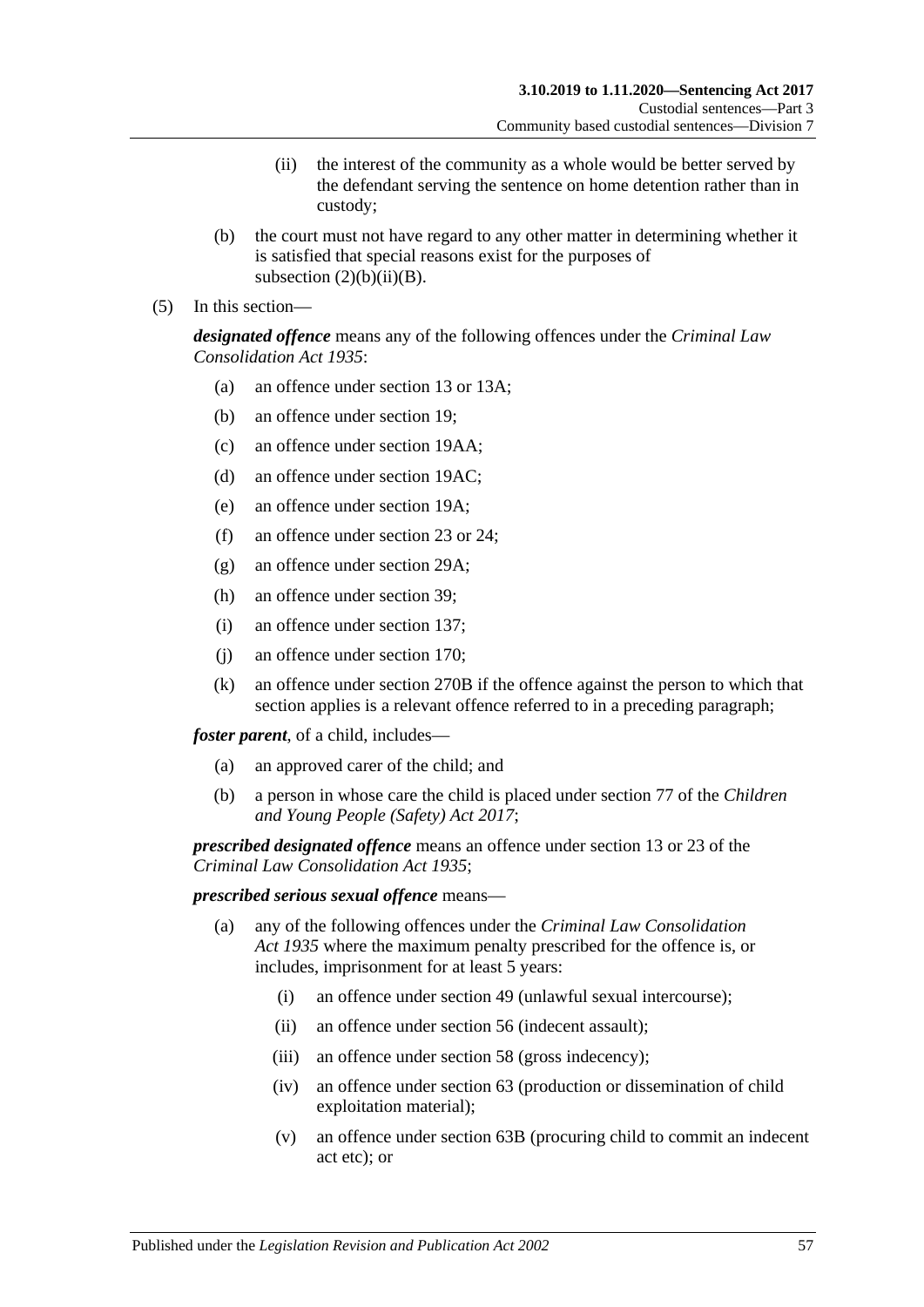- (b) an offence against a corresponding previous enactment substantially similar to an offence referred to in paragraph (a); or
- (c) an attempt to commit or an assault with intent to commit any of the offences referred to in either of the preceding paragraphs;

### *serious and organised crime offence* means—

- (a) any of the following offences under the *[Criminal Law Consolidation](http://www.legislation.sa.gov.au/index.aspx?action=legref&type=act&legtitle=Criminal%20Law%20Consolidation%20Act%201935)  Act [1935](http://www.legislation.sa.gov.au/index.aspx?action=legref&type=act&legtitle=Criminal%20Law%20Consolidation%20Act%201935)*:
	- (i) an offence under section 83E;
	- (ii) an aggravated offence under section 172 or 251, where the aggravating circumstances of the offence are the circumstances referred to in section  $5AA(1)(ga)(i)$  or (ii) of that Act;
	- (iii) an offence under section 244 or 245;
	- (iv) an attempt to commit any of the offences referred to in any of the preceding subparagraphs; or
- (b) any of the following offences under the *[Controlled Substances Act](http://www.legislation.sa.gov.au/index.aspx?action=legref&type=act&legtitle=Controlled%20Substances%20Act%201984) 1984*:
	- (i) an offence under section 32(1);
	- (ii) an aggravated offence under section  $32(2)$ ,  $32(2a)$  or  $32(3)$ ;
	- (iii) an offence under section 33(1);
	- (iv) an aggravated offence under section 33(2) or 33(3);
	- (v) an aggravated offence under section 33A(1), 33A(2), 33A(3), 33A(4) or 33A(5);
	- (va) an offence under section 33F, 33G or 33H;
	- (vi) an attempt to commit any of the offences referred to in any of the preceding subparagraphs;

<span id="page-57-1"></span>*serious sexual offence* means any of the following offences where the maximum penalty prescribed for the offence is, or includes, imprisonment for at least 5 years:

- <span id="page-57-0"></span> $(a)$
- (i) an offence under section 48, 48A, 49, 50, 51, 56, 58, 59, 60, 63, 63B, 66, 67, 68 or 72 of the *[Criminal Law Consolidation Act](http://www.legislation.sa.gov.au/index.aspx?action=legref&type=act&legtitle=Criminal%20Law%20Consolidation%20Act%201935) 1935*;
- (ii) an offence against a corresponding previous enactment substantially similar to an offence referred to in [subparagraph](#page-57-0) (i);
- (iii) an attempt to commit or an assault with intent to commit any of the offences referred to in either of the preceding subparagraphs;
- (b) an offence against the law of another State or a Territory corresponding to an offence referred to in [paragraph](#page-57-1) (a);

#### *specified offence against police* means—

(a) an aggravated offence under section 23(1) or 23(3) of the *[Criminal Law](http://www.legislation.sa.gov.au/index.aspx?action=legref&type=act&legtitle=Criminal%20Law%20Consolidation%20Act%201935)  [Consolidation Act](http://www.legislation.sa.gov.au/index.aspx?action=legref&type=act&legtitle=Criminal%20Law%20Consolidation%20Act%201935) 1935* where the aggravating circumstances of the offence are the circumstances referred to in section 5AA(1)(c) of that Act and the victim is a police officer; or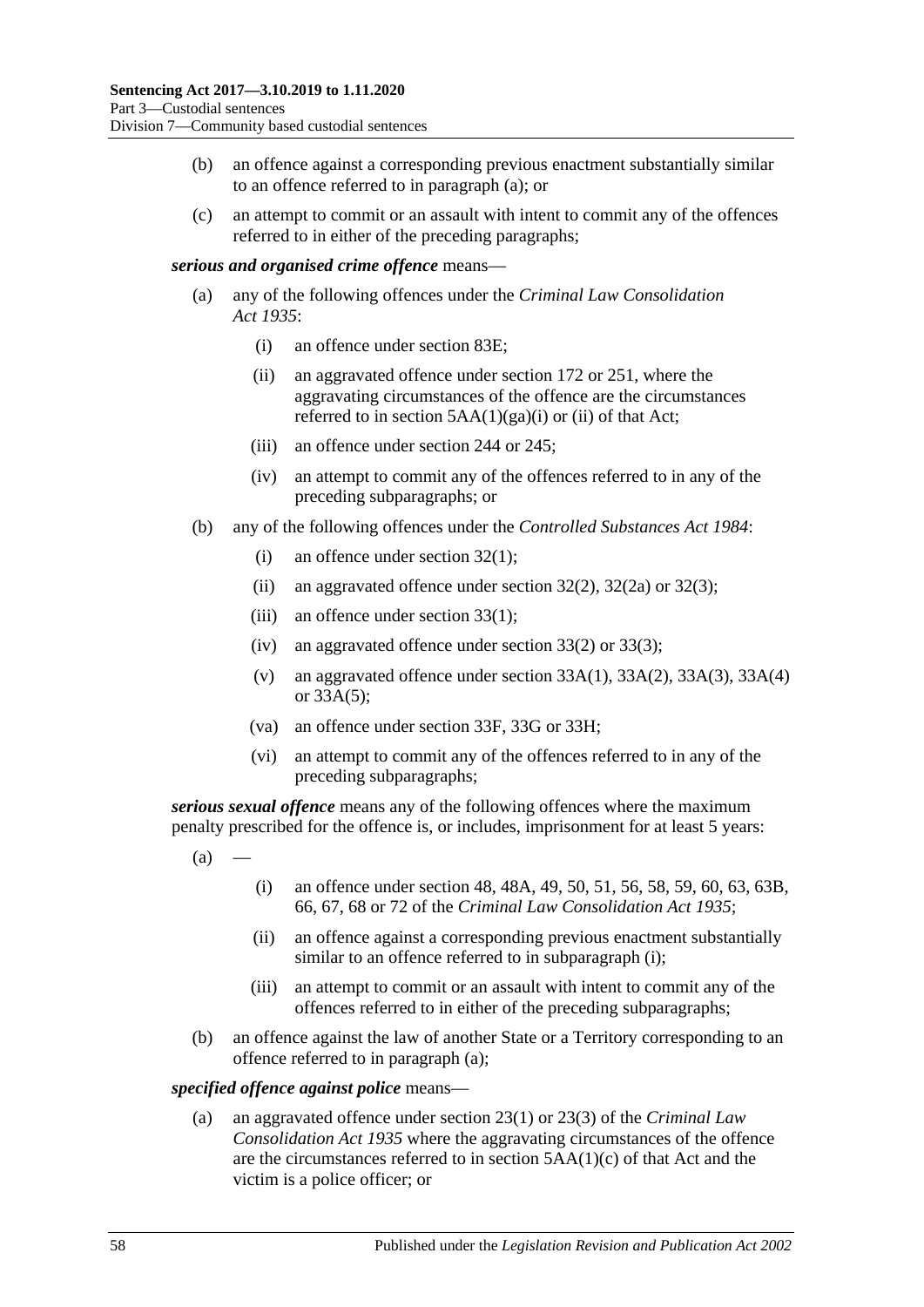- (b) an offence of attempted murder or attempted manslaughter under the *[Criminal Law Consolidation Act](http://www.legislation.sa.gov.au/index.aspx?action=legref&type=act&legtitle=Criminal%20Law%20Consolidation%20Act%201935) 1935* where the victim is a police officer and the offender committed the offence—
	- (i) knowing the victim to be acting in the course of the victim's official duty; or
	- (ii) in retribution for something the offender knows or believes to have been done by the victim in the course of the victim's official duty.
- <span id="page-58-0"></span>(6) For the purposes of this section, an offence occurred in *prescribed circumstances* if—
	- (a) the defendant was, at the time of the offence, 20 years of age or less; and
	- (b) the circumstances of the offending, including the victim's age and the age difference between the defendant and the victim, are such that it is appropriate that a home detention order be made; and
	- (c) the defendant was not, at the time of the offence, a person in a position of authority in relation to the victim.
- (7) For the purposes of [subsection](#page-58-0) (6), a person is in *a position of authority* in relation to a victim (the *child*) if—
	- (a) the person is a teacher and the child is a pupil of the teacher or of a school at which the teacher works; or
	- (b) the person is a parent, step-parent, guardian or foster parent of the child or the de facto partner or domestic partner of a parent, step-parent, guardian or foster parent of the child; or
	- (c) the person provides religious, sporting, musical or other instruction to the child; or
	- (d) the person is a religious official or spiritual leader (however described and including lay members and whether paid or unpaid) in a religious or spiritual group attended by the child; or
	- (e) the person is a health professional or social worker providing professional services to the child; or
	- (f) the person is responsible for the care of the child and the child has a cognitive impairment; or
	- (g) the person is employed or providing services in a correctional institution (within the meaning of the *[Correctional Services Act](http://www.legislation.sa.gov.au/index.aspx?action=legref&type=act&legtitle=Correctional%20Services%20Act%201982) 1982*) or a training centre (within the meaning of the *[Young Offenders Act](http://www.legislation.sa.gov.au/index.aspx?action=legref&type=act&legtitle=Young%20Offenders%20Act%201993) 1993*), or is a person engaged in the administration of those Acts, acting in the course of the person's duties in relation to the child; or
	- (h) the person is employed or providing services in a licensed children's residential facility (within the meaning of the *[Children and Young People](http://www.legislation.sa.gov.au/index.aspx?action=legref&type=act&legtitle=Children%20and%20Young%20People%20(Safety)%20Act%202017)  [\(Safety\) Act](http://www.legislation.sa.gov.au/index.aspx?action=legref&type=act&legtitle=Children%20and%20Young%20People%20(Safety)%20Act%202017) 2017*), or a residential care facility or other facility established under section 36 of the *[Family and Community Services Act](http://www.legislation.sa.gov.au/index.aspx?action=legref&type=act&legtitle=Family%20and%20Community%20Services%20Act%201972) 1972*, or is a person engaged in the administration of those Acts, acting in the course of the person's duties in relation to the child; or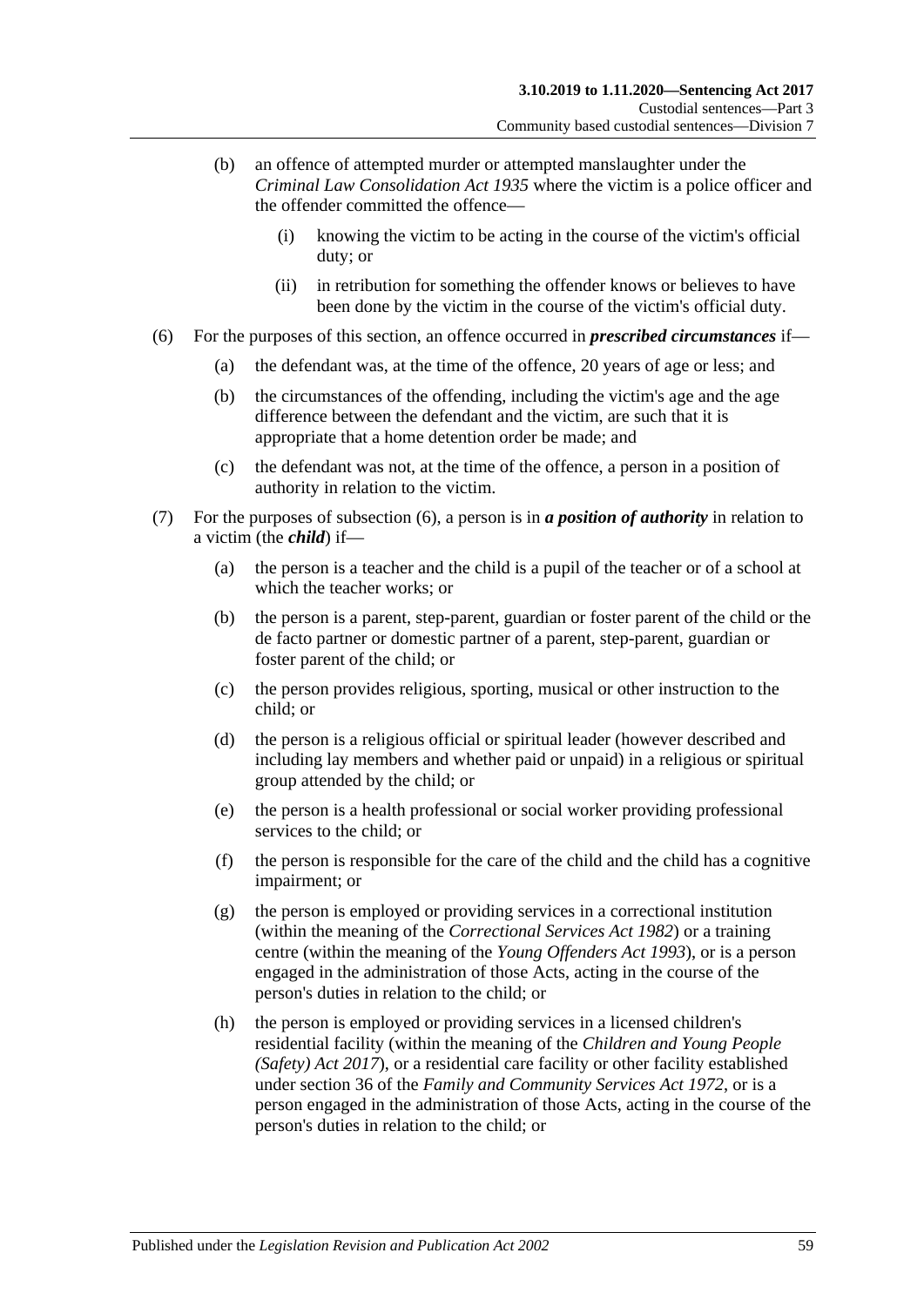- (i) the person is an employer of the child or other person who has the authority to determine significant aspects of the child's terms and conditions of employment or to terminate the child's employment (whether the child is being paid in respect of that employment or is working in a voluntary capacity).
- (8) A description of an offence appearing in brackets in this section is for convenience of reference only.

# **72—Conditions of home detention order**

- (1) A home detention order is subject to the following conditions:
	- (a) a condition requiring the person subject to the order to remain at the residence specified by the court throughout the period of the home detention order and not to leave that residence at any time during that period except for the following purposes:
		- (i) attendance at such remunerated employment at such times and places as approved from time to time by the home detention officer to whom the person is assigned during the period of the home detention order;
		- (ii) urgent medical or dental treatment for the person;
		- (iii) attendance at—
			- (A) a place for the purpose of undergoing assessment or treatment (or both) relating to the person's mental or physical condition; or
			- (B) an intervention program; or
			- (C) any other course of education, training or instruction, or other activity,

as approved or directed by the home detention officer to whom the person is assigned;

- (iv) any other purposes as approved or directed by the home detention officer to whom the person is assigned;
- (b) a condition requiring the person to be of good behaviour;
- (c) a condition requiring the person to be under the supervision of a home detention officer;
- (d) a condition requiring the person to obey the lawful directions of the home detention officer to whom the person is assigned;
- <span id="page-59-0"></span>(e) a condition prohibiting the person from possessing a firearm or ammunition or any part of a firearm;
- (f) a condition relating to the use of drugs by the person other than for therapeutic purposes;
- <span id="page-59-1"></span>(g) a condition requiring the person to submit to such tests (including testing without notice)—
	- (i) for gunshot residue; or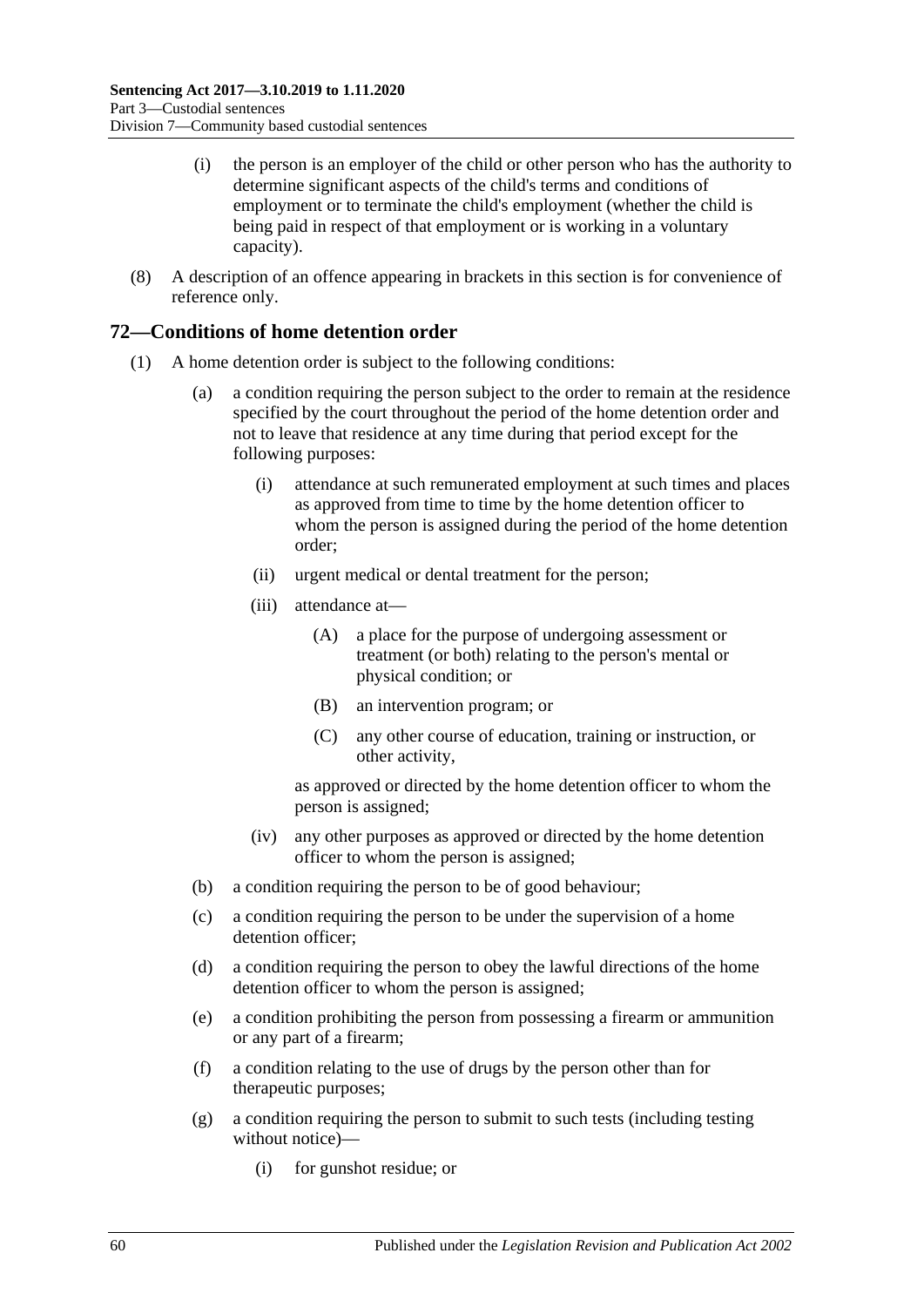(ii) relating to drug use,

as a home detention officer may reasonably require;

- <span id="page-60-1"></span>(h) a condition that the person be monitored by use of an electronic device approved under section 4 of the *[Correctional Services Act](http://www.legislation.sa.gov.au/index.aspx?action=legref&type=act&legtitle=Correctional%20Services%20Act%201982) 1982*;
- (i) such other conditions as the court thinks appropriate and specifies in the order.
- (2) A person subject to a home detention order will, unless the home detention order is earlier revoked, remain on home detention—
	- (a) in the case of a person subject to a non-parole period—until the person is released on parole; or
	- (b) in the case of any other person—in accordance with Part 4 Division 7 of the *[Correctional Services Act](http://www.legislation.sa.gov.au/index.aspx?action=legref&type=act&legtitle=Correctional%20Services%20Act%201982) 1982*.
- (3) Subject to [subsection](#page-60-0) (4), the court may vary or revoke a condition imposed under this section.
- <span id="page-60-0"></span>(4) The court may only vary or revoke the following conditions in the following circumstances:
	- (a) the conditions imposed by [subsection](#page-59-0) (1)(e) and [\(g\)\(i\)—](#page-59-1)if the court is satisfied, by evidence given on oath, that—
		- (i) there are cogent reasons to do so; and
		- (ii) the possession of a firearm, ammunition or part of a firearm by the person does not represent an undue risk to the safety of the public;
	- (b) the condition imposed by [subsection](#page-60-1)  $(1)(h)$ —if the court is satisfied, by evidence given on oath, that removal of the electronic device is necessary for medical reasons.

# <span id="page-60-4"></span>**73—Orders that court may make on breach of condition of home detention order etc**

- <span id="page-60-3"></span><span id="page-60-2"></span>(1) Subject to this section, if the court that imposed a home detention order on a person is satisfied that—
	- (a) a person subject to a home detention order has breached a condition of the order; or
	- (b) the residence specified by the court at which the person is required to remain throughout the period of the home detention order is no longer suitable for the person and no other suitable residence is available for the person's detention,

the court must revoke the home detention order and order that the balance of the sentence the person was serving on home detention be served in custody.

- (2) Despite [subsection](#page-60-2)  $(1)(a)$ , if the court is satisfied that the failure of the person to comply with the conditions of the home detention order was trivial or there are proper grounds on which the failure should be excused, the court—
	- (a) may refrain from revoking the order; and
	- (b) may impose a further condition on, or revoke or vary a condition of, the order.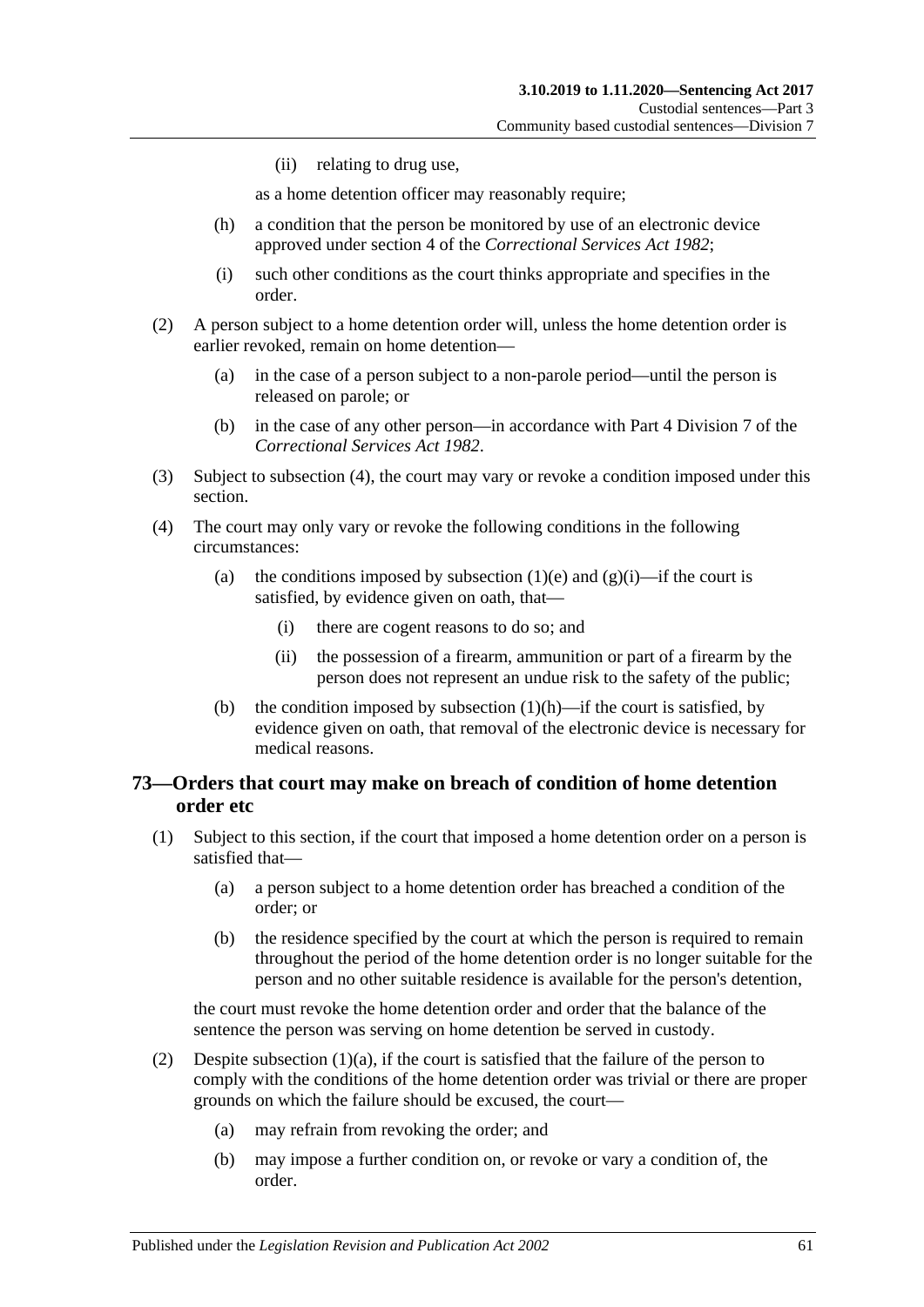- (3) A person subject to a home detention order is not in breach of a condition requiring the person to remain at the person's residence if the person leaves the residence for the purpose of averting or minimising a serious risk of death or injury (either to the person or some other person).
- (4) If a court revokes a home detention order and orders that the balance of the sentence be served in custody in the circumstances referred to in [subsection](#page-60-3)  $(1)(b)$ , the court—
	- (a) must take the following periods into account:
		- (i) the period of compliance by the person with the conditions of the home detention order;
		- (ii) the period spent by the person on home detention or in custody pending determination of the proceedings under this section; and
	- (c) may direct that the sentence be cumulative on any other sentence, or sentences, of imprisonment then being served, or to be served, by the person.
- <span id="page-61-0"></span>(4a) If a court revokes a home detention order for breach of a condition of the order and orders that the balance of the sentence be served in custody—
	- (a) the balance of the sentence is the balance remaining as at the day on which the breach was committed, but the court may reduce the sentence after taking into account both of the following:
		- (i) any period spent by the person on home detention after the day on which the breach was committed pending determination of the proceedings for the breach;
		- (ii) any period spent by the person in custody pending determination of the proceedings for the breach of condition; and
	- (b) the court may direct that the sentence be cumulative on any other sentence, or sentences, of imprisonment then being served, or to be served, by the person.
- (4b) In relation to the breach of a condition of a home detention order, a reference in [subsection](#page-61-0) (4a) to the day on which the breach was committed will, in the case of proceedings relating to more than 1 breach, be taken to be a reference to the day on which the first breach was committed.
- (5) The court may, if it thinks it is necessary to do so for the purpose of proceedings under this section—
	- (a) issue a summons to a person subject to a home detention order requiring the person to appear before the court at the time and place specified in the summons; or
	- (b) issue a warrant for the person's arrest.
- (6) A person who appears before the court as required by a summons issued under this section may be remanded in custody pending determination of the proceedings.
- (7) If a person fails to appear before the court as required by a summons issued under this section, the court may issue a warrant for the person's arrest.
- <span id="page-61-1"></span>(8) If a person is arrested pursuant to a warrant issued under this section, the person must be brought before the court or the Magistrates Court not later than the next working day and may be remanded in custody pending determination of the proceedings.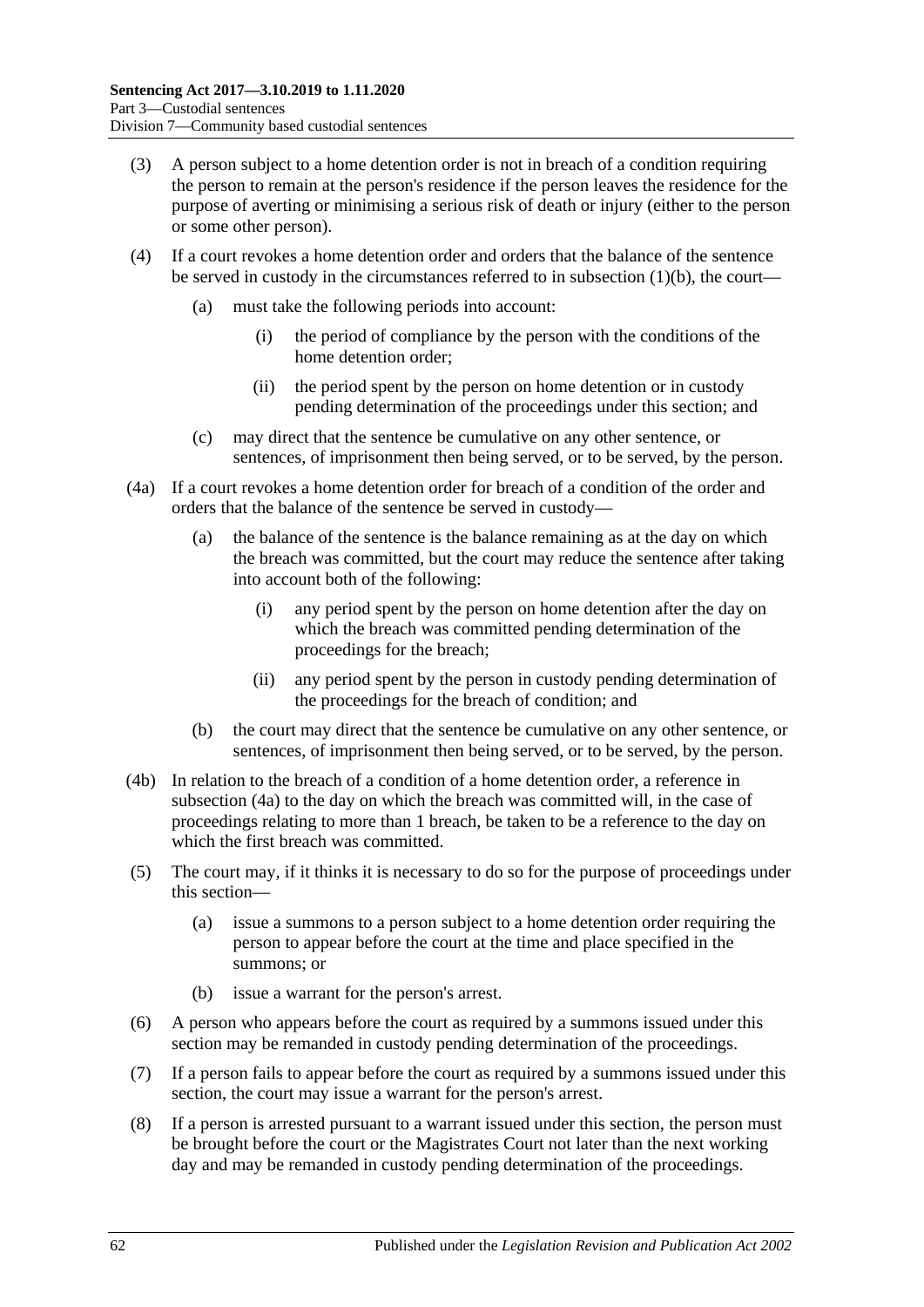- (9) A warrant issued under this section authorises the detention of the person in custody pending appearance before the court.
- <span id="page-62-0"></span>(10) The obligations of a person subject to a home detention order are suspended during any period the person is in custody.
- (11) If a person subject to a home detention order is found guilty of an offence by a court of a superior jurisdiction to that of the court that made the order, being an offence committed during the period of the home detention order, any proceedings for breach of condition arising out of the offence are to be taken in the court of superior jurisdiction.
- (12) If a person subject to a home detention order is found guilty of an offence by a court of an inferior jurisdiction to that of the court that made the order, being an offence committed during the period of the home detention order, the court of inferior jurisdiction must—
	- (a) sentence the person for the offence and remand the person to the court that made the home detention order to be dealt with for breach of condition of the order; or
	- (b) remand the person to the court that made the home detention order to be sentenced for the offence and dealt with for breach of condition of the order.
- (13) The court dealing with a person for breach of condition of a home detention order must hear any evidence adduced tending to establish that the person has failed to comply with a condition of the order and any evidence or representations that the person may wish to adduce or make in reply.
- (14) In this section—

#### *court of an inferior jurisdiction* means—

- (a) if the court that made the home detention order is the Supreme Court—the District Court or the Magistrates Court;
- (b) if the court that made the home detention order is the District Court—the Magistrates Court;

### *court of a superior jurisdiction* means—

- (a) if the court that made the home detention order is the Magistrates Court—the Supreme Court or the District Court;
- (b) if the court that made the home detention order is the District Court—the Supreme Court.

# **74—Court to provide CE with copy of home detention order**

If a home detention order is made in respect of a person, or the order or conditions of the order are varied or revoked, or a further order is made in respect of the person, the court must notify the CE of the terms of the order, variation, revocation or further order, as the case may require.

# **75—CE must assign home detention officer**

(1) The CE must, on receiving a copy of a home detention order (and may after then from time to time) assign the person to whom the order relates to a home detention officer.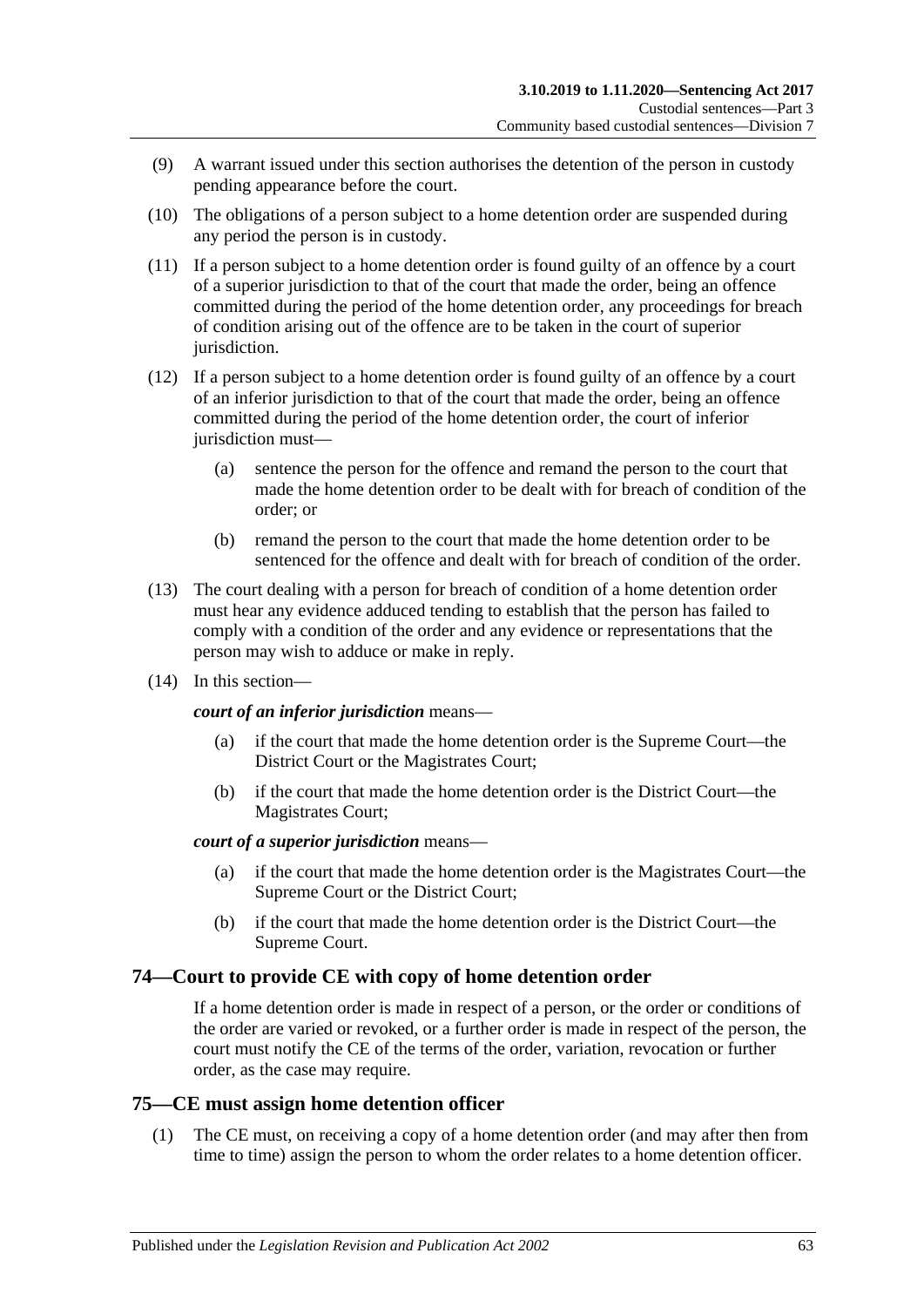- (2) The CE must ensure that the person is notified in writing of the name of the home detention officer to whom the person has been assigned and, if necessary, of the place and time at which the person must first report to that officer.
- (3) It is the duty of a home detention officer to endeavour to ensure that any person assigned to the officer complies with the conditions of the order.

# **76—Powers of home detention officers**

- (1) A home detention officer may, at any time—
	- (a) enter or telephone the residence of a person to whom the officer has been assigned; or
	- (b) telephone the person's place of employment or any other place at which the person is permitted or required to attend; or
	- (c) question any person who is at that residence or place as to the whereabouts of the person to whom the officer has been assigned,

for the purposes of ascertaining whether or not the person is complying with a condition of the home detention order.

- (2) A person must not—
	- (a) hinder a home detention officer in the exercise of powers under this section; or
	- (b) fail to answer truthfully any question put to the person by a home detention officer under those powers.

Maximum penalty: \$2 500.

# **77—Apprehension and detention of person subject to home detention order without warrant**

- (1) If the CE suspects on reasonable grounds that a person subject to a home detention order has breached a condition of the order, the person may be apprehended, without warrant, by a police officer or home detention officer and detained in custody for the purposes of proceedings relating to the suspected breach under [section](#page-60-4) 73 before the court that imposed the order.
- (2) [Section](#page-61-1) 73(8) to [\(10\)](#page-62-0) (inclusive) apply to a person apprehended under this section as if the person were arrested pursuant to a warrant issued under [section](#page-60-4) 73.

# **78—Offence to contravene or fail to comply with condition of home detention order**

A person subject to a home detention order who contravenes or fails to comply with a condition of the order is guilty of an offence.

Maximum penalty: \$10 000 or imprisonment for 2 years.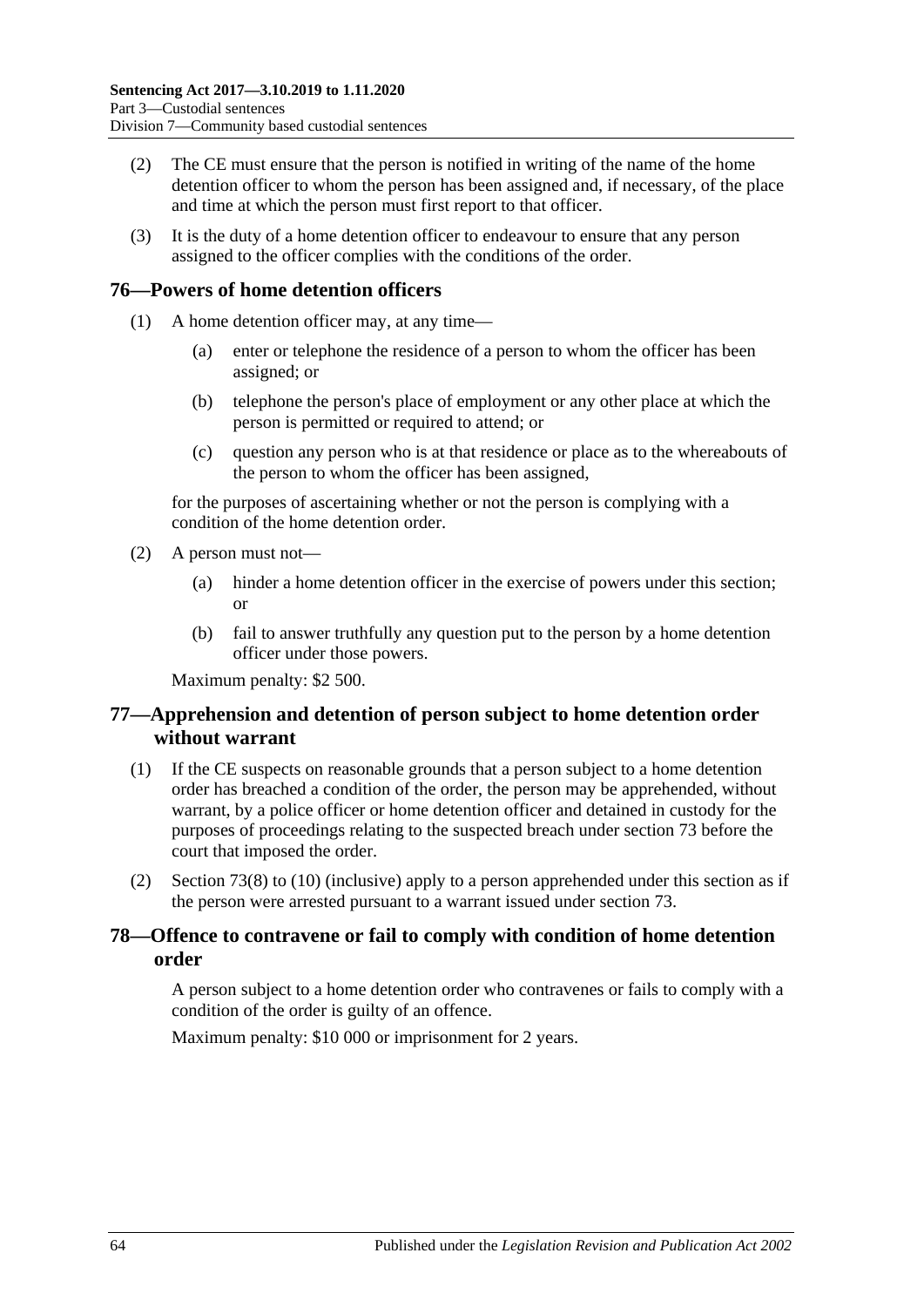### **Subdivision 2—Intensive correction**

### **79—Purpose of intensive correction order**

- (1) The purpose of an intensive correction order is to provide a court with an alternative sentencing option for a defendant where the court—
	- (a) is considering imposing a sentence of imprisonment of 2 years or less; and
	- (b) considers there is a genuine risk that the defendant will re-offend if not provided with a suitable intervention program for rehabilitation purposes.
- (2) The court should not impose an intensive correction order on a defendant unless the court considers that, given the short custodial sentence that the court would otherwise have imposed, rehabilitation of the defendant is more likely to be achieved by allowing the defendant to serve the sentence in the community while subject to strict conditions of intensive correction.
- (3) Despite the preceding subsections, the paramount consideration of the court when determining whether to make an intensive correction order must be to protect the safety of the community (whether as individuals or in general).

### **80—Intensive correction not available for certain offences**

- (1) The powers vested in a court by this Subdivision—
	- (a) are exercisable despite the fact that an Act prescribes a minimum penalty; but
	- (ab) are not exercisable in relation to an offence involving a terrorist act; or
	- (b) are not exercisable in relation to any offence in respect of which an Act expressly prohibits the reduction, mitigation or substitution of penalties or sentences.
- (2) In this section—

*Act* includes a statutory instrument;

*terrorist act* has the same meaning as Part 5.3 of the *Criminal Code* of the Commonwealth.

### **81—Intensive correction orders**

- (1) Subject to this section, if—
	- (a) a court has imposed a sentence of imprisonment on a defendant of a term that is 2 years or less; and
	- (b) the court considers that the sentence should not be suspended under [Part](#page-77-1) 4 [Division](#page-77-1) 2; and
	- (c) the court determines that there is good reason for the defendant to serve the sentence in the community while subject to intensive correction,

<span id="page-64-0"></span>the court may order that the defendant serve the sentence in the community while subject to intensive correction (an *intensive correction order*).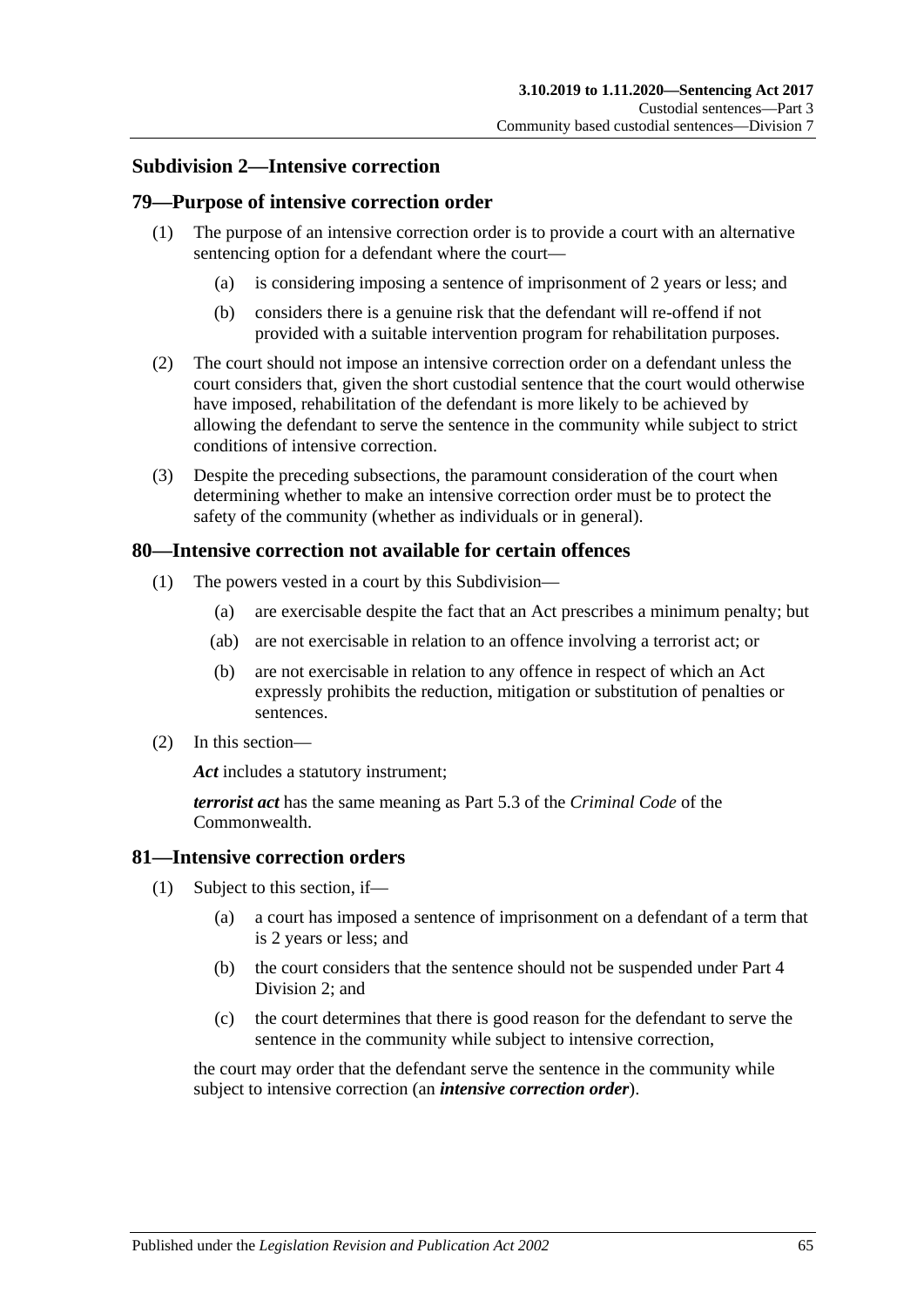- (2) For the purposes of [subsection](#page-64-0)  $(1)(c)$ , the court may determine that, even though a custodial sentence is warranted and there is a moderate to high risk of the defendant re-offending, any rehabilitation achieved during the period that would be spent in prison is likely to be limited compared to the likely rehabilitative effect if the defendant were instead to spend that period in the community while subject to intensive correction.
- (3) The following provisions apply to an intensive correction order:
	- (a) an intensive correction order must not be made if the sentence is to be served cumulatively on another term of imprisonment (other than a term of imprisonment to be served subject to an intensive correction order), or concurrently with another term of imprisonment then being served, or about to be served, by the defendant;
	- (ab) an intensive correction order must not be made if the defendant is being sentenced—
		- (i) as an adult for a serious sexual offence; or
		- (ii) as an adult for a serious and organised crime offence or specified offence against police; or
		- (iii) as an adult for a designated offence and, during the 5 year period immediately preceding the date on which the relevant offence was committed, a court has sentenced the defendant to imprisonment (other than where the sentence is suspended), home detention or an intensive correction order for a designated offence;
	- (b) an intensive correction order should not be made if the court is not satisfied that adequate resources exist for the proper monitoring of the defendant while subject to an intensive correction order by a community corrections officer.
- (4) The court must take the following matters into consideration when determining whether to make an intensive correction order:
	- (a) the impact that the intensive correction order is likely to have on—
		- (i) any victim of the offence for which the defendant is being sentenced; and
		- (ii) any spouse or domestic partner of the defendant; and
		- (iii) any person residing at the residence at which the defendant may, if released, reside;
	- (b) the pre-sentence report (if any) ordered by the court;
	- (c) any other matter the court thinks relevant.
- (5) In this section—

*designated offence* means any of the following offences under the *[Criminal Law](http://www.legislation.sa.gov.au/index.aspx?action=legref&type=act&legtitle=Criminal%20Law%20Consolidation%20Act%201935)  [Consolidation Act](http://www.legislation.sa.gov.au/index.aspx?action=legref&type=act&legtitle=Criminal%20Law%20Consolidation%20Act%201935) 1935*:

- (a) an offence under section 12 (conspiring or soliciting to commit murder);
- (b) an offence under section 13 (manslaughter);
- (c) an offence under section 13A (criminal liability in relation to suicide);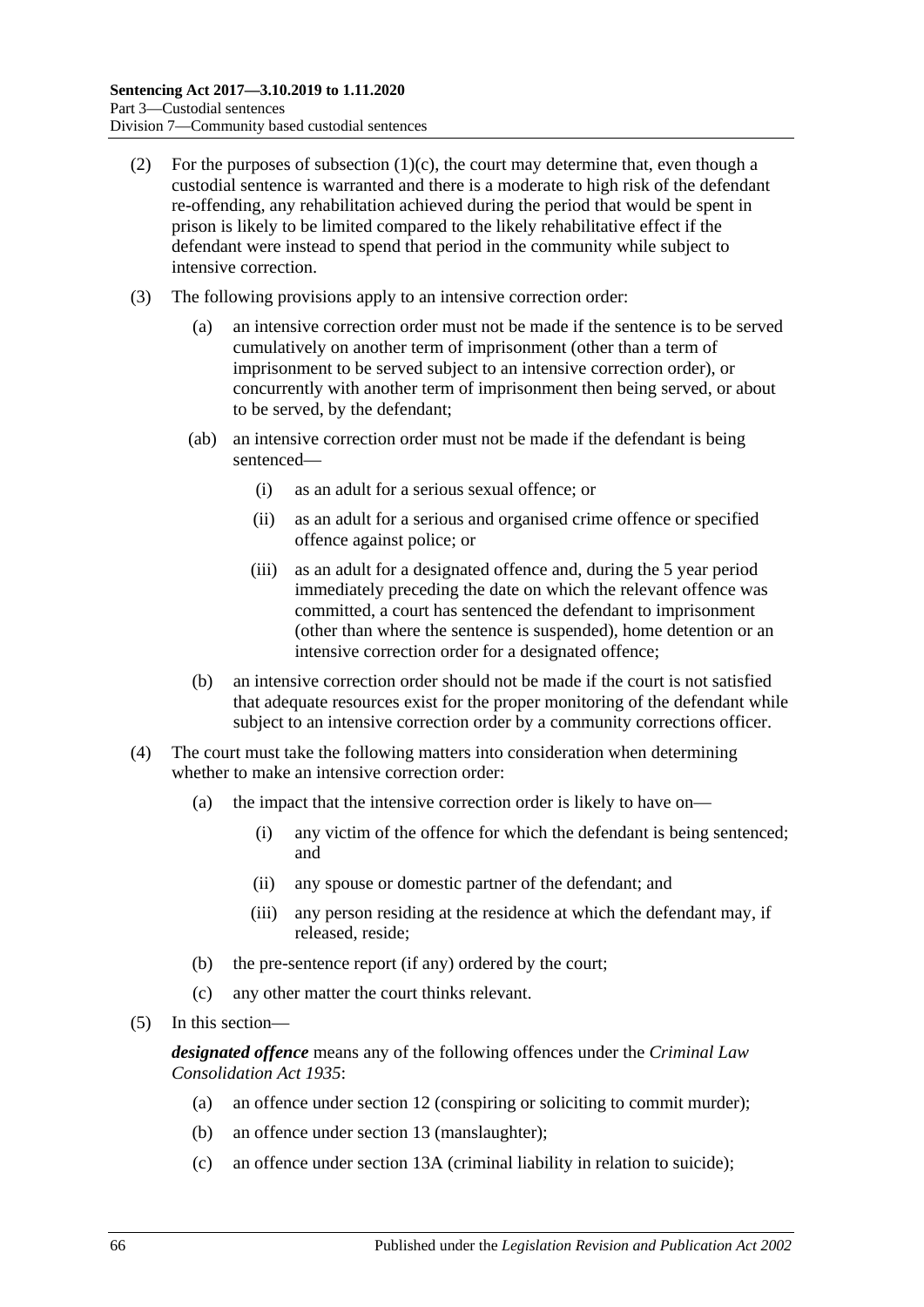- (d) an offence under section 19 (unlawful threats);
- (e) an offence under section 19AA (unlawful stalking);
- (f) an offence under section 19AC (dangerous driving to escape police pursuit);
- (g) an offence under section 19A (causing death or harm by use of vehicle or vessel);
- (h) an offence under section 23 (causing serious harm);
- (i) an offence under section 24 (causing harm);
- (j) an offence under section 29A (shooting at police officers);
- (k) an offence under section 39 (kidnapping);
- (l) an offence under section 137 (robbery);
- (m) an offence under section 170 (serious criminal trespass—places of residence);
- (n) an offence under section 270B (assaults with intent) if the offence against the person to which that section applies is a relevant offence referred to in a preceding paragraph;

#### *serious and organised crime offence* means—

- (a) any of the following offences under the *[Criminal Law Consolidation](http://www.legislation.sa.gov.au/index.aspx?action=legref&type=act&legtitle=Criminal%20Law%20Consolidation%20Act%201935)  Act [1935](http://www.legislation.sa.gov.au/index.aspx?action=legref&type=act&legtitle=Criminal%20Law%20Consolidation%20Act%201935)*:
	- (i) an offence under section 83E (participation in criminal organisation);
	- (ii) an aggravated offence under—
		- (A) section 172 (blackmail); or
		- (B) section 251 (abuse of public office),

where the aggravating circumstances of the offence are the circumstances referred to in section  $5AA(1)(ga)(i)$  or (ii) of that Act;

- (iii) an offence under section 244 (offences relating to witnesses);
- (iv) an offence under section 245 (offences relating to jurors);
- (v) an attempt to commit any of the offences referred to in any of the preceding subparagraphs; or
- (b) any of the following offences under the *[Controlled Substances Act](http://www.legislation.sa.gov.au/index.aspx?action=legref&type=act&legtitle=Controlled%20Substances%20Act%201984) 1984*:
	- (i) an offence under section 32(1) (trafficking (large commercial quantity controlled drug));
	- (ii) an aggravated offence under section 32(2) (trafficking (commercial quantity controlled drug));
	- (iii) an aggravated offence under section 32(2a) (trafficking (controlled drug in prescribed area));
	- (iv) an aggravated offence under section 32(3) (trafficking (controlled drug));
	- (v) an offence under section 33(1) (manufacturing controlled drug for sale (large commercial quantity));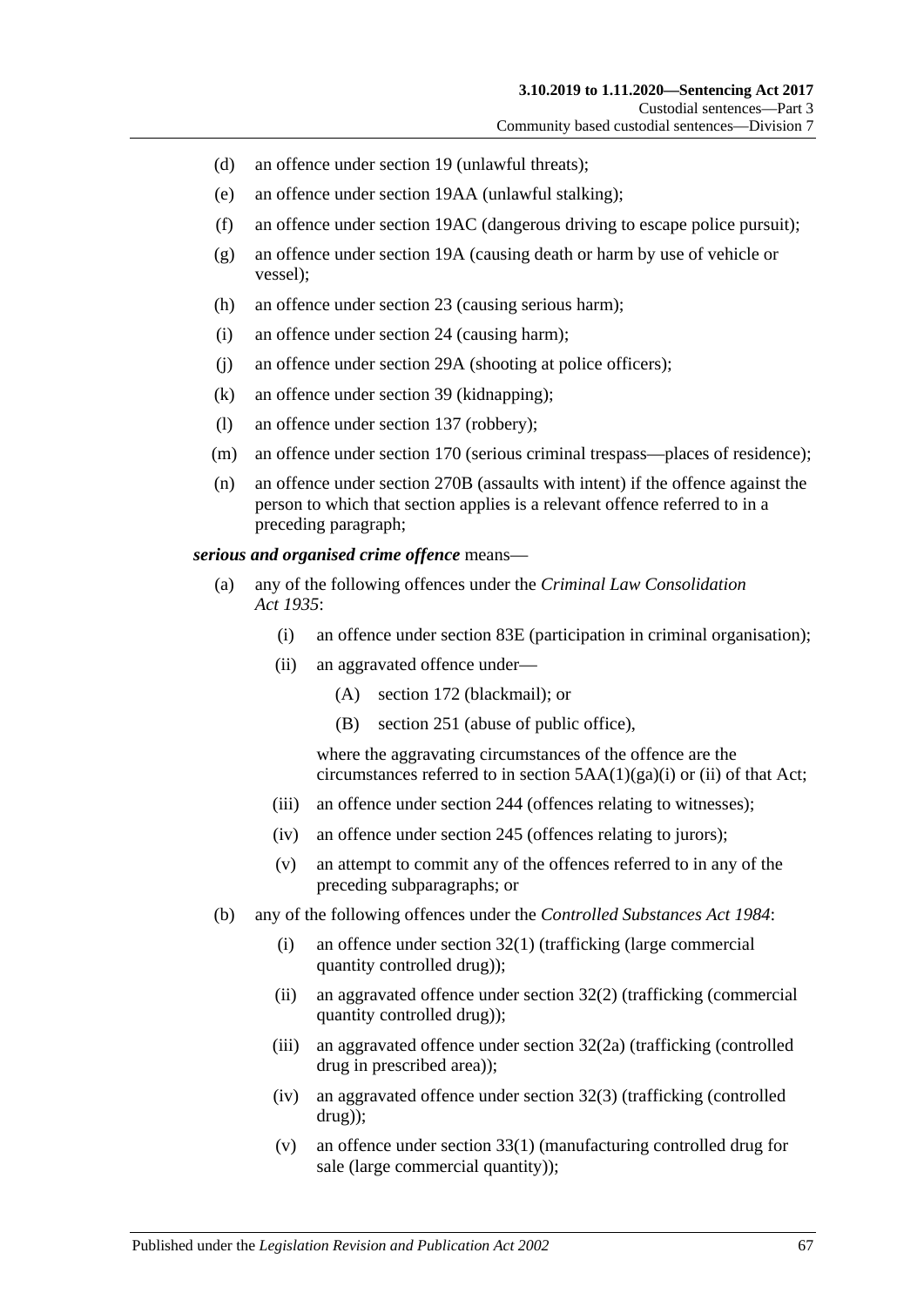- (vi) an aggravated offence under section 33(2) (manufacturing controlled drug for sale (commercial quantity));
- (vii) an aggravated offence under section 33(3) (manufacturing controlled drug for sale);
- (viii) an aggravated offence under section 33A(1) (sale/manufacture etc controlled precursor (large commercial quantity));
- (ix) an aggravated offence under section 33A(2) (sale/manufacture etc controlled precursor (commercial quantity));
- (x) an aggravated offence under section 33A(3) (sale/manufacture etc controlled precursor);
- (xi) an aggravated offence under section 33A(4) (manufacture etc controlled precursor);
- (xii) an aggravated offence under section 33A(5) (manufacture etc controlled precursor);
- (xiii) an offence under section 33F (sale, supply or administration of controlled drug to child);
- (xiv) an offence under section 33G (sale, supply or administration of controlled drug in school zone);
- (xv) an offence under section 33H (procuring child to commit offence (relating to controlled drug, precursor or plant));
- (xvi) an attempt to commit any of the offences referred to in any of the preceding subparagraphs;

#### <span id="page-67-0"></span>*serious sexual offence* means—

- (a) any of the following offences under the *[Criminal Law Consolidation](http://www.legislation.sa.gov.au/index.aspx?action=legref&type=act&legtitle=Criminal%20Law%20Consolidation%20Act%201935)  Act [1935](http://www.legislation.sa.gov.au/index.aspx?action=legref&type=act&legtitle=Criminal%20Law%20Consolidation%20Act%201935)* where the maximum penalty prescribed for the offence is, or includes, imprisonment for at least 5 years:
	- (i) an offence under section 48 (rape);
	- (ii) an offence under section 48A (compelled sexual manipulation);
	- (iii) an offence under section 49 (unlawful sexual intercourse);
	- (iv) an offence under section 50 (persistent sexual abuse of a child);
	- (v) an offence under section 51 (sexual exploitation of person with a cognitive impairment);
	- (vi) an offence under section 56 (indecent assault);
	- (vii) an offence under section 58 (gross indecency);
	- (viii) an offence under section 59 (abduction);
	- (ix) an offence under section 60 (procuring sexual intercourse);
	- (x) an offence under section 63 (production or dissemination of child exploitation material);
	- (xi) an offence under section 63B (procuring child to commit an indecent act etc);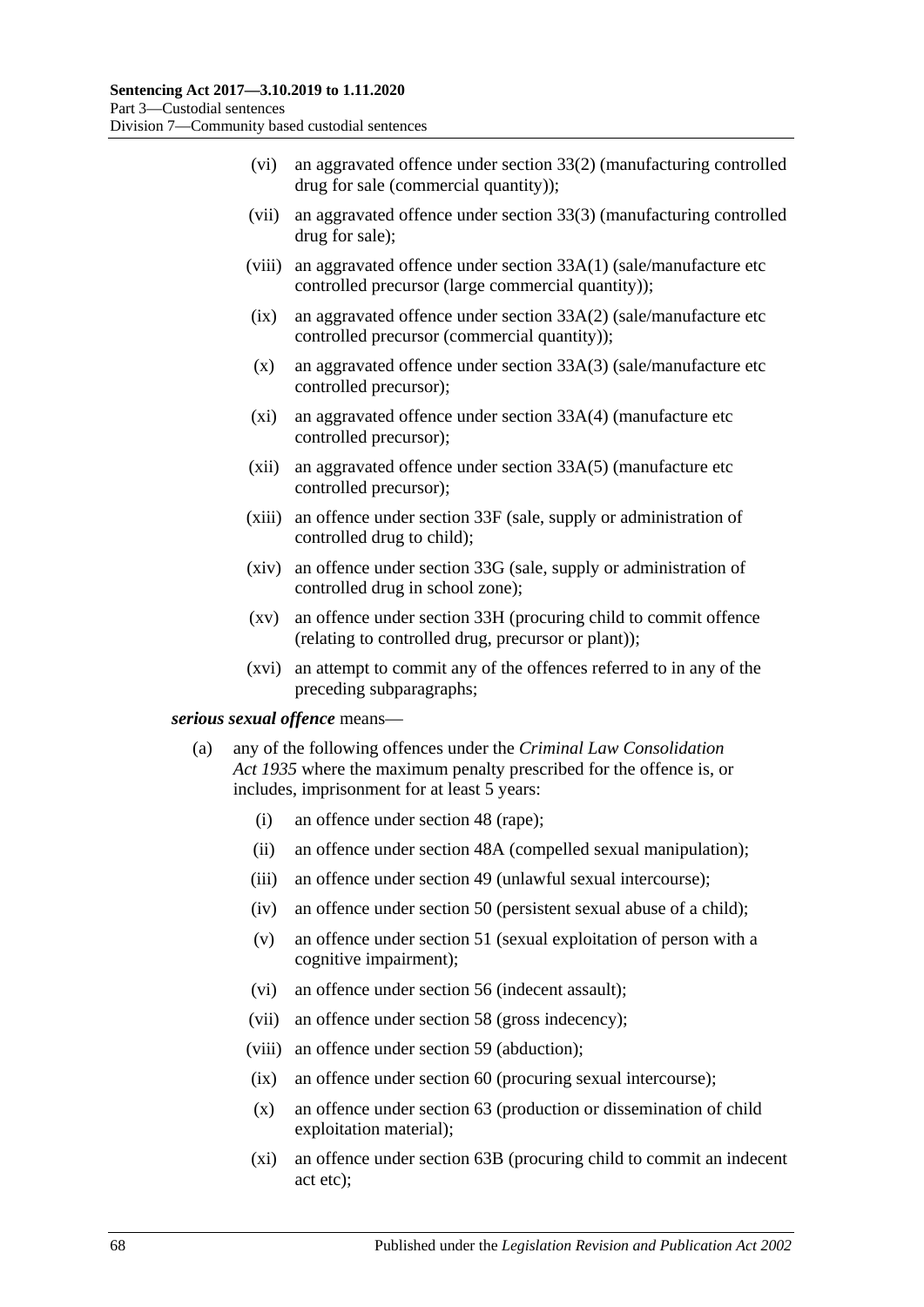- (xii) an offence under section 66 (sexual servitude and related offences);
- (xiii) an offence under section 67 (deceptive recruiting for commercial sexual services);
- (xiv) an offence under section 68 (use of children in commercial sexual services);
- (xv) an offence under section 72 (incest);
- (xvi) an offence against a corresponding previous enactment substantially similar to an offence referred to in any of the preceding subparagraphs;
- (xvii) an attempt to commit or an assault with intent to commit any of the offences referred to in any of the preceding subparagraphs; or
- (b) an offence against the law of another State or a Territory corresponding to an offence referred to in [paragraph](#page-67-0) (a);

#### *specified offence against police* means—

- (a) an aggravated offence under—
	- (i) section 23(1) of the *[Criminal Law Consolidation Act](http://www.legislation.sa.gov.au/index.aspx?action=legref&type=act&legtitle=Criminal%20Law%20Consolidation%20Act%201935) 1935* (intentionally causing serious harm); or
	- (ii) section 23(3) of the *Criminal [Law Consolidation Act](http://www.legislation.sa.gov.au/index.aspx?action=legref&type=act&legtitle=Criminal%20Law%20Consolidation%20Act%201935) 1935* (recklessly causing serious harm),

where the aggravating circumstances of the offence are the circumstances referred to in section  $5AA(1)(c)$  of that Act and the victim is a police officer; or

- (b) an offence of attempted murder or attempted manslaughter under the *[Criminal Law Consolidation Act](http://www.legislation.sa.gov.au/index.aspx?action=legref&type=act&legtitle=Criminal%20Law%20Consolidation%20Act%201935) 1935* where the victim is a police officer and the offender committed the offence—
	- (i) knowing the victim to be acting in the course of the victim's official duty; or
	- (ii) in retribution for something the offender knows or believes to have been done by the victim in the course of the victim's official duty.
- (6) A description of an offence appearing in brackets in this section is for convenience of reference only.

### **82—Conditions of intensive correction order**

- (1) An intensive correction order is subject to the following conditions:
	- (a) a condition requiring the person to be of good behaviour;
	- (b) a condition requiring the person to be under the supervision of a community corrections officer;
	- (c) a condition requiring the person to obey the lawful directions of the community corrections officer to whom the person is assigned;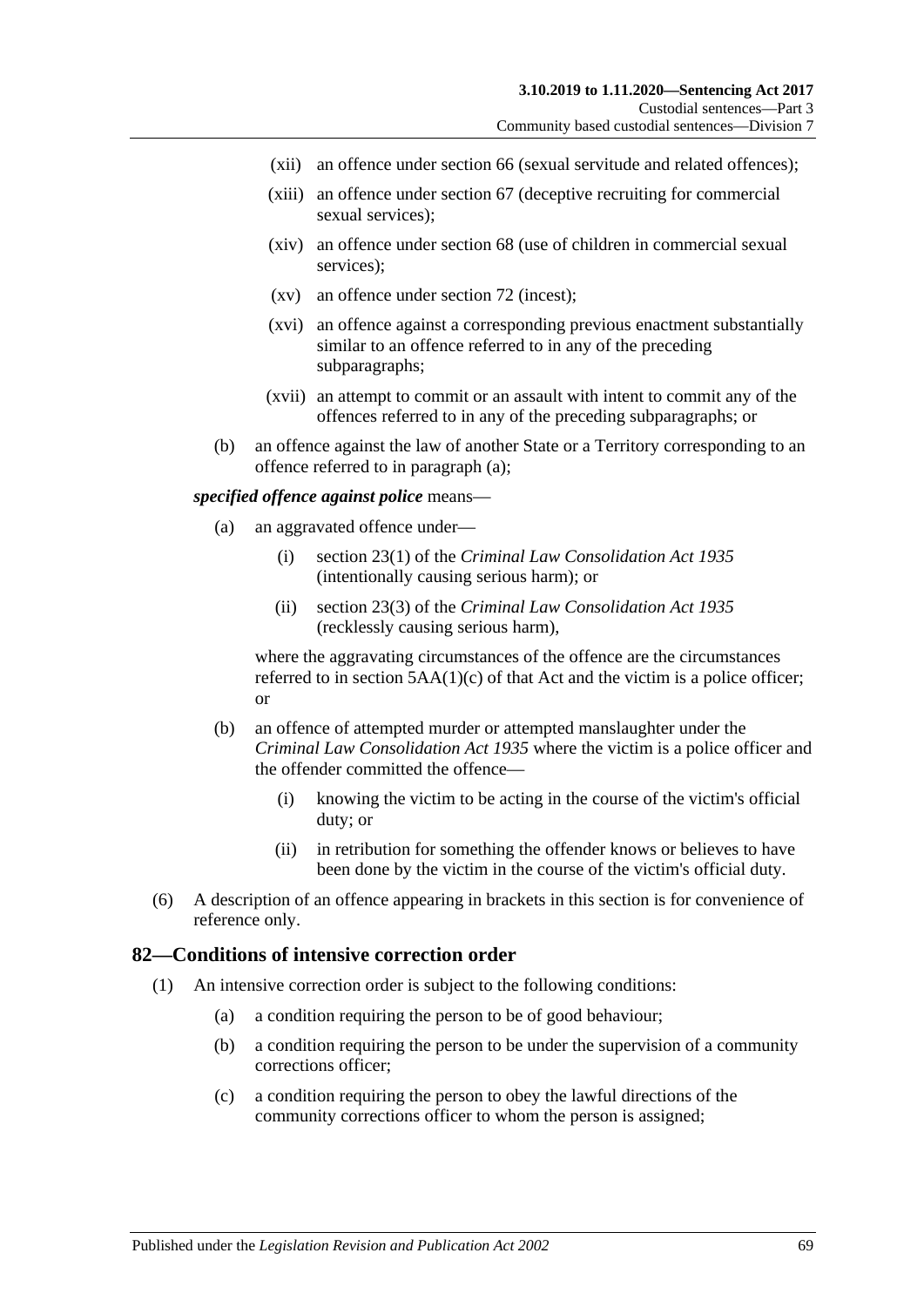- (d) a condition requiring the person to report to a specified place not later than 2 working days after the date of the order unless, within that period, the defendant receives a notice from the CE to the contrary;
- <span id="page-69-2"></span>(e) a condition prohibiting the person from possessing a firearm or ammunition or any part of a firearm;
- <span id="page-69-3"></span>(f) a condition requiring the person to submit to such tests (including testing without notice) for gunshot residue as a community corrections officer may reasonably require;
- (g) a condition that the person undergo assessment or treatment (or both) relating to the person's mental or physical condition;
- (ga) a condition requiring the person to undertake an intervention program as directed by the community corrections officer to whom the person is assigned;
- (h) a condition requiring the person to report to the community corrections officer to whom the person is assigned any change of address or employment, not later than 2 working days after the date of the change;
- (i) a condition that the person must not leave the State for any reason except in accordance with the written permission of the CE;
- (j) if the defendant is unemployed—a condition requiring the person to perform a specified number of hours of community service;
- (k) a condition requiring the person to comply with the following:
	- (i) regulations made for the purposes of this section;
	- (ii) the lawful directions of the CE;
- (l) such other conditions as the court thinks appropriate and specifies in the order.
- <span id="page-69-1"></span><span id="page-69-0"></span>(2) Without limiting the generality of [subsection](#page-69-0) (1)(l), an intensive correction order may (for example) be subject to any of the following conditions:
	- (a) a condition that the person subject to the order reside at specified premises;
	- (b) a condition that the defendant be monitored by use of an electronic device approved under section 4 of the *[Correctional Services Act](http://www.legislation.sa.gov.au/index.aspx?action=legref&type=act&legtitle=Correctional%20Services%20Act%201982) 1982*;
	- (c) a condition requiring the defendant to abstain from drugs of a specified class (including alcohol);
	- (e) a condition requiring the person to submit to such tests (including testing without notice) relating to drug use, as a community corrections officer may reasonably require;
	- (f) a condition that the person contribute financially to any course or treatment program that the person is required to undertake;
	- (g) any other condition that the court thinks fit.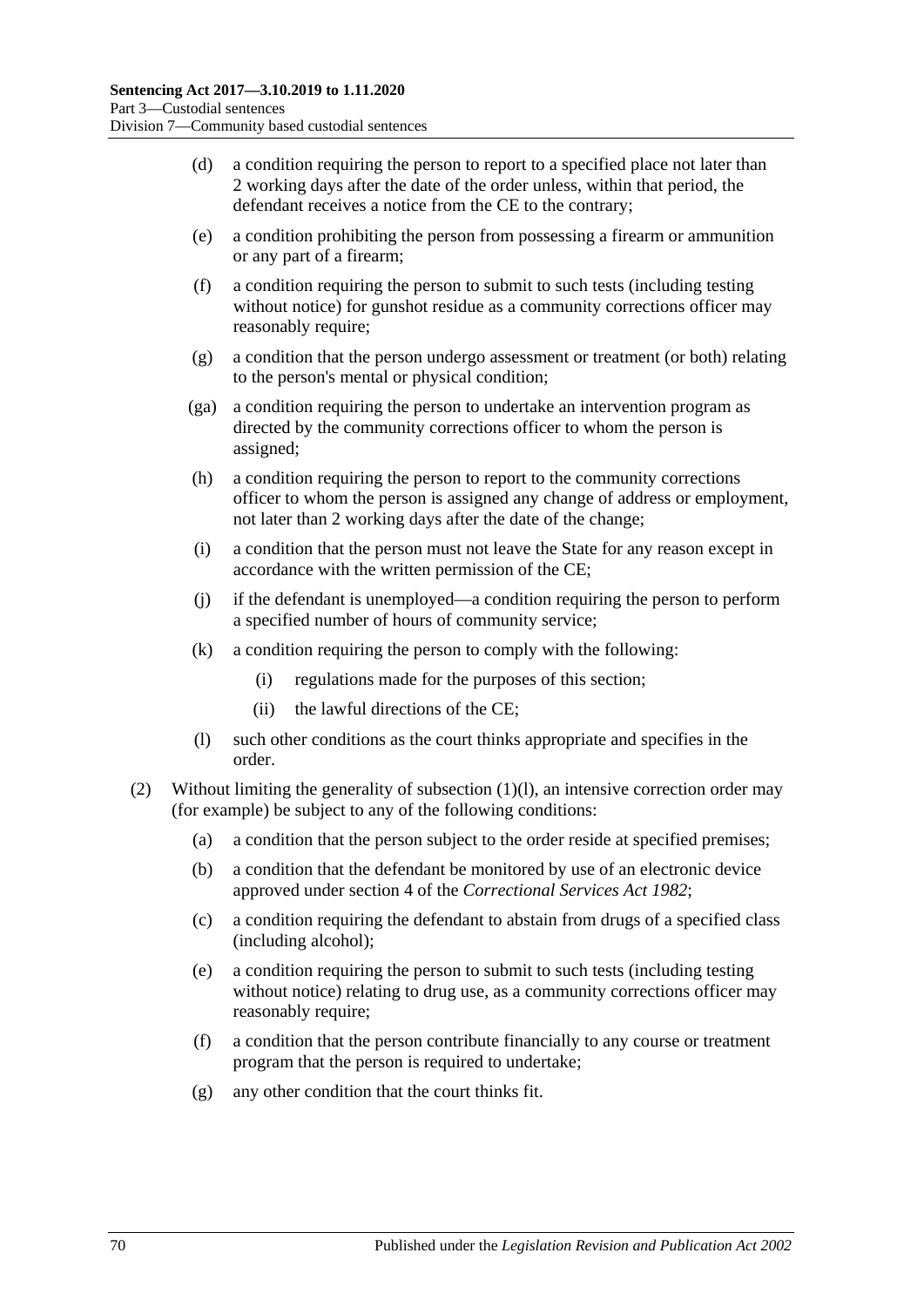- (3) Without limiting the generality of [subsection](#page-69-1)  $(1)(k)(ii)$ , the CE may (for example) direct the person subject to the order to do 1 or more of the following during the period of the order:
	- (a) reside at specified premises;
	- (b) be monitored (for a period not exceeding 28 days) by use of an electronic device approved under section 4 of the *[Correctional Services Act](http://www.legislation.sa.gov.au/index.aspx?action=legref&type=act&legtitle=Correctional%20Services%20Act%201982) 1982*;
	- (c) submit to such tests (including testing without notice) relating to drug use, as a community corrections officer may reasonably require;
	- (d) if the defendant is unemployed—perform a specified number of hours of community service per week (which must be at least 12 hours but not more than 20 hours per week).
- (4) A person subject to an intensive correction order will, unless the intensive correction order is earlier revoked, remain subject to intensive correction in the community until the expiry of the order.
- (5) Subject to [subsection](#page-70-0) (6), the court may vary or revoke a condition imposed under this section.
- <span id="page-70-0"></span>(6) The court may only vary or revoke the conditions imposed by [subsection](#page-69-2)  $(1)(e)$  and  $(f)$ if the court is satisfied, by evidence given on oath, that—
	- (a) there are cogent reasons to do so; and
	- (b) the possession of a firearm, ammunition or part of a firearm by the person does not represent an undue risk to the safety of the public.

# **83—Orders that court may make on breach of condition of intensive correction order etc**

- <span id="page-70-1"></span>(1) Subject to this section, if the court that imposed an intensive correction order on a person is satisfied that a person subject to an intensive correction order has breached a condition of the order, the court must revoke the intensive correction order and order that the balance of the sentence the person was serving in the community be served in custody.
- (2) Despite [subsection](#page-70-1) (1), if the court is satisfied that the failure of the person to comply with the conditions of the intensive correction order was trivial or there are proper grounds on which the failure should be excused, the court—
	- (a) may refrain from revoking the order; and
	- (b) may vary the order (including by extending the term of the order but not so that the order would exceed in aggregate a period of 2 years or imposing a condition of home detention); and
	- (c) may impose a further condition on, or revoke or vary a condition of, the order.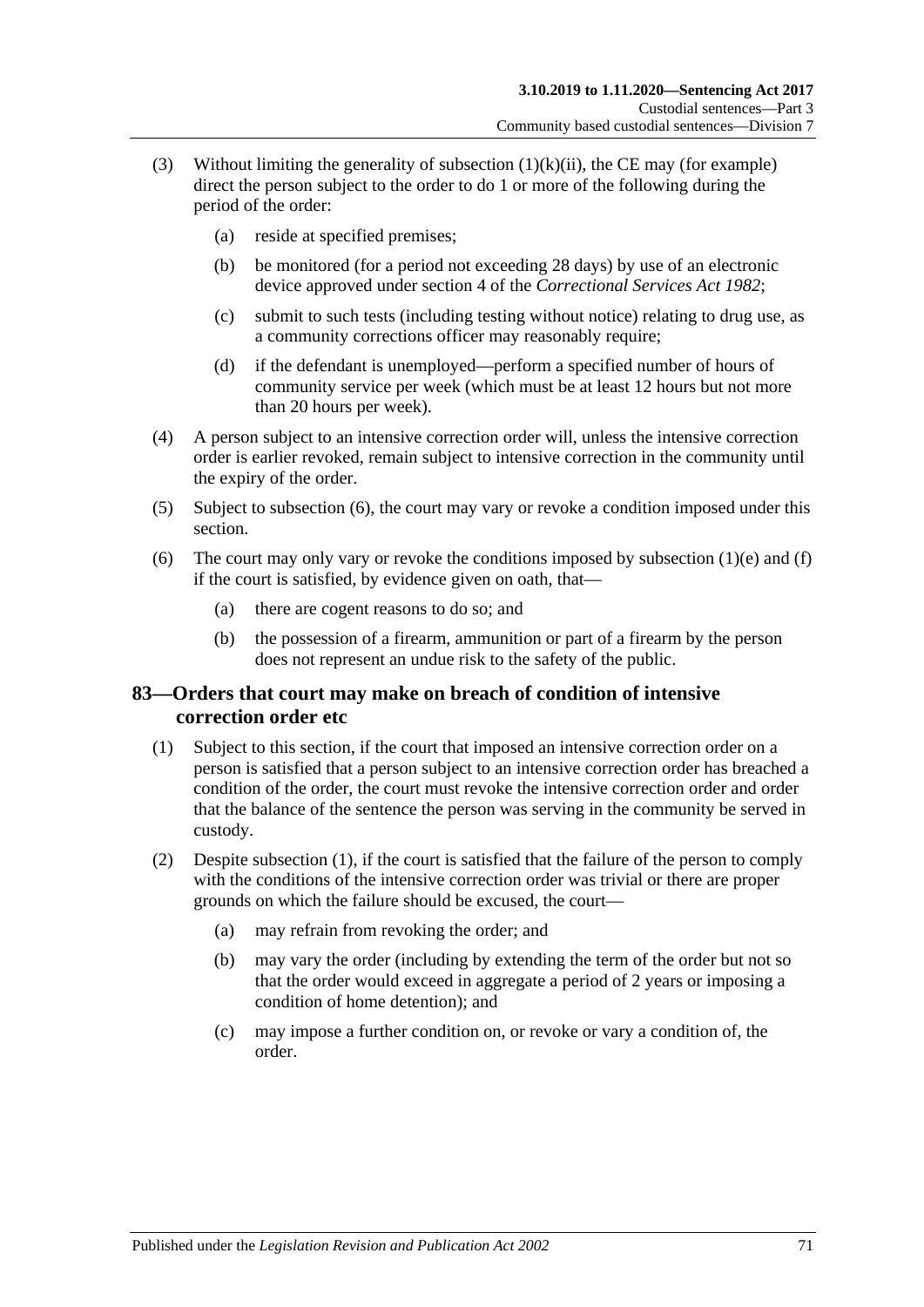- (3) If a court revokes an intensive correction order for a breach of a condition of the order and orders that the balance of the sentence be served in custody under subsection (1)—
	- (a) the balance of the sentence is the balance remaining as at the day on which the breach was committed, but the court may reduce the sentence after taking into account both of the following:
		- (i) any period spent by the person subject to the intensive correction order after the day on which the breach was committed pending determination of the proceedings for the breach;
		- (ii) any period spent by the person in custody pending determination of the proceedings for the breach of condition; and
	- (b) the court may direct that the sentence be cumulative on any other sentence, or sentences, of imprisonment then being served, or to be served, by the person.
- (3a) A reference in subsection (3) to the day on which the breach (of a condition) was committed will, in the case of proceedings relating to more than 1 breach, be taken to be a reference to the day on which the first breach was committed.
- (4) If the court imposes a condition of home detention, the terms of the condition require the defendant to reside in a specified place and to remain at that place for a specified period (which may not exceed the balance of the term of the sentence), not leaving it except for 1 of the following purposes:
	- (a) attendance at remunerated employment at such times and places as are approved from time to time by the community corrections officer to whom the person is assigned;
	- (b) urgent medical or dental treatment for the defendant;
	- (ba) attendance at—
		- (i) a place for the purpose of undergoing assessment or treatment (or both) relating to the defendant's mental or physical condition; or
		- (ii) an intervention program; or
		- (iii) any other course of education, training or instruction, or other activity,

as approved or directed by the community corrections officer to whom the person is assigned;

- (c) averting or minimising a serious risk of death or injury (whether to the defendant or some other person);
- (d) any other purpose approved or directed by the community corrections officer to whom the defendant is assigned.
- (5) The court may, if it thinks it is necessary to do so for the purpose of proceedings under this section—
	- (a) issue a summons to a person subject to an intensive correction order requiring the person to appear before the court at the time and place specified in the summons; or
	- (b) issue a warrant for the person's arrest.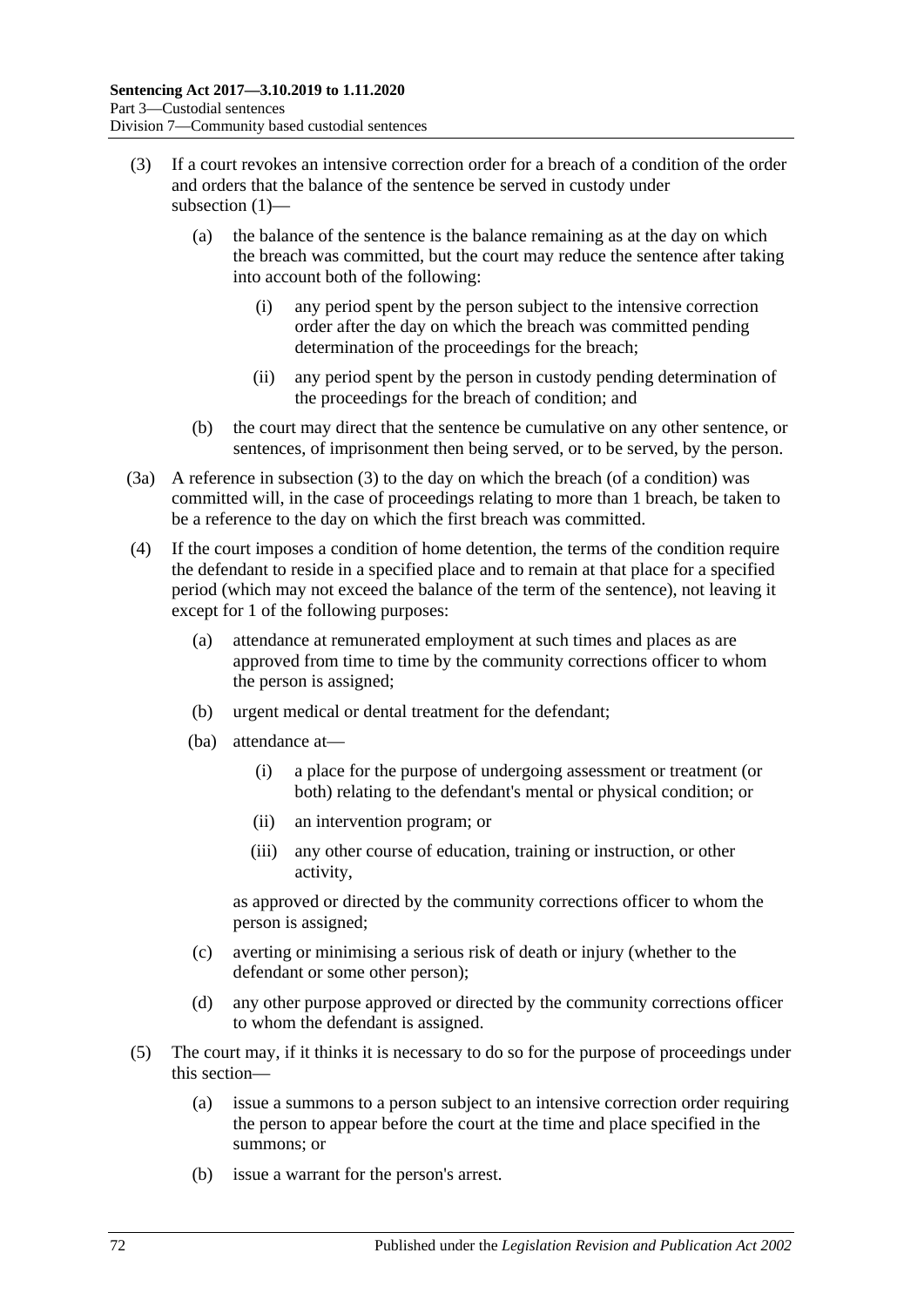- (6) A person who appears before the court as required by a summons issued under this section may be remanded in custody pending determination of the proceedings.
- (7) If a person fails to appear before the court as required by a summons issued under this section, the court may issue a warrant for the person's arrest.
- (8) If a person is arrested pursuant to a warrant issued under this section, the person must be brought before the court or the Magistrates Court not later than the next working day and may be remanded in custody pending determination of the proceedings.
- <span id="page-72-0"></span>(9) A warrant issued under this section authorises the detention of the person in custody pending appearance before the court.
- (10) The obligations of a person subject to an intensive correction order are suspended during any period the person is in custody.
- <span id="page-72-1"></span>(11) If a person subject to an intensive correction order is found guilty of an offence by a court of a superior jurisdiction to that of the court that made the order, being an offence committed during the period of the intensive correction order, any proceedings for breach of condition arising out of the offence are to be taken in the court of superior jurisdiction.
- (12) If a person subject to an intensive correction order is found guilty of an offence by a court of an inferior jurisdiction to that of the court that made the order, being an offence committed during the period of the intensive correction order, the court of inferior jurisdiction must—
	- (a) sentence the person for the offence and remand the person to the court that made the intensive correction order to be dealt with for breach of condition of the order; or
	- (b) remand the person to the court that made the intensive correction order to be sentenced for the offence and dealt with for breach of condition of the order.
- (13) The court dealing with a person for breach of condition of an intensive correction order must hear any evidence adduced tending to establish that the person has failed to comply with a condition of the order and any evidence or representations that the person may wish to adduce or make in reply.
- (14) In this section—

*court of an inferior jurisdiction* means—

- (a) if the court that made the intensive correction order is the Supreme Court—the District Court or the Magistrates Court;
- (b) if the court that made the intensive correction order is the District Court—the Magistrates Court;

#### *court of a superior jurisdiction* means—

- (a) if the court that made the intensive correction order is the Magistrates Court—the Supreme Court or the District Court;
- (b) if the court that made the intensive correction order is the District Court—the Supreme Court.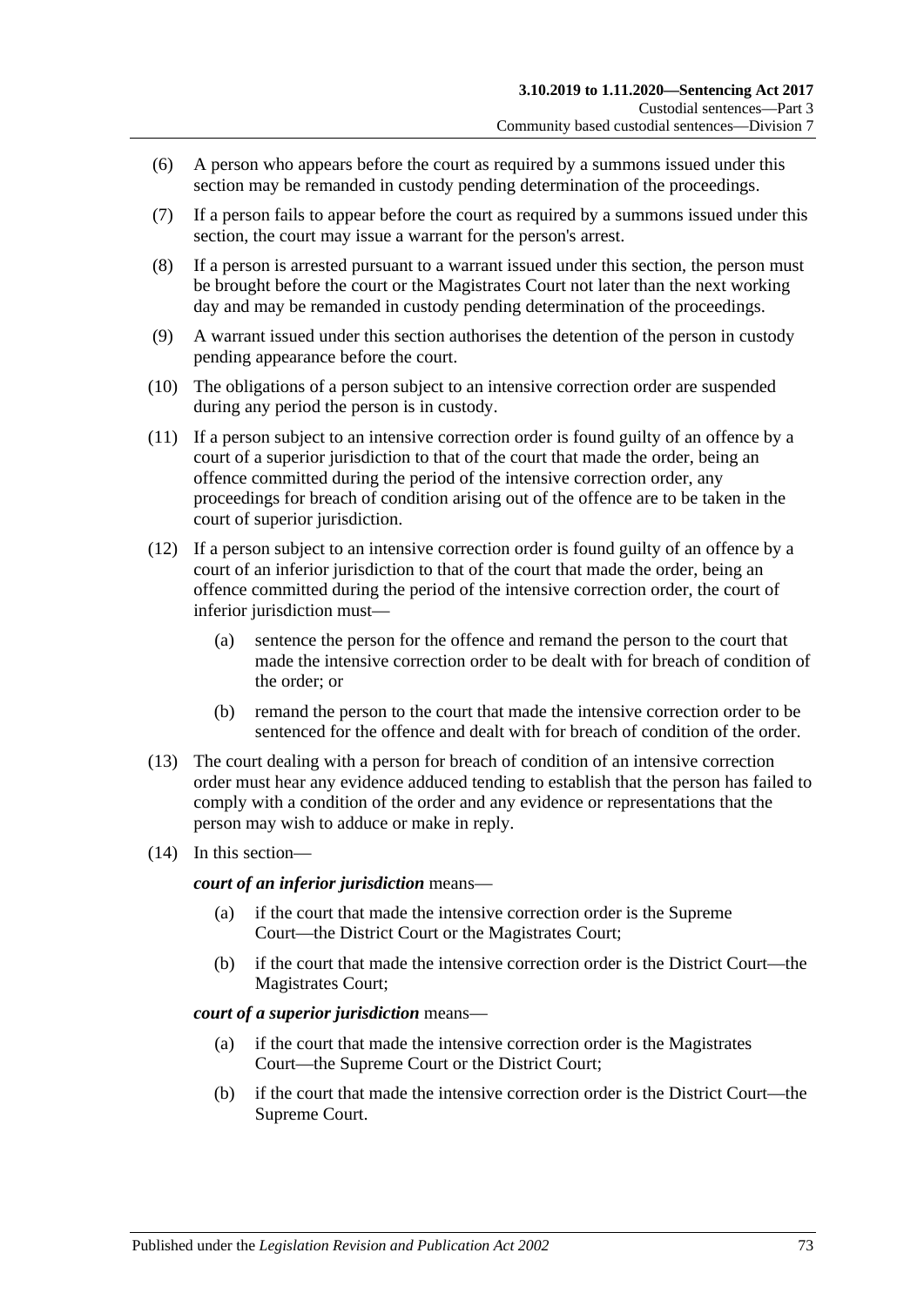### **84—Court to provide CE with copy of intensive correction order**

If an intensive correction order is made in respect of a person, or the order or conditions of the order are varied or revoked, or a further order is made in respect of the person, the court must notify the CE of the terms of the order, variation, revocation or further order, as the case may require.

### **85—CE must assign community corrections officer**

- (1) The CE must, on receiving a copy of an intensive correction order (and may after then from time to time) assign the person to whom the order relates to a community corrections officer.
- (2) The CE must ensure that the person is notified in writing of the name of the community corrections officer to whom the person has been assigned and, if necessary, of the place and time at which the person must first report to that officer.
- (3) It is the duty of a community corrections officer to endeavour to ensure that any person assigned to the officer complies with the conditions of the order.

### **86—Provisions relating to community service**

- (1) The following provisions apply to an intensive correction order that includes a condition requiring the performance of community service:
	- (a) the court must specify the number of hours of community service to be performed by the person to whom the sentence relates, being not less than 15 or more than 300;
	- (b) the court must not specify a number of hours of community service to be performed by a person who is already performing, or is liable to perform, community service, where the aggregate of that number and the number of hours previously specified would exceed 300;
	- (c) the court must specify a period, not exceeding 18 months, within which the community service is to be performed;
	- (d) the person is required to report to a specified place not later than 2 working days after the date of the order unless, within that period, the person receives a notice from the CE to the contrary;
	- (e) the person is required to perform community service for not less than 4 hours each week and on such day, or days, as the community corrections officer to whom the person is assigned may direct;
	- (f) the person may not, except in circumstances approved by the Minister for Correctional Services, be required to perform community service for a continuous period exceeding 7.5 hours;
	- (g) if on any day a period of community service is to exceed 4 continuous hours, the next hour must be a meal break;
	- (h) the person may not be required to perform community service at a time that would interfere with the person's remunerated employment or with a course of training or instruction relating to, or likely to assist the person to obtain, remunerated employment, or that would cause unreasonable disruption of the person's commitments in caring for the person's dependants;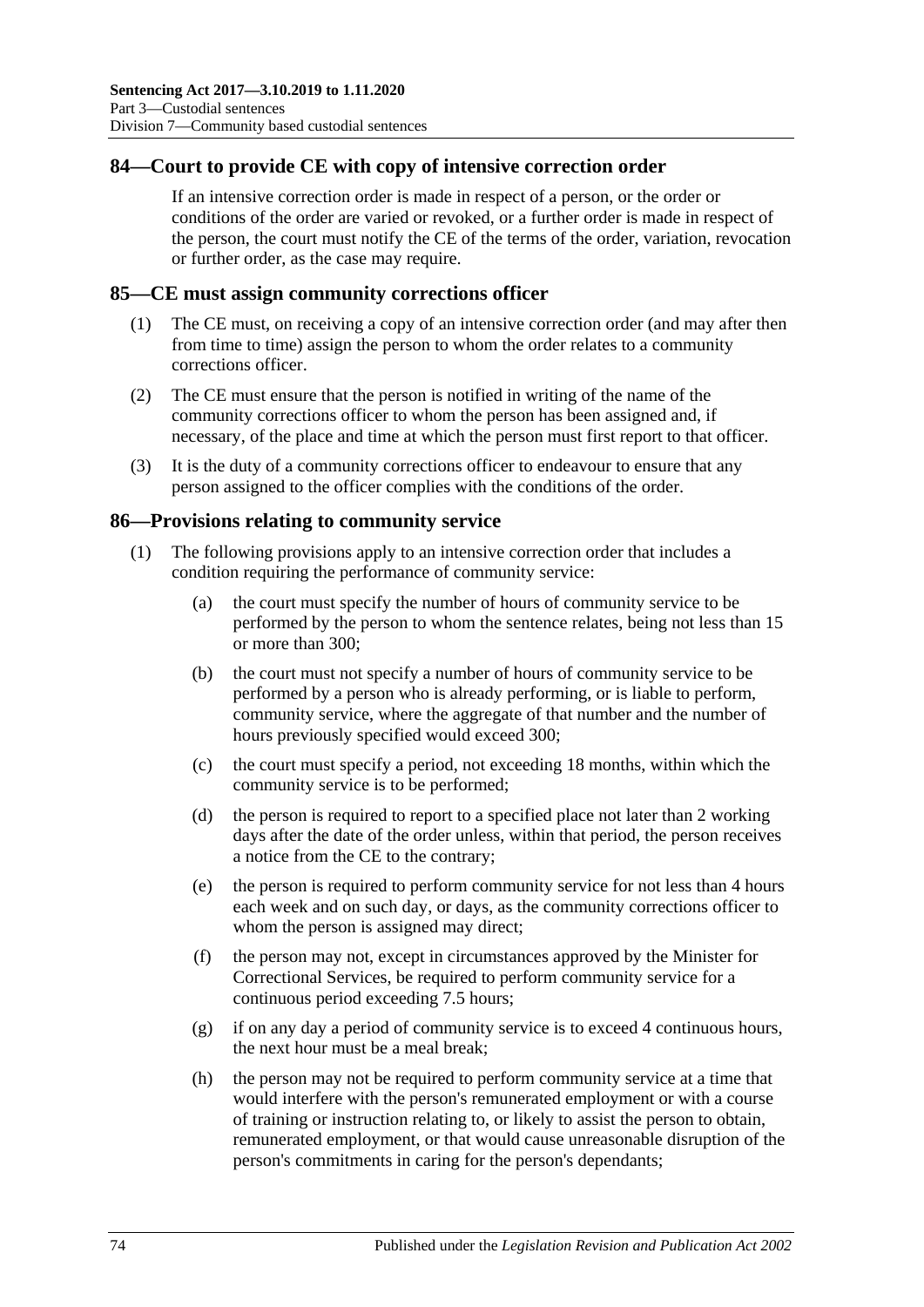- (i) the person may not be required to perform community service at a time that would cause the person to offend against a rule of a religion that the person practises;
- (j) the attendance of the person at any educational or recreational course of instruction approved by the Minister for Correctional Services will be taken to be performance of community service;
- (k) the person will not be remunerated for the performance of community service under the order;
- (l) the person must obey the lawful directions of the community corrections officer to whom the person is assigned.
- (2) This section does not apply in relation to the performance of community service by a youth.

### <span id="page-74-0"></span>**87—Court to be notified if suitable community service placement not available**

- (1) If the CE, on being notified that a court has included in an intensive correction order a condition requiring the performance of community service, is of the opinion that suitable community service work cannot be found for the defendant, whether because of the defendant's physical or mental disability, the location of the defendant, or for some other reason, the CE must notify the court in writing of that fact.
- (2) On receiving a notification under [subsection](#page-74-0) (1), the court may revoke the condition or discharge the intensive correction order (as the case may be) and may require the defendant to appear before the court for further order.

### **88—Community corrections officer to give reasonable directions**

- (1) A community corrections officer responsible for supervising a person in the community under this Subdivision—
	- (a) must give reasonable directions to the person requiring the person to report to the officer on a regular basis; and
	- (b) may give reasonable directions to the person—
		- (i) requiring the person to notify the officer of any change in the person's place of residence or employment; or
		- (ii) requiring the person to reside, or not to reside, in any particular place or area or with any particular person; or
		- (iii) requiring the person to take up, or not to take up, any particular employment, to be punctual in reporting to work or not to give up some particular employment; and
	- (c) may give the person other directions of a kind authorised by the Minister for Correctional Services, either generally or in relation to that person.
- (2) If the person is required to perform community service as a condition of an intensive correction order, the community corrections officer may also give reasonable directions to the person—
	- (a) requiring the person to report to a community service centre or other place at certain times; or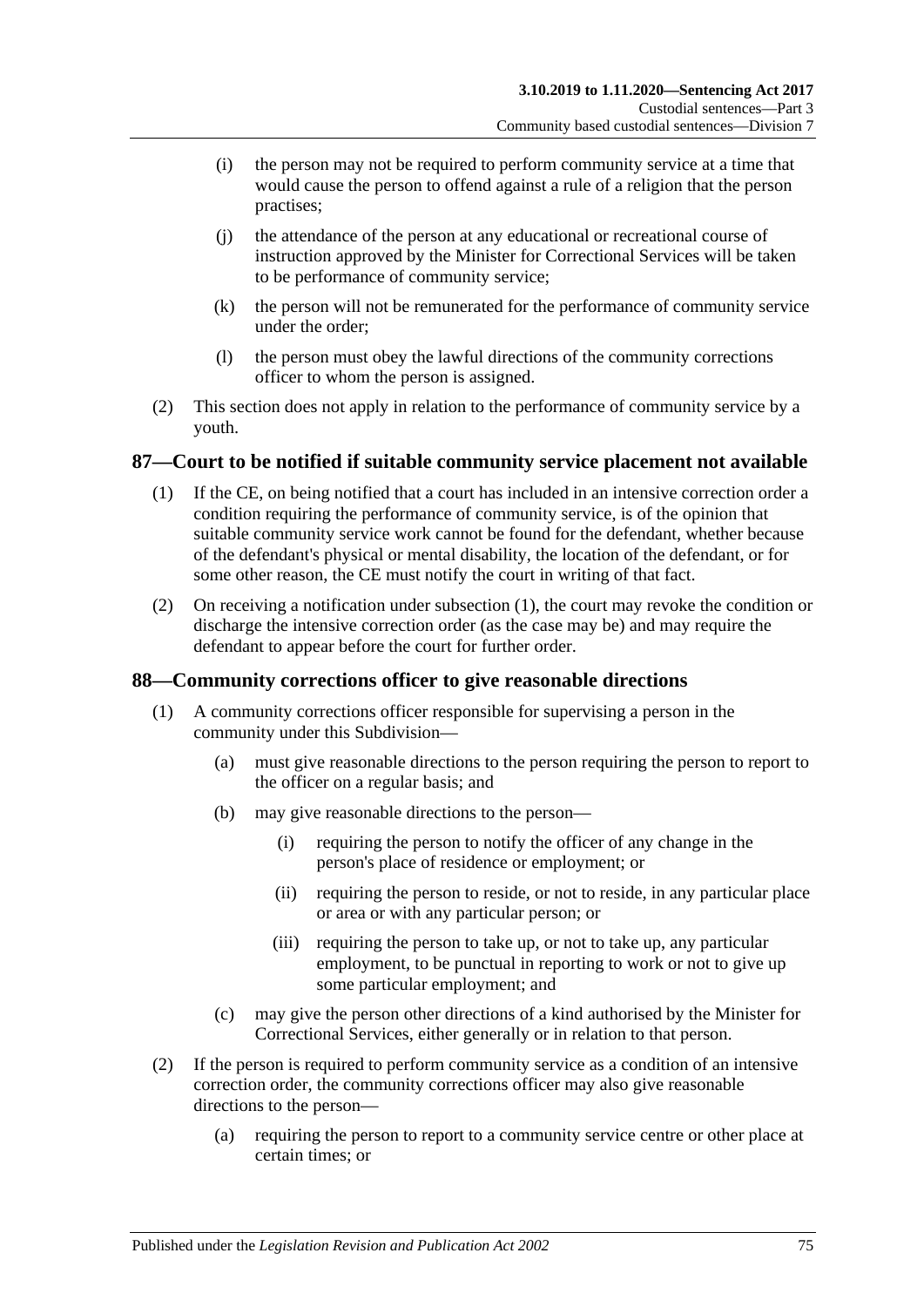- (b) requiring the person to perform certain projects or tasks as community service; or
- (c) requiring the person to undertake or participate in courses of instruction at a community service centre or other place; or
- (d) requiring the person to behave in a particular manner while undertaking community service.

### **89—Power of Minister in relation to default in performance of community service**

- <span id="page-75-0"></span>(1) If the Minister for Correctional Services is satisfied that a person who is required to perform community service as a condition of an intensive correction order has failed to obey a direction given by the community corrections officer to whom the person is assigned, the Minister may, instead of commencing proceedings for breach of order, by notice in writing served personally, increase the number of hours of community service that the person is required to perform.
- (2) If the Minister increases the hours of community service to be performed under a condition of an intensive correction order, the order will be taken to have been amended accordingly.
- (3) The number of hours of community service may not be increased under [subsection](#page-75-0) (1) by more than 24 in aggregate, but such an increase may be made despite the fact that its effect is to increase the total number of hours to be performed beyond the normal limit.
- (4) If the Minister for Correctional Services is satisfied that a person has failed to comply with a condition of an intensive correction order requiring performance of community service, the Minister may, by notice in writing served personally or by post, suspend the operation of the order until proceedings for breach of the intensive correction order have been determined.

### **90—Apprehension and detention of person subject to intensive correction order without warrant**

- (1) If the CE suspects on reasonable grounds that a person subject to an intensive correction order has breached a condition of the order, the person may be apprehended, without warrant, by a police officer or community corrections officer and detained in custody for the purposes of proceedings relating to the suspected breach under [section](#page-70-0) 83 before the court that imposed the order.
- (2) [Section](#page-72-0) 83(9) to [\(11\)](#page-72-1) (inclusive) apply to a person apprehended under this section as if the person were arrested pursuant to a warrant issued under [section](#page-70-0) 83.

## **91—Offence to contravene or fail to comply with condition of intensive correction order**

A person subject to an intensive correction order who contravenes or fails to comply with a condition of the order is guilty of an offence.

Maximum penalty: \$2 500 or imprisonment for 6 months.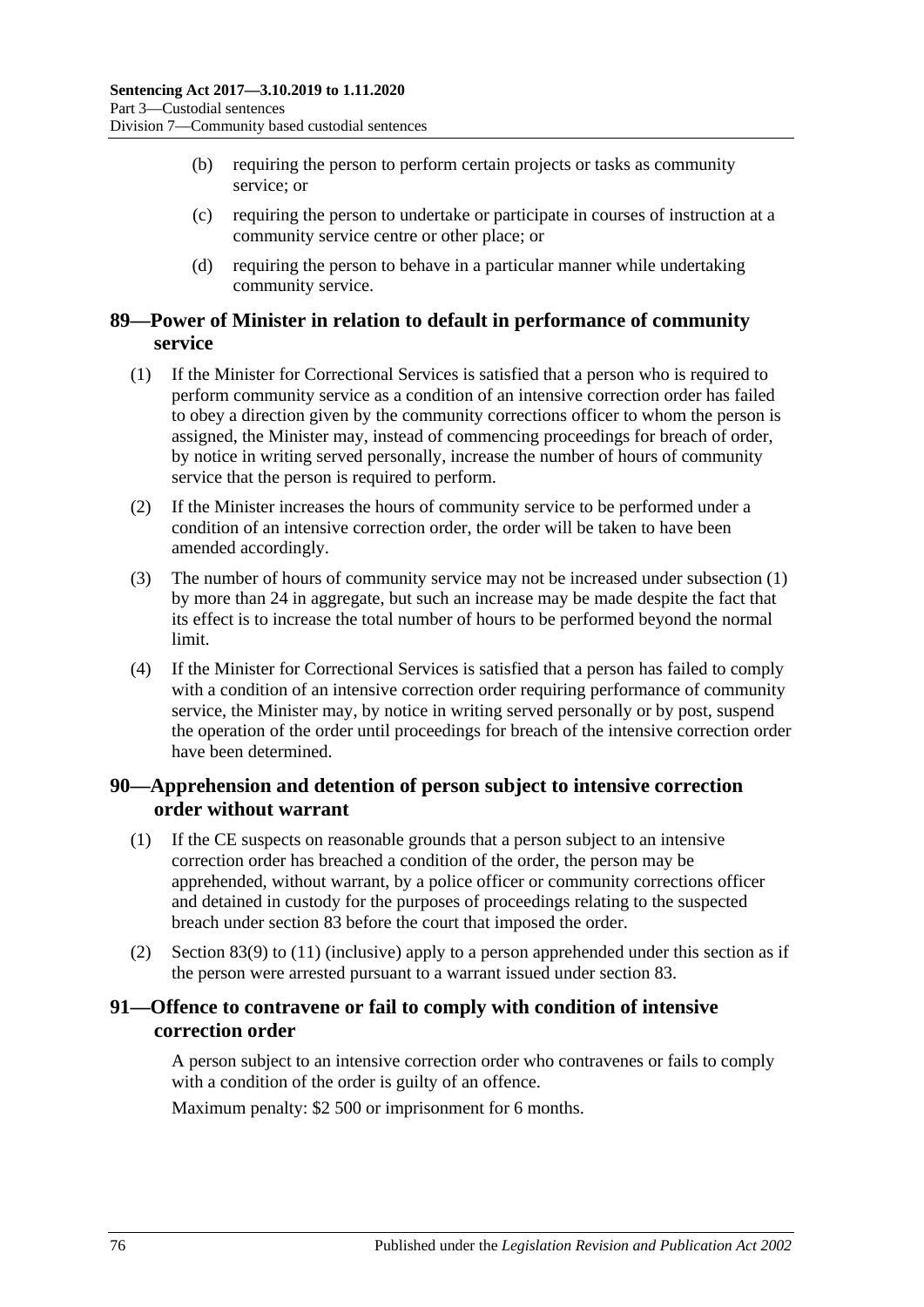### **Subdivision 3—General**

### **92—Court may direct person to surrender firearm etc**

- (1) This section applies to the following persons:
	- (a) a person subject to a home detention order under [Subdivision](#page-53-0) 1;
	- (b) a person subject to an intensive correction order under [Subdivision](#page-64-0) 2.
- (2) A court may, when imposing a sentence on a person to whom this section applies, direct the person to immediately surrender at a police station specified by the court any firearm, ammunition or part of a firearm owned or possessed by the person.
- (3) No criminal liability attaches to a person to the extent that the person is complying with a direction under this section.
- (4) The Commissioner of Police must deal with any surrendered firearm, ammunition or part of a firearm in accordance with the scheme set out in the regulations.
- (5) No compensation is payable by the Crown or any other person in respect of the exercise of a function or power under this section.
- (6) The regulations may provide for the payment, recovery or waiver of fees in respect of this section.

## **Division 8—Effect of imprisonment for contempt**

### **93—Effect of imprisonment for contempt**

If a person is imprisoned for contempt of court—

- (a) any sentence of imprisonment that the person has not yet begun to serve (and any non-parole period in respect of that sentence) will not commence until the expiry of the period of imprisonment for contempt; and
- (b) any sentence of imprisonment that the person is then serving (and any non-parole period in respect of that sentence) ceases to run for the period of imprisonment for contempt.

# **Part 4—Other community based sentences**

## **Division 1—Purpose, interpretation and application**

### **94—Purpose of Part**

The purpose of this Part is to provide a court with an option to impose a non-custodial community based sentence on a defendant.

### **95—Interpretation and application of Part**

- (1) In this Part, a reference to a *bond under this Act* is a reference to a bond under [section](#page-77-0) 96 or [97,](#page-82-0) as the case requires.
- <span id="page-76-0"></span>(2) The powers vested in a court by this Part—
	- (a) are exercisable despite the fact that an Act prescribes a minimum penalty; but
	- (b) are not exercisable in relation to—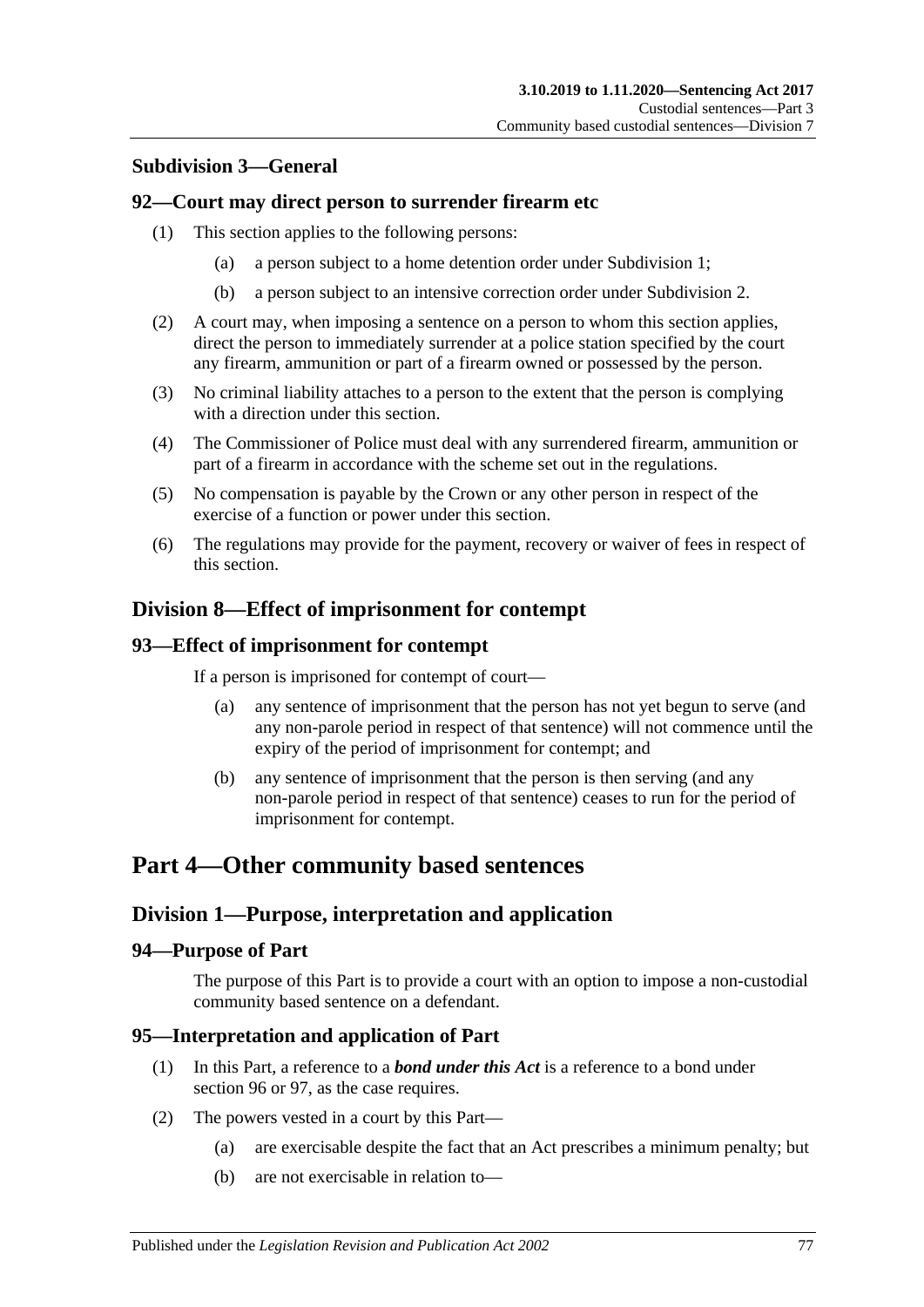- (i) murder or treason; or
- (ia) an offence involving a terrorist act; or
- (ii) any other offence in respect of which an Act expressly prohibits the reduction, mitigation or substitution of penalties or sentences.
- (3) In [subsection](#page-76-0) (2)—

*Act* includes a statutory instrument;

*terrorist act* has the same meaning as in Part 5.3 of the *Criminal Code* of the Commonwealth.

- (4) For the purposes of this Part, a reference to an *offence of murder* includes—
	- (a) an offence of conspiracy to murder; and
	- (b) an offence of aiding, abetting, counselling or procuring the commission of murder.

### **Division 2—Bonds, community service and supervision in community**

#### <span id="page-77-3"></span><span id="page-77-0"></span>**96—Suspension of imprisonment on defendant entering into bond**

- (1) Subject to this section, if a court has imposed a sentence of imprisonment on a defendant, the court may, if it thinks that good reason exists for doing so, suspend the sentence on condition that the defendant enter into a bond—
	- (a) to be of good behaviour; and
	- (b) to comply with the conditions of the bond referred to in [subsection](#page-77-1) (2); and
	- (c) to comply with any other conditions of the bond as the court thinks appropriate and specifies in the bond.
- <span id="page-77-6"></span><span id="page-77-1"></span>(2) Subject to this Act, a bond under this section is subject to the following conditions:
	- (a) a condition prohibiting the defendant from possessing a firearm or ammunition or any part of a firearm;
	- (b) a condition requiring the defendant to submit to such tests (including testing without notice) for gunshot residue as may be reasonably required by a person or class of persons or body specified by the court.
- <span id="page-77-5"></span><span id="page-77-4"></span><span id="page-77-2"></span>(3) A sentence of imprisonment may not be suspended under this section if the defendant is being sentenced—
	- (a) to a sentence of imprisonment that is to be served cumulatively on another term of imprisonment, or concurrently with another term of imprisonment then being served, or about to be served, by the defendant; or
	- (b) as an adult to a period of imprisonment of 2 years or more for a prescribed designated offence; or
	- (ba) as an adult for a serious sexual offence; or
	- (c) as an adult for a serious and organised crime offence or specified offence against police; or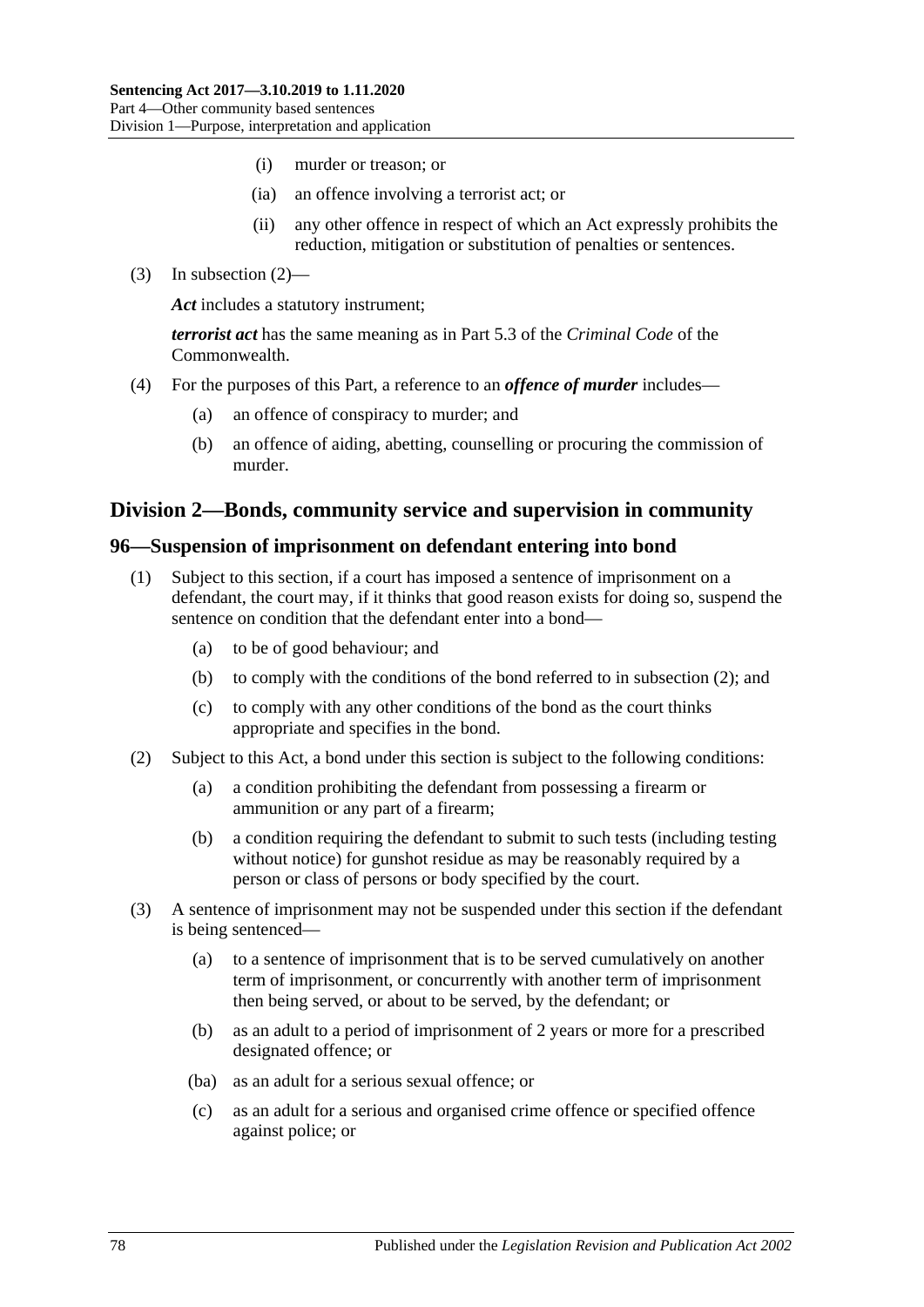- <span id="page-78-0"></span>(d) as an adult for a designated offence and, during the 5 year period immediately preceding the date on which the relevant offence was committed, a court has suspended a sentence of imprisonment or period of detention imposed on the defendant for a designated offence.
- <span id="page-78-1"></span>(4) Despite [subsection](#page-77-2)  $(3)(a)$ , if the period of imprisonment to which a defendant is liable under 1 or more sentences is more than 3 months but less than 12 months, the sentencing court may, by order—
	- (a) direct that the defendant serve a specified period (being not less than 1 month) of the imprisonment in prison; and
	- (b) suspend the remainder of the sentence on condition that the defendant enter into a bond of a kind described in [subsection](#page-77-3) (1) that will have effect on the defendant's release from prison.
- <span id="page-78-2"></span>(5) Despite [subsection](#page-77-4) (3)(b), if a defendant is being sentenced as an adult to a period of imprisonment of 2 years or more for a prescribed designated offence, the sentencing court may, by order—
	- (a) direct that the defendant serve a specified period of the imprisonment in prison (which, if a non-parole period has been fixed in respect of the defendant, must be a period that is one-fifth of the non-parole period fixed); and
	- (b) suspend the remainder of the sentence on condition that the defendant enter into a bond of a kind described in [subsection](#page-77-3) (1) that will have effect on the defendant's release from prison.
- (6) Despite [subsection](#page-77-5)  $(3)(c)$  and  $(d)$ , the court may, if satisfied that exceptional circumstances exist for doing so—
	- (a) suspend a sentence of imprisonment imposed on a defendant for a serious and organised crime offence or specified offence against police, or for a designated offence in the circumstances described in [subsection](#page-78-0) (3)(d), on condition that the defendant enter into a bond of a kind described in [subsection](#page-77-3) (1): or
	- (b) make an order under [subsection](#page-78-1) (4) in respect of a defendant being sentenced for a serious and organised crime offence or specified offence against police, or for a designated offence in the circumstances described in [subsection](#page-78-0) (3)(d), if the period of imprisonment to which the defendant is liable under 1 or more sentences is more than 3 months but less than 12 months.
- (8) If a probationer under a bond entered into under this section complies with the conditions of the bond, the sentence of imprisonment is, on the expiration of the bond, wholly extinguished.
- (9) In this section—

*designated offence* means any of the following offences under the *[Criminal Law](http://www.legislation.sa.gov.au/index.aspx?action=legref&type=act&legtitle=Criminal%20Law%20Consolidation%20Act%201935)  [Consolidation Act](http://www.legislation.sa.gov.au/index.aspx?action=legref&type=act&legtitle=Criminal%20Law%20Consolidation%20Act%201935) 1935*:

- (a) an offence under section 13 or 13A;
- (b) an offence under section 19;
- (c) an offence under section 19AA;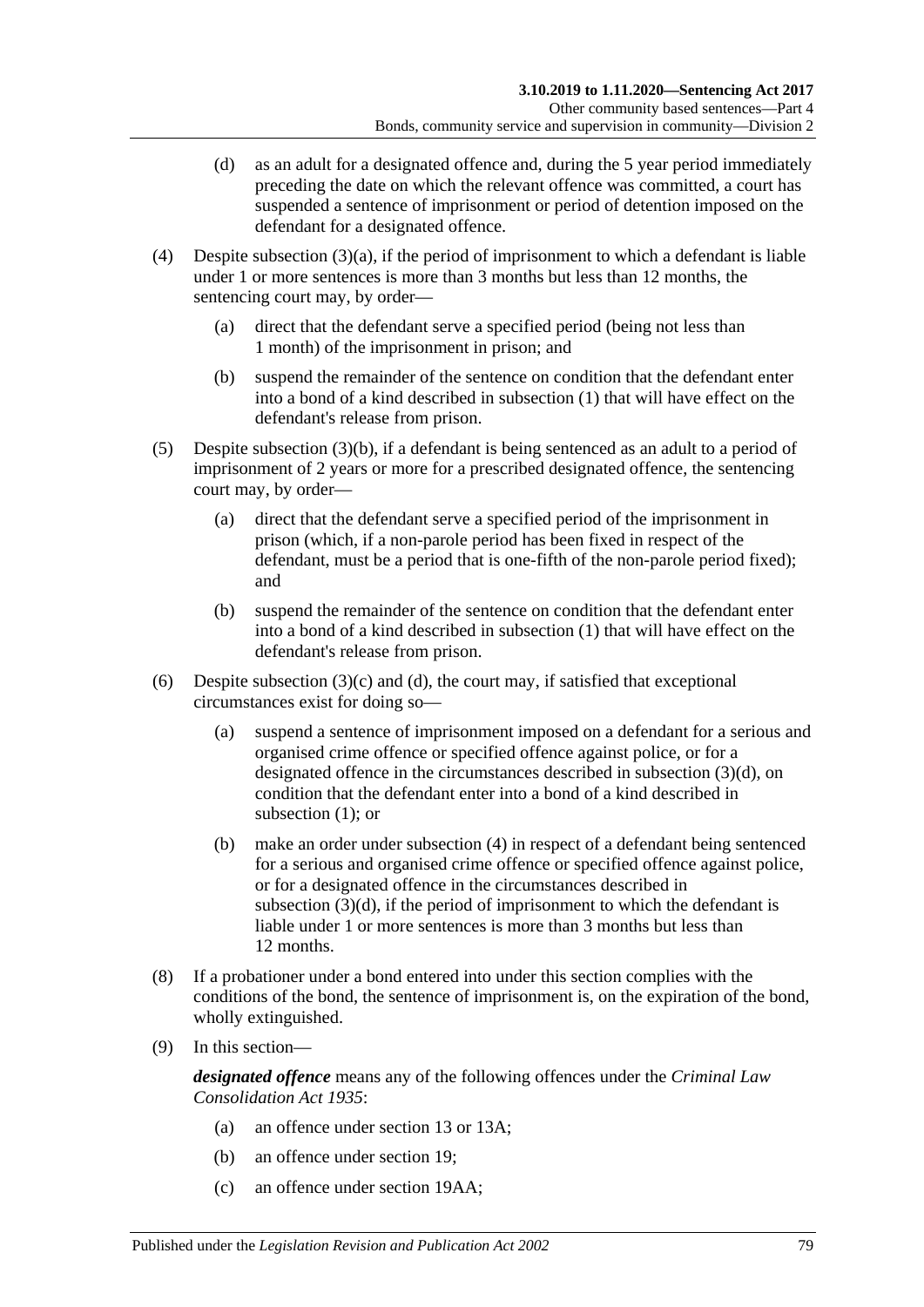- (d) an offence under section 19AC;
- (e) an offence under section 19A;
- (f) an offence under section 23 or 24;
- (g) an offence under section 29A;
- (ga) an offence against section  $20AA(1)$ , (2) or (4);
- (h) an offence under section 39;
- (j) an offence under section 137;
- (k) an offence under section 170;
- (l) an offence under section 270B if the offence against the person to which that section applies is a relevant offence referred to in a preceding paragraph;

*foster parent*, of a child, includes—

- (a) an approved carer of the child; and
- (b) a person in whose care the child is placed under section 77 of the *[Children](http://www.legislation.sa.gov.au/index.aspx?action=legref&type=act&legtitle=Children%20and%20Young%20People%20(Safety)%20Act%202017) [and Young People \(Safety\) Act](http://www.legislation.sa.gov.au/index.aspx?action=legref&type=act&legtitle=Children%20and%20Young%20People%20(Safety)%20Act%202017) 2017*;

*prescribed designated offence* means an offence under section 13 or 23 of the *[Criminal Law Consolidation Act](http://www.legislation.sa.gov.au/index.aspx?action=legref&type=act&legtitle=Criminal%20Law%20Consolidation%20Act%201935) 1935*;

#### *serious and organised crime offence* means—

- (a) any of the following offences under the *[Criminal Law Consolidation](http://www.legislation.sa.gov.au/index.aspx?action=legref&type=act&legtitle=Criminal%20Law%20Consolidation%20Act%201935)  Act [1935](http://www.legislation.sa.gov.au/index.aspx?action=legref&type=act&legtitle=Criminal%20Law%20Consolidation%20Act%201935)*:
	- (i) an offence under section 83E;
	- (ii) an aggravated offence under section 172 or 251, where the aggravating circumstances of the offence are the circumstances referred to in section  $5AA(1)(ga)(i)$  or (ii) of that Act;
	- (iii) an offence under section 244 or 245; or
- (b) any of the following offences under the *[Controlled Substances Act](http://www.legislation.sa.gov.au/index.aspx?action=legref&type=act&legtitle=Controlled%20Substances%20Act%201984) 1984*:
	- (i) an offence under section 32(1);
	- (ii) an aggravated offence under section  $32(2)$ ,  $32(2a)$  or  $32(3)$ ;
	- (iii) an offence under section 33(1);
	- (iv) an aggravated offence under section 33(2) or 33(3);
	- (v) an aggravated offence under section  $33A(1)$ ,  $33A(2)$ ,  $33A(3)$ ,  $33A(4)$ or 33A(5);
	- (vi) an offence under section 33F, 33G or 33H;

<span id="page-79-0"></span>*serious sexual offence* means—

- $(a)$
- (i) any of the following offences under the *[Criminal Law Consolidation](http://www.legislation.sa.gov.au/index.aspx?action=legref&type=act&legtitle=Criminal%20Law%20Consolidation%20Act%201935)  Act [1935](http://www.legislation.sa.gov.au/index.aspx?action=legref&type=act&legtitle=Criminal%20Law%20Consolidation%20Act%201935)* where the maximum penalty prescribed for the offence is, or includes, imprisonment for at least 5 years:
	- (A) an offence under section 48 (rape);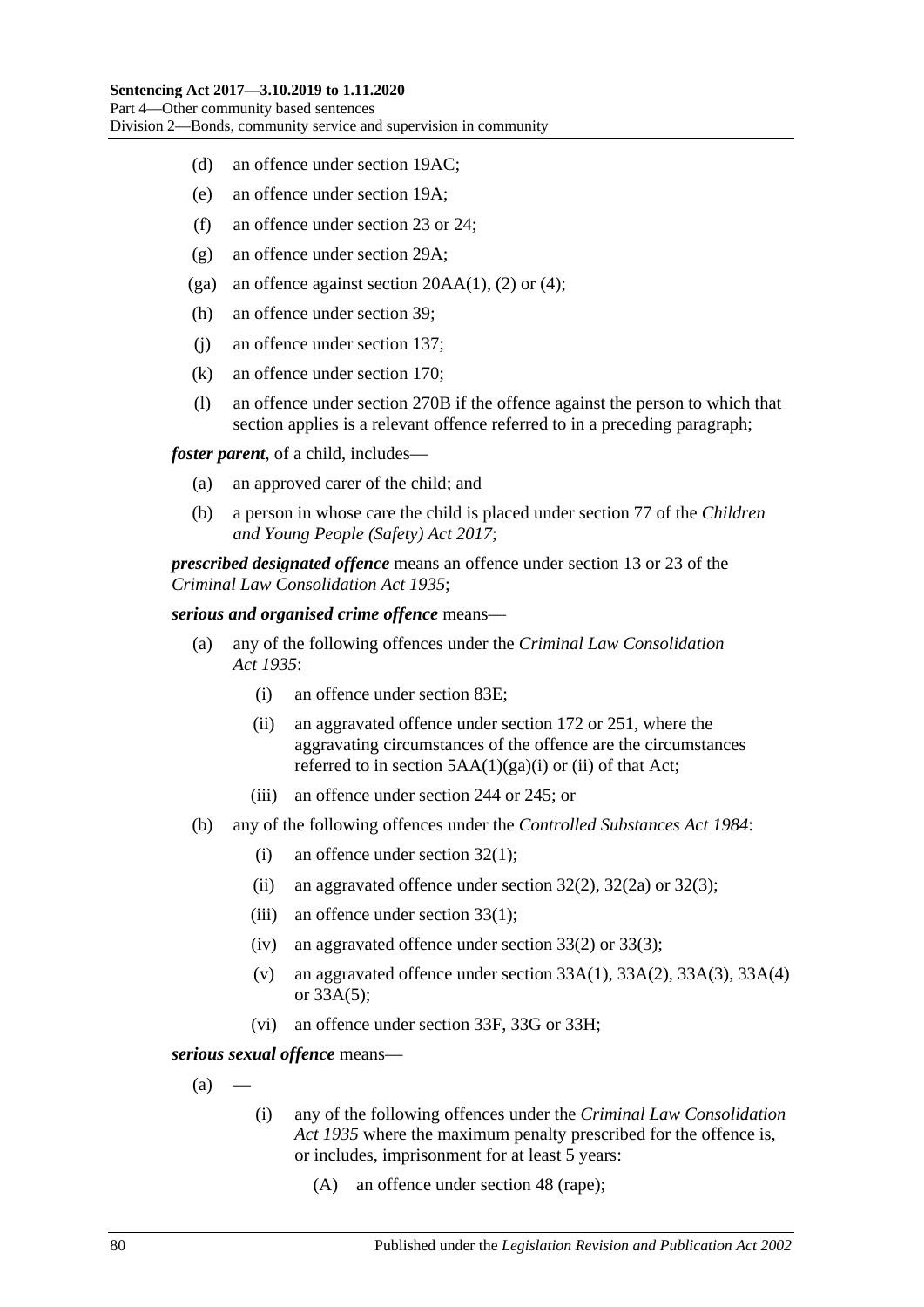Other community based sentences—Part 4 Bonds, community service and supervision in community—Division 2

- (B) an offence under section 48A (compelled sexual manipulation);
- (C) an offence under section 50 (persistent sexual abuse of a child);
- (D) an offence under section 51 (sexual exploitation of person with a cognitive impairment);
- (E) an offence under section 59 (abduction);
- (F) an offence under section 60 (procuring sexual intercourse);
- (G) an offence under section 66 (sexual servitude and related offences);
- (H) an offence under section 67 (deceptive recruiting for commercial sexual services);
- (I) an offence under section 68 (use of children in commercial sexual services):
- (J) an offence under section 72 (incest);
- (K) an offence against a corresponding previous enactment substantially similar to an offence referred to in any of the preceding subsubparagraphs;
- (L) an attempt to commit or an assault with intent to commit any of the offences referred to in any of the preceding subsubparagraphs; or
- (ii) any of the following offences under the *[Criminal Law Consolidation](http://www.legislation.sa.gov.au/index.aspx?action=legref&type=act&legtitle=Criminal%20Law%20Consolidation%20Act%201935)  Act [1935](http://www.legislation.sa.gov.au/index.aspx?action=legref&type=act&legtitle=Criminal%20Law%20Consolidation%20Act%201935)* where the maximum penalty prescribed for the offence is, or includes, imprisonment for at least 5 years:
	- (A) an offence under section 49 (unlawful sexual intercourse), other than an offence that occurred in prescribed circumstances;
	- (B) an offence under section 56 (indecent assault), other than an offence that occurred in prescribed circumstances;
	- (C) an offence under section 58 (gross indecency), other than an offence that occurred in prescribed circumstances;
	- (D) an offence under section 63 (production or dissemination of child exploitation material), other than an offence that occurred in prescribed circumstances;
	- (E) an offence under section 63B (procuring child to commit an indecent act etc), other than an offence that occurred in prescribed circumstances; or
- (iii) an offence against a corresponding previous enactment substantially similar to an offence referred to in either of the preceding subparagraphs; or
- (iv) an attempt to commit or an assault with intent to commit any of the offences referred to in any of the preceding subparagraphs; or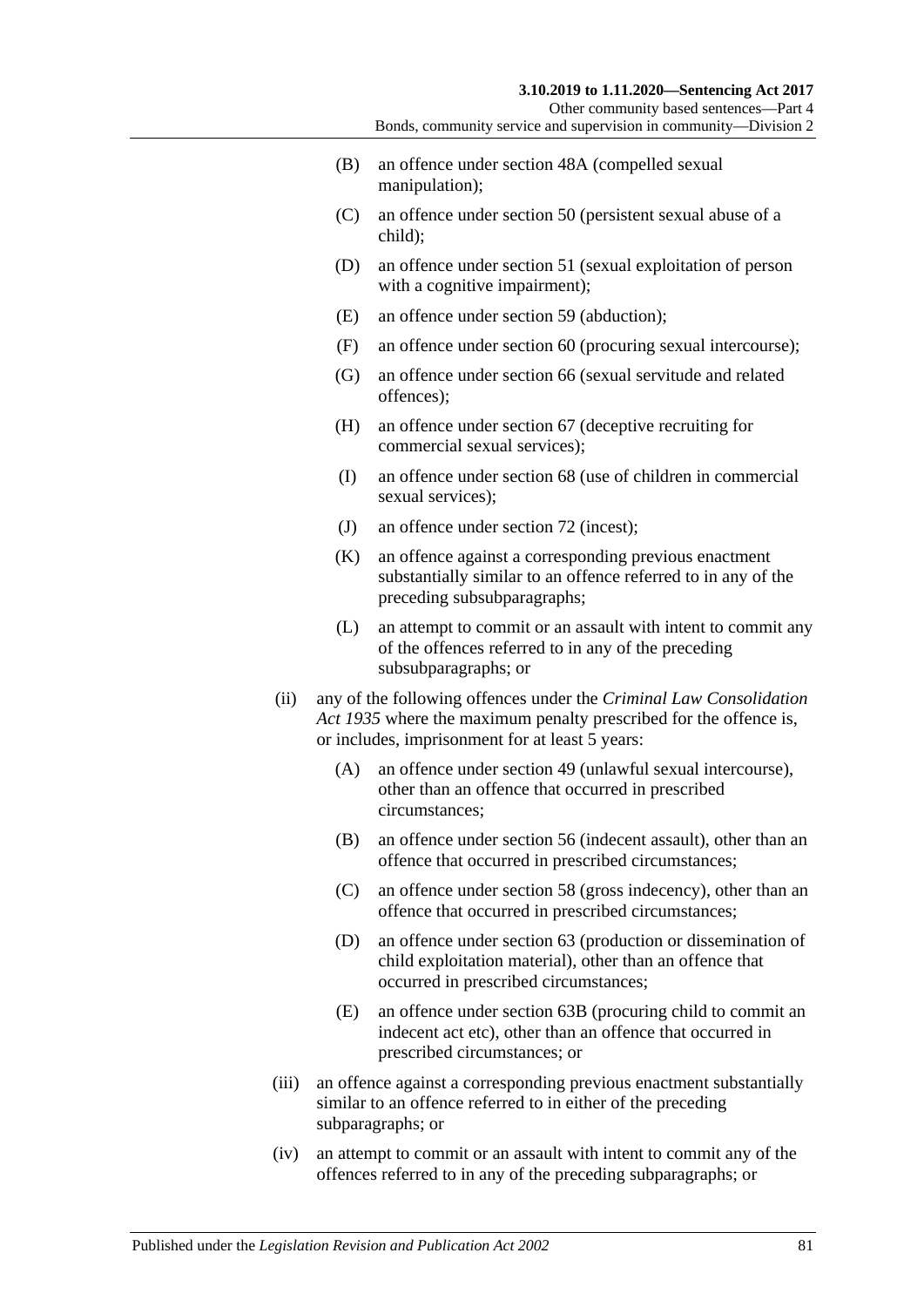(b) an offence against the law of another State or a Territory corresponding to an offence referred to in [paragraph](#page-79-0) (a);

#### *specified offence against police* means—

- (a) an aggravated offence under section 23(1) or 23(3) of the *[Criminal Law](http://www.legislation.sa.gov.au/index.aspx?action=legref&type=act&legtitle=Criminal%20Law%20Consolidation%20Act%201935)  [Consolidation Act](http://www.legislation.sa.gov.au/index.aspx?action=legref&type=act&legtitle=Criminal%20Law%20Consolidation%20Act%201935) 1935* where the aggravating circumstances of the offence are the circumstances referred to in section 5AA(1)(c) of that Act and the victim is a police officer; or
- (b) an offence of attempted murder or attempted manslaughter under the *[Criminal Law Consolidation Act](http://www.legislation.sa.gov.au/index.aspx?action=legref&type=act&legtitle=Criminal%20Law%20Consolidation%20Act%201935) 1935* where the victim is a police officer and the offender committed the offence—
	- (i) knowing the victim to be acting in the course of the victim's official duty; or
	- (ii) in retribution for something the offender knows or believes to have been done by the victim in the course of the victim's official duty.
- <span id="page-81-0"></span>(10) For the purposes of this section, an offence occurred in *prescribed circumstances* if—
	- (a) the defendant was, at the time of the offence, 20 years of age or less; and
	- (b) the circumstances of the offending, including the victim's age and the age difference between the defendant and the victim, are such that it is appropriate that the sentence be suspended; and
	- (c) the defendant was not, at the time of the offence, a person in a position of authority in relation to the victim.
- (11) For the purposes of [subsection](#page-81-0) (10), a person is in *a position of authority* in relation to a victim (the *child*) if—
	- (a) the person is a teacher and the child is a pupil of the teacher or of a school at which the teacher works; or
	- (b) the person is a parent, step-parent, guardian or foster parent of the child or the de facto partner or domestic partner of a parent, step-parent, guardian or foster parent of the child; or
	- (c) the person provides religious, sporting, musical or other instruction to the child; or
	- (d) the person is a religious official or spiritual leader (however described and including lay members and whether paid or unpaid) in a religious or spiritual group attended by the child; or
	- (e) the person is a health professional or social worker providing professional services to the child; or
	- (f) the person is responsible for the care of the child and the child has a cognitive impairment; or
	- (g) the person is employed or providing services in a correctional institution (within the meaning of the *[Correctional Services Act](http://www.legislation.sa.gov.au/index.aspx?action=legref&type=act&legtitle=Correctional%20Services%20Act%201982) 1982*) or a training centre (within the meaning of the *[Young Offenders Act](http://www.legislation.sa.gov.au/index.aspx?action=legref&type=act&legtitle=Young%20Offenders%20Act%201993) 1993*), or is a person engaged in the administration of those Acts, acting in the course of the person's duties in relation to the child; or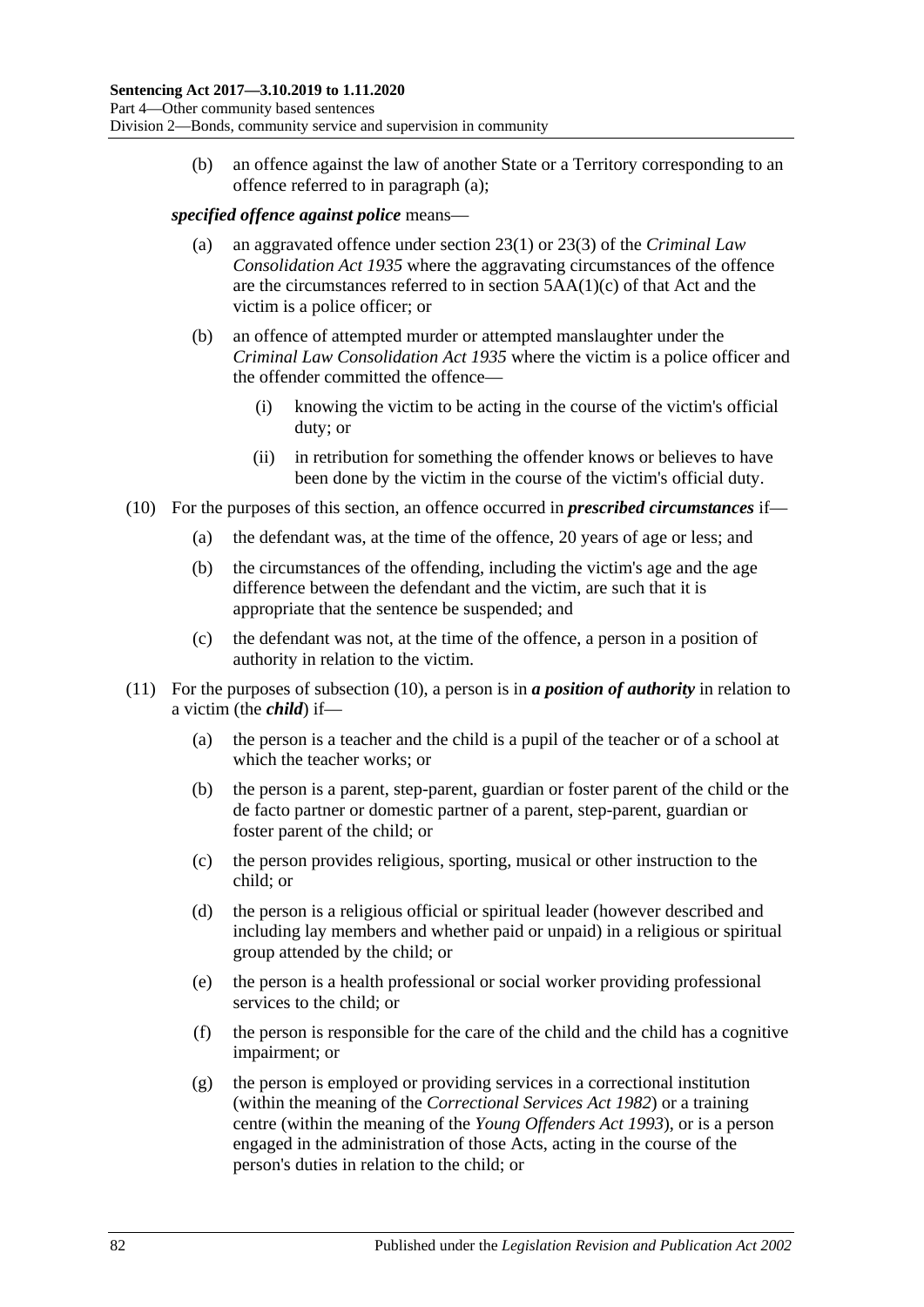- (h) the person is employed or providing services in a licensed children's residential facility (within the meaning of the *[Children and Young People](http://www.legislation.sa.gov.au/index.aspx?action=legref&type=act&legtitle=Children%20and%20Young%20People%20(Safety)%20Act%202017)  [\(Safety\) Act](http://www.legislation.sa.gov.au/index.aspx?action=legref&type=act&legtitle=Children%20and%20Young%20People%20(Safety)%20Act%202017) 2017*), or a residential care facility or other facility established under section 36 of the *[Family and Community Services Act](http://www.legislation.sa.gov.au/index.aspx?action=legref&type=act&legtitle=Family%20and%20Community%20Services%20Act%201972) 1972*, or is a person engaged in the administration of those Acts, acting in the course of the person's duties in relation to the child; or
- (i) the person is an employer of the child or other person who has the authority to determine significant aspects of the child's terms and conditions of employment or to terminate the child's employment (whether the child is being paid in respect of that employment or is working in a voluntary capacity).
- (12) A description of an offence appearing in brackets in this section is for convenience of reference only.

### <span id="page-82-0"></span>**97—Discharge of other defendants on entering into good behaviour bond**

- <span id="page-82-1"></span>(1) If a court finds a person guilty of an offence, the court may, if it thinks that good reason exists for doing so, discharge the defendant with or without recording a conviction, and without imposing any other penalty, on condition that the defendant enter into a bond—
	- (a) to be of good behaviour; and
	- (b) to comply with the other conditions (if any) included in the bond; and
	- (c) if the terms of the bond so require, to appear before the court for sentence, or conviction and sentence, if the defendant fails during the term of the bond to comply with a condition of the bond.
- (2) However, if the defendant is not to be so required to appear before the court, the court cannot impose any conditions under [subsection](#page-82-1) (1)(b).
- (3) If a defendant is discharged on a bond under this section—
	- (a) no fresh prosecution may be commenced in respect of the offence; and
	- (b) the defendant will only be liable to sentence, or conviction and sentence, if the defendant fails to comply with a condition of the bond and the terms of the bond require the defendant to appear before the court for sentencing in that event.

### **98—Conditions of bonds under this Act**

- (1) Subject to this Act, a bond under this Act may include such of the following conditions as the court thinks appropriate and directs be included:
	- (a) a condition requiring the defendant to be under the supervision of a community corrections officer for a specified period;
	- (b) a condition requiring the defendant to reside with a specified person or in a specified place or area;
	- (c) a condition requiring the defendant not to reside with a specified person or in a specified place or area;
	- (d) a condition requiring the defendant to perform a specified number of hours of community service;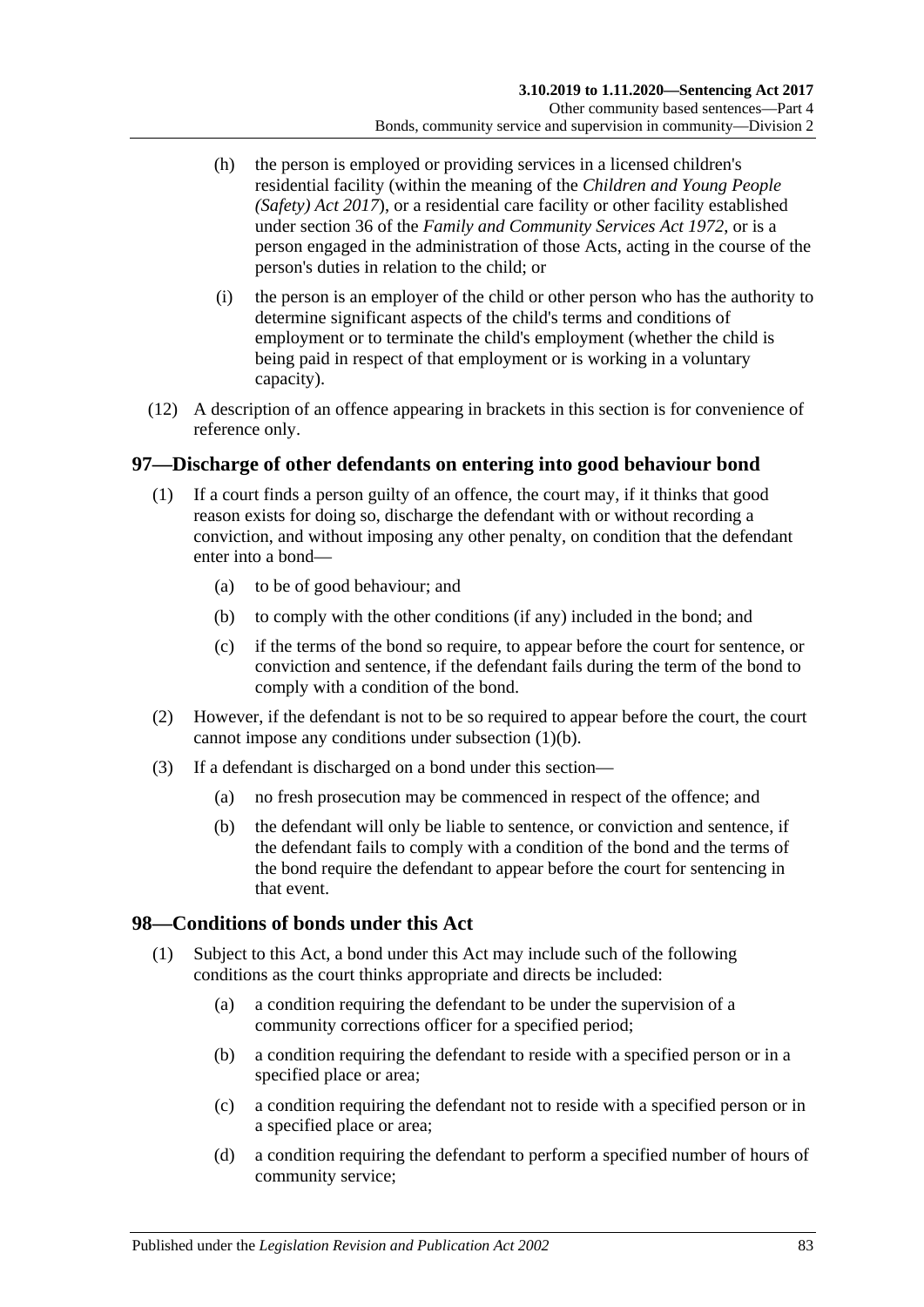- (e) a condition requiring the defendant to undertake an intervention program;
- (f) a condition requiring the defendant to undergo medical or psychiatric treatment in accordance with the terms of the bond;
- (g) a condition requiring the defendant to abstain from drugs of a specified class (including alcohol);
- (h) a condition requiring the person to submit to such tests (including testing without notice) relating to drug use as a community corrections officer may reasonably require;
- (i) a condition requiring the defendant—
	- (i) to restore misappropriated property to any person apparently entitled to possession of it; or
	- (ii) to pay compensation of a specified amount to any person for injury, loss or damage resulting from the offence;
- (j) a condition requiring the defendant to attend and complete, within the term of the bond or such lesser period as the court may specify, a specified education program approved by the Attorney-General for the offence of which the defendant has been found guilty;
- (k) a condition requiring the defendant to comply with—
	- (i) regulations (if any) made for the purposes of this section; or
	- (ii) the lawful directions of the CE;
- (l) any other condition that the court thinks appropriate and specifies in the bond.
- (2) A court must not include a condition (whether under this or any other section) requiring the defendant to reside with a specified person or in a specified place unless the court is satisfied that accommodation is available for the defendant with that person or in that place and that the accommodation is suitable in all the circumstances.
- (3) A court must not include a condition requiring the defendant to undergo specified medical or psychiatric treatment unless it is satisfied that treatment of the nature specified in the bond has been recommended for the defendant by a legally qualified medical practitioner and is available to the defendant.
- (4) The following provisions apply in relation to an education program approved or to be approved for the purposes of this section:
	- (a) the Attorney-General may approve such a program unconditionally or subject to such conditions as the Attorney-General thinks fit and specifies in the instrument of approval;
	- (b) the Attorney-General may, by written notice to the program provider, revoke an approval or vary the conditions of an approval;
	- (c) any fees for undertaking an approved education program are to be borne by the defendant, subject to any relief from payment given by the program provider in accordance with conditions imposed by the Attorney-General under this subsection.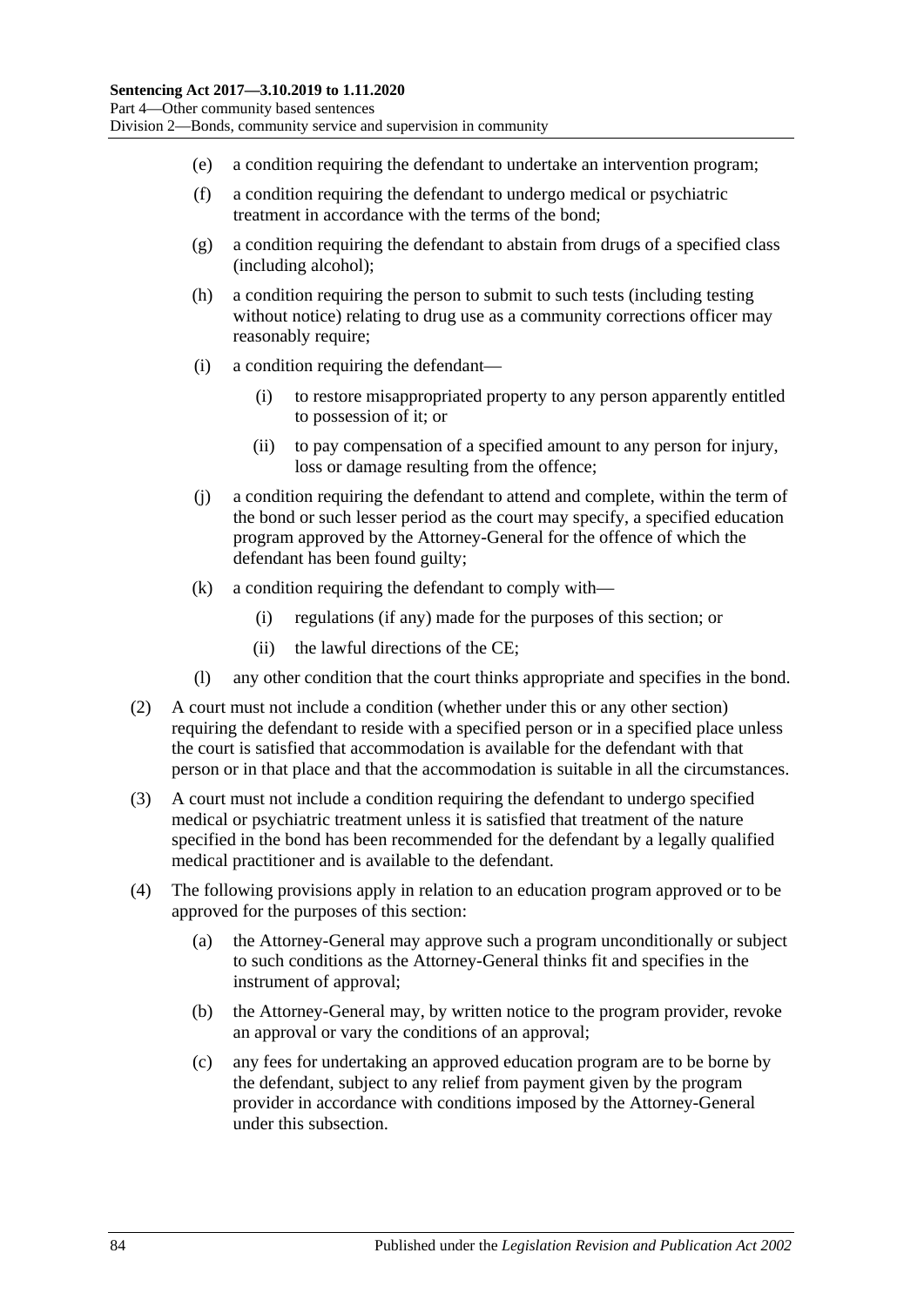- (5) Before the court imposes a condition requiring a defendant to undertake an intervention program, the court must satisfy itself that—
	- (a) the defendant is eligible for the services to be included on the program in accordance with applicable eligibility criteria (if any); and
	- (b) the services are available for the defendant at a suitable time and place.
- (6) The court may make appropriate orders for assessment of a defendant to determine—
	- (a) a form of intervention program that is appropriate for the defendant; and
	- (b) the defendant's eligibility for the services included on the program,

and may release the defendant on bail on condition that the defendant undertake the assessment as ordered.

- (7) A certificate apparently signed by—
	- (a) an intervention program manager as to—
		- (i) whether the services to be included on an intervention program are available for a particular person and, if so, when and where they will be available; or
		- (ii) whether a particular person is eligible for the services to be included on the program; or
	- (b) a community corrections officer as to whether a particular person has complied with conditions regulating the person's participation in an intervention program,

is admissible as evidence of the matter so certified.

#### **99—Term of bond**

Subject to this Act, a bond under this Act is effective for the term that is specified in the bond.

#### **100—Guarantors etc**

- (1) If the court thinks it appropriate—
	- (a) a bond under this Act may oblige the defendant to pay a sum specified in the bond in the event of non-compliance with a condition of the bond; and
	- (b) the court may require the defendant to find 1 or more guarantors of such an obligation.
- $(2)$  A court—
	- (a) may require a defendant to find 1 or more persons to guarantee the defendant's compliance with the conditions of the bond; and
	- (b) if such a requirement is made, must specify the amount that any such guarantor will be liable to pay in the event of the defendant's non-compliance with a condition of the bond.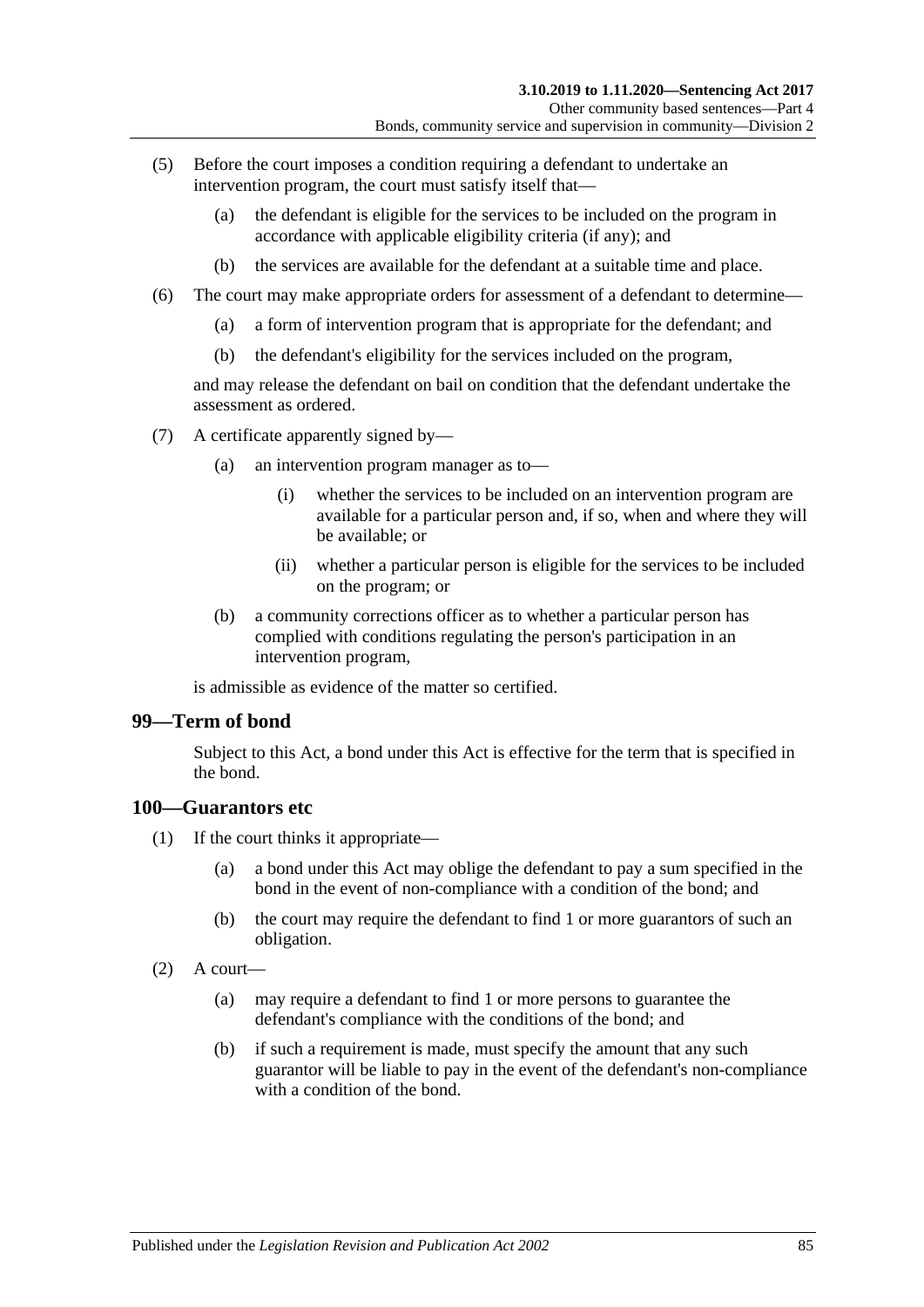### **101—Court may direct person to surrender firearm etc**

- (1) A probative court may, in relation to a bond that is subject to the condition imposed by section [96\(2\)\(a\),](#page-77-6) direct the probationer to immediately surrender at a police station specified by the court any firearm, ammunition or part of a firearm owned or possessed by the probationer.
- (2) No criminal liability attaches to a person to the extent that the person is complying with a direction under this section.
- (3) The Commissioner of Police must deal with any surrendered firearm, ammunition or part of a firearm in accordance with the scheme set out in the regulations.
- (4) No compensation is payable by the Crown or any other person in respect of the exercise of a function or power under this section.
- (5) The regulations may provide for the payment, recovery or waiver of fees in respect of this section.

### **102—Court to provide CE with copy of court order**

If a defendant enters into a bond under this Act, the conditions of a bond are varied, the term of a bond is extended, or a bond is discharged, the court must notify the CE of the terms of the bond, variation or extension, or of the discharge, as the case may require.

#### <span id="page-85-0"></span>**103—Variation or discharge of bond**

- (1) A probative court may, on the application of a probationer or the Minister for Correctional Services, vary or revoke a condition of a bond under this Act.
- (2) If, on an application for variation under [subsection](#page-85-0) (1), a probative court extends, beyond the term of the bond, the period within which community service is to be performed by the probationer, the term of the bond is extended accordingly.
- (3) A probative court cannot extend the period within which community service is to be performed by more than 6 months.
- (4) A probative court may only vary or revoke the conditions imposed by [section](#page-77-1) 96(2) on a bond if the court is satisfied, by evidence given on oath, that—
	- (a) there are cogent reasons to do so; and
	- (b) the possession of a firearm, ammunition or part of a firearm by the probationer does not represent an undue risk to the safety of the public.
- (5) Subject to [subsection](#page-86-0) (6), if the Minister for Correctional Services is satisfied, on the application of a probationer—
	- (a) that it is no longer necessary for the probationer to remain under supervision; and
	- (b) that it would not be in the best interests of the probationer to remain under supervision,

the Minister may, by instrument in writing, waive the obligation of the probationer to comply any further with the condition requiring supervision.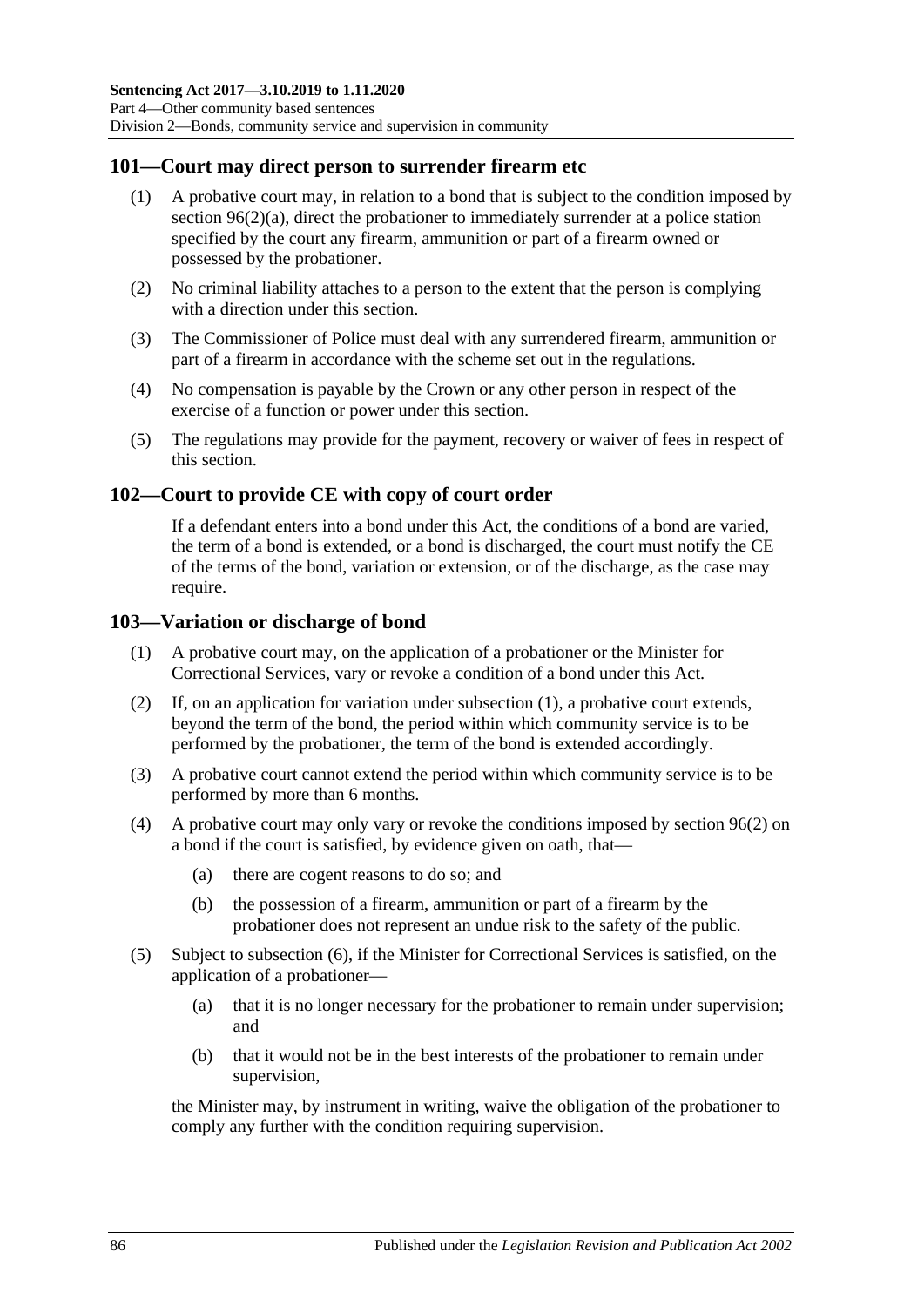- <span id="page-86-0"></span>(6) The Minister for Correctional Services must, before deciding whether to waive the obligation of a probationer to comply any further with a condition requiring supervision, take into account the likely impact on a victim to which this subsection applies if the probationer is no longer required to remain under supervision.
- (7) [Subsection](#page-86-0) (6) applies to a victim in respect of whom a victim impact statement was provided to the sentencing court when the probationer was sentenced.
- (8) If a probative court is satisfied, on the application of a probationer, that it is no longer necessary for the probationer to remain subject to the bond, the court may, by order, discharge the bond.

### **104—Court to be notified if suitable community service placement not available**

- <span id="page-86-1"></span>(1) If the CE, on being notified that a court has made an order for community service or included in a bond a condition requiring the performance of community service, is of the opinion that suitable community service work cannot be found for the defendant, whether because of the defendant's physical or mental disability, the location of the defendant, or for some other reason, the CE must notify the court in writing of that fact.
- (2) On receiving a notification under [subsection](#page-86-1) (1), the court may discharge the community service order or revoke the condition (as the case may be) and may require the defendant to appear before the court for further order.

### <span id="page-86-2"></span>**105—Provisions relating to community service**

- (1) The following provisions apply if a court imposes a sentence of community service, or includes in a bond a condition requiring the performance of community service:
	- (a) the court must specify the number of hours of community service to be performed by the person to whom the sentence relates, being not less than 15 or more than 300;
	- (b) the court must not specify a number of hours of community service to be performed by a person who is already performing, or is liable to perform, community service, where the aggregate of that number and the number of hours previously specified would exceed 300;
	- (c) the court must specify a period, not exceeding 18 months, within which the community service is to be performed;
	- (d) the person is required to report to a specified place not later than 2 working days after the date of the order unless, within that period, the person receives a notice from the CE to the contrary;
	- (e) the person is required to perform community service for not less than 4 hours each week and on such day, or days, as the community corrections officer to whom the person is assigned may direct:
	- (f) the person may not, except in circumstances approved by the Minister for Correctional Services, be required to perform community service for a continuous period exceeding 7.5 hours;
	- (g) if on any day a period of community service is to exceed 4 continuous hours, the next hour must be a meal break;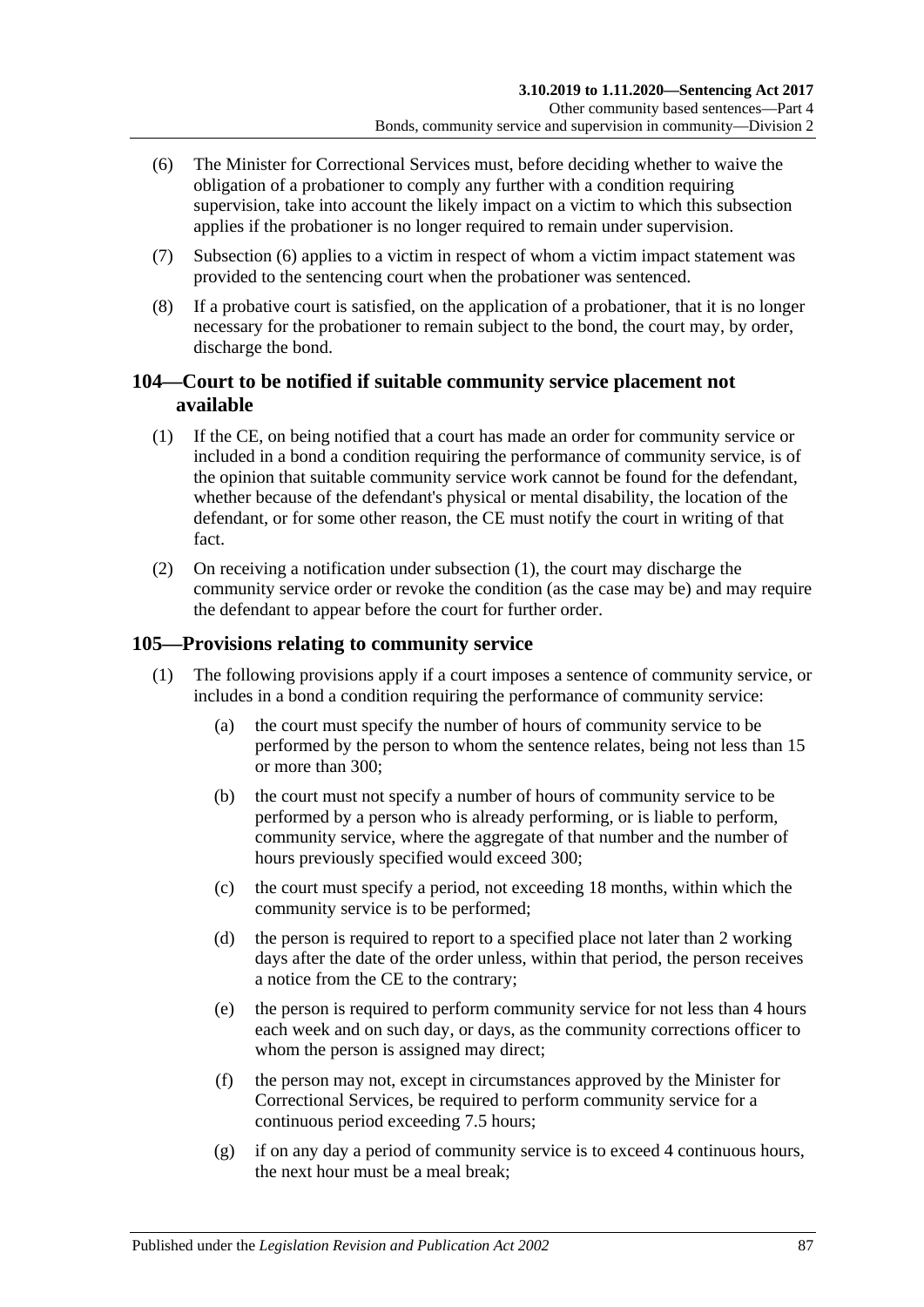- (h) the person may not be required to perform community service at a time that would interfere with the person's remunerated employment or with a course of training or instruction relating to, or likely to assist the person to obtain, remunerated employment, or that would cause unreasonable disruption of the person's commitments in caring for the person's dependants;
- (i) the person may not be required to perform community service at a time that would cause the person to offend against a rule of a religion that the person practises;
- (j) the attendance of the person at any educational or recreational course of instruction approved by the Minister for Correctional Services will be taken to be performance of community service;
- (k) the person will not be remunerated for the performance of community service under the order;
- (l) the person must obey the lawful directions of the community corrections officer to whom the person is assigned.
- (2) This section does not apply in relation to the performance of community service by a youth.

### **106—Provisions relating to supervision in the community**

- (1) A court may, in addition to sentencing a defendant to community service—
	- (a) order that the defendant be under the supervision of a community corrections officer for the duration of the sentence; and
	- (b) make such other orders as the court thinks necessary for securing compliance with this Part.
- (2) The following provisions apply if a court makes an order, or includes a condition in a bond, requiring the person to whom the order or bond relates to be under the supervision of a community corrections officer:
	- (a) the court must, in the case of a probationer, specify the period during which the probationer is to be under supervision;
	- (b) the person is required to report to a specified place not later than 2 working days after the date of the order or bond unless, within that period, the defendant receives a notice from the CE to the contrary;
	- (c) the person must obey the lawful directions of the community corrections officer to whom the person is assigned;
	- (d) the person must not, during the period of supervision, leave the State for any reason except in accordance with the written permission of the CE.

### **107—CE must assign community corrections officer**

- (1) The CE must, on receiving a copy of an order or a bond requiring supervision or the performance of community service (and may, after then, from time to time) assign the person to whom the bond or order relates to a community corrections officer.
- (2) The CE must ensure that the person is notified in writing of the name of the community corrections officer to whom the person has been assigned and, if necessary, of the place and time at which the person must first report to that officer.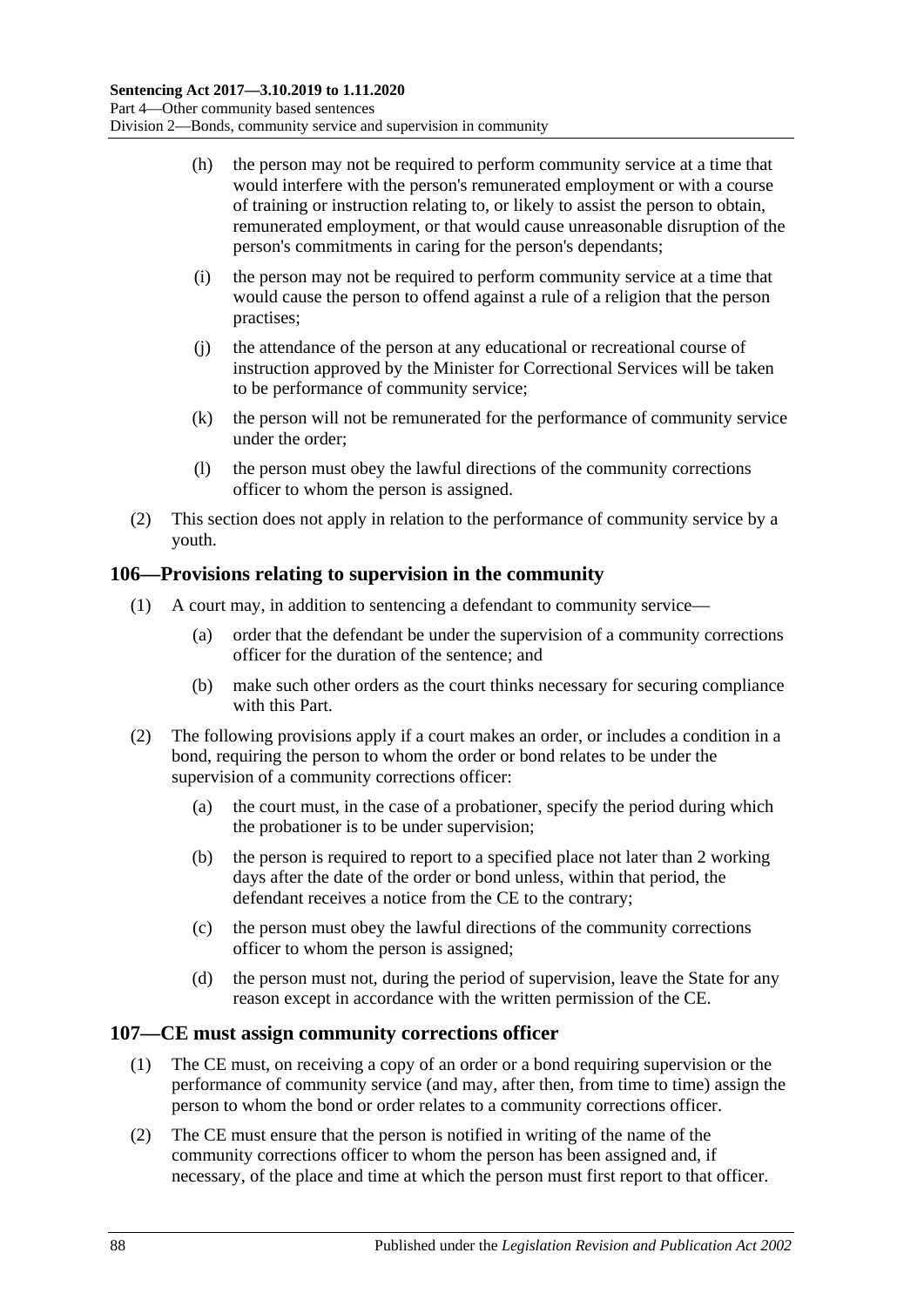(3) It is the duty of a community corrections officer to endeavour to ensure that any person assigned to the officer complies with the conditions of the bond or order.

### **108—Community corrections officer to give reasonable directions**

- (1) A community corrections officer responsible for supervising a person in the community—
	- (a) must give reasonable directions to the person requiring the person to report to the officer on a regular basis; and
	- (b) may give reasonable directions to the person—
		- (i) requiring the person to notify the officer of any change in the person's place of residence or employment; or
		- (ii) requiring the person to reside, or not to reside, in any particular place or area or with any particular person; or
		- (iii) requiring the person to take up, or not to take up, any particular employment, to be punctual in reporting to work or not to give up some particular employment; and
	- (c) may give the person other directions of a kind authorised by the Minister for Correctional Services, either generally or in relation to that person.
- (2) If the person is required to perform community service, the community corrections officer may also give reasonable directions to the person—
	- (a) requiring the person to report to a community service centre or other place at certain times; or
	- (b) requiring the person to perform certain projects or tasks as community service; or
	- (c) requiring the person to undertake or participate in courses of instruction at a community service centre or other place; or
	- (d) requiring the person to behave in a particular manner while undertaking community service.

## <span id="page-88-0"></span>**110—Variation of community service order**

- (1) If, on the application of a person required to perform community service under a bond or an order of a court, the Minister for Correctional Services is satisfied that—
	- (a) the person will not complete the community service in the time provided for in the order or the bond; and
	- (b) sufficient reason exists for the person not being able to complete the community service in the required time,

the Minister may, by instrument in writing, extend the period within which the person must complete the performance of the community service.

(2) The court that ordered a person to perform community service, or a court of coordinate jurisdiction, may, on application by the person or the Minister for Correctional Services, vary the terms of the order for community service, or vary or revoke an ancillary order.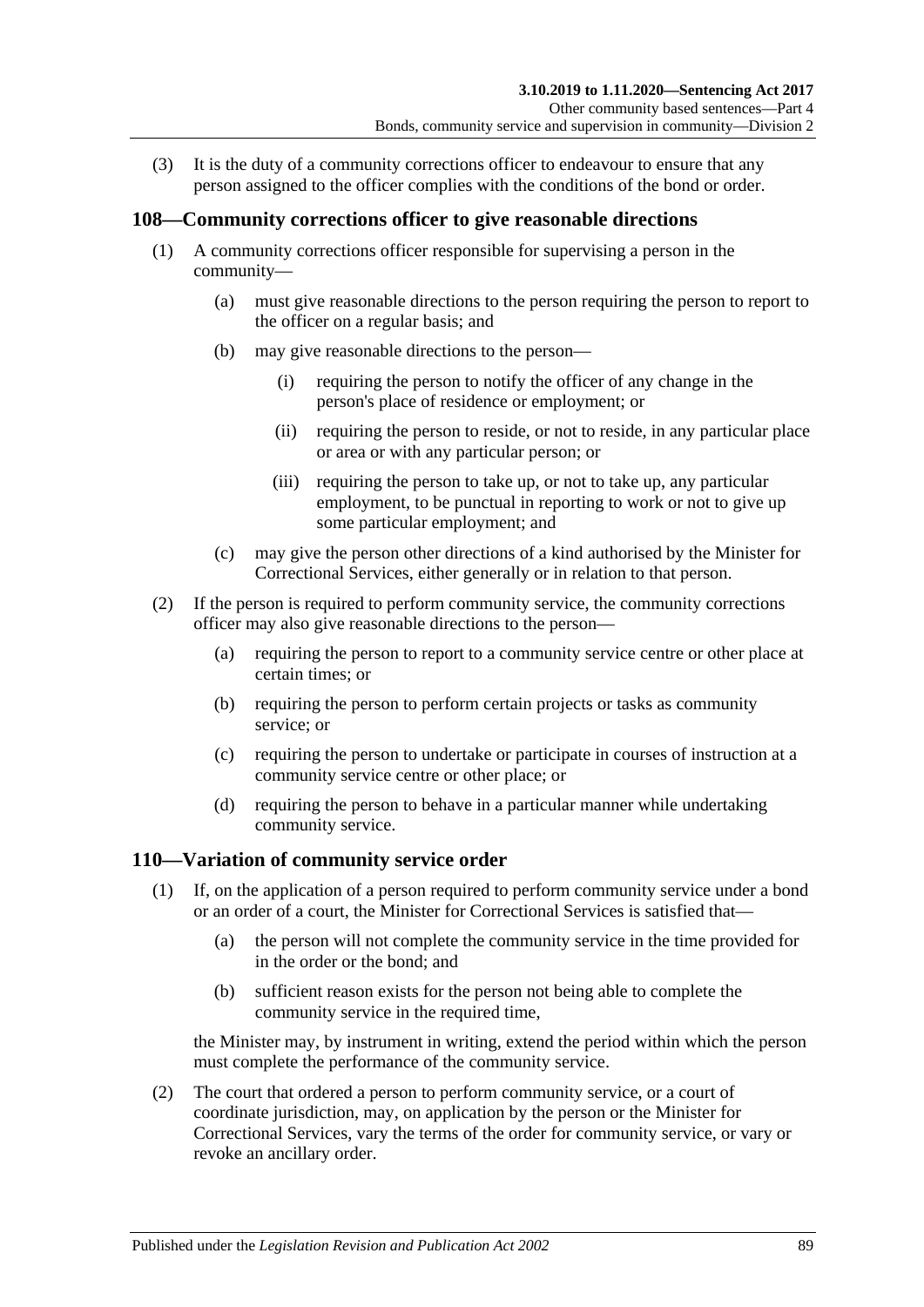- (3) The period within which community service must be performed cannot be extended under this section, whether by the Minister or the court, by a period exceeding 6 months, or periods that, in aggregate, exceed 6 months.
- (4) If the Minister extends the period within which a person must complete the performance of community service under an order or a bond, the order or bond will be taken to have been amended accordingly.
- (5) The Minister must notify the probative or sentencing court of any exercise of powers under [subsection](#page-88-0) (1).

### <span id="page-89-0"></span>**111—Power of Minister to cancel unperformed hours of community service**

- (1) If, on the application of a person required to perform community service under a bond or an order of a court, the Minister for Correctional Services is satisfied that—
	- (a) although some hours of community service remain unperformed, the person has substantially complied with the requirement; and
	- (b) there is no apparent intention on the person's part to deliberately evade the person's obligations under the bond or order; and
	- (c) sufficient reason exists for not insisting on performance of some or all of those hours,

the Minister may, by instrument in writing, waive compliance with the requirement to perform those hours, or a specified number of them.

- (2) The Minister cannot exercise powers under [subsection](#page-89-0) (1) to waive performance of more than 10 hours under the 1 bond or order.
- (3) The Minister must notify the probative or sentencing court of any exercise of powers under [subsection](#page-89-0) (1).

### **112—Power of Minister in relation to default in performance of community service**

- <span id="page-89-1"></span>(1) If the Minister for Correctional Services is satisfied that a person who is required to perform community service has failed to obey a direction given by the community corrections officer to whom the person is assigned, the Minister, instead of commencing proceedings for breach of order or bond, may, by notice in writing served personally, increase the number of hours of community service that the person is required to perform.
- (2) If the Minister increases the hours of community service to be performed under an order or a bond, the order or bond will be taken to have been amended accordingly.
- (3) The number of hours of community service may not be increased under [subsection](#page-89-1) (1) by more than 24 in aggregate, but such an increase may be made despite the fact that its effect is to increase the total number of hours to be performed beyond the normal limit.
- (4) If the Minister for Correctional Services is satisfied that a person has failed to comply with an order or a bond requiring performance of community service, the Minister may, by notice in writing served personally or by post, suspend the operation of the order or the relevant condition of the bond until proceedings for breach of the community service order or bond have been determined.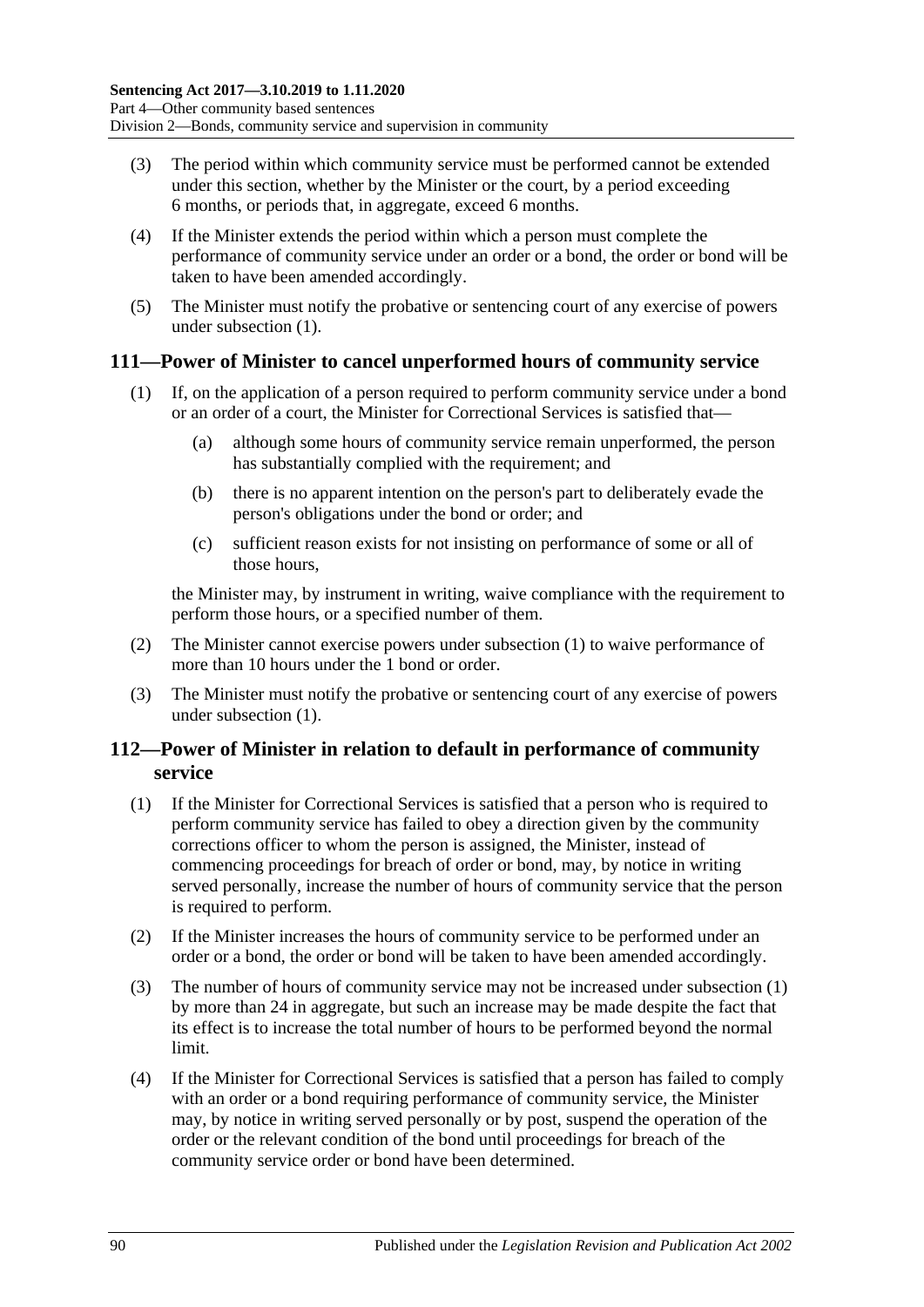## **Division 3—Enforcement of bonds, community service orders and other orders of a non-pecuniary nature**

## **Subdivision 1—Bonds**

### **113—Non-compliance with bond**

- (1) If it appears to a probative court, by evidence given on oath, that a probationer may have failed to comply with a condition of the probationer's bond, the court—
	- $(a)$  may—
		- (i) issue a summons to the probationer requiring the probationer to appear before the court at the time and place specified in the summons; or
		- (ii) issue a warrant for the probationer's arrest; and
	- (b) may issue a summons to a guarantor.
- (2) If a person fails to appear before the court as required by a summons issued under this section, the court may issue a warrant for the person's arrest.
- (3) If a person is arrested pursuant to a warrant issued under this section, the person must be brought before the probative court or the Magistrates Court not later than the next working day and may be remanded in custody or released on bail pending determination of the proceedings.
- (4) If a probationer is found guilty of an offence by a court of a superior jurisdiction to that of the probative court, being an offence committed during the term of the bond, any proceedings for breach of condition arising out of the offence are to be taken in the court of superior jurisdiction.
- (5) If a probationer is found guilty of an offence by a court of an inferior jurisdiction to that of the probative court, being an offence committed during the term of the bond, the court of an inferior jurisdiction must—
	- (a) sentence the probationer for the offence and remand the probationer to the probative court to be dealt with for breach of the conditions of the bond; or
	- (b) remand the probationer to the probative court to be sentenced for the offence and dealt with for breach of the conditions of the bond.
- (6) The court dealing with a probationer for breach of condition must hear any evidence adduced tending to establish that the probationer has failed to comply with a condition of the bond and any evidence or representations that the probationer may wish to adduce or make in reply.
- (7) In this section—

*court of an inferior jurisdiction* means—

- (a) if the probative court is the Supreme Court—the District Court or the Magistrates Court;
- (b) if the probative court is the District Court—the Magistrates Court;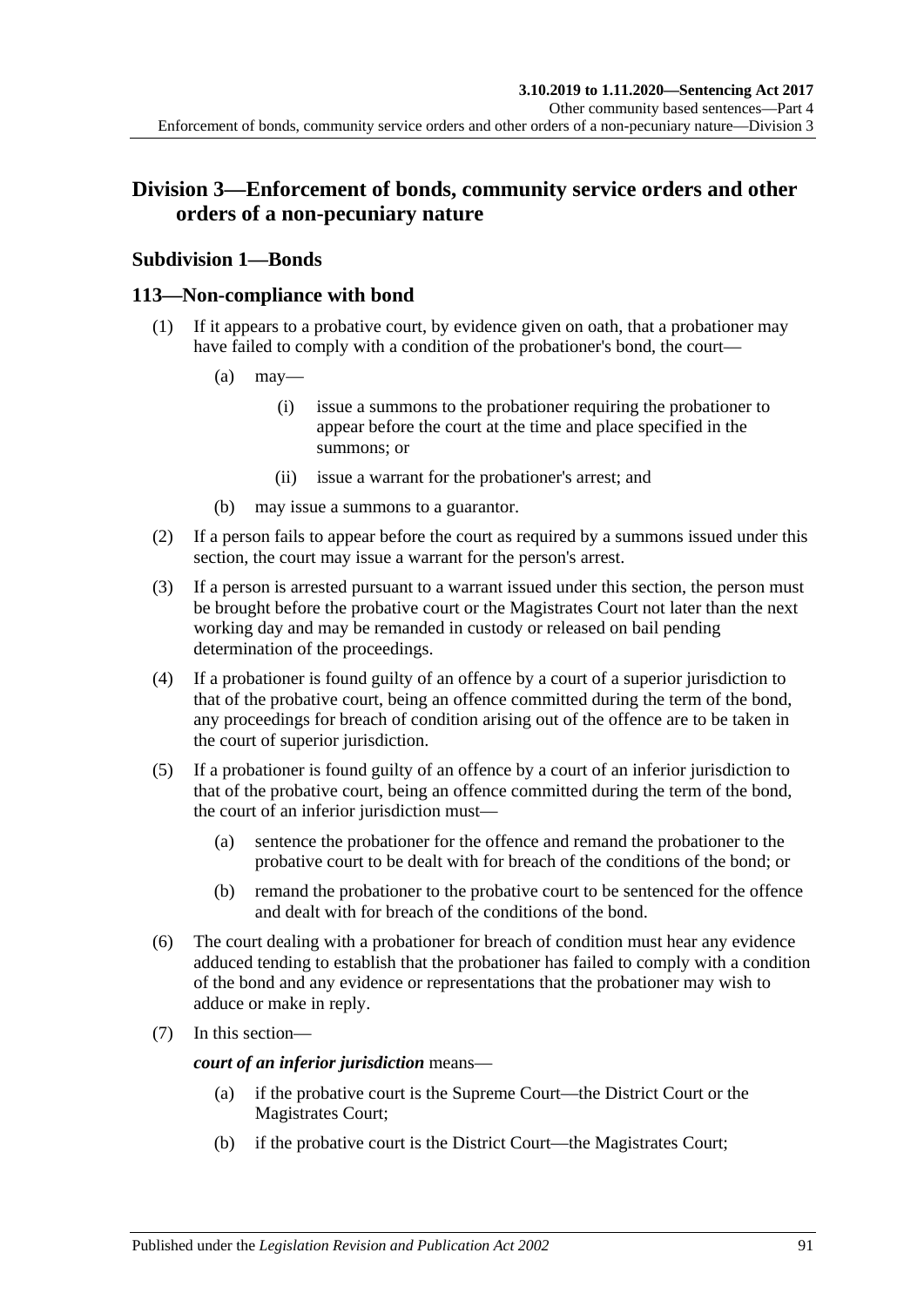Division 3—Enforcement of bonds, community service orders and other orders of a non-pecuniary nature

#### *court of a superior jurisdiction* means—

- (a) if the probative court is the Magistrates Court—the Supreme Court or the District Court;
- (b) if the probative court is the District Court—the Supreme Court.

#### **114—Orders that court may make on breach of bond**

- <span id="page-91-1"></span>(1) If the court is satisfied that the probationer has failed to comply with a condition of the bond, the court—
	- (a) may, if the bond requires the probationer to pay a sum in the event of non-compliance with a condition of the bond, order the probationer to pay the whole or a part of that sum; or
	- (b) may order a guarantor to pay the whole or a part of the amount due under the guarantee; or
	- (c) may, if the probationer has not been sentenced for the original offence and the terms of the bond require the defendant to appear before the court for sentencing in the event of failure to comply with a condition of the bond—
		- (i) sentence the probationer for the offence, or convict and sentence the probationer for the offence, as the case may require; or
		- (ii) if the court is satisfied that the failure of the probationer to comply with the conditions of the bond was trivial or that there are proper grounds on which the failure should be excused, refrain from taking any action in respect of the failure; or
	- (d) if the probationer has been sentenced to imprisonment for the original offence and that sentence has been suspended—must, subject to [subsection](#page-91-0) (3), revoke the suspension and order that the sentence be carried into effect.
- (2) The court may not order a person to pay an amount pursuant to [subsection](#page-91-1)  $(1)(a)$ unless the court is satisfied that—
	- (a) the person has, or will within a reasonable time have, the means to pay the amount; and
	- (b) payment of the amount would not unduly prejudice the welfare of dependants of the person.
- <span id="page-91-0"></span>(3) If a probationer is subject to a suspended sentence of imprisonment and the court is satisfied that the failure of the probationer to comply with the conditions of the bond was trivial or that there are proper grounds on which the failure should be excused, the court may refrain from revoking the suspension and—
	- (a) in the case of a bond requiring performance of community service—may—
		- (i) extend the term of the bond by such period (not exceeding 12 months) as the court thinks fit; or
		- (ii) extend the period within which any uncompleted hours of community service must be performed by not more than 6 months; or
		- (iii) if the period within which the community service must be performed has expired, impose a period of not more than 6 months within which any uncompleted hours of community service must be performed; or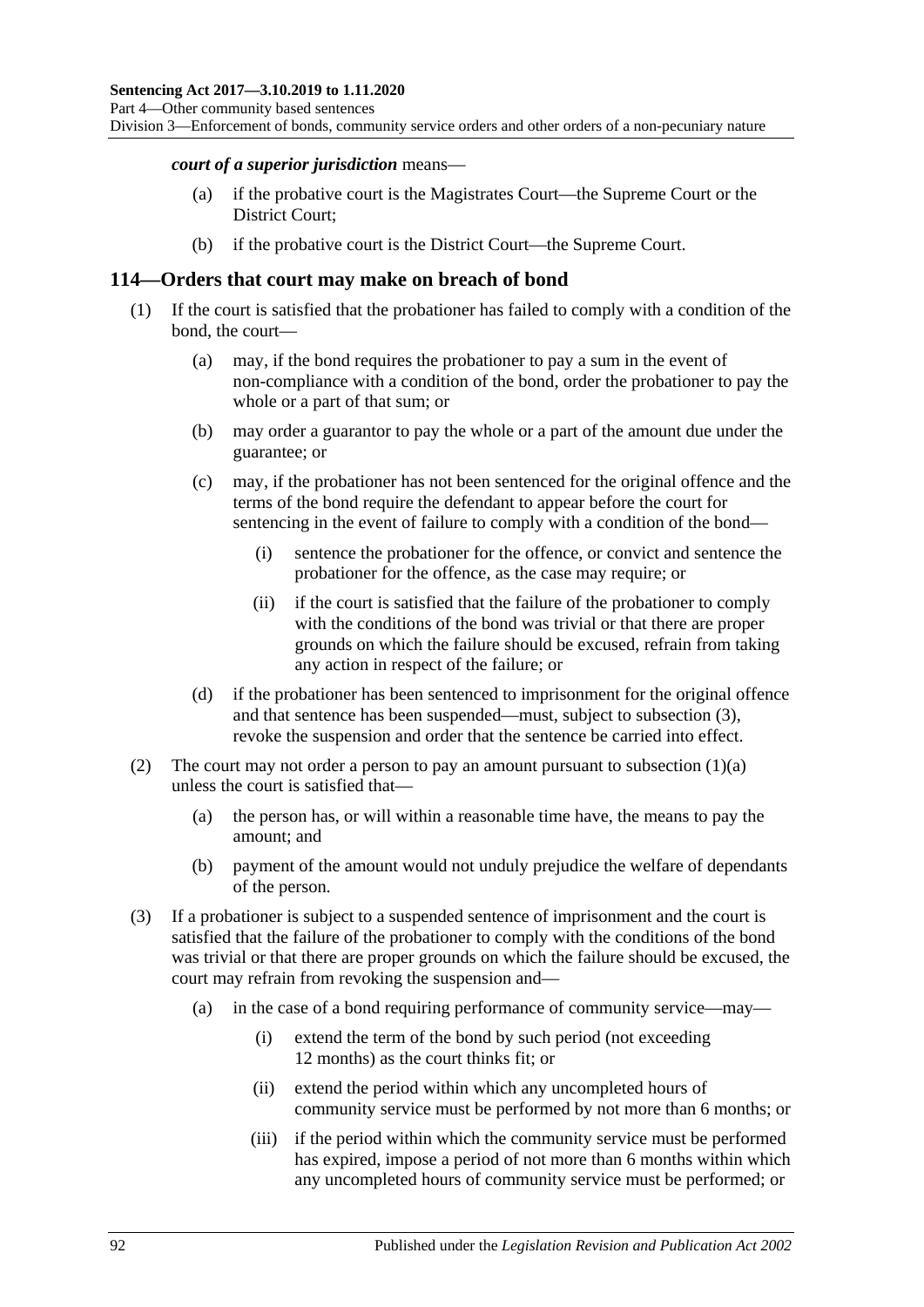Other community based sentences—Part 4

Enforcement of bonds, community service orders and other orders of a non-pecuniary nature—Division 3

- (iv) cancel the whole or a number of any unperformed hours of community service; or
- (v) revoke or vary any other condition of the bond; and
- <span id="page-92-0"></span>(b) in the case of any other bond—may—
	- (i) extend the term of the bond by such period (not exceeding 12 months) as the court thinks fit; or
	- (ii) impose a condition on the bond requiring the probationer to perform a specified number of hours of community service; or
	- (iii) revoke or vary any other condition of the bond; and
- (c) if the bond has expired in any case—may require the probationer to enter into a further bond, the term of which must not exceed 12 months.
- (4) [Section](#page-86-2) 105 applies in relation to a bond in respect of which a condition requiring the performance of community service is imposed under [subsection](#page-92-0) (3)(b)(ii).
- (5) If a court revokes the suspension of a sentence of imprisonment, the court may make any of the following orders:
	- (a) if it considers that there are special circumstances justifying it in so doing—an order reducing the term of the suspended sentence;
	- (b) an order directing that time spent by the probationer in custody pending determination of the proceedings for breach of condition be counted as part of the term of the suspended sentence;
	- (c) in the case of a probationer whose sentence of imprisonment was partially suspended under [section](#page-78-2) 96(5) and even if the term of the sentence now to be served in custody is less than 12 months—an order fixing or extending a non-parole period taking into account the time spent in custody by the probationer before being released on the bond;
	- (e) an order directing that—
		- (i) in the case of a sentence partially suspended under [section](#page-78-1) 96(4) or [\(5\)—](#page-78-2)any part of the sentence that the probationer has not served in custody; or
		- (ii) in any other case—the suspended sentence,

be cumulative on another sentence, or sentences, of imprisonment then being served, or to be served, by the probationer.

(6) If a court other than the probative court sentences a probationer for the original offence, the court cannot impose a sentence that the probative court could not have imposed.

### **Subdivision 2—Community service orders and other orders of a non-pecuniary nature**

#### <span id="page-92-1"></span>**115—Community service orders may be enforced by imprisonment**

(1) Subject to this section, an order requiring community service is enforceable by imprisonment in default of compliance.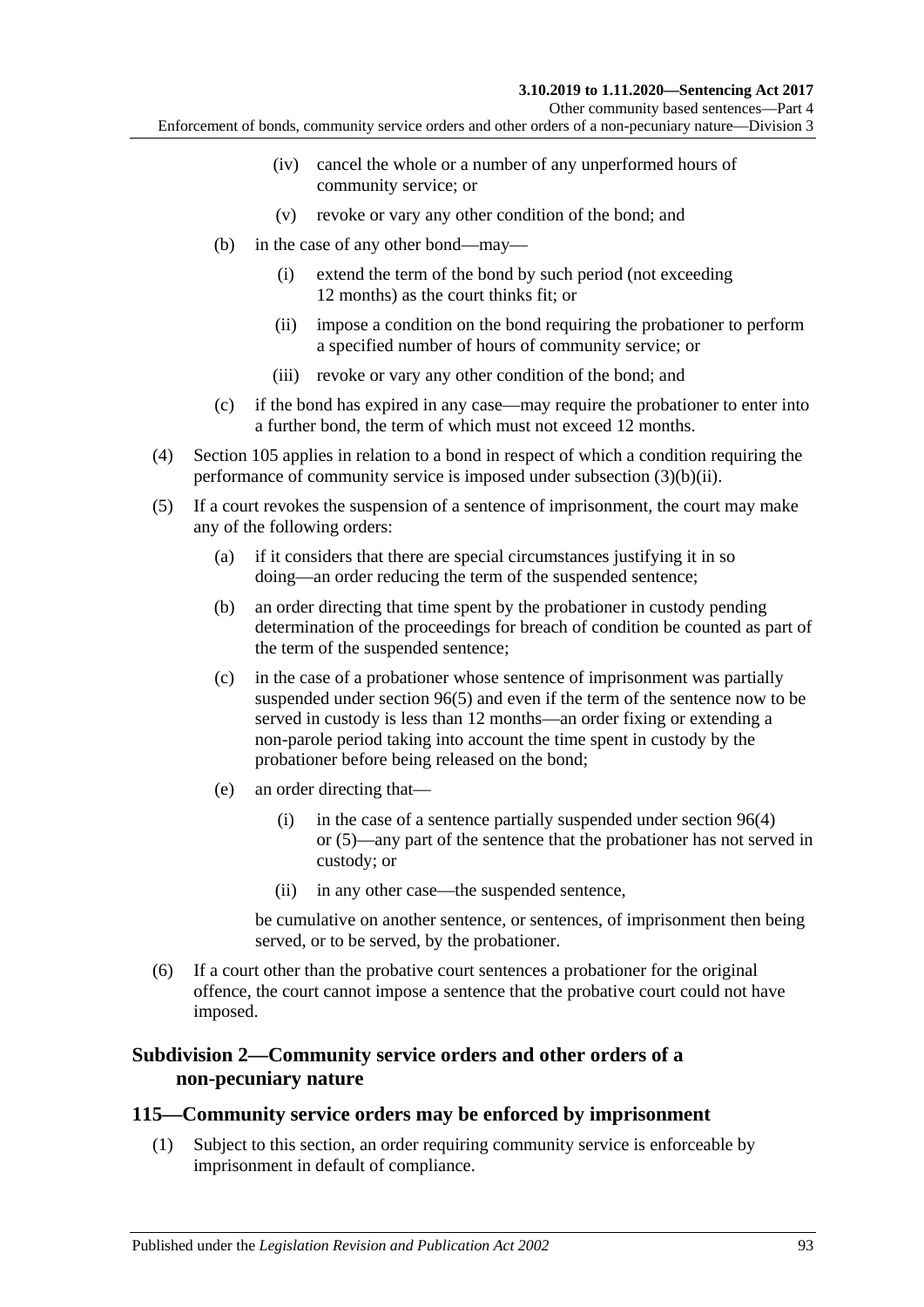Division 3—Enforcement of bonds, community service orders and other orders of a non-pecuniary nature

- <span id="page-93-1"></span>(2) The term of imprisonment to be served in default of compliance will be—
	- (a) a term calculated on the basis of 1 day for each 7.5 hours of community service remaining to be performed under the order; or
	- (b) 6 months,

whichever is the lesser.

- <span id="page-93-0"></span>(3) If it appears to the court, by evidence given on oath, that a person has failed to comply with an order requiring performance of community service, the court may—
	- (a) issue a notice requiring the person to appear before the court at the time and place specified in the notice to show cause why a warrant of commitment should not be issued against the person for the default; or
	- (b) issue a warrant for the person's arrest.
- (4) If a person fails to appear before the court as required by a notice issued under [subsection](#page-93-0) (3), the court may issue a warrant for the person's arrest.
- <span id="page-93-3"></span><span id="page-93-2"></span>(5) If the court is satisfied that the person has failed to comply with the order requiring performance of community service—
	- (a) the court may issue a warrant of commitment for the appropriate term of imprisonment fixed in accordance with [subsection](#page-93-1) (2); but
	- (b) if the person is a youth, the court may, instead of taking action under [paragraph](#page-93-2) (a), make an order for home detention for a period fixed on the same basis.
- (6) The court may, on issuing a warrant under [subsection](#page-93-3) (5), direct that the imprisonment to which the person becomes liable by virtue of the warrant be cumulative on any other term of imprisonment being served, or to be served, by the person.
- (7) Despite [subsection](#page-93-3) (5), if the court is satisfied that the failure of a person to comply with an order requiring performance of community service was trivial or that there are proper grounds on which the failure should be excused, the court—
	- (a) may refrain from issuing a warrant of commitment; and
	- (b) may—
		- (i) extend the term of the order by such period, not exceeding 6 months, as the court thinks necessary for the purpose of enabling the person to perform the remaining hours of community service (if any);
		- (ii) if the order has expired, impose a further order, for a term not exceeding 6 months, requiring the person to perform the number of hours of community service unperformed under the previous order;
		- (iii) cancel the whole or a number of the unperformed hours of community service under the order.
- <span id="page-93-4"></span>(8) However, if the court is satisfied that the person who has failed to comply with the order requiring performance of community service has the means to pay a fine without the person or the person's dependants suffering hardship, the court may—
	- (a) revoke the community service order; and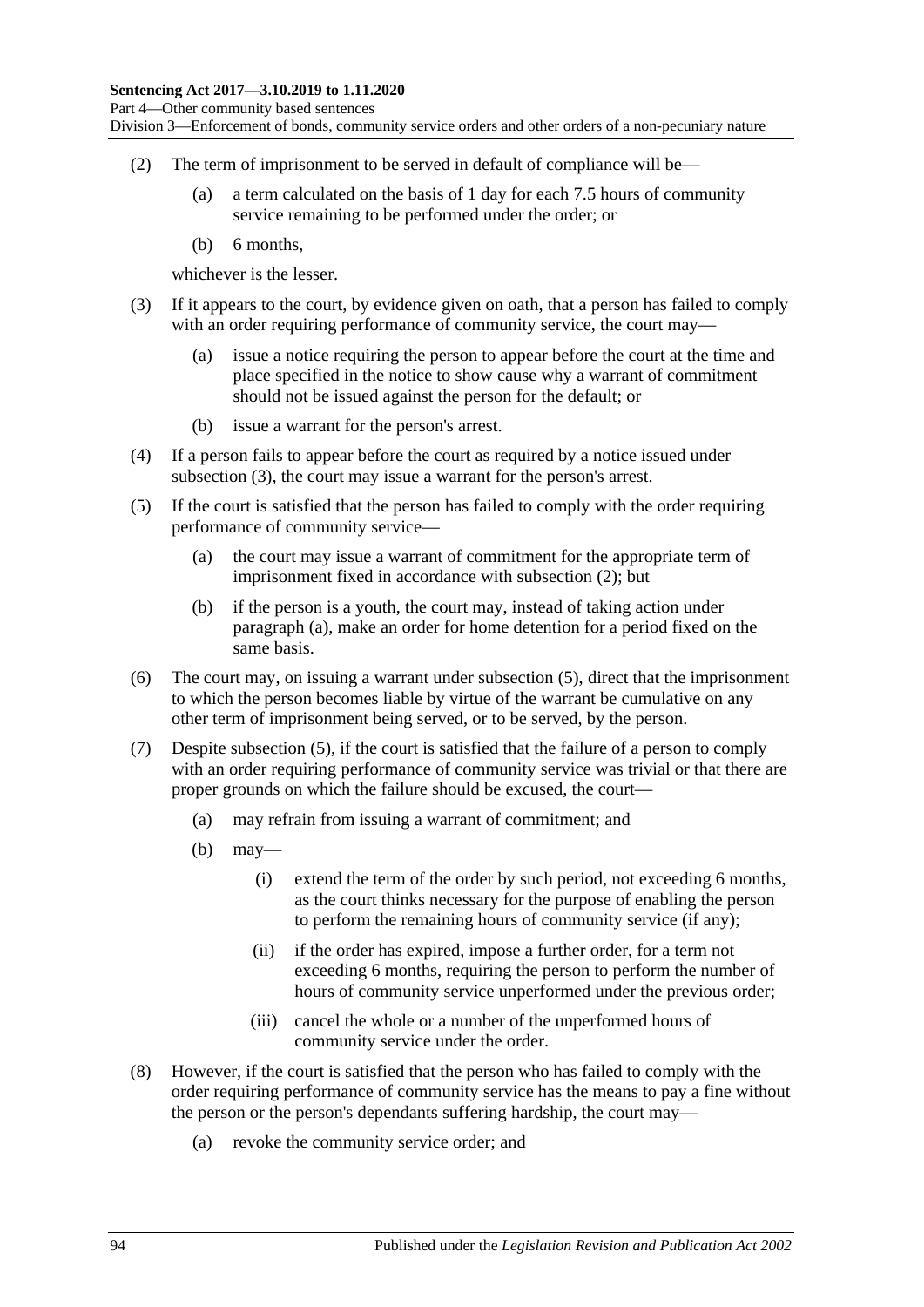- (b) impose a fine not exceeding the maximum fine that may be imposed for the offence in respect of which the community service order was made (or, if the order was made in respect of more than 1 offence—the total of the maximum fines that may be imposed for the offences).
- (9) In imposing a fine under [subsection](#page-93-4) (8), the court must take into account the number of hours of community service (if any) that the person performed under the revoked order.

### <span id="page-94-2"></span><span id="page-94-0"></span>**116—Other non-pecuniary orders may be enforced by imprisonment**

- (1) If it appears to the court, by evidence given on oath, that a person has failed to comply with an order requiring the person to do some act (other than the performance of community service or the payment of a pecuniary sum), the court may—
	- (a) issue a notice requiring the person to appear before the court at the time and place specified in the notice to show cause why the person should not be dealt with for the default; or
	- (b) issue a warrant for the person's arrest.
- (2) If a person fails to appear before the court as required by a notice issued under [subsection](#page-94-0) (1), the court may issue a warrant for the person's arrest.
- <span id="page-94-1"></span>(3) If the court is satisfied that the person has failed to comply with the order, the court may sentence the person to such term of imprisonment (not exceeding 6 months) as the court thinks fit and issue a warrant of commitment accordingly.
- (4) The court may, on issuing a warrant under [subsection](#page-94-1) (3), direct that the imprisonment to which the person becomes liable by virtue of the warrant be cumulative on any other term of imprisonment being served, or to be served, by the person.

## <span id="page-94-3"></span>**117—Registrar may exercise jurisdiction under this Division**

- (1) Subject to rules of court or the regulations, the powers of a court under [sections](#page-92-1) 115 and [116](#page-94-2) are exercisable by—
	- (a) if the person in relation to whom the powers are to be exercised is a youth—the Registrar of the Youth Court;
	- (b) in any other case—a Registrar of the Magistrates Court.
- (2) Subject to rules of court or the regulations, a person who is aggrieved by a decision or order of a Registrar made under [subsection](#page-94-3) (1) may apply in accordance with rules of court to the court for a review of the decision or order.
- (3) The court may, on completion of the review—
	- (a) confirm the decision or order;
	- (b) quash the decision or order and substitute any decision or order that could have been made in the first instance;
	- (c) make any ancillary order (including an order as to costs) the court thinks fit.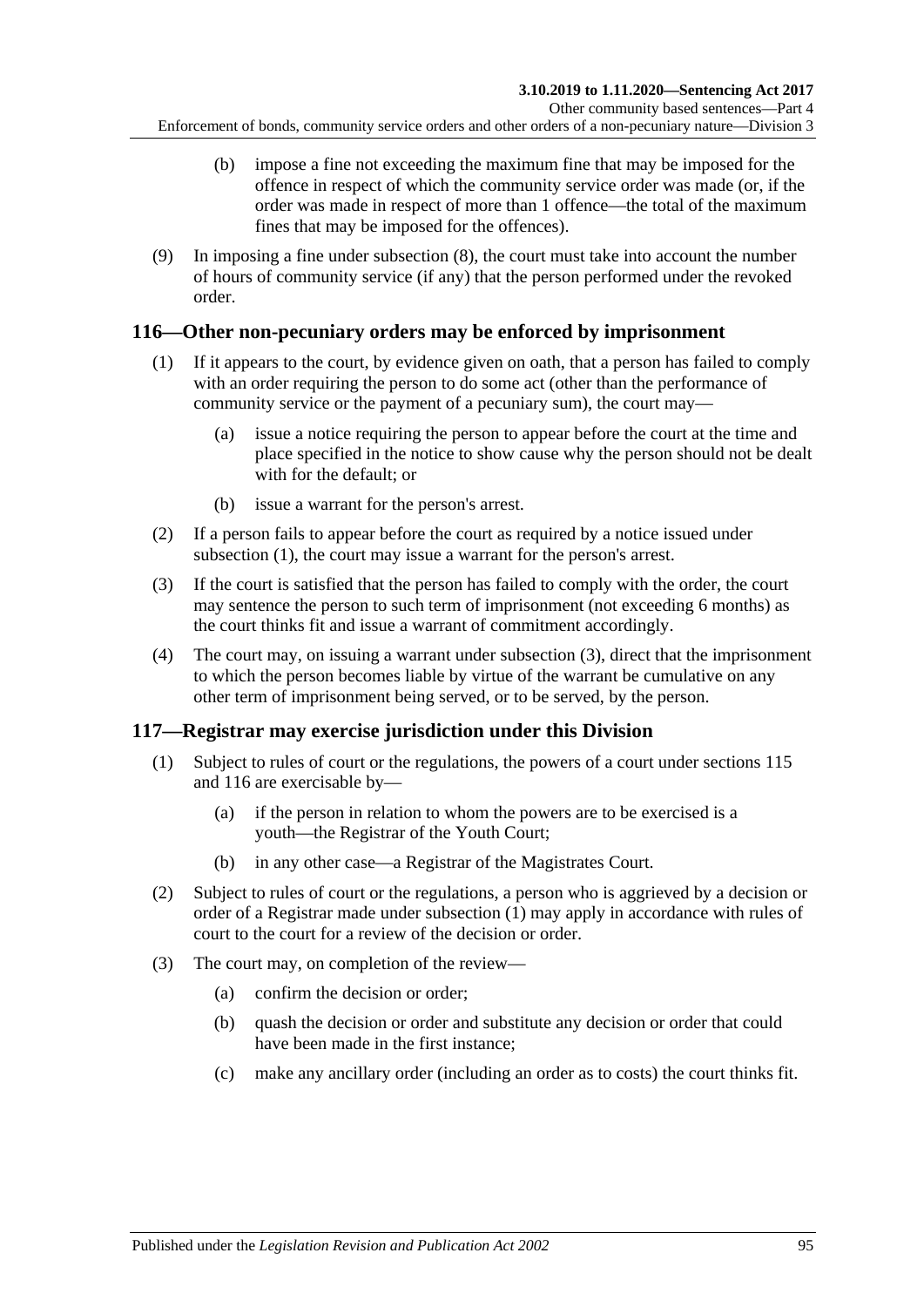### **118—Detention in prison**

If the court issues an order for detention of a youth or sentences a youth to detention under this Division—

- (a) where the youth is already in custody in a prison, the youth will serve the detention in a prison; or
- (b) where the youth has previously served a sentence of imprisonment or detention in a prison, the court may direct that the youth serve the detention in a prison,

and the *[Correctional Services Act](http://www.legislation.sa.gov.au/index.aspx?action=legref&type=act&legtitle=Correctional%20Services%20Act%201982) 1982* applies to and in relation to a youth serving detention in a prison under this section.

# **Part 5—Financial penalties**

### **119—Maximum fine if no other maximum provided**

If a fine is imposed in respect of an offence for which an Act or statutory instrument does not prescribe a fine, the fine may not exceed—

- (a) if the Supreme Court imposes the fine—\$75 000; and
- (b) if the District Court imposes the fine—\$35 000; and
- (c) if the Magistrates Court imposes the fine—\$10 000.

### **120—Order for payment of pecuniary sum not to be made in certain circumstances**

- (1) The court must not make an order requiring a defendant to pay a pecuniary sum (other than a VIC levy) if the court is satisfied that the means of the defendant, so far as they are known to the court, are such that—
	- (a) the defendant would be unable to comply with the order; or
	- (b) compliance with the order would unduly prejudice the welfare of dependants of the defendant,

(and in such a case the court may, if it thinks fit, order the payment of a lesser amount).

- (2) Subject to [subsection](#page-95-0) (3), the court is not obliged to inform itself as to the defendant's means, but it should consider any evidence on the subject that the defendant or the prosecutor has placed before it.
- <span id="page-95-0"></span>(3) In considering whether the defendant would be able to comply with the order, the court should have regard to any information available to the court as to other pecuniary sums that have been paid, or are payable, by the defendant.

#### **121—Preference must be given to compensation for victims**

If a court considers—

- (a) that it is appropriate—
	- (i) to make an order for compensation (under this Act or any other Act); and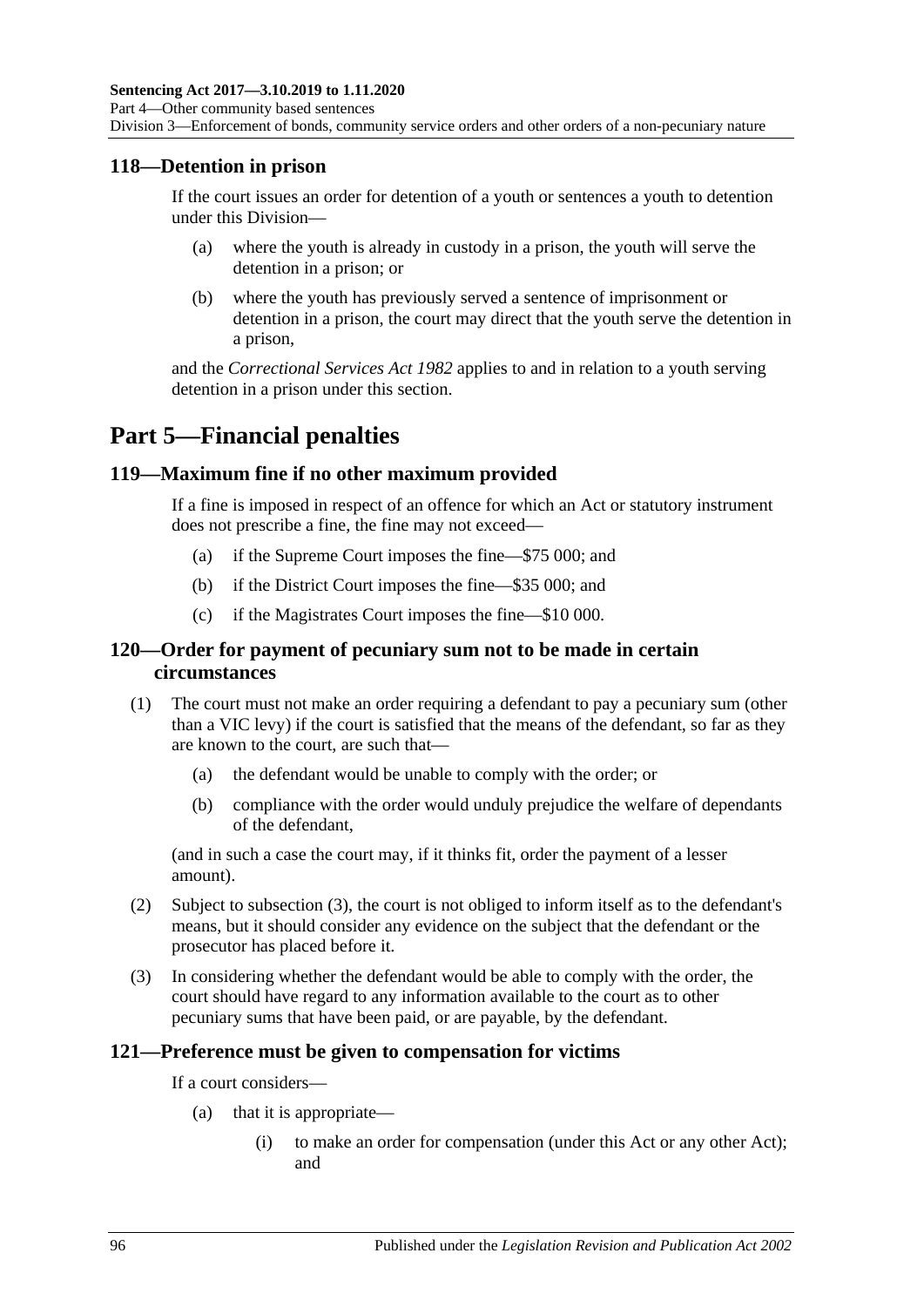- (ii) to impose a fine or make any other order for the payment of a pecuniary sum; but
- (b) that the defendant has insufficient means to pay both the compensation and the fine or other pecuniary sum,

the court must give preference to compensation.

### <span id="page-96-0"></span>**122—Court not to fix time for payment of pecuniary sums**

- (1) If a court makes an order requiring a defendant to pay a pecuniary sum, the court is not empowered to make any order relating to the time or manner in which the sum is to be paid.
- (2) [Subsection](#page-96-0) (1) does not derogate from an order of a court or an officer of a court that was in force immediately before this section came into operation.

# **Part 6—Restitution and compensation**

## **Division 1—Restitution and compensation generally**

### <span id="page-96-2"></span><span id="page-96-1"></span>**123—Restitution of property**

- (1) If the offence of which the defendant has been found guilty, or any other offence that is to be taken into account by the court in determining sentence, involves the misappropriation of property, the court may order the defendant, or any other person in possession of the property, to restore the property to a person who appears to be entitled to possession of the property.
- (2) An order under [subsection](#page-96-1) (1) does not prejudice a person's title to the property.

### **124—Compensation**

- (1) Subject to this section, a court may make an order requiring a defendant to pay compensation for injury, loss or damage resulting from the offence of which the defendant has been found guilty or for any offence taken into account by the court in determining sentence for that offence.
- (2) An order for compensation may be made under this section—
	- (a) either on application by the prosecutor or on the court's own initiative; and
	- (b) instead of, or in addition to, dealing with the defendant in any other way.
- $(3)$  If—
	- (a) a court finds a defendant guilty of an offence, or takes an offence into account in determining sentence; and
	- (b) the circumstances of the offence are such as to suggest that a right to compensation has arisen, or may have arisen, under this section,

the court must, if it does not make an order for compensation, give its reasons for not doing so.

(4) Compensation under this section will be of such amount as the court considers appropriate having regard to any evidence before the court and to any representations made by or on behalf of the prosecutor or the defendant.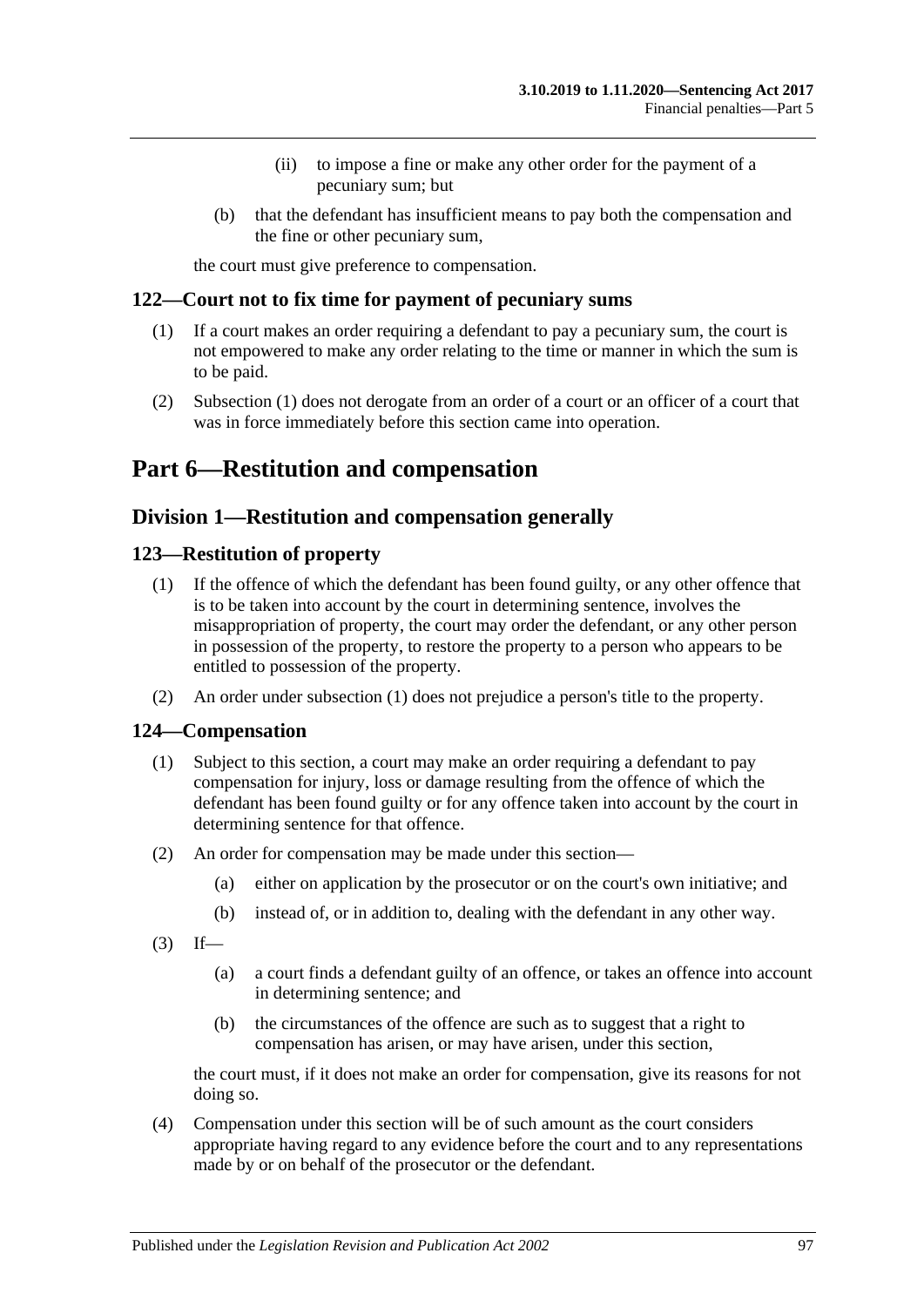- (5) If property of which a person was dispossessed as a result of the offence is recovered, any damage to the property while it was out of the person's possession is to be treated for the purposes of this section as having resulted from the offence.
- (6) The power of a court to award compensation under this section is subject to the following qualifications:
	- (a) no compensation may be awarded for injury, loss or damage caused by, or arising out of the use of, a motor vehicle except damage to property;
	- (b) no compensation may be awarded against an employer in favour of an employee or former employee if—
		- (i) the offence arises from breach of a statutory duty related to employment; and
		- (ii) the injury, loss or damage is compensable under the *[Return to Work](http://www.legislation.sa.gov.au/index.aspx?action=legref&type=act&legtitle=Return%20to%20Work%20Act%202014)  Act [2014](http://www.legislation.sa.gov.au/index.aspx?action=legref&type=act&legtitle=Return%20to%20Work%20Act%202014)*.
- (7) Compensation may be ordered under this section in relation to an offence despite the fact that compensation may be ordered under some other statutory provision that relates more specifically to the offence or proceedings in respect of the offence.
- (8) The amount paid to a person pursuant to an order under this section for compensation for injury, loss or damage must be taken into consideration by a court or any other body in awarding compensation for that injury, loss or damage under any other Act or law.

## **125—Certificate for victims of identity theft**

- (1) A court that finds a person guilty of an offence involving—
	- (a) the assumption of another person's identity; or
	- (b) the use of another person's personal identification information,

may, on application by a victim of the offence, issue a certificate under [subsection](#page-97-0) (2).

- <span id="page-97-0"></span>(2) The certificate is to give details of—
	- (a) the offence; and
	- (b) the name of the victim; and
	- (c) any other matters considered by the court to be relevant.
- (3) In this section—

*personal identification information* has the same meaning as in Part 5A of the *[Criminal Law Consolidation Act](http://www.legislation.sa.gov.au/index.aspx?action=legref&type=act&legtitle=Criminal%20Law%20Consolidation%20Act%201935) 1935*;

*victim* means a person whose identity has been assumed, or personal identification information has been used, without the person's consent, in connection with the commission of the offence.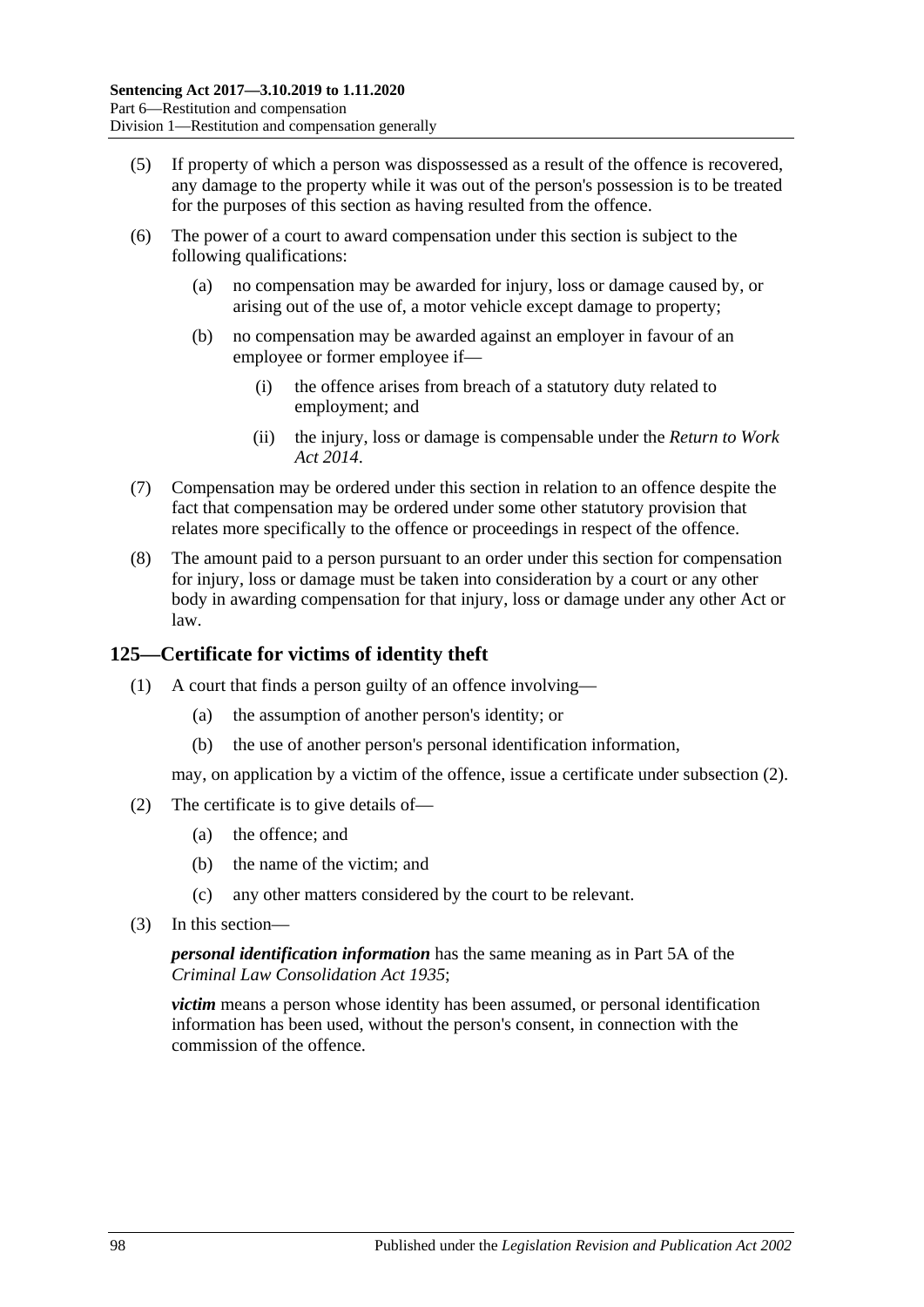## **Division 2—Enforcement of restitution orders**

## **126—Non-compliance with order for restitution of property**

- $(1)$  If—
	- (a) an order is made under [section](#page-96-2) 123 requiring property to be restored to a person; and
	- (b) the order is not complied with,

the person may request an authorised officer to take action under this section for enforcement of the order.

- <span id="page-98-0"></span>(2) On receiving a request under this section in relation to an order requiring the restitution of property, an authorised officer may—
	- (a) enter any land (using such force as may be necessary) on which the officer reasonably suspects the property is situated and seize and remove the property; or
	- (b) cause the property to be valued (in such manner as the officer thinks fit) and make an order requiring the defendant to pay to the person an amount equal to the value of the property.
- <span id="page-98-1"></span>(3) In exercising powers under [subsection](#page-98-0)  $(2)(a)$ , an authorised officer may be assisted by such other persons (including a member of the police force) as the officer considers necessary in the circumstances.
- (4) An authorised officer who makes an order under [subsection](#page-98-1) (2)(b) must cause a copy of the order to be served on the defendant personally or by post.
- (5) An order under [subsection](#page-98-1) (2)(b)—
	- (a) may be made in the absence of, and without prior notice to, the defendant; and
	- (b) may be varied or cancelled by an authorised officer in such circumstances as the officer considers just; and
	- (c) is enforceable as a pecuniary sum.
- (6) The prescribed fees for issuing, serving and executing an order under [subsection](#page-98-1) (2)(b) are payable in addition to the amount specified in the order as the value of the relevant property and form part of the amount payable under the order.
- (7) In this section—

*authorised officer* means the sheriff or a person authorised in writing by the sheriff for the purposes of this section;

*defendant*, in relation to property, means the defendant in the proceedings in which the order requiring restitution of the property was made.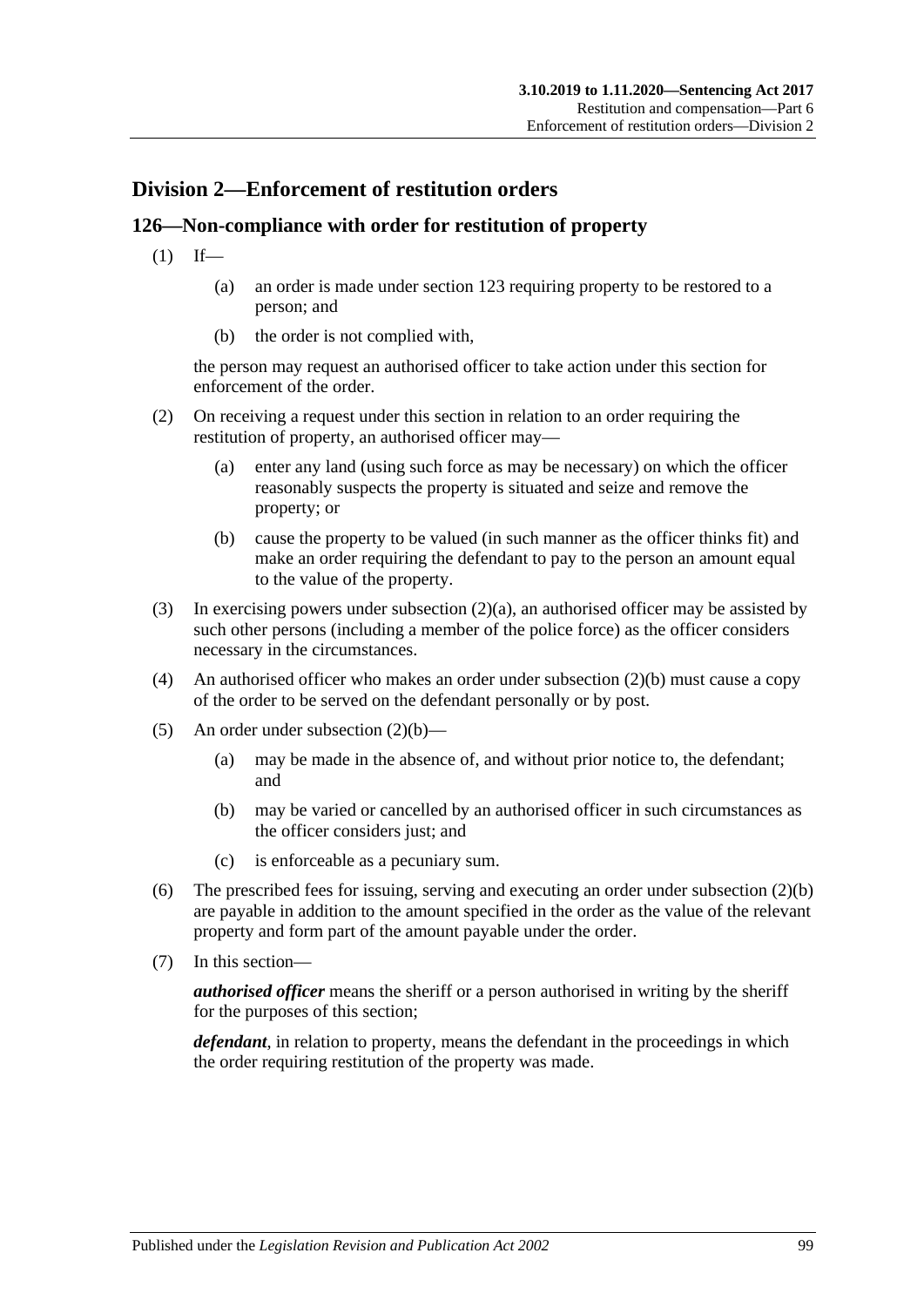# **Part 7—Miscellaneous**

#### **127—Power of delegation—intervention program manager**

- (1) An intervention program manager may, by instrument in writing, delegate a power or function under this Act—
	- (a) to a particular person; or
	- (b) to the person for the time being occupying a particular position.
- (2) A power or function so delegated under this section may, if the instrument of delegation so provides, be further delegated.
- (3) A delegation—
	- (a) may be absolute or conditional; and
	- (b) does not derogate from the power of the delegator to act in a matter; and
	- (c) is revocable at will.

### <span id="page-99-0"></span>**128—Regulations**

- (1) The Governor may make such regulations as are contemplated by, or as are necessary or expedient for the purposes of, this Act.
- (2) Without limiting the generality of [subsection](#page-99-0) (1), the regulations may—
	- (a) prescribe forms for the purposes of this Act;
	- (b) prescribe, or provide for the calculation of, costs, fees or charges for the purposes of this Act;
	- (c) exempt any person or class of persons from the obligation to pay any costs, fees or charges so prescribed;
	- (d) prescribe penalties, not exceeding \$5 000, for breach of, or non-compliance with, a regulation.
- (3) The regulations may—
	- (a) be of general or limited application; and
	- (b) make different provision according to the persons, things or circumstances to which they are expressed to apply; and
	- (c) provide that a specified provision of this Act does not apply, or applies with prescribed variations, to any person, circumstance or situation (or person, circumstance or situation of a prescribed class) specified by the regulations, subject to any condition to which the regulations are expressed to be subject; and
	- (d) provide that any matter or thing is to be determined, dispensed with, regulated or prohibited according to the discretion of the Minister, an authorised officer or another prescribed person.
- (4) The regulations may make provisions of a savings or transitional nature consequent on the commencement of any provisions of this Act (including provisions of a transitional nature modifying any provisions of this Act).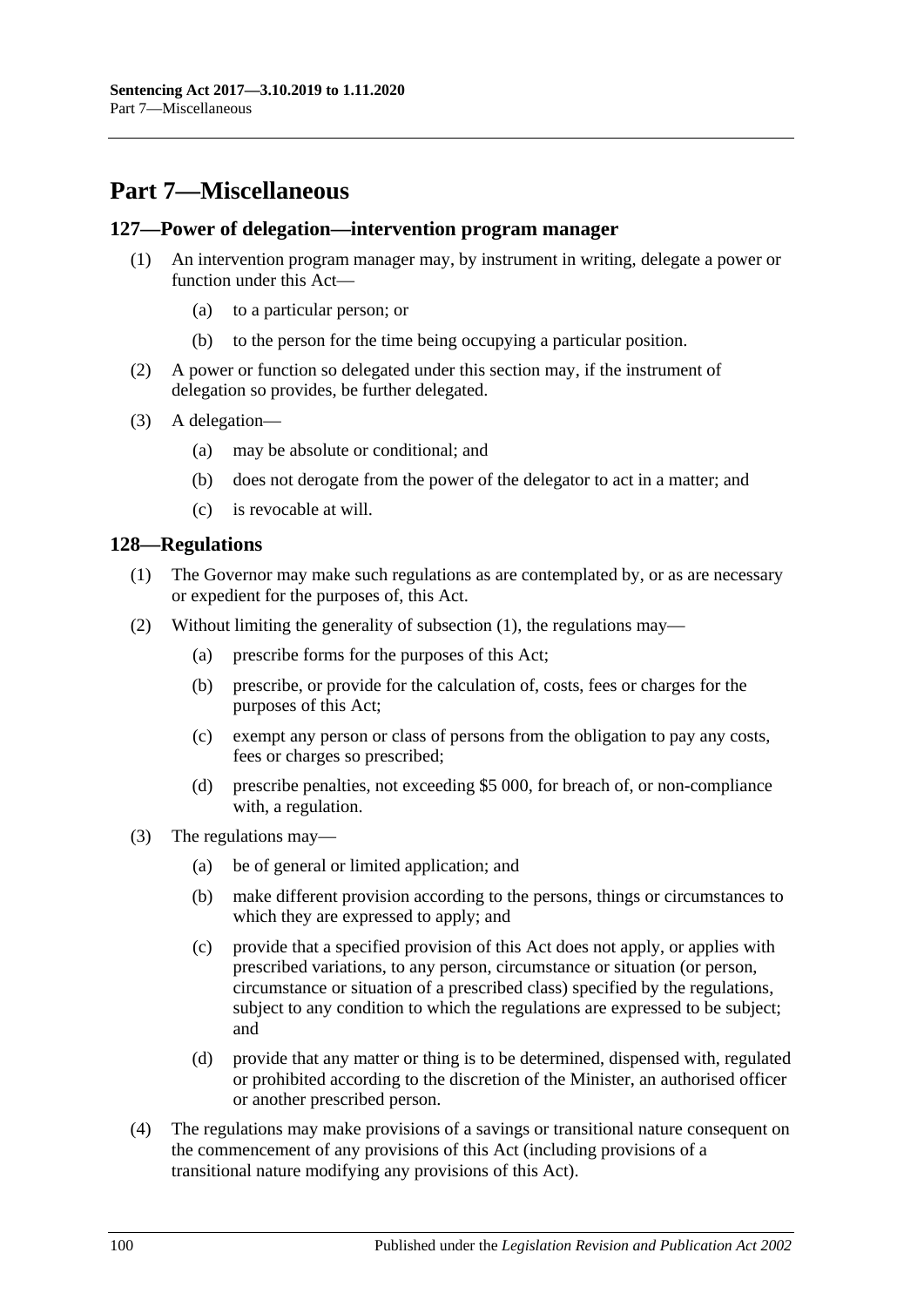# **Schedule 1—Repeal and transitional provisions Part 1—Repeal of** *Criminal Law (Sentencing) Act 1988*

## <span id="page-100-0"></span>**1—Repeal of Act**

The *[Criminal Law \(Sentencing\) Act](http://www.legislation.sa.gov.au/index.aspx?action=legref&type=act&legtitle=Criminal%20Law%20(Sentencing)%20Act%201988) 1988* is repealed.

# **Part 2—Transitional provisions**

### **2—Transitional provisions**

- (1) Subject to this clause, this Act applies to the sentencing of a defendant after the commencement of this Act, regardless of whether the offence for which the defendant is being sentenced was committed before or after that commencement.
- (2) However—
	- (a) the old sentence reduction provisions of the repealed Act will continue to apply in relation to the sentencing of a defendant for an offence where the proceedings for that offence are commenced before the commencement of the amendments to the repealed Act to be effected by the *[Summary Procedure](http://www.legislation.sa.gov.au/index.aspx?action=legref&type=act&legtitle=Summary%20Procedure%20(Indictable%20Offences)%20Amendment%20Act%202017)  [\(Indictable Offences\) Amendment Act](http://www.legislation.sa.gov.au/index.aspx?action=legref&type=act&legtitle=Summary%20Procedure%20(Indictable%20Offences)%20Amendment%20Act%202017) 2017*; while
	- (b) the new sentence reduction provisions of this Act will apply in relation to the sentencing of a defendant for an offence where the proceedings for that offence are commenced after the commencement of the amendments to the repealed Act to be effected by the *[Summary Procedure \(Indictable Offences\)](http://www.legislation.sa.gov.au/index.aspx?action=legref&type=act&legtitle=Summary%20Procedure%20(Indictable%20Offences)%20Amendment%20Act%202017)  [Amendment Act](http://www.legislation.sa.gov.au/index.aspx?action=legref&type=act&legtitle=Summary%20Procedure%20(Indictable%20Offences)%20Amendment%20Act%202017) 2017*, regardless of when the offence was committed
- (3) In this clause—

*new sentence reduction provisions* means Part 2 Division [2 Subdivision](#page-24-0) 4 of this Act;

*old sentence reduction provisions* means sections 10A, 10B and 10C and Part 2 Division 6 of the repealed Act;

*repealed Act* means the *[Criminal Law \(Sentencing\) Act](http://www.legislation.sa.gov.au/index.aspx?action=legref&type=act&legtitle=Criminal%20Law%20(Sentencing)%20Act%201988) 1988* repealed by [clause](#page-100-0) 1.

# **Part 3—Transitional provisions relating to** *Sentencing (Release on Licence) Amendment Act 2018*

### **3—Transitional provisions**

- (1) [Section 58](#page-47-0) of this Act as in force immediately after the commencement of Part 2 of the *[Sentencing \(Release on Licence\) Amendment Act](http://www.legislation.sa.gov.au/index.aspx?action=legref&type=act&legtitle=Sentencing%20(Release%20on%20Licence)%20Amendment%20Act%202018) 2018* applies to the following applications:
	- (a) an application under that section for the discharge of an order for detention (whether the order for detention was made under [section](#page-44-0) 57 of this Act or section 23 of the repealed Act) where the application is made after that commencement;
	- (b) an application under that section for the discharge of an order for detention (whether the order for detention was made under [section](#page-44-0) 57 of this Act or section 23 of the repealed Act) where the application was made but not finalised before that commencement;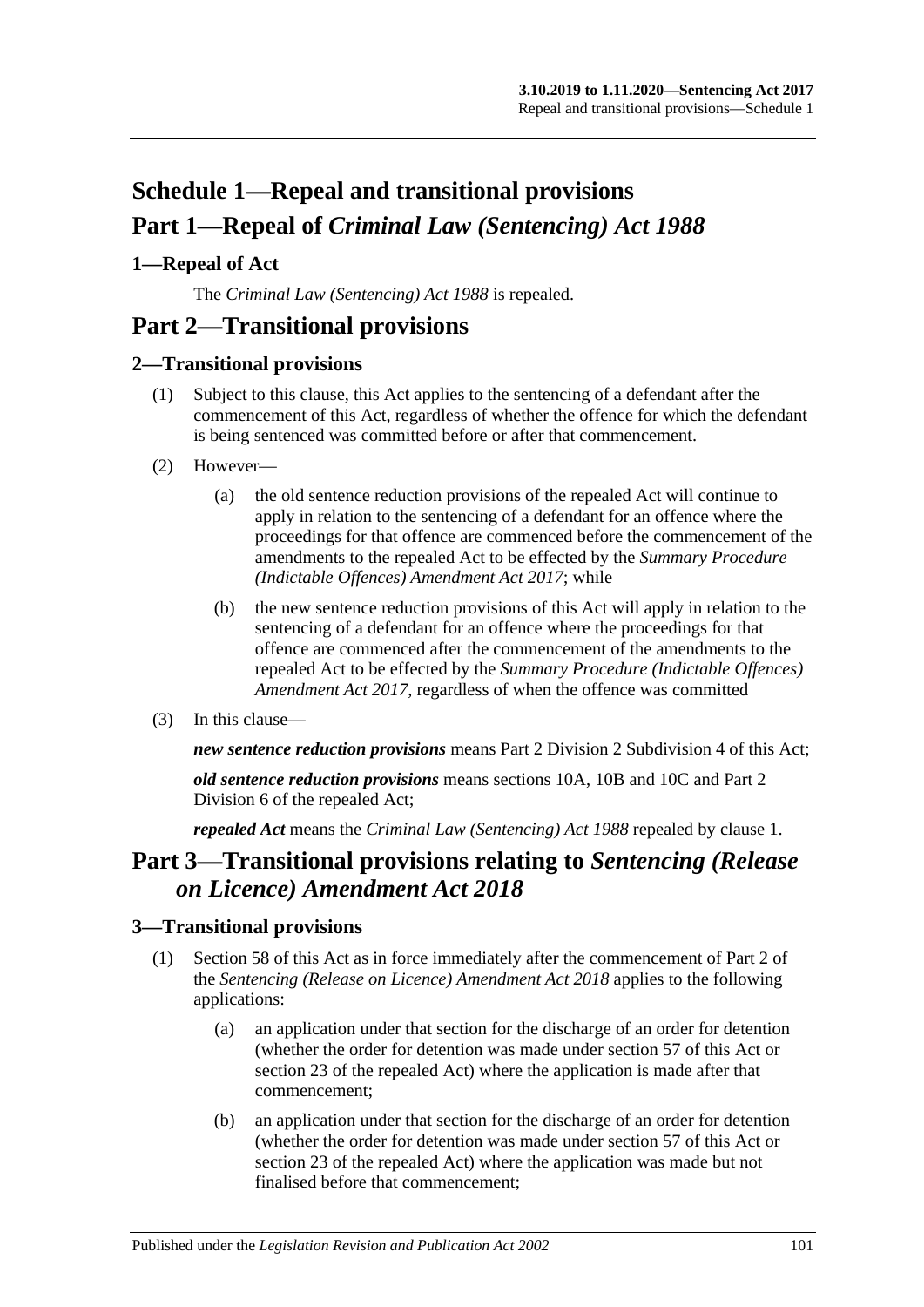- (c) an application under section 23A of the repealed Act for the discharge of an order for detention under section 23 of the repealed Act where the application was made but not finalised before that commencement.
- (2) [Section 59](#page-48-0) of this Act as in force immediately after the commencement of Part 2 of the *[Sentencing \(Release on Licence\) Amendment Act](http://www.legislation.sa.gov.au/index.aspx?action=legref&type=act&legtitle=Sentencing%20(Release%20on%20Licence)%20Amendment%20Act%202018) 2018* applies to the following applications:
	- (a) an application under that section for the release on licence from an order for detention (whether the order for detention was made under [section](#page-44-0) 57 of this Act or section 23 of the repealed Act) where the application is made after that commencement;
	- (b) an application under that section for the release on licence from an order for detention (whether the order for detention was made under [section](#page-44-0) 57 of this Act or section 23 of the repealed Act) where the application was made but not finalised before that commencement;
	- (c) an application under section 24 of the repealed Act for the release on licence from an order for detention under section 23 of the repealed Act where the application was made but not finalised before that commencement.
- (3) In this clause—

*repealed Act* means the *[Criminal Law \(Sentencing\) Act](http://www.legislation.sa.gov.au/index.aspx?action=legref&type=act&legtitle=Criminal%20Law%20(Sentencing)%20Act%201988) 1988*.

# **Schedule 2—Re-consideration of authorisations to release on licence under section 24 of repealed Act or [section](#page-48-0) 59 of this Act**

### **1—Re-consideration of authorisations to release on licence under section 24 of repealed Act or [section](#page-48-0) 59 of this Act**

- (1) This clause applies to a person subject to an order for detention under section 23 of the repealed Act or [section](#page-44-0) 57 of this Act who, before the commencement of this clause, has been authorised by the Supreme Court under section 24 of the repealed Act or [section](#page-48-0) 59 of this Act (as the case may be) to be released on licence.
- (2) After the commencement of this clause, the Supreme Court may, on application by the DPP—
	- (a) cancel the release on licence of a person to whom this clause applies; or
	- (b) confirm the release on licence of a person to whom this clause applies.
- <span id="page-101-0"></span>(3) For the purposes of proceedings under this clause, the DPP may apply to a magistrate for a warrant for the apprehension and detention of the person pending determination of the proceedings.
- (4) A magistrate must, on application under [subclause](#page-101-0) (3), issue a warrant for the apprehension and detention of a person unless it is apparent, on the face of the application, that no reasonable grounds exist for the issue of the warrant.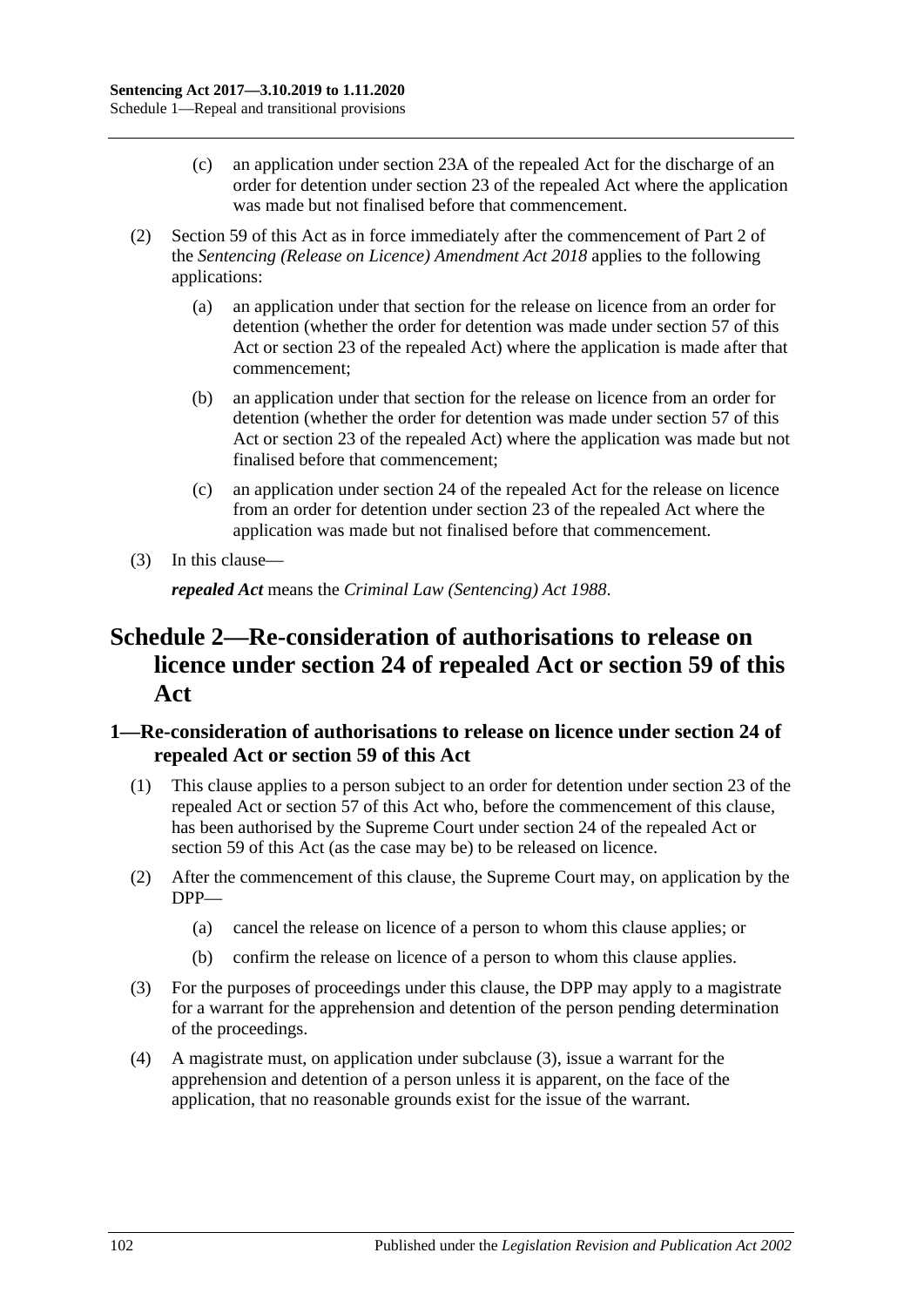Re-consideration of authorisations to release on licence under section 24 of repealed Act or section 59 of this Act—Schedule 2

- (5) The release on licence of a person to whom this clause applies must not be confirmed unless the person satisfies the Supreme Court that—
	- (a) the person is both capable of controlling and willing to control the person's sexual instincts; or
	- (b) the person no longer presents an appreciable risk to the safety of the community (whether as individuals or in general) due to the person's advanced age or permanent infirmity.
- <span id="page-102-0"></span>(6) The Supreme Court must, before determining an application under this clause, direct that at least 2 legally qualified medical practitioners (to be nominated by a prescribed authority for the purpose) inquire into the mental condition of the person and report to the Court on whether the person is incapable of controlling, or unwilling to control, the person's sexual instincts.
- (7) The paramount consideration of the Supreme Court when determining an application under this clause must be to protect the safety of the community (whether as individuals or in general).
- <span id="page-102-1"></span>(8) The Supreme Court must also take the following matters into consideration when determining an application under this clause:
	- (a) the reports of the medical practitioners (as directed and nominated under [subclause](#page-102-0) (6)) provided to the Court;
	- (b) any relevant evidence or representations that the person may desire to put to the Court;
	- (c) a report provided to the Court by the appropriate board in accordance with the direction of the Court for the purposes of assisting the Court to determine the application, including—
		- (i) any opinion of the appropriate board on the effect that the release on licence of the person has had, or would have, on the safety of the community; and
		- $(ii)$
- (A) if the person has been released on licence—a report as to the current circumstances of the person; or
- (B) if the person has not yet been released on licence—a report as to the probable circumstances of the person if the person is so released; and
- (iii) the recommendation of the appropriate board about whether the person is suitable for release on licence;
- (d) evidence tendered to the Court of the estimated costs directly related to the release of the person on licence;
- (e) any other report required by the Court under [section](#page-51-0) 61 of this Act;
- (f) any other matter that the Court thinks relevant.
- (9) The Supreme Court, when determining an application under this clause, must not have regard to the length of time that the person has spent in custody or may spend in custody if the person's release on licence is cancelled or not confirmed.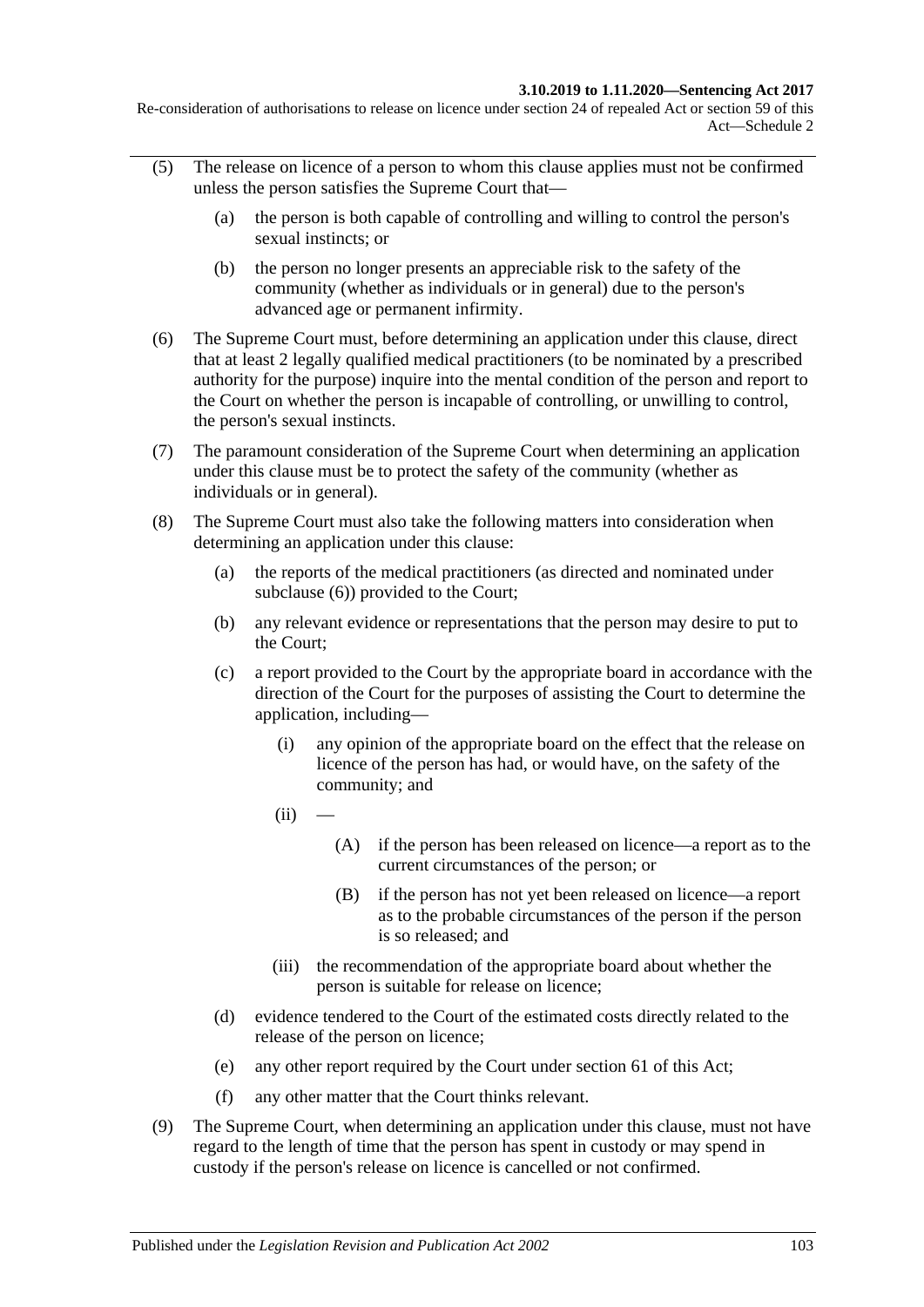#### **Sentencing Act 2017—3.10.2019 to 1.11.2020**

Schedule 2—Re-consideration of authorisations to release on licence under section 24 of repealed Act or section 59 of this Act

- (10) A copy of any report provided to the Supreme Court under [subclause](#page-102-1) (8) must be given to each party to the proceedings or to counsel for those parties.
- (11) For the purposes of this clause—

*appropriate board*, in relation to proceedings under this clause, means—

- (a) if the person the subject of the proceedings is being detained in a training centre, or has been released on licence from a training centre—the Training Centre Review Board;
- (b) in any other case—the Parole Board;

*repealed Act* means the *[Criminal Law \(Sentencing\) Act](http://www.legislation.sa.gov.au/index.aspx?action=legref&type=act&legtitle=Criminal%20Law%20(Sentencing)%20Act%201988) 1988*.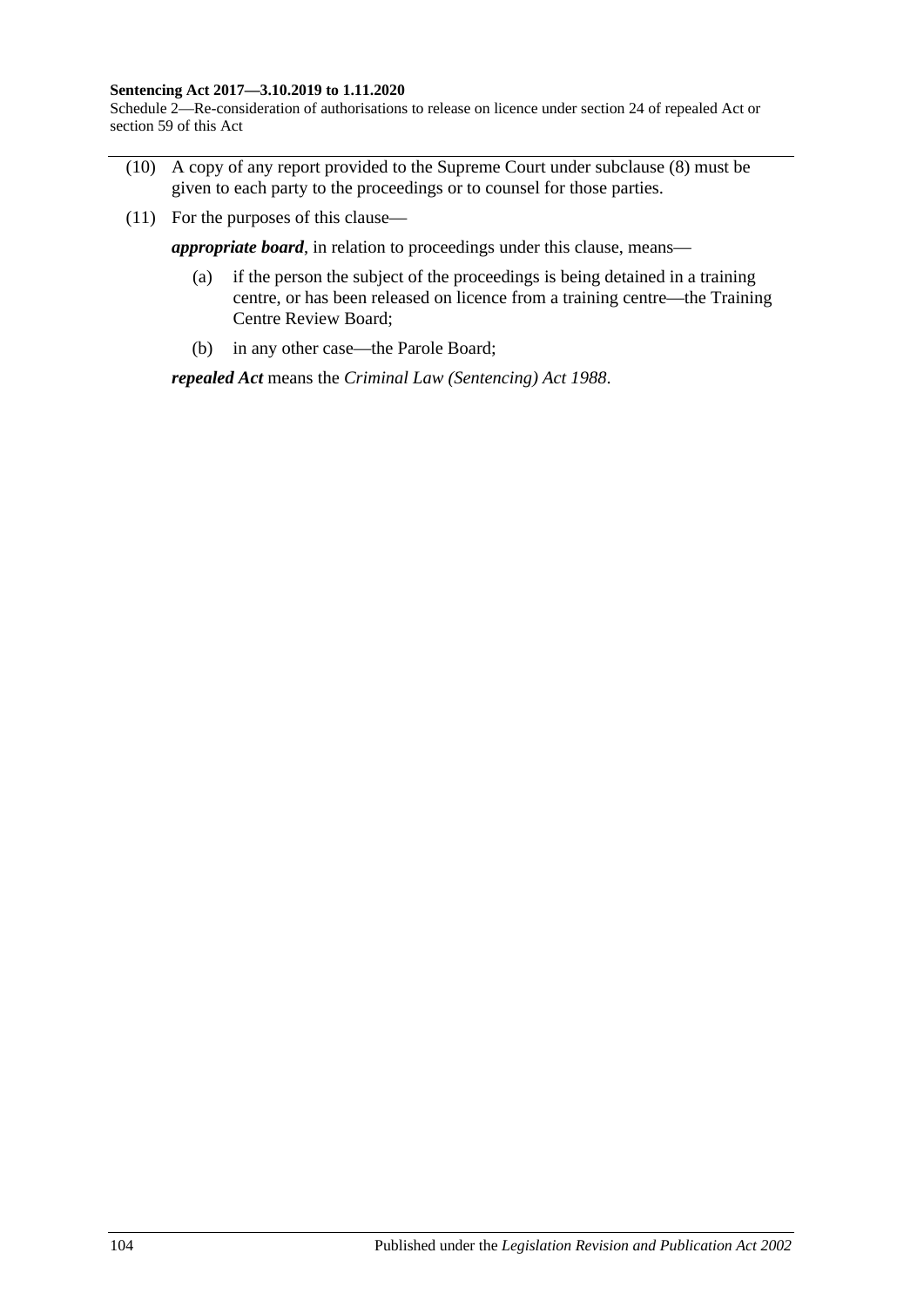# **Legislative history**

### **Notes**

- Amendments of this version that are uncommenced are not incorporated into the text.
- Please note—References in the legislation to other legislation or instruments or to titles of bodies or offices are not automatically updated as part of the program for the revision and publication of legislation and therefore may be obsolete.
- Earlier versions of this Act (historical versions) are listed at the end of the legislative history.
- For further information relating to the Act and subordinate legislation made under the Act see the Index of South Australian Statutes or www.legislation.sa.gov.au.

# **Principal Act and amendments**

New entries appear in bold.

| Year    | No. | Title                                                                                                        | Assent     | Commencement                                                                      |
|---------|-----|--------------------------------------------------------------------------------------------------------------|------------|-----------------------------------------------------------------------------------|
| 2017    | 26  | Sentencing Act 2017                                                                                          | 18.7.2017  | 30.4.2018 (Gazette 6.2.2018 p610)                                                 |
| 2017    | 67  | <b>Statutes Amendment (Youths)</b><br>Sentenced as Adults) Act 2017                                          | 12.12.2017 | Pt 4 (s 6) & Sch 1 (cl 1) - 30.4.2018<br>immediately after s 6 of 26/2017: s 2(2) |
| 2018 2  |     | Sentencing (Release on Licence)<br>Amendment Act 2018                                                        | 25.6.2018  | 25.6.2018                                                                         |
| 2018 32 |     | Statutes Amendment (Drug Offences) 22.11.2018<br>Act 2018                                                    |            | Pt 3 (ss 26 & 27)-1.4.2019 (Gazette<br>7.2.2019 p415)                             |
| 2018    | 36  | Sentencing (Miscellaneous)<br>Amendment Act 2018                                                             | 6.12.2018  | 28.2.2019 (Gazette 28.2.2019 p703)                                                |
| 2019    | -11 | Sentencing (Suspended and<br>Community Based Custodial<br>Sentences) Amendment Act 2019                      | 23.5.2019  | Pt 2 (ss 4 to 17) & Sch 1<br>(cl 3)-23.5.2019 (Gazette 23.5.2019)<br>p1351        |
| 2019    | 17  | <b>Criminal Law Consolidation</b><br>(Assaults on Prescribed Emergency<br><b>Workers)</b> Amendment Act 2019 | 1.8.2019   | Sch 1 (cll 2 & 3)-3.10.2019 ( <i>Gazette</i><br>3.10.2019 p3398)                  |
| 2019    | 21  | <b>Statutes Amendment</b><br>(Attorney-General's Portfolio)<br>$(No 2)$ Act 2019                             | 19.9.2019  | Pt 11 (s 18)—19.9.2019: s 2(1)                                                    |
| 2019    | 45  | Supreme Court (Court of Appeal)<br>Amendment Act 2019                                                        | 19.12.2019 | Sch 1 (cl 78)—uncommenced                                                         |
| 2020    | 33  | <b>Sentencing (Serious Repeat</b><br>Offenders) Amendment Act 2020                                           | 1.10.2020  | uncommenced                                                                       |
| 2020    | 35  | Statutes Amendment (Sentencing)<br>Act 2020                                                                  | 22.10.2020 | Pt 3 (ss 7 to 10)—2.11.2020 ( <i>Gazette</i><br>29.10.2020 p4927)                 |

## **Provisions amended**

New entries appear in bold.

```
Provision How varied Commencement
```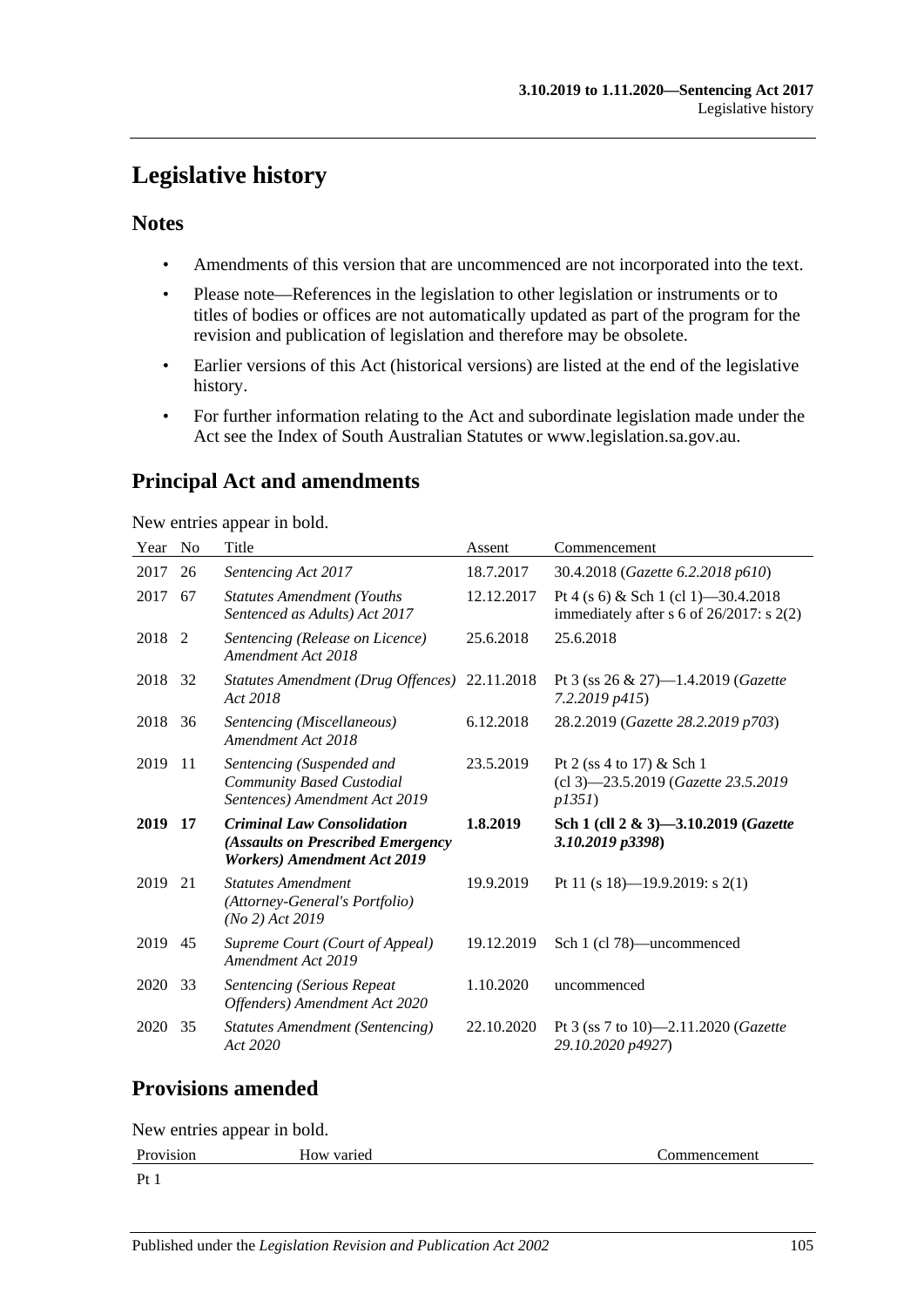#### **Sentencing Act 2017—3.10.2019 to 1.11.2020** Legislative history

| s <sub>2</sub>                  | omitted under Legislation Revision and<br><b>Publication Act 2002</b> | 25.6.2018 |  |
|---------------------------------|-----------------------------------------------------------------------|-----------|--|
| s <sub>4</sub>                  |                                                                       |           |  |
| s(4(1))                         | amended by 17/2019 Sch 1 cl 2                                         | 3.10.2019 |  |
| s <sub>5</sub>                  |                                                                       |           |  |
| s 5(1)                          |                                                                       |           |  |
| intervention<br>program manager | substituted by 36/2018 s 4                                            | 28.2.2019 |  |
| Pt 2                            |                                                                       |           |  |
| Pt 2 Div 2                      |                                                                       |           |  |
| Pt 2 Div 2 Subdiv 3             | deleted by $11/2019$ s 4                                              | 23.5.2019 |  |
| Pt 2 Div 2 Subdiv 4             |                                                                       |           |  |
| s 40                            |                                                                       |           |  |
| $s\ 40(3)$                      | amended by 36/2018 s 5(1), (2)                                        | 28.2.2019 |  |
| Pt <sub>3</sub>                 |                                                                       |           |  |
| $s\,46$                         |                                                                       |           |  |
| $s\,46(1)$                      | amended by 67/2017 s 6                                                | 30.4.2018 |  |
| s 52                            |                                                                       |           |  |
| s 52(1)                         |                                                                       |           |  |
| serious offence                 | amended by 11/2019 s 5                                                | 23.5.2019 |  |
| s 58                            |                                                                       |           |  |
| s 58(1a)                        | inserted by $2/2018$ s $3(1)$                                         | 25.6.2018 |  |
| s 58(4a)                        | inserted by $2/2018$ s $3(2)$                                         | 25.6.2018 |  |
| s 58(6)                         | inserted by $2/2018$ s 3(3)                                           | 25.6.2018 |  |
| s 59                            |                                                                       |           |  |
| $s\,59(1a)$                     | inserted by $2/2018$ s $4(1)$                                         | 25.6.2018 |  |
| $s\,59(4a)$                     | inserted by $2/2018$ s $4(2)$                                         | 25.6.2018 |  |
| s 59(10)                        | amended by 2/2018 s 4(3)                                              | 25.6.2018 |  |
| s 59(19)                        | deleted by $2/2018 s 4(4)$                                            | 25.6.2018 |  |
| s 61                            |                                                                       |           |  |
| s 61(1)                         | amended by 2/2018 s 5                                                 | 25.6.2018 |  |
| s 62                            | amended by 2/2018 s 6                                                 | 25.6.2018 |  |
| s 63                            | amended by 2/2018 s 7                                                 | 25.6.2018 |  |
| s 64                            | amended by 2/2018 s 8                                                 | 25.6.2018 |  |
| s 65                            |                                                                       |           |  |
| s 65(1)                         | (c) deleted by $2/2018$ s $9(1)$                                      | 25.6.2018 |  |
| s 65(5)                         | (a)(iii) deleted by $2/2018$ s $9(2)$                                 | 25.6.2018 |  |
| s 70                            |                                                                       |           |  |
| 570(2)                          |                                                                       |           |  |
| terrorist act                   | amended by 11/2019 s 6                                                | 23.5.2019 |  |
| s 71                            |                                                                       |           |  |
| s 71(2)                         | amended by $11/2019$ s $7(1)$ —(3)                                    | 23.5.2019 |  |
| $s \, 71(4)$                    | substituted by $11/2019$ s 7(4)                                       | 23.5.2019 |  |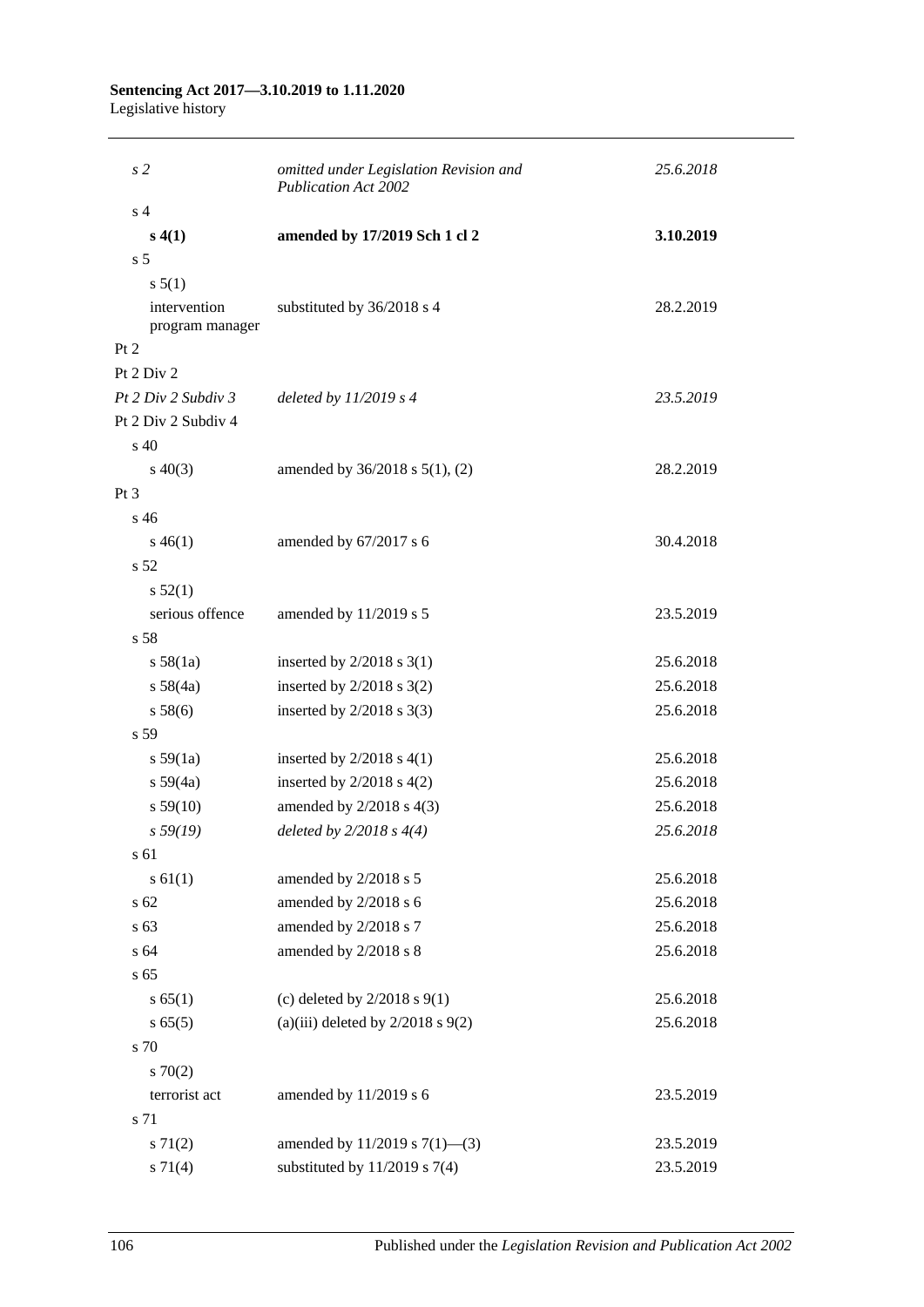| $s \, 71(5)$                              |                                                   |           |
|-------------------------------------------|---------------------------------------------------|-----------|
|                                           | designated offence amended by $11/2019$ s $7(5)$  | 23.5.2019 |
| foster parent                             | inserted by 11/2019 s 7(6)                        | 23.5.2019 |
| prescribed serious<br>sexual offence      | inserted by 11/2019 s 7(7)                        | 23.5.2019 |
| serious and<br>organised crime<br>offence | amended by 36/2018 s 6(1), (2)                    | 28.2.2019 |
|                                           | amended by 32/2018 s 26                           | 1.4.2019  |
| $s71(6)$ (8)                              | inserted by $11/2019$ s $7(8)$                    | 23.5.2019 |
| s 73                                      |                                                   |           |
| $s \, 73(4)$                              | amended by 11/2019 s 8(1)                         | 23.5.2019 |
|                                           | (b) deleted by 11/2019 s 8(2)                     | 23.5.2019 |
| s 73(4a) and (4b)                         | inserted by 11/2019 s 8(3)                        | 23.5.2019 |
| s 79                                      |                                                   |           |
| $s \, 79(1)$                              | amended by 36/2018 s 7                            | 28.2.2019 |
| s 80                                      |                                                   |           |
| $s\,80(1)$                                | amended by 11/2019 s 9(1)                         | 23.5.2019 |
| 80(2)                                     |                                                   |           |
| terrorist act                             | inserted by 11/2019 s 9(2)                        | 23.5.2019 |
| s 81                                      |                                                   |           |
| s 81(3)                                   | amended by 11/2019 s 10(1), (2)                   | 23.5.2019 |
| $s 81(5)$ and (6)                         | inserted by 11/2019 s 10(3)                       | 23.5.2019 |
| s 82                                      |                                                   |           |
| s 82(1)                                   | amended by 11/2019 s 11(1)                        | 23.5.2019 |
| $s\,82(2)$                                | (d) deleted by $11/2019 s 11(2)$                  | 23.5.2019 |
| s 83                                      |                                                   |           |
| s 83(3)                                   | substituted by $11/2019$ s $12(1)$                | 23.5.2019 |
| s 83(3a)                                  | inserted by 11/2019 s 12(1)                       | 23.5.2019 |
| s 83(4)                                   | amended by 11/2019 s 12(2)-(4)                    | 23.5.2019 |
| Pt 4                                      |                                                   |           |
| s 95                                      |                                                   |           |
| $s\,95(2)$                                | amended by 11/2019 s 13(1)                        | 23.5.2019 |
| $s\,95(3)$                                |                                                   |           |
| terrorist act                             | inserted by 11/2019 s 13(2)                       | 23.5.2019 |
| $s\,95(4)$                                | inserted by 11/2019 s 13(3)                       | 23.5.2019 |
| s 96                                      |                                                   |           |
| $s\,96(3)$                                | amended by 11/2019 s 14(1)                        | 23.5.2019 |
| $s\,96(7)$                                | deleted by $11/2019 s 14(2)$                      | 23.5.2019 |
| s96(9)                                    |                                                   |           |
|                                           | designated offence amended by $11/2019$ s $14(3)$ | 23.5.2019 |
|                                           | (i) deleted by $11/2019$ s $14(4)$                | 23.5.2019 |
|                                           | amended by 17/2019 Sch 1 cl 3                     | 3.10.2019 |
| foster parent                             | inserted by 11/2019 s 14(5)                       | 23.5.2019 |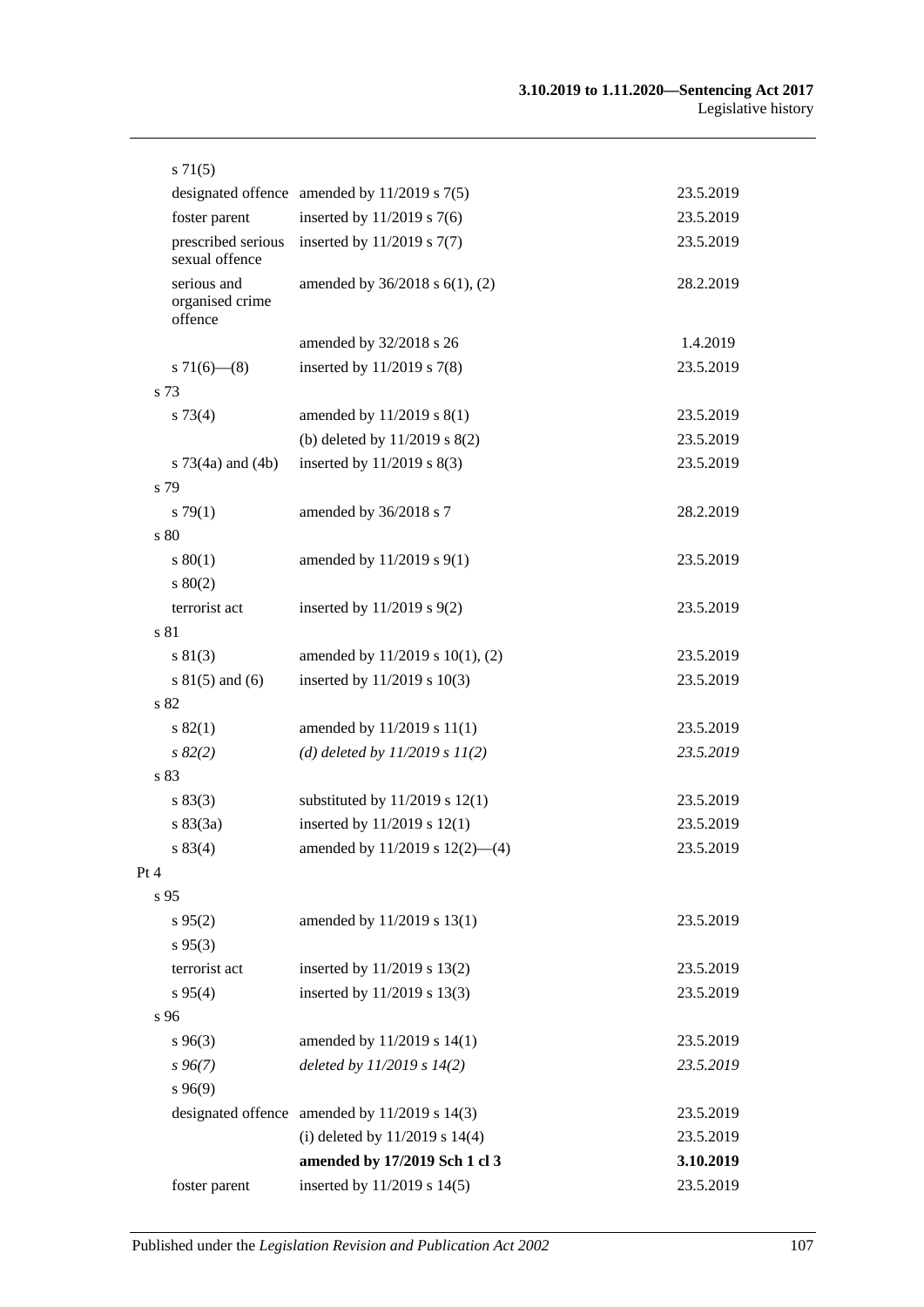#### **Sentencing Act 2017—3.10.2019 to 1.11.2020** Legislative history

| serious and<br>organised crime<br>offence | amended by 32/2018 s 27         | 1.4.2019  |
|-------------------------------------------|---------------------------------|-----------|
| serious sexual<br>offence                 | inserted by $11/2019$ s $14(6)$ | 23.5.2019 |
| $s\,96(10)$ (12)                          | inserted by $11/2019$ s $14(7)$ | 23.5.2019 |
| s 98                                      |                                 |           |
| $s\,98(7)$                                | amended by 36/2018 s 8          | 28.2.2019 |
| s 103                                     |                                 |           |
| 103(2)                                    | amended by 36/2018 s 9          | 28.2.2019 |
| s 106                                     |                                 |           |
| 106(2)                                    | amended by 11/2019 s 15         | 23.5.2019 |
| s 109                                     | deleted by 11/2019 s 16         | 23.5.2019 |
| s 114                                     |                                 |           |
| s 114(5)                                  | (d) deleted by $11/2019 s 17$   | 23.5.2019 |
| Pt 6                                      |                                 |           |
| s 124                                     |                                 |           |
| s 124(6)                                  | (c) deleted by 21/2019 s 18     | 19.9.2019 |
| Sch 1                                     |                                 |           |
| Pt <sub>3</sub>                           | inserted by 2/2018 s 10         | 25.6.2018 |
| Sch <sub>2</sub>                          | inserted by 2/2018 s 11         | 25.6.2018 |
|                                           |                                 |           |

## **Transitional etc provisions associated with Act or amendments**

### *Statutes Amendment (Youths Sentenced as Adults) Act 2017, Sch 1*

### **1—Transitional provision**

An amendment effected by this Act applies to a youth who is being sentenced as an adult after the commencement of the amendment, whether the offence in respect of which the youth is being sentenced occurred before or after that commencement.

### *Sentencing (Suspended and Community Based Custodial Sentences) Amendment Act 2019, Sch 1 Pt 2*

#### **3—Savings and transitional provisions**

- (1) An amendment effected by a provision of this Act applies to the sentencing of a defendant after the commencement of the provision, regardless of whether—
	- (a) the offence for which the defendant is being sentenced was committed before or after that commencement; or
	- (b) the defendant is being sentenced at first instance or on an appeal against sentence.